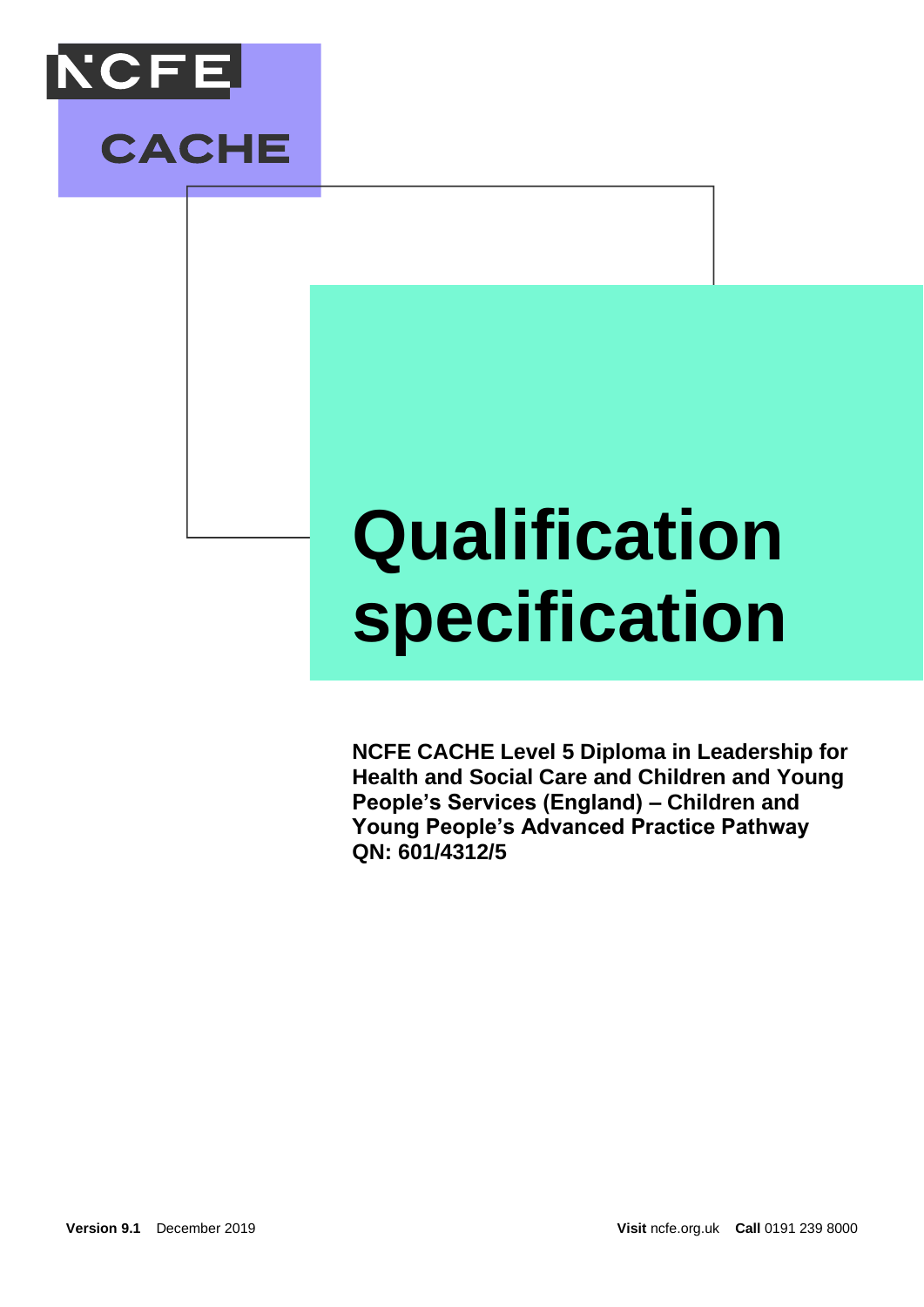## **Contents**

| <b>Summary of changes</b><br><b>Section 1:</b>                                                                  | 4                            |
|-----------------------------------------------------------------------------------------------------------------|------------------------------|
| <b>General introduction</b>                                                                                     | $\overline{\mathbf{5}}$<br>5 |
| About this Qualification Specification                                                                          | $\,6$                        |
| How the qualification works                                                                                     | $\,6$                        |
| Understanding learning outcomes                                                                                 | $\overline{7}$               |
| <b>Total Qualification Time/Guided Learning: Definitions</b>                                                    | $\bf 8$                      |
| Barred units, equivalencies and exemptions                                                                      | $\bf 8$                      |
| Recognition of Prior Learning (RPL)                                                                             | $\,8\,$                      |
| Credit transfer                                                                                                 | $\, 8$                       |
| Making use of our websites                                                                                      | $\boldsymbol{9}$             |
| The Public Website                                                                                              | $\boldsymbol{9}$             |
| The Centre Secure Website                                                                                       | $\boldsymbol{9}$             |
| Plagiarism                                                                                                      | 10                           |
| Equal opportunities                                                                                             | 10                           |
| Diversity, access and inclusion                                                                                 | 10                           |
| <b>Section 2:</b>                                                                                               | 11                           |
| About this qualification                                                                                        | 11                           |
| <b>Qualification Summary</b>                                                                                    | 12                           |
| Introduction to this qualification                                                                              | 14                           |
| Progression into the early years workforce                                                                      | 14                           |
| Unit Achievement Log                                                                                            | 15                           |
| Group A - Shared Core & Mandatory (6 units, 30 credits)                                                         | 15                           |
| Group D – Children and Young People's Advanced Practice Pathway Mandatory Units (4 units, 26                    |                              |
| credits)                                                                                                        | 16                           |
| Group H Optional - Management units                                                                             | 17                           |
| Group I Optional - Knowledge Units (minimum 1 credit, maximum 6 credits)                                        | 19                           |
| Group J – Options                                                                                               | 21                           |
| Explanation of terms used at Level 5:                                                                           | 28                           |
| <b>Section 3:</b>                                                                                               | 31                           |
| <b>Units</b>                                                                                                    | 31                           |
| Unit layout                                                                                                     | 32                           |
| SHC 51: Use and develop systems that promote communication                                                      | 33                           |
| SHC 52: Promote professional development                                                                        | 38                           |
| SHC 53: Champion equality, diversity and inclusion                                                              | 43                           |
| M1: Develop health and safety and risk management policies, procedures and practices in health and              |                              |
| social care or children and young people's settings                                                             | 47                           |
| M2c: Work in partnership in health and social care or children and young people's settings                      | 53                           |
| OP 5.25: Undertake a research project within services for health and social care or children and                |                              |
| young people                                                                                                    | 58                           |
| MU 5.2: Understand children and young person's development                                                      | 63                           |
| MU 5.3: Lead practice that supports positive outcomes for child and young person development                    | 69                           |
| MU 5.4: Develop and implement policies and procedures to support the safeguarding of children and               |                              |
| young people                                                                                                    | 74                           |
| O36: Lead practice in promoting the well-being and resilience of children and young people<br><b>Section 4:</b> | 79                           |
|                                                                                                                 | 85<br>85                     |
| Assessment and quality assurance information<br>Recommended assessment methods                                  | 86                           |
| Assessment strategies and principles relevant to this qualification                                             | 87                           |
|                                                                                                                 |                              |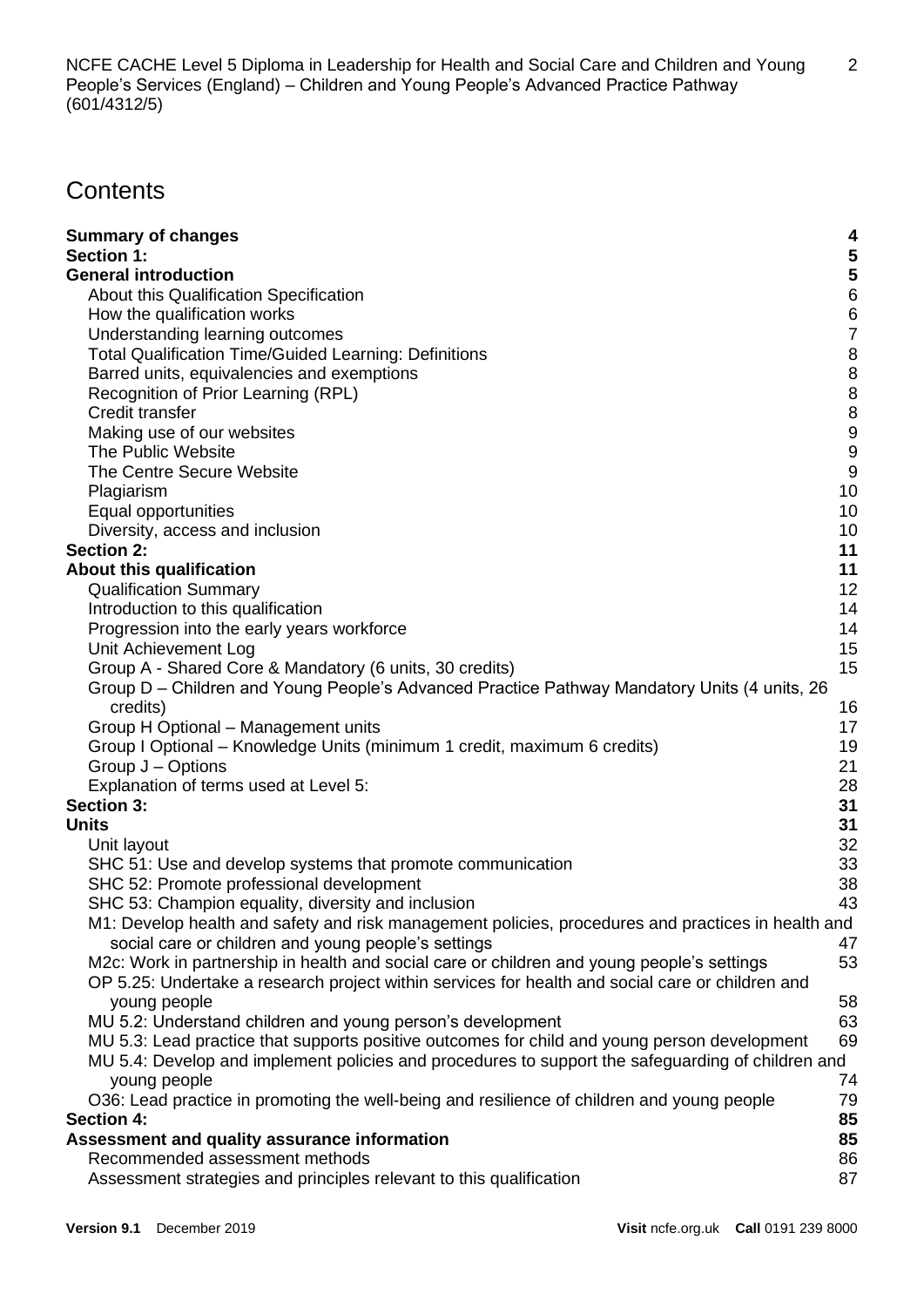NCFE CACHE Level 5 Diploma in Leadership for Health and Social Care and Children and Young 3 People's Services (England) – Children and Young People's Advanced Practice Pathway (601/4312/5)

| Skills for Care and Development Assessment Principles/ NCFE CACHE Assessment Strategy | 87 |
|---------------------------------------------------------------------------------------|----|
| Staffing requirements                                                                 | 88 |
| Assessors and Internal Quality Assurance                                              | 88 |
| <b>Section 5:</b>                                                                     | 89 |
| <b>Documents and resources</b>                                                        | 89 |
| Useful documents                                                                      | 90 |
| Mandatory documents                                                                   | 90 |
| <b>Resources</b>                                                                      | 90 |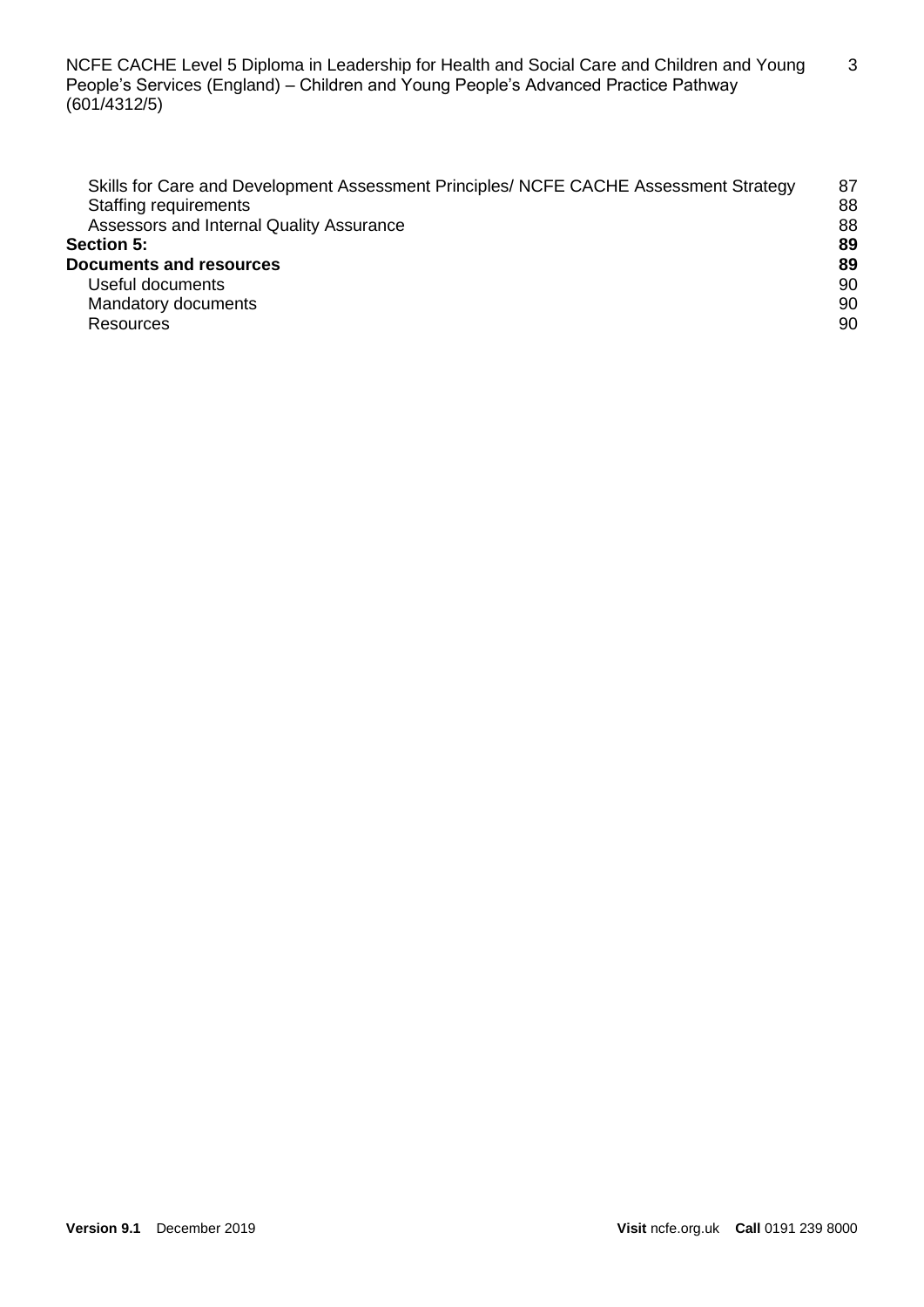NCFE CACHE Level 5 Diploma in Leadership for Health and Social Care and Children and Young 4 People's Services (England) – Children and Young People's Advanced Practice Pathway (601/4312/5)

## **Summary of changes**

**This section summarises the changes to this Qualification Specification since the last version (v9.0 July 2018).**

| <b>Version</b> | <b>Publication Date</b> | <b>Summary of amendments</b>                                                                                                                                                            |
|----------------|-------------------------|-----------------------------------------------------------------------------------------------------------------------------------------------------------------------------------------|
| v9.1           | December 2019           | Progression into the early years workforce section added to provide<br>clarification.<br>Resources section added – information regarding the well-being<br>and safeguarding of learners |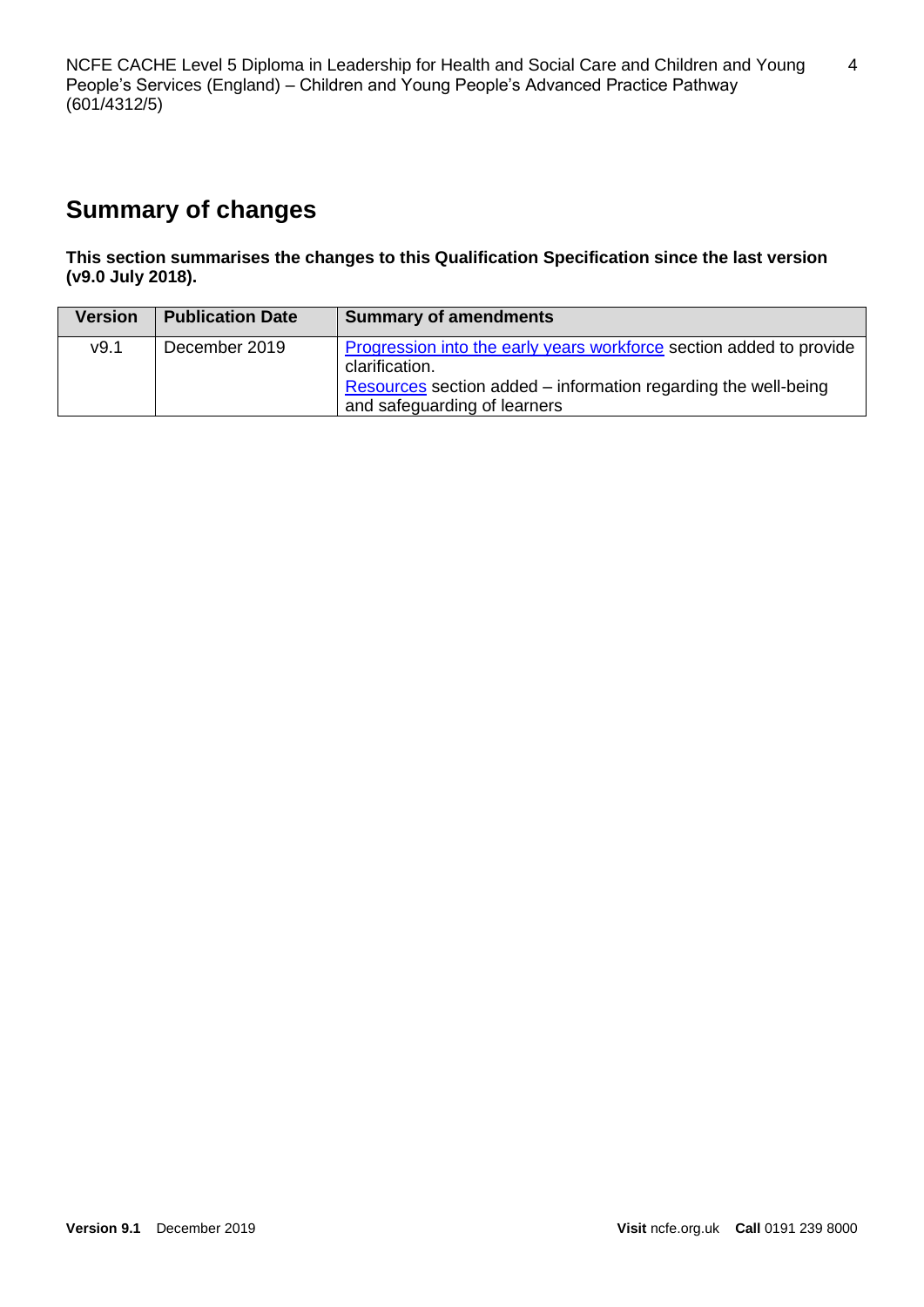NCFE CACHE Level 5 Diploma in Leadership for Health and Social Care and Children and Young 5 People's Services (England) – Children and Young People's Advanced Practice Pathway (601/4312/5)

## **Section 1:**

## **General introduction**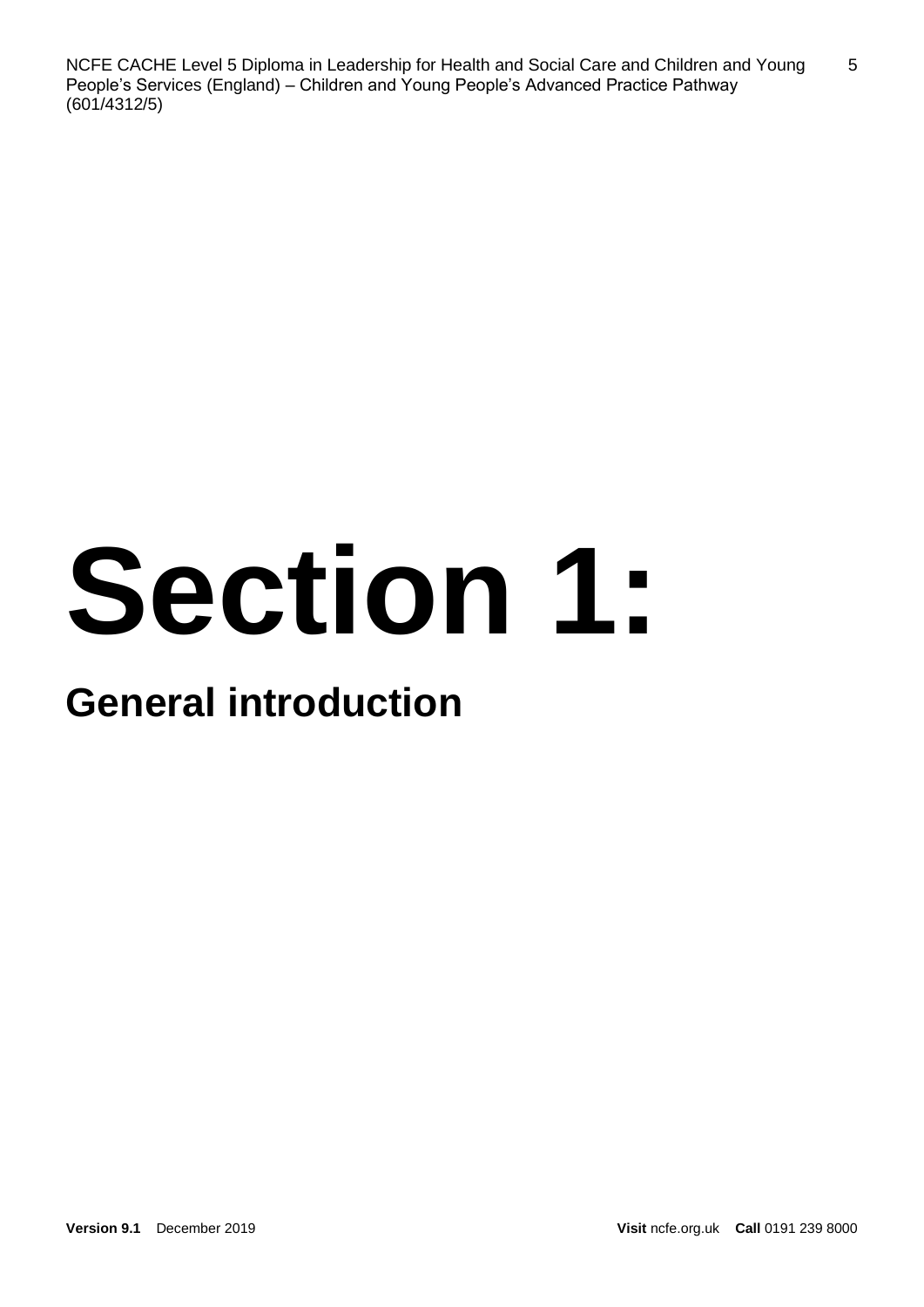NCFE CACHE Level 5 Diploma in Leadership for Health and Social Care and Children and Young 6 People's Services (England) – Children and Young People's Advanced Practice Pathway (601/4312/5)

## **About this Qualification Specification**

This qualification specification contains all the mandatory units and assessments you will need to complete as part of the qualification. As well as the mandatory units there is a choice of 'optional units' which form part of the qualification. These are available on our website and our secure site. Your Tutor or Assessor will either supply you with copies of your chosen units or direct you to the relevant page on the website so you can download them. This specification also contains extra information for your Tutor or Assessor.

## **How the qualification works**

This qualification is made up of units each representing a small step of learning. This allows the qualification to be completed at your own pace.

All of the units achieved can be 'banked'. This means that if you want to take another qualification which includes the same units you do not have to take them again.

Each unit has:

- a **level** *shows how difficult it is*
- a **credit value** *one credit represents about 10 hours' work*
- a **unit aim** *explains what is covered in the unit*
- **learning outcomes** *cover what you need to do (skills) or what you need to understand (knowledge)*
- **assessment criteria** *what you need to show (evidence)*

Each learning outcome is linked to a number of assessment criteria. Evidence must be provided for all the assessment criteria to gain the unit.

| Learning outcomes<br>The learner will:                                            | Assessment criteria<br>The learner can:                                         | Evidence<br>record<br>e.g. page<br>number &<br>method | Assessor<br>judgement<br>achieved<br>Initial and date |
|-----------------------------------------------------------------------------------|---------------------------------------------------------------------------------|-------------------------------------------------------|-------------------------------------------------------|
| 1. Understand why effective<br>communication is important<br>in the work setting. | 1.1. Identify the different reasons<br>people communicate.                      |                                                       |                                                       |
|                                                                                   | 1.2. Explain how communication<br>affects relationships in the<br>work setting. |                                                       |                                                       |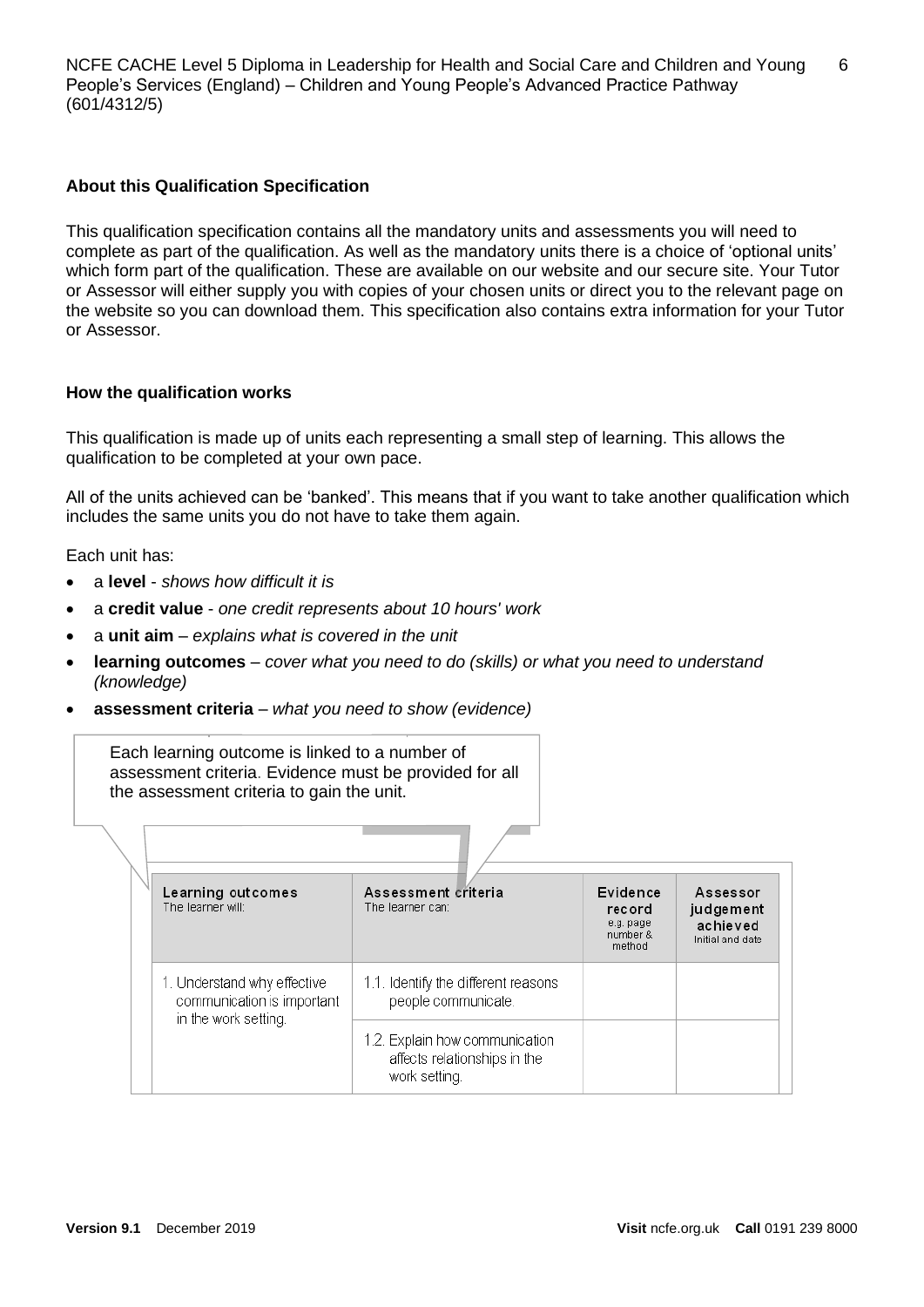NCFE CACHE Level 5 Diploma in Leadership for Health and Social Care and Children and Young 7 People's Services (England) – Children and Young People's Advanced Practice Pathway (601/4312/5)

## **Understanding learning outcomes**

There are two main types of learning outcome:

- **Skills** that can be performed
- **Knowledge** that can be learnt.

Sometimes they can cover a combination of the two.

## **Competence/Skills based learning outcomes:**

- generally begin with 'Be able to' and the assessment criteria usually show that the evidence must be observable
- are about being able to perform a variety of different tasks as part of your work role **within** a real work environment.

### **Knowledge based learning outcomes:**

• generally begin with 'Know', 'Understand' or 'Know how to' and the assessment criteria will reflect that evidence can be recorded in ways other than observation, although observation remains a valid method (however, some learning outcomes could be purely knowledge based and do not need to be in the context of a work role).



For your convenience, Knowledge-only units are indicated by a star in both the Unit Achievement Log and at the top of the units.

If a unit is not marked with a star, a unit has some Skills/Competence component(s).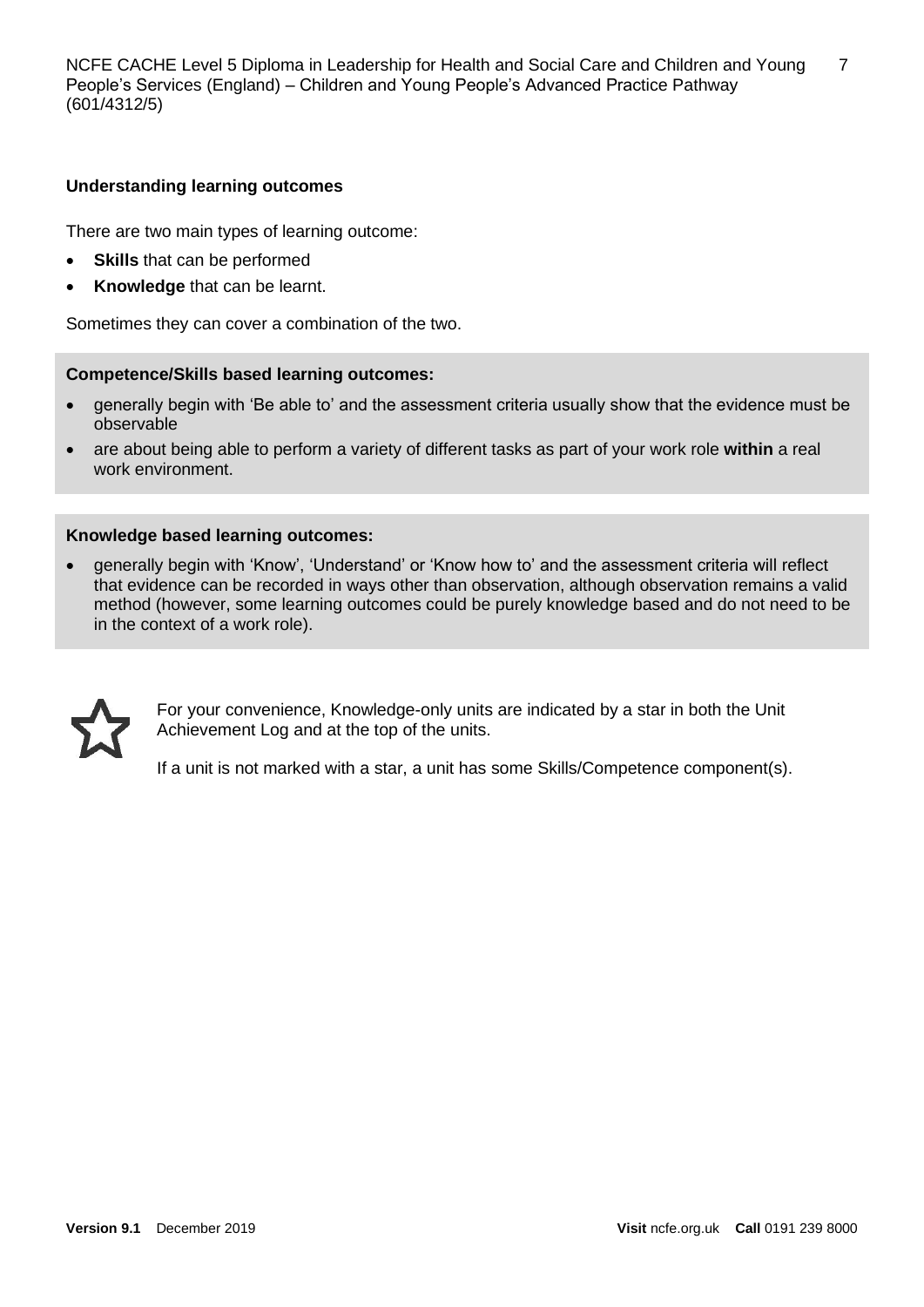NCFE CACHE Level 5 Diploma in Leadership for Health and Social Care and Children and Young 8 People's Services (England) – Children and Young People's Advanced Practice Pathway (601/4312/5)

## **Total Qualification Time/Guided Learning: Definitions**

Total Qualification Time (TQT) is comprised of the following two elements:

- the number of hours which we have allocated to a qualification for Guided Learning
- an estimated number of hours a Learner will reasonably be likely to spend in preparation, study, or any other form of participation in education or training, but not under the immediate supervision of a Tutor or Assessor.

Centres can decide how to allocate the TQT across the units of a qualification.

Guided Learning (GL)

- Guided Learning (GL) and TQT apply to the qualification as a whole.
- We use GL to refer to the estimated guided learning hours at unit level.

## **Barred units, equivalencies and exemptions**

This qualification may contain barred units, equivalencies or exemptions. These will be identified in the summary for each unit.

## **Recognition of Prior Learning (RPL)**

Centres may recognise prior learning at their discretion if they are satisfied that the evidence provided meets the requirements of a qualification. Where RPL is to be used extensively (for a whole unit or more), advice must be given by your External Quality Advisor.

## **Credit transfer**

Where a learner has already achieved a unit with credit, we will recognise that prior learning and will allow the credit to be transferred onto a new qualification, provided that the units have the same Ofqual reference number.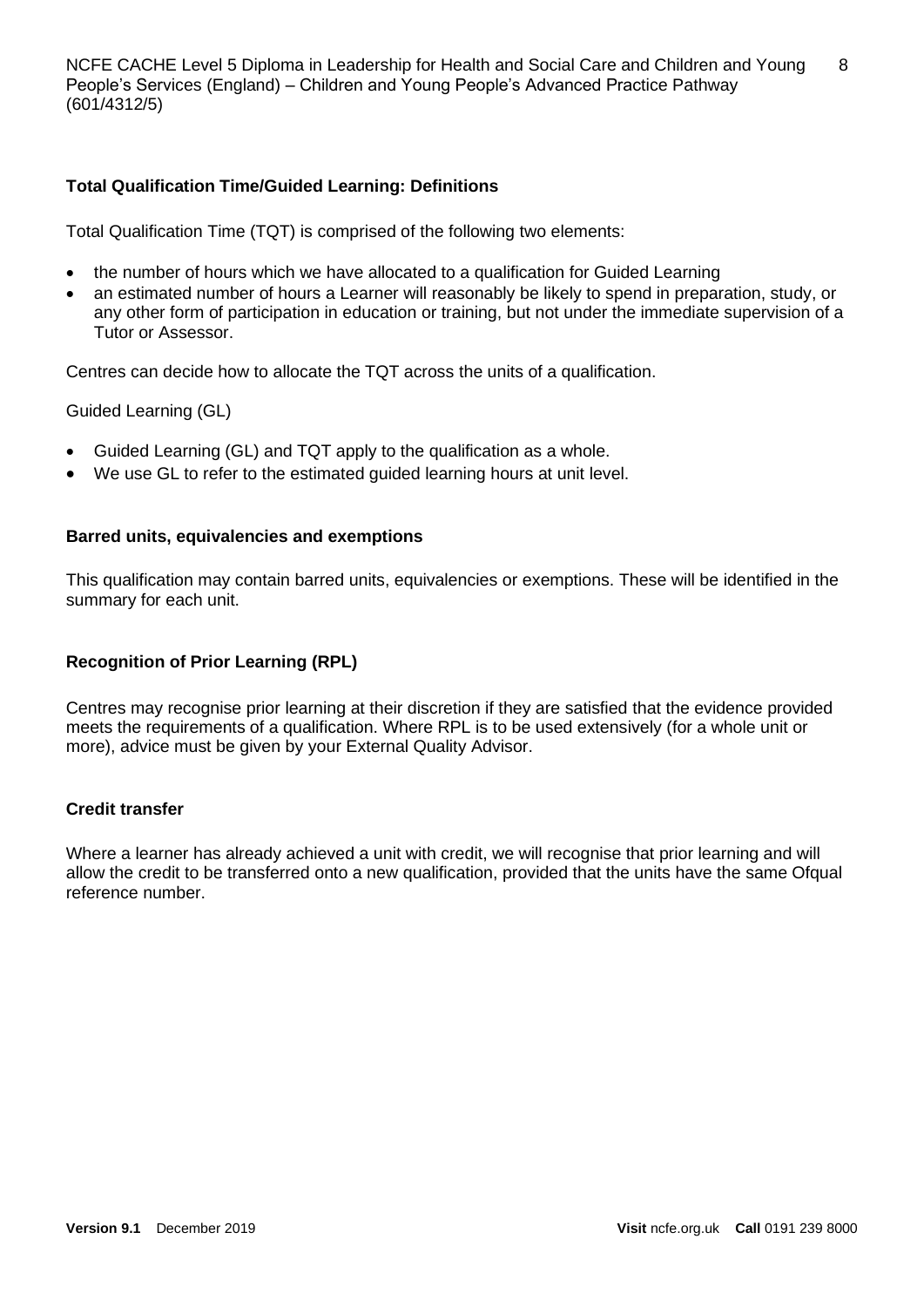NCFE CACHE Level 5 Diploma in Leadership for Health and Social Care and Children and Young 9 People's Services (England) – Children and Young People's Advanced Practice Pathway (601/4312/5)

## **Making use of our websites**

The most recent version of our qualification and supporting documents can be found on the NCFE website. To ensure that you're using the most up to date version, please check the version number in the page footers against that of the qualification specification.

The website also contains information about all our qualifications, including a qualification factsheet and other support materials.

## **The Public Website**

The NCFE website address and contains information that is available to everybody. It contains information about all our qualifications, including:

- Key Facts
- Qualification Specifications

There are also some other key documents that can be referred to when required. For example:

- Complaints Procedure
- Appeals Process
- Diversity Statement

It also contains regular news updates and case studies and links to websites from other organisations that might be of interest.

## **The Centre Secure Website**

More specific information to support Centre delivery can be found on our secure website.

To access the secure website, click on the NCFE website and login using the details provided by the centre administrator.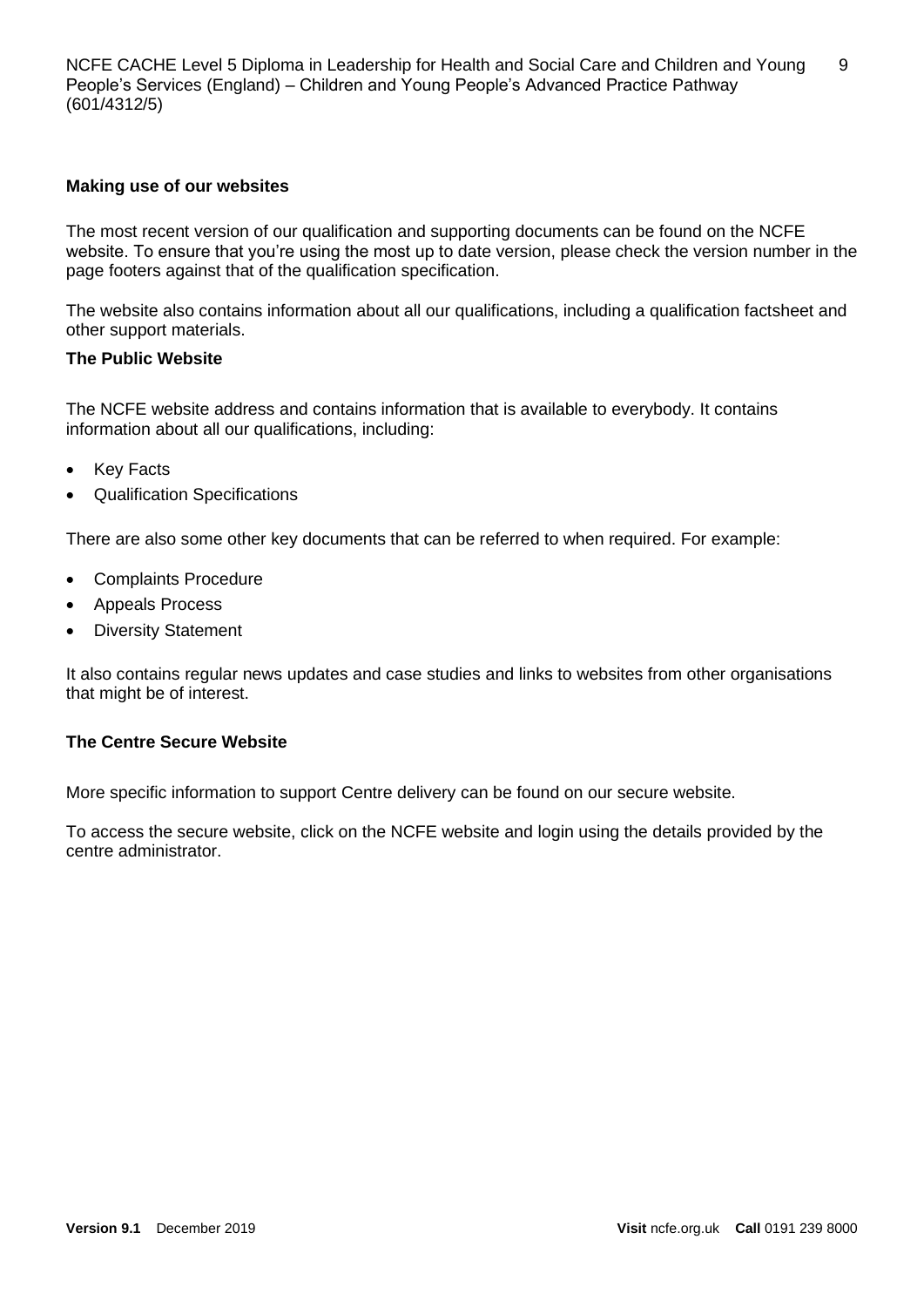NCFE CACHE Level 5 Diploma in Leadership for Health and Social Care and Children and Young 10 People's Services (England) – Children and Young People's Advanced Practice Pathway (601/4312/5)

## **Plagiarism**

Plagiarism means claiming work to be your own which has been copied from someone or somewhere else. All the work you submit must be your own and not copied from anyone else unless you clearly reference the source of your information. Your Tutor will explain how to provide a reference list that shows where you found your information. If your Centre discovers evidence that your work is copied from elsewhere, it will not be accepted and you may be subject to your Centre's or our disciplinary procedure. If this happens you will have to submit an additional piece of work for assessment. We will be notified of any cases of plagiarism.

## **Buying and selling assignments**

Offering to buy or sell assignments is not allowed. This includes using sites such as eBay. If this happens we reserve the right not to accept future entries from you.

## **Equal opportunities**

We fully support the principle of equal opportunities and oppose all unlawful or unfair discrimination on the grounds of ability, age, colour, culture, disability, domestic circumstances, employment status, gender, marital status, nationality, political orientation, racial origin, religious beliefs, sexual orientation and social background. We aim to ensure that equality of opportunity is promoted and that unlawful or unfair discrimination, whether direct or indirect, is eliminated both in its own employment practices and in access to its qualifications. A copy of NCFE CACHE's Diversity and Equality policy is available on the website.

## **Diversity, access and inclusion**

Our qualifications and associated assessments are designed to be accessible, inclusive and nondiscriminatory. We regularly evaluate and monitor the 6 diversity strands (gender, age, race, disability, religion, sexual orientation) throughout the development process as well as delivery, external moderation and external assessment processes of live qualifications. This ensures that positive attitudes and good relations are promoted, discriminatory language is not used and our assessment procedures are fully inclusive.

Learners who require reasonable adjustments or special consideration should discuss their requirements with their Tutor, who should refer to our Reasonable Adjustments and Special Considerations policy for guidance. For more information on the Reasonable Adjustments and Special Considerations policy please see the NCFE website.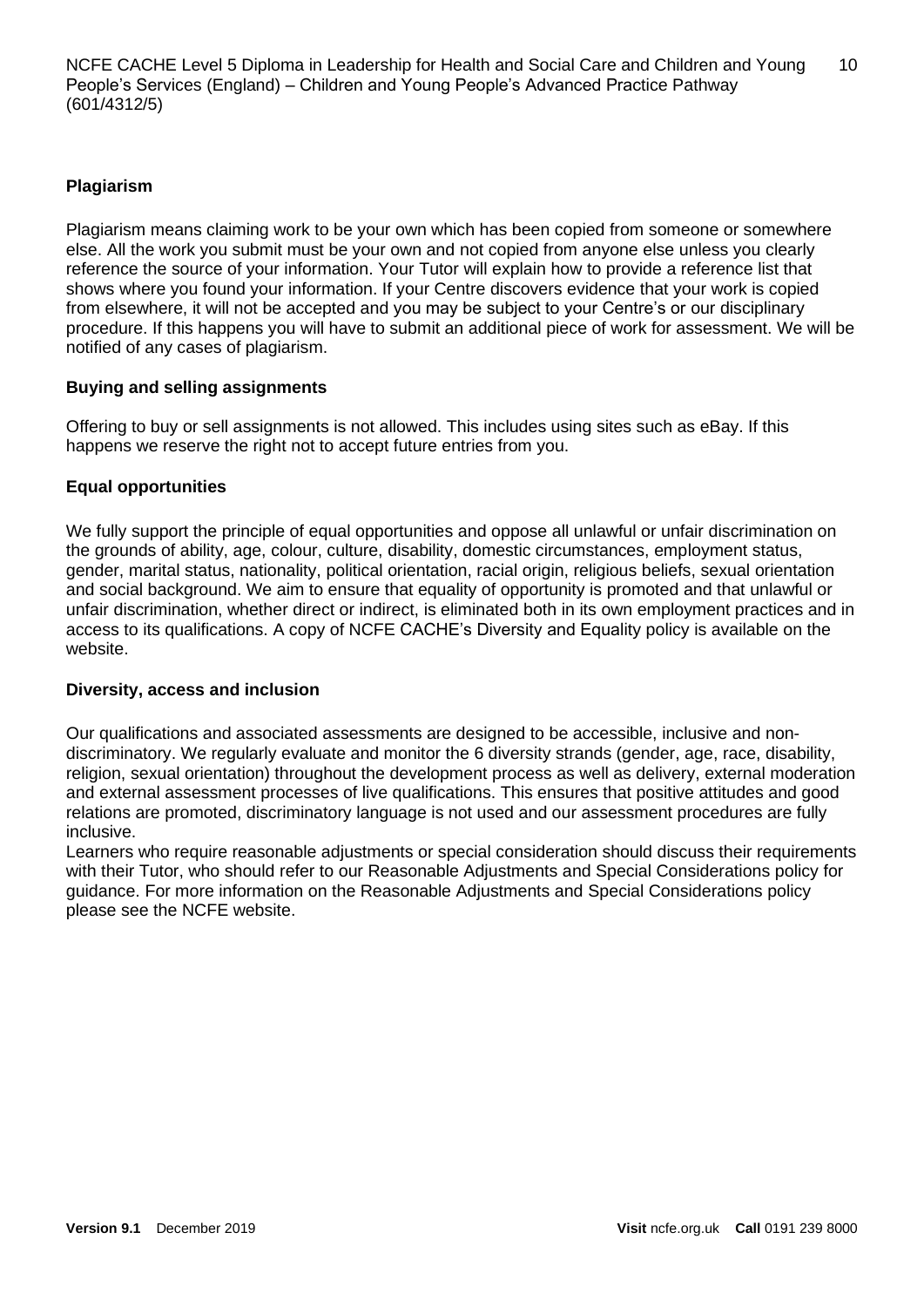NCFE CACHE Level 5 Diploma in Leadership for Health and Social Care and Children and Young 11 People's Services (England) – Children and Young People's Advanced Practice Pathway (601/4312/5)

## **Section 2:**

## **About this qualification**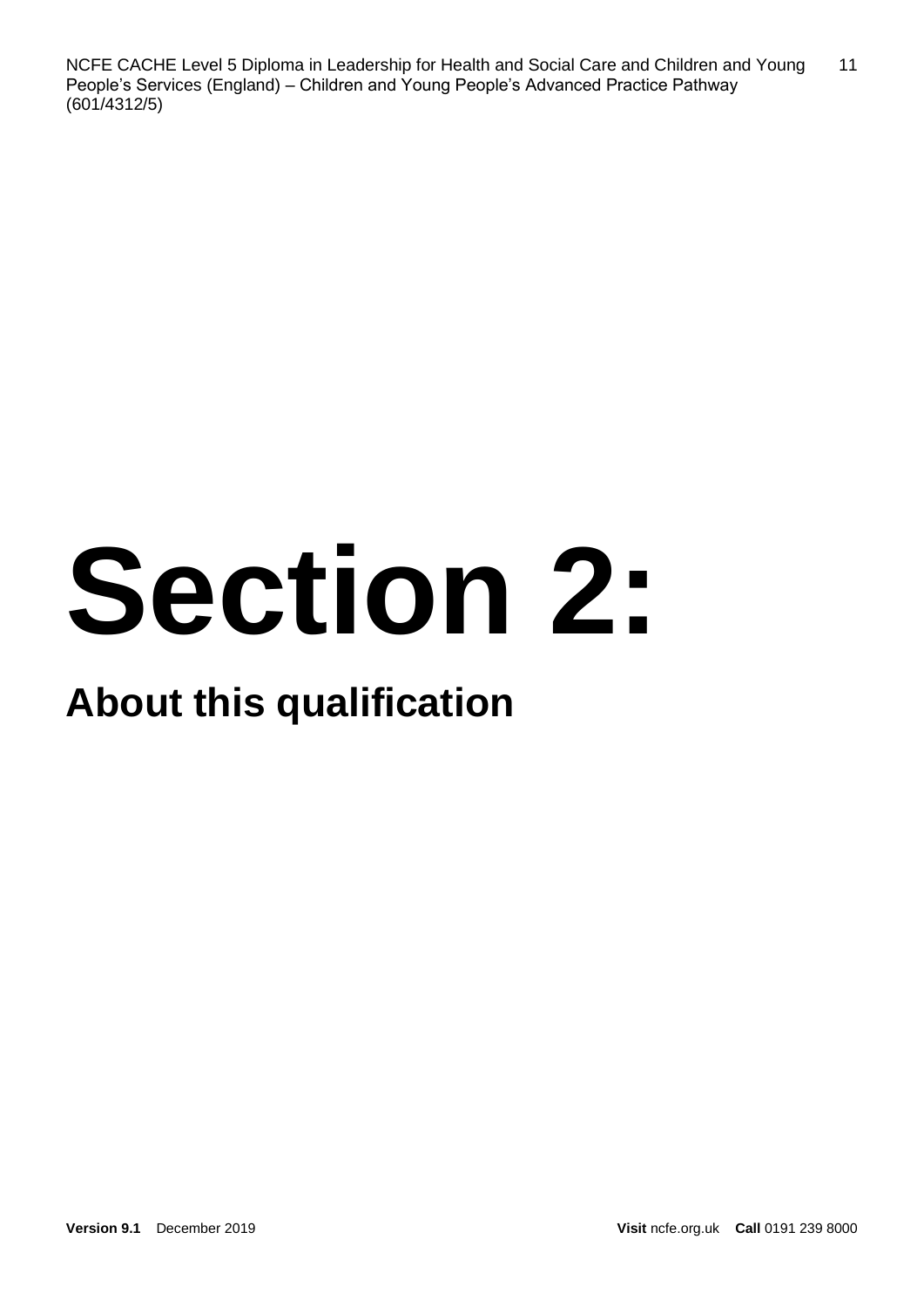NCFE CACHE Level 5 Diploma in Leadership for Health and Social Care and Children and Young 12 People's Services (England) – Children and Young People's Advanced Practice Pathway (601/4312/5)

## **Qualification Summary**

| <b>Title</b>                                                        |            | NCFE CACHE Level 5 Diploma in Leadership for Health and Social Care<br>and Children and Young People's Settings (England)                                                                                                                                                                                                                                                                                                                                                                                                                                                                                                                                                                                                                                                                                                                                                                                                                                                                                                                                                                                                          |  |    |  |  |  |
|---------------------------------------------------------------------|------------|------------------------------------------------------------------------------------------------------------------------------------------------------------------------------------------------------------------------------------------------------------------------------------------------------------------------------------------------------------------------------------------------------------------------------------------------------------------------------------------------------------------------------------------------------------------------------------------------------------------------------------------------------------------------------------------------------------------------------------------------------------------------------------------------------------------------------------------------------------------------------------------------------------------------------------------------------------------------------------------------------------------------------------------------------------------------------------------------------------------------------------|--|----|--|--|--|
| <b>Qualification number</b>                                         | 601/4312/5 |                                                                                                                                                                                                                                                                                                                                                                                                                                                                                                                                                                                                                                                                                                                                                                                                                                                                                                                                                                                                                                                                                                                                    |  |    |  |  |  |
| Aim                                                                 |            | This qualification provides learners with the skills and knowledge needed to<br>manage practice and lead others in health and social care and children and<br>young people's services. It has two pathways for those working with<br>children and young people, and covers a wide range of topics including:<br>Safeguarding and protection<br>Managing care services<br>Supporting development and partnership working<br>Contributing to broader activities such as change programmes and<br>recruitment<br>Complying with quality systems and continuously improving quality<br>Developing and carrying out policy<br>Promoting and developing best practice<br>Care management.<br>The Management pathway is most suitable for Assistant Managers and<br>Deputy Managers who are looking to progress their career. It is also<br>appropriate for Managers who have not yet achieved a vocational<br>qualification at this level.<br>The Advanced Practice pathway is geared towards senior practitioners<br>who would like to develop their career but wish to remain active<br>practitioners within the management framework. |  |    |  |  |  |
| <b>Purpose</b><br>Ofqual code and description<br>(where applicable) |            | D. Confirm occupational competence and/or 'licence to practice'<br>D1: Confirm competence in an occupational role to the standards required                                                                                                                                                                                                                                                                                                                                                                                                                                                                                                                                                                                                                                                                                                                                                                                                                                                                                                                                                                                        |  |    |  |  |  |
| <b>Total Qualification Time</b><br>(hours)                          | 900        |                                                                                                                                                                                                                                                                                                                                                                                                                                                                                                                                                                                                                                                                                                                                                                                                                                                                                                                                                                                                                                                                                                                                    |  |    |  |  |  |
| <b>Guided Learning</b><br>(hours)                                   | Min        | 515<br>709<br>Max                                                                                                                                                                                                                                                                                                                                                                                                                                                                                                                                                                                                                                                                                                                                                                                                                                                                                                                                                                                                                                                                                                                  |  |    |  |  |  |
| <b>Credit value</b>                                                 | 90         | Minimum credits at/above Level                                                                                                                                                                                                                                                                                                                                                                                                                                                                                                                                                                                                                                                                                                                                                                                                                                                                                                                                                                                                                                                                                                     |  | 66 |  |  |  |
| Minimum age of learner                                              | 19         |                                                                                                                                                                                                                                                                                                                                                                                                                                                                                                                                                                                                                                                                                                                                                                                                                                                                                                                                                                                                                                                                                                                                    |  |    |  |  |  |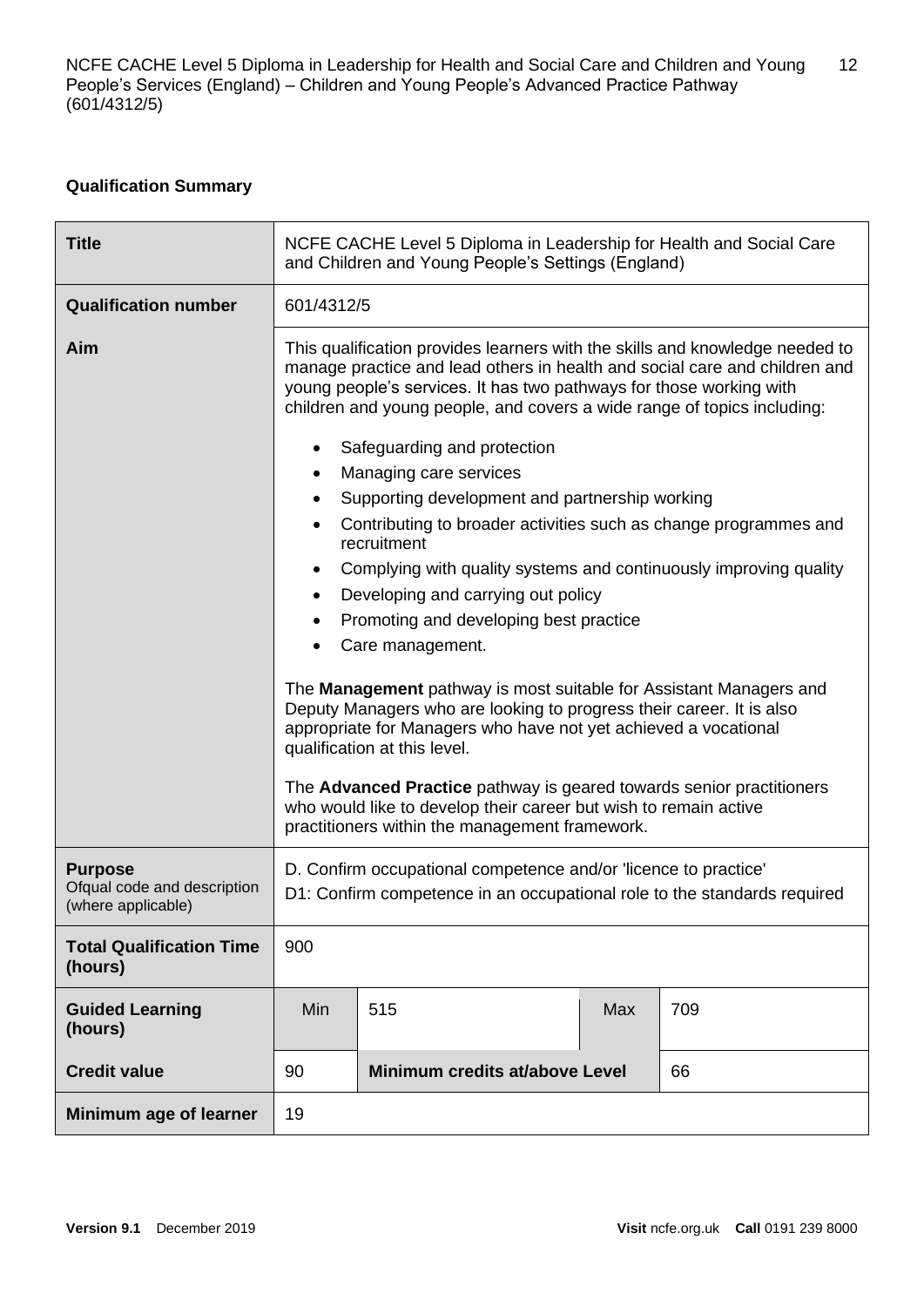NCFE CACHE Level 5 Diploma in Leadership for Health and Social Care and Children and Young 13 People's Services (England) – Children and Young People's Advanced Practice Pathway (601/4312/5)

| Age ranges covered by<br>the qualification                           | Birth $-19$ years                                                                                                                                                                                                                                                                                                                               |
|----------------------------------------------------------------------|-------------------------------------------------------------------------------------------------------------------------------------------------------------------------------------------------------------------------------------------------------------------------------------------------------------------------------------------------|
| <b>Real work environment</b><br>(RWE) requirement/<br>recommendation | Learners will need to be working in the role of Deputy or Manager in an<br>appropriate setting, or have the opportunity to carry out responsibilities<br>associated with these roles, to be able to study for the NCFE CACHE Level<br>5 Diploma in Leadership for Health and Social Care and Children and<br>Young People's Settings (England). |
| <b>Rules of Combination</b>                                          | Learners must achieve 90 credits overall. A minimum of 66 of these credits<br>must be at/above Level 5.                                                                                                                                                                                                                                         |
|                                                                      | Learners must achieve the 6 units in Group A - Shared Core & Mandatory<br>(30 credits) and the 4 units in Group B - Children and Young People's<br>Advanced Practice Pathway Mandatory (26 credits). The remaining 34<br>credits must come from Option Groups H, I and J.                                                                       |
|                                                                      | A minimum of 1 credit and a maximum of 6 credits may be taken from<br>Option Group I.                                                                                                                                                                                                                                                           |
| <b>Progression</b>                                                   | It is anticipated that learners will be able to progress from advanced<br>practitioner to manager status via this qualification. It is also anticipated that<br>it will provide access to higher education opportunities.                                                                                                                       |
| <b>Recommended</b><br>assessment methods                             | All units will be internally assessed using a range of methods which could<br>include: Inference of knowledge from direct observation of practice, Expert<br>witness evidence when directed by the sector skills assessment strategy,<br>Portfolio of evidence or a task set by us.*                                                            |
|                                                                      | * NB: assessment tasks are provided for Tutors' convenience. They are not<br>mandatory.                                                                                                                                                                                                                                                         |
| <b>Additional assessment</b><br>requirements                         | All units must be assessed in line with the Skills for Care and Development<br>Assessment Strategy.                                                                                                                                                                                                                                             |
| <b>Grading system</b>                                                | The qualification will be Achieved or Not Yet Achieved, and all the<br>assessment criteria for the chosen units must be achieved in order to obtain<br>Achieved overall.                                                                                                                                                                        |
| How long will it take to<br>complete?                                | The qualification can usually be completed in one year.                                                                                                                                                                                                                                                                                         |
| <b>Entry requirements/</b><br>recommendations                        | There are no formal entry requirements for this qualification but learners will<br>need to be at least 19 years of age. It is also recommended that they will<br>hold a Level 3 qualification or above in a related area.                                                                                                                       |
| About this qualification                                             | This is a regulated qualification. The regulated number for this qualification<br>is 601/4312/5.                                                                                                                                                                                                                                                |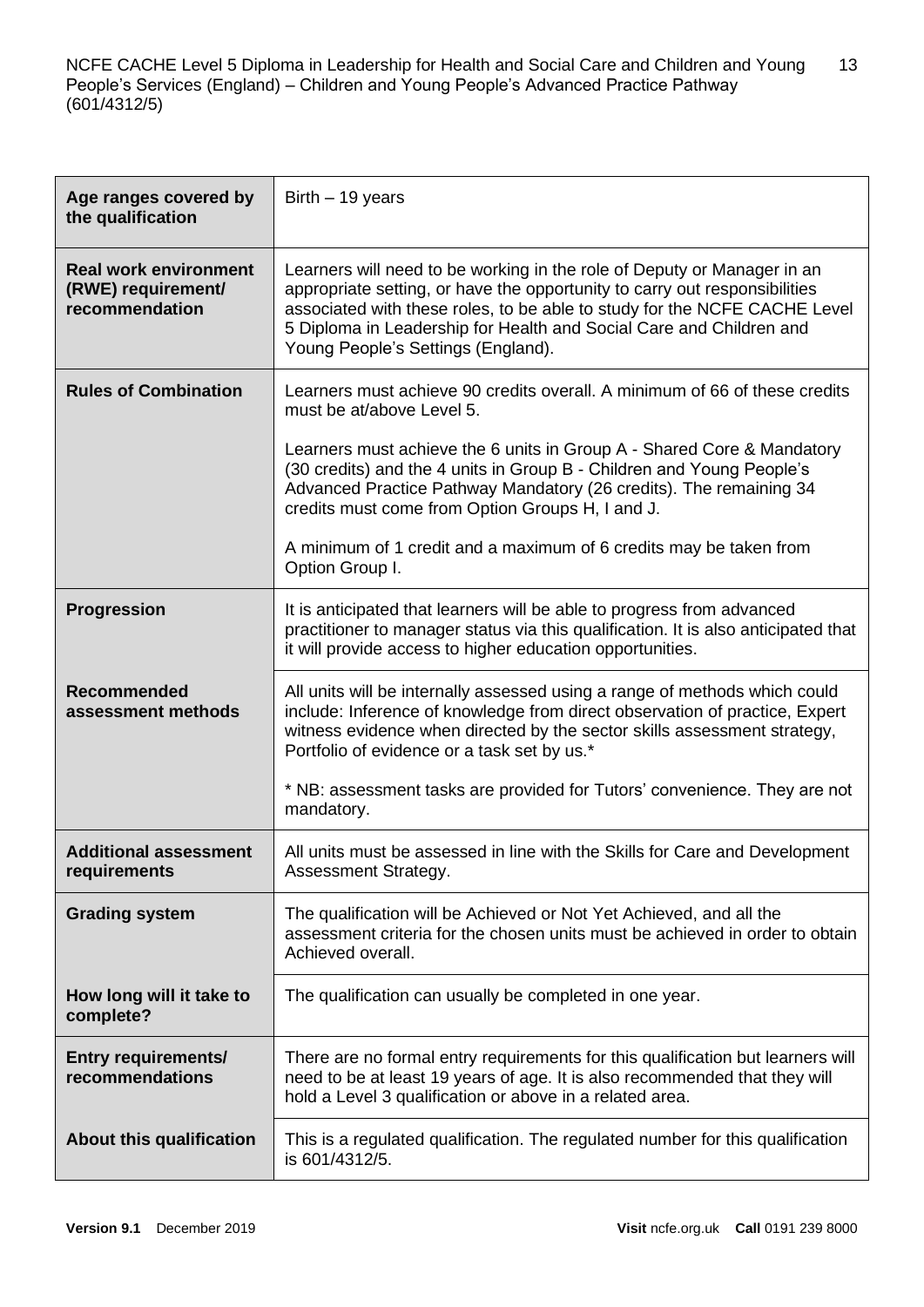NCFE CACHE Level 5 Diploma in Leadership for Health and Social Care and Children and Young 14 People's Services (England) – Children and Young People's Advanced Practice Pathway (601/4312/5)

## **Introduction to this qualification**

## **Children and Young People's Advanced Practice Pathway**

The aim of the Children and Young People's Advanced Practice pathway is to guide and assess the knowledge and skills relating to the Children and Young People's senior workforce. If you work in the Children and Young People's sector in a senior role, this is the ideal qualification for you. You may be looking to develop your career as a senior practitioner within the broader context of the Children and Young People's sector.

## **Work Settings and Job Roles**

Examples of some of the settings:

- day services for children and families
- assessment centres for children and young people
- contact centres for children and young people.

Learners undertaking the Level 5 Diploma (Children and Young People's Advanced Practice Pathway) would be working in job roles such as:

- Deputy Manager
- Assistant Manager
- Day Care Manager

## **Progression into the early years workforce**

Please note that the NCFE CACHE Level 5 Diploma in Leadership for Health and Social Care and Children and Young People's Services (England) (Children and Young People's Advanced Practice) (601/4312/5/CYPAP) holds no employment route to the early years workforce.

Learners wishing to enter the early years workforce must hold a qualification that is 'full and relevant' as defined by the Department for Education (DfE). NCFE CACHE offers several Early Years Educator qualifications at Level 3 that meet this criteria.

Those students without a Level 3 Early Years qualification wishing to study at Level 5 could work towards the NCFE CACHE Level 5 Early Years Senior Practitioner (603/3907/X), which meets the full and relevant criteria to enter the early years workforce and count in the Level 3 staffing ratios.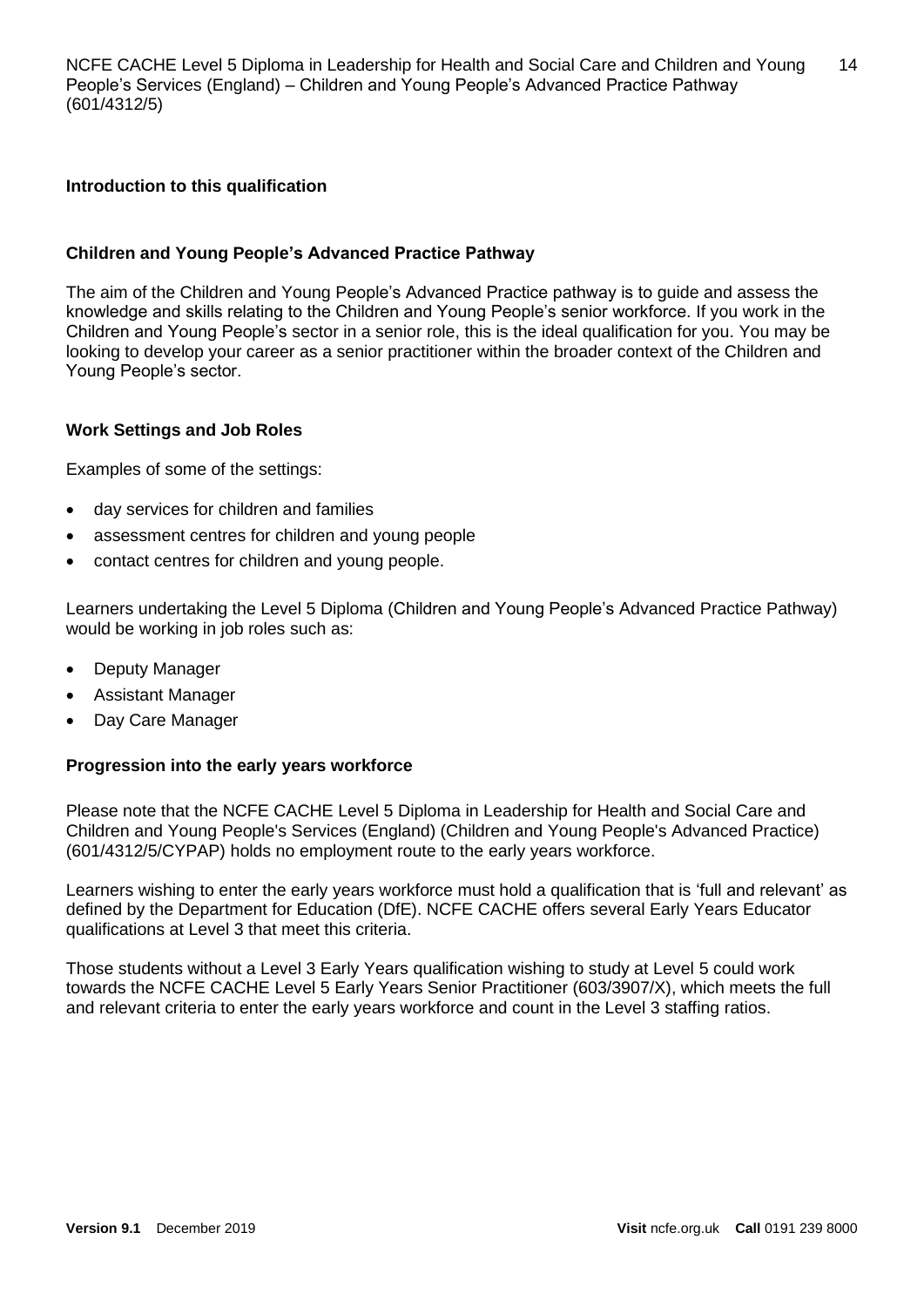NCFE CACHE Level 5 Diploma in Leadership for Health and Social Care and Children and Young People's Services (England) – Children and Young 15 People's Advanced Practice Pathway (601/4312/5)

## **Unit Achievement Log**

## **Group A - Shared Core & Mandatory (6 units, 30 credits)**

| Unit no.                                                 | Unit ref.  | <b>Unit title</b>                                                                                                                                        | Unit type                   | Level | <b>Credit</b> | <b>GLH</b> | Page | <b>Notes</b> |
|----------------------------------------------------------|------------|----------------------------------------------------------------------------------------------------------------------------------------------------------|-----------------------------|-------|---------------|------------|------|--------------|
| <b>SHC 51</b>                                            | F/602/2335 | Use and develop systems that promote communication                                                                                                       | <b>Skills</b>               | 5     | 3             | 24         | 33   |              |
|                                                          |            |                                                                                                                                                          |                             |       |               |            |      |              |
| <b>SHC 52</b>                                            | L/602/2578 | Promote professional development                                                                                                                         | Knowledge/<br><b>Skills</b> | 4     | 4             | 33         | 38   |              |
| <b>SHC 53</b>                                            | Y/602/3183 | Champion equality, diversity and inclusion                                                                                                               | Knowledge/<br><b>Skills</b> | 5     | 4             | 34         | 43   |              |
| M1                                                       | K/602/3172 | Develop health and safety and risk management<br>policies, procedures and practices in health and social<br>care or children and young people's settings | Knowledge/<br><b>Skills</b> | 5     | 5             | 33         | 47   |              |
| M <sub>2c</sub>                                          | A/602/3189 | Work in partnership in health and social care or<br>children and young people's settings                                                                 | Knowledge/<br><b>Skills</b> | 4     | 4             | 26         | 53   |              |
| OP 5.25                                                  | J/602/3499 | Undertake a research project within services for health<br>and social care or children and young people                                                  | Knowledge/<br><b>Skills</b> | 5     | 10            | 80         | 58   |              |
| Total credit and GLH for Shared Core and Mandatory Units |            |                                                                                                                                                          |                             |       | 30            | 230        |      |              |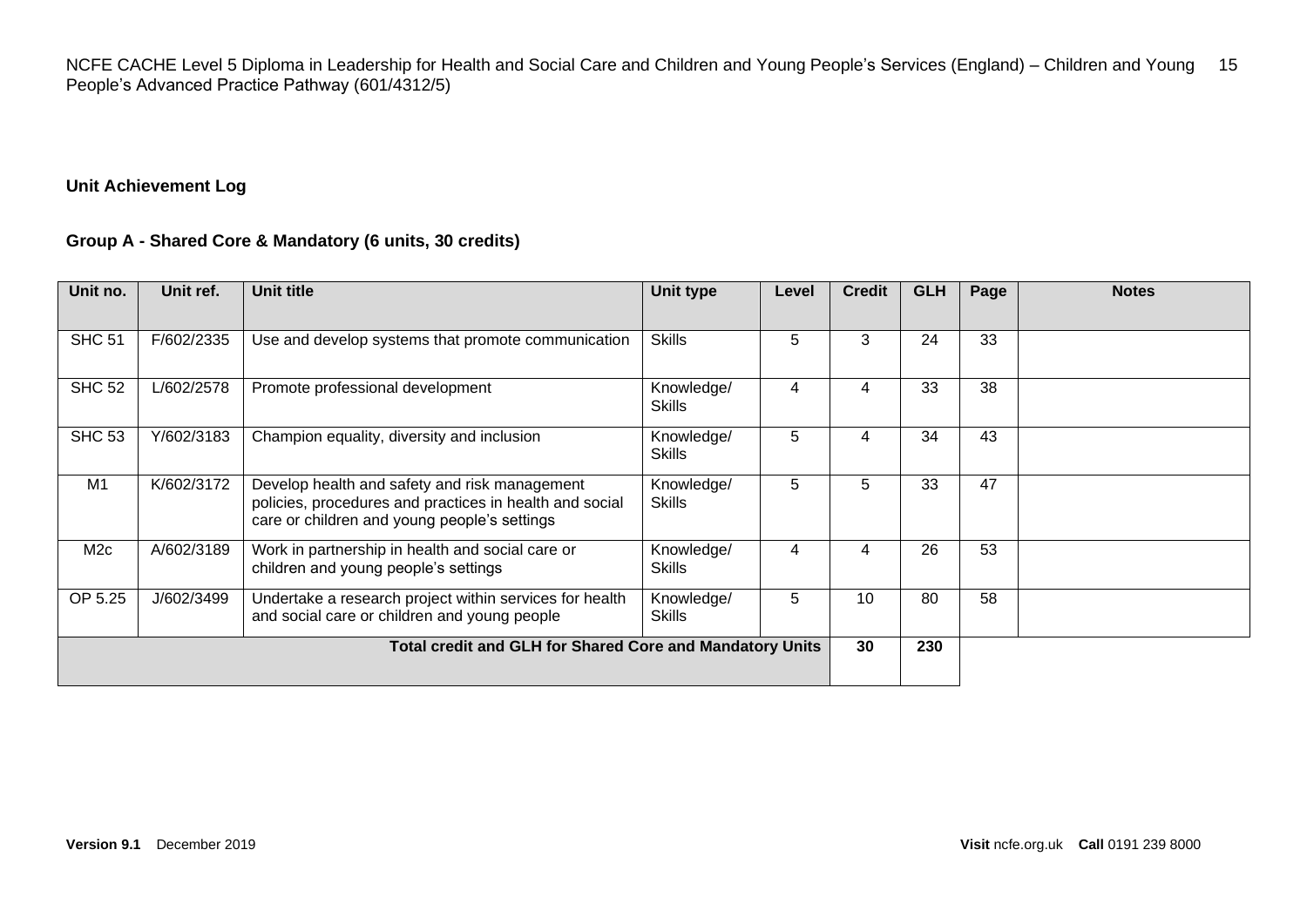NCFE CACHE Level 5 Diploma in Leadership for Health and Social Care and Children and Young People's Services (England) – Children and Young 16 People's Advanced Practice Pathway (601/4312/5)

## **Group D – Children and Young People's Advanced Practice Pathway Mandatory Units (4 units, 26 credits)**

|   | Unit no.                                              | Unit ref.  | Unit title                                                                                                   | Unit type                   | Level | <b>Credit</b> | <b>GLH</b> | Page | <b>Notes</b> |
|---|-------------------------------------------------------|------------|--------------------------------------------------------------------------------------------------------------|-----------------------------|-------|---------------|------------|------|--------------|
|   |                                                       |            |                                                                                                              |                             |       |               |            |      |              |
| 公 | MU 5.2                                                | F/601/9449 | Understand children and young person's development                                                           | Knowledge                   | 5     | 6             | 30         | 63   |              |
|   | MU 5.3                                                | J/601/9369 | Lead practice that supports positive outcomes for<br>child and young person development                      | Knowledge/<br><b>Skills</b> | 5     | 6             | 36         | 69   |              |
|   | MU 5.4                                                | A/601/9370 | Develop and implement policies and procedures to<br>support the safeguarding of children and young<br>people | Knowledge/<br><b>Skills</b> | 5     | 6             | 26         | 74   |              |
|   | O36                                                   | J/602/2577 | Lead practice in promoting the well-being and<br>resilience of children and young people                     | Knowledge/<br><b>Skills</b> | 5     | 8             | 53         | 79   |              |
|   | Credit and GLH from Group D units                     |            |                                                                                                              |                             |       |               |            |      |              |
|   | Total credit and GLH for Mandatory plus Group D Units |            |                                                                                                              |                             |       |               | 375        |      |              |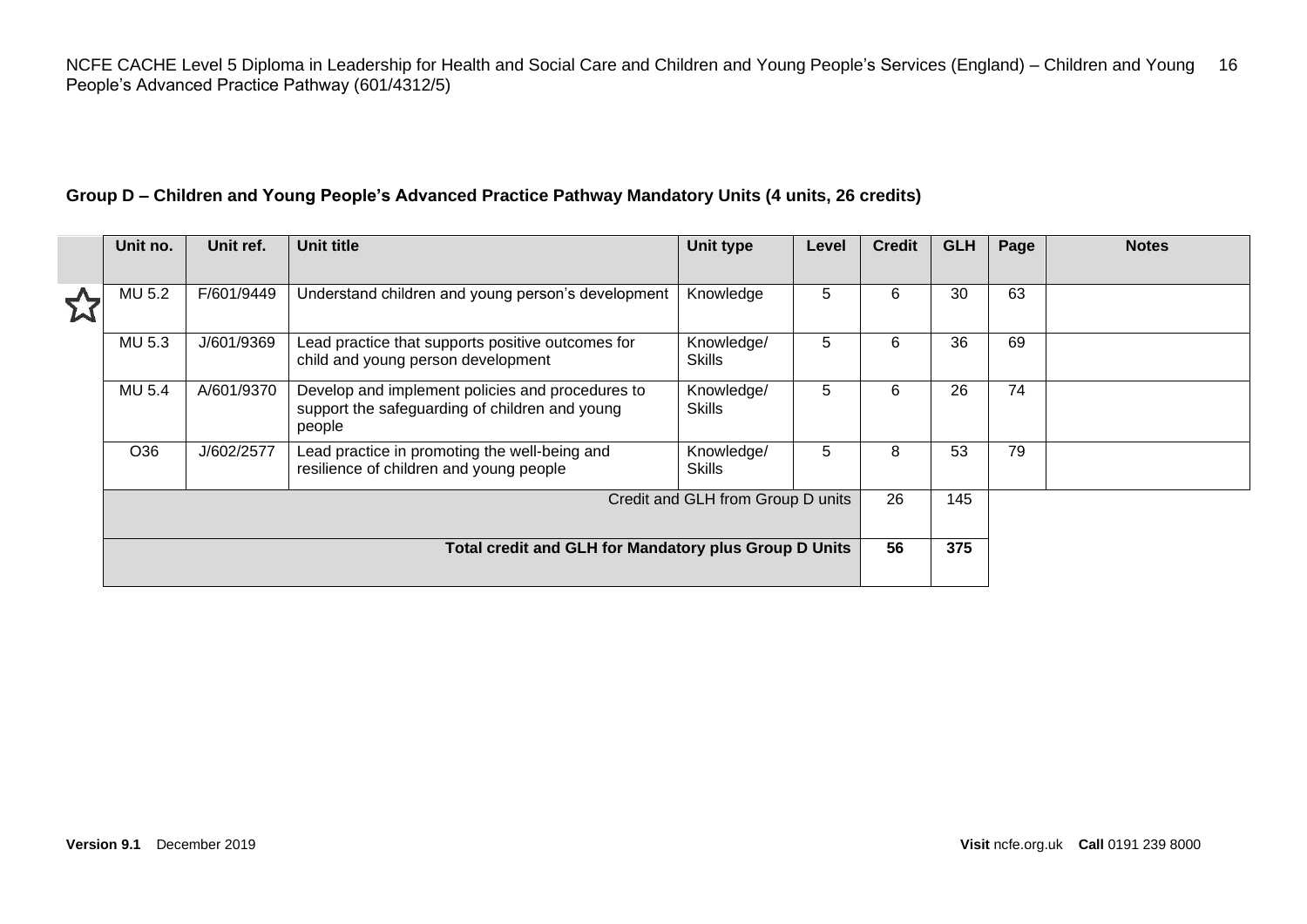NCFE CACHE Level 5 Diploma in Leadership for Health and Social Care and Children and Young People's Services (England) – Children and Young 17 People's Advanced Practice Pathway (601/4312/5)

## **Group H Optional – Management units**

Learners have a free choice from this group. Details of these units are in the Optional Units document which can be found on the qualification page on the NCFE website.

| Unit no.        | Unit ref.  | Unit title                                                                                                                     | <b>Unit type</b>            | Level          | <b>Credit</b>            | <b>GLH</b> | <b>Notes</b> |
|-----------------|------------|--------------------------------------------------------------------------------------------------------------------------------|-----------------------------|----------------|--------------------------|------------|--------------|
|                 |            |                                                                                                                                |                             |                |                          |            |              |
| O <sub>1</sub>  | J/602/2336 | Develop procedures and practice to respond to<br>concerns and complaints                                                       | Knowledge/<br><b>Skills</b> | 5              | 6                        | 40         |              |
| O <sub>16</sub> | R/602/2338 | Recruitment and selection within health and social care<br>or children and young people's settings                             | Knowledge/<br><b>Skills</b> | 4              | 3                        | 26         |              |
| O20c            | Y/602/2339 | Facilitate the development of effective group practice in<br>health and social care or children and young people's<br>settings | Knowledge/<br><b>Skills</b> | 5              | 6                        | 42         |              |
| O30c            | L/602/2547 | Facilitate coaching and mentoring of practitioners in<br>health and social care or children and young people's<br>settings     | Knowledge/<br><b>Skills</b> | 5              | 6                        | 43         |              |
| O35             | T/602/2574 | Manage induction in health and social care or children<br>and young people's settings                                          | Knowledge/<br><b>Skills</b> | $\overline{4}$ | 3                        | 21         |              |
| O40             | F/602/2612 | Facilitate change in health and social care or children<br>and young people's setting                                          | Knowledge/<br><b>Skills</b> | 5              | 6                        | 42         |              |
| O41             | L/602/2743 | Manage an inter-professional team in a health and<br>social care or children and young people's setting                        | Knowledge/<br><b>Skills</b> | 6              | $\overline{\phantom{a}}$ | 48         |              |
| O42             | T/602/2753 | Manage finance within own area of responsibility in<br>health and social care or children and young people's<br>setting        | Knowledge/<br><b>Skills</b> | 4              | 4                        | 31         |              |
| O43             | R/602/2758 | Manage quality in health and social care or children and<br>young people's setting                                             | Knowledge/<br><b>Skills</b> | 5              | 5                        | 36         |              |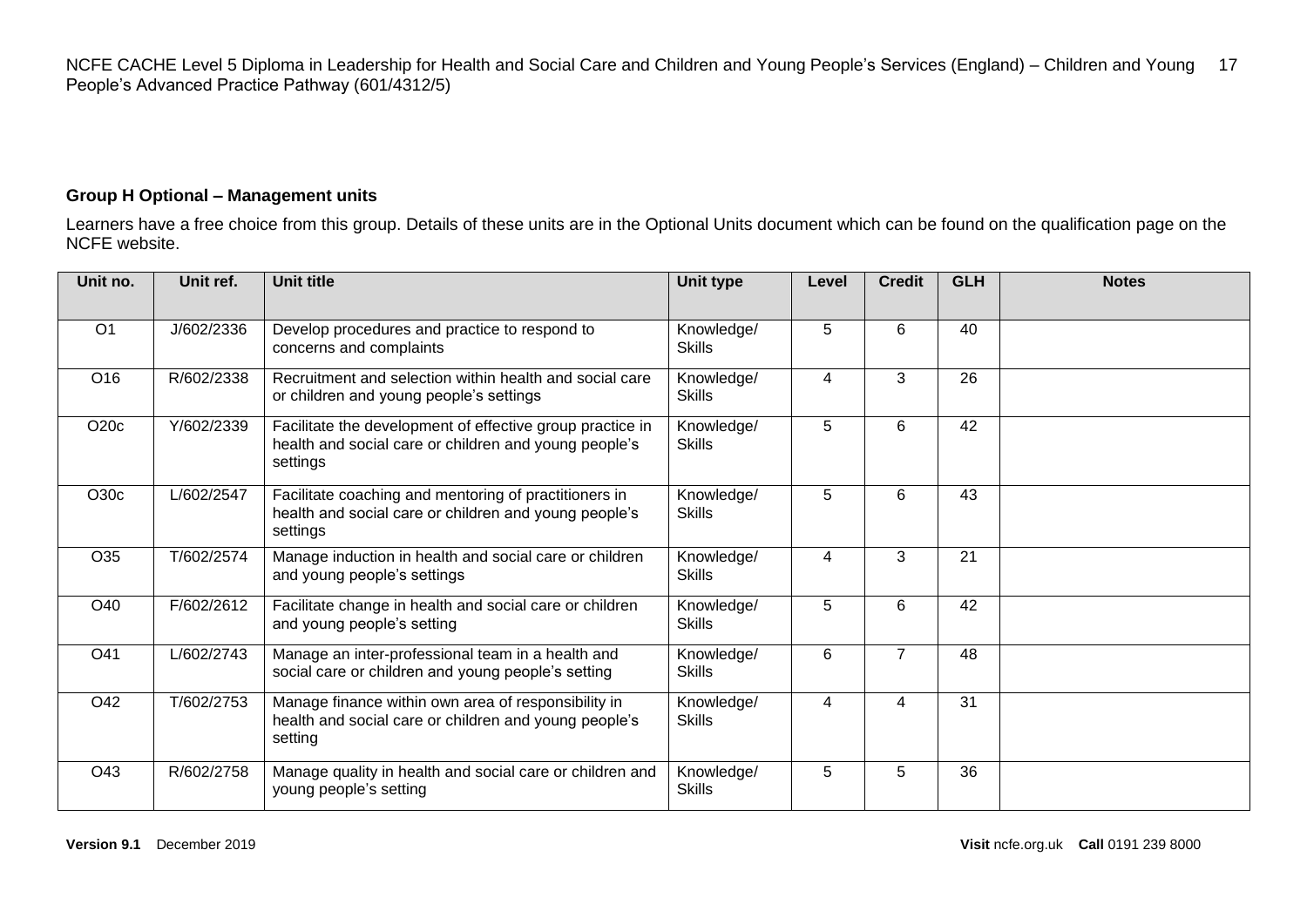NCFE CACHE Level 5 Diploma in Leadership for Health and Social Care and Children and Young People's Services (England) – Children and Young 18 People's Advanced Practice Pathway (601/4312/5)

| Unit no.  | Unit ref.  | Unit title                                                               | Unit type                   | Level | <b>Credit</b> | <b>GLH</b> | <b>Notes</b> |
|-----------|------------|--------------------------------------------------------------------------|-----------------------------|-------|---------------|------------|--------------|
| <b>B1</b> | Y/600/9588 | Develop and evaluate operational plans for own area of<br>responsibility | <b>Skills</b>               |       |               | 25         |              |
| E8        | K/600/9711 | Manage physical resources                                                | Knowledge/<br><b>Skills</b> | 4     |               | 25         |              |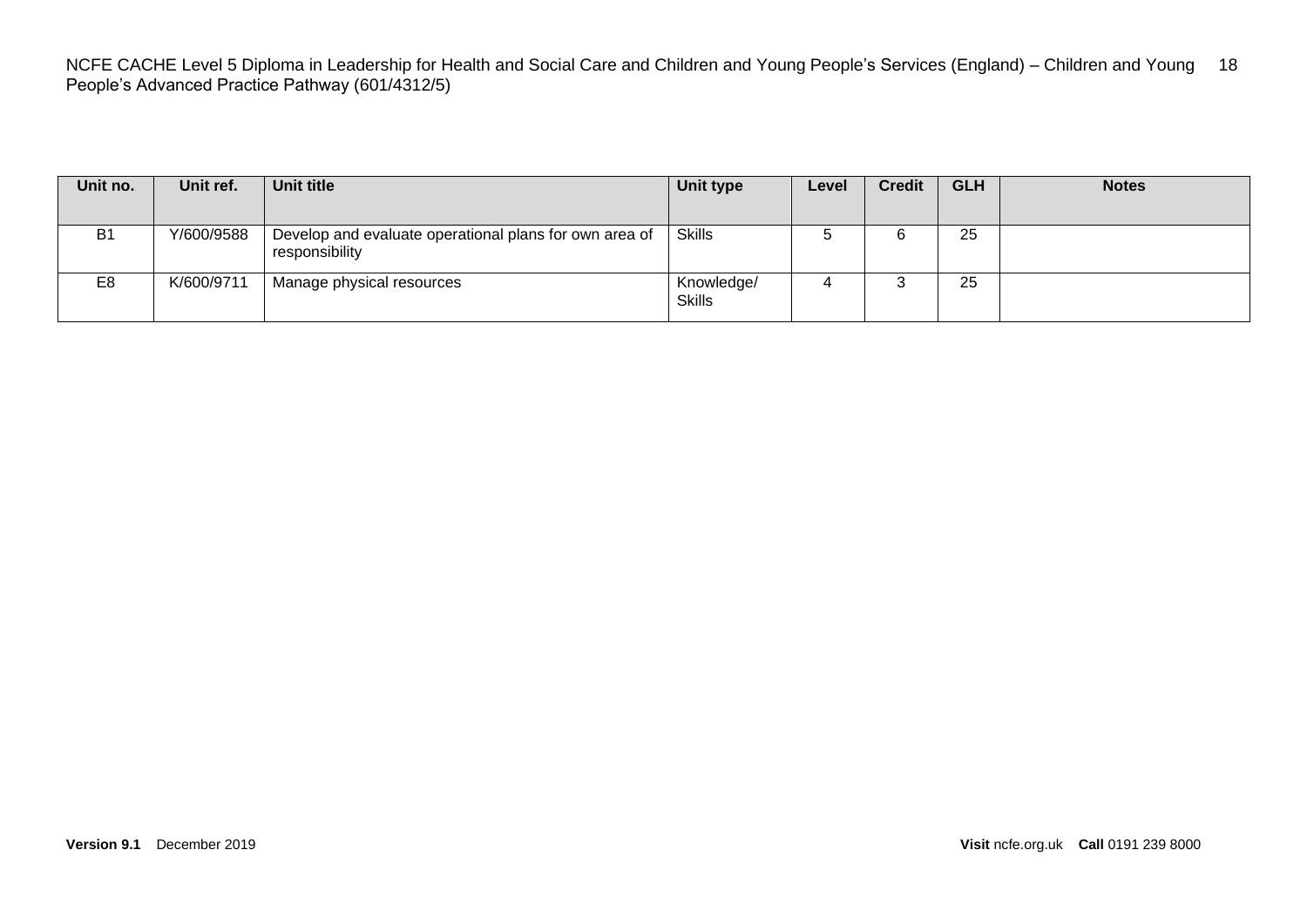NCFE CACHE Level 5 Diploma in Leadership for Health and Social Care and Children and Young People's Services (England) – Children and Young 19 People's Advanced Practice Pathway (601/4312/5)

## **Group I Optional – Knowledge Units (minimum 1 credit, maximum 6 credits)**

Details of these units are in the Optional Units document which can be found on the qualification page on the NCFE website.

|   | Unit no.         | Unit ref.  | <b>Unit title</b>                                                                                        | Unit type | Level | <b>Credit</b> | <b>GLH</b>     | <b>Notes</b> |
|---|------------------|------------|----------------------------------------------------------------------------------------------------------|-----------|-------|---------------|----------------|--------------|
|   |                  |            |                                                                                                          |           |       |               |                |              |
| 公 | M <sub>2</sub> a | T/602/3188 | Understand partnership working                                                                           | Knowledge | 4     |               | $\overline{7}$ |              |
| 公 | LM <sub>1a</sub> | D/602/3170 | Understand how to manage a team                                                                          | Knowledge | 4     | 3             | 20             |              |
| 公 | LM <sub>2a</sub> | H/602/3185 | Understanding professional supervision practice                                                          | Knowledge | 4     | 3             | 22             |              |
| 公 | <b>DEM 301</b>   | J/601/3538 | Understand the process and experience of dementia                                                        | Knowledge | 3     | 3             | 22             |              |
|   | PD OP<br>3.1     | J/601/6150 | <b>Understand Physical disability</b>                                                                    | Knowledge | 3     | 3             | 22             |              |
|   | PD OP<br>3.3     | Y/601/6167 | Understand the impact of acquired brain injury on<br>individuals                                         | Knowledge | 3     | 3             | 28             |              |
| ☆ | SS MU<br>3.1     | M/601/3467 | Understand sensory loss                                                                                  | Knowledge | 3     | 3             | 21             |              |
| 公 | LD Op<br>307     | A/601/6274 | Principles of supporting individuals with a learning<br>disability regarding sexuality and sexual health | Knowledge | 3     | 3             | 21             |              |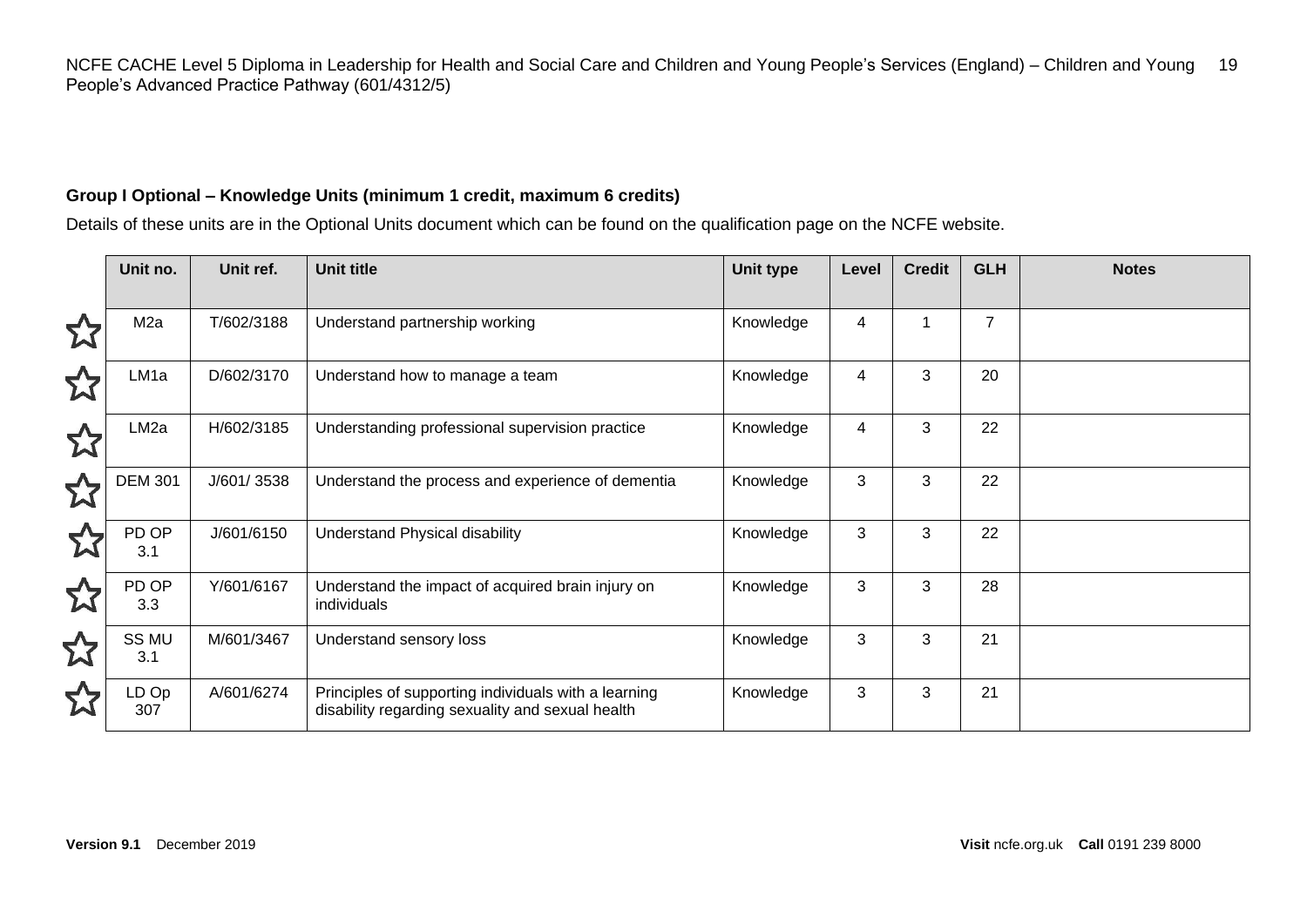NCFE CACHE Level 5 Diploma in Leadership for Health and Social Care and Children and Young People's Services (England) – Children and Young 20 People's Advanced Practice Pathway (601/4312/5)

|           | Unit no.       | Unit ref.                                           | Unit title                                                        | Unit type | Level | <b>Credit</b>  | <b>GLH</b> | <b>Notes</b> |
|-----------|----------------|-----------------------------------------------------|-------------------------------------------------------------------|-----------|-------|----------------|------------|--------------|
|           |                |                                                     |                                                                   |           |       |                |            |              |
| 公         | <b>EOL 307</b> | J/503/8137<br>Barred<br>combination<br>with EOL 306 | Understand how to support individuals during last days of<br>life | Knowledge | 3     | 3              | 28         |              |
| ☆         | <b>EOL 303</b> | A/503/8135                                          | Understand Advance Care planning                                  | Knowledge | 3     | 3              | 25         |              |
| <b>ZZ</b> | <b>EOL 308</b> | F/5038704                                           | End of life and dementia care                                     | Knowledge | 3     | $\overline{2}$ | 20         |              |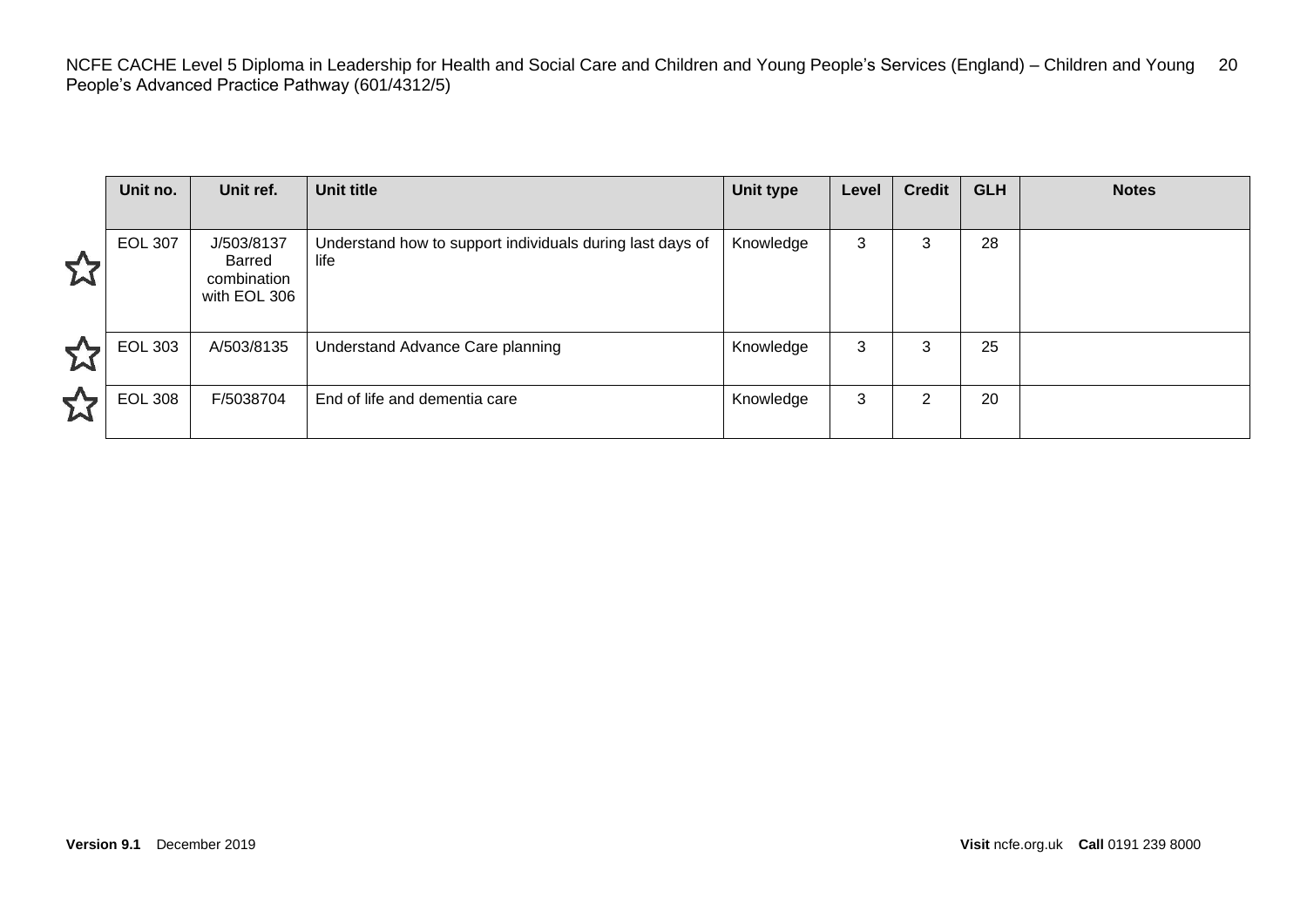NCFE CACHE Level 5 Diploma in Leadership for Health and Social Care and Children and Young People's Services (England) – Children and Young 21 People's Advanced Practice Pathway (601/4312/5)

## **Group J – Options**

Details of these units are in the Optional Units document which can be found on the qualification page on the NCFE website.

| Unit no.               | Unit ref.                                                      | <b>Unit title</b>                                                          | Unit type                   | Level          | <b>Credit</b> | <b>GLH</b> | <b>Notes</b> |
|------------------------|----------------------------------------------------------------|----------------------------------------------------------------------------|-----------------------------|----------------|---------------|------------|--------------|
| O <sub>3</sub>         | L/602/2337                                                     | Manage domiciliary services                                                | Knowledge/<br><b>Skills</b> | 5              | 6             | 39         |              |
| O <sub>4</sub>         | F/602/2853                                                     | Lead the management of transitions                                         | Knowledge/<br><b>Skills</b> | 5              | 4             | 29         |              |
| O32                    | K/602/2572<br><b>Barred</b><br>combination<br>with HSC<br>3065 | Lead positive behavioural support                                          | Knowledge/<br><b>Skills</b> | $\overline{7}$ | 10            | 75         |              |
| <b>CCLD OP</b><br>5.12 | K/602/3074                                                     | Develop provision for family support                                       | Knowledge/<br><b>Skills</b> | 5              | 5             | 33         |              |
| <b>CCLD OP</b><br>5.13 | M/602/2380                                                     | Lead support for disabled children and young people<br>and their carers    | Knowledge/<br><b>Skills</b> | 6              | 8             | 57         |              |
| LD Op 503              | H/601/7354                                                     | Lead active support                                                        | Knowledge/<br><b>Skills</b> | 5              | 5             | 35         |              |
| LD Op 504              | K/601/7355                                                     | Active support: Lead interactive training                                  | Knowledge/<br><b>Skills</b> | 5              | 4             | 30         |              |
| LD 509                 | J/601/5645                                                     | Promote access to healthcare for individuals with<br>learning disabilities | Knowledge/<br><b>Skills</b> | 5              | 6             | 44         |              |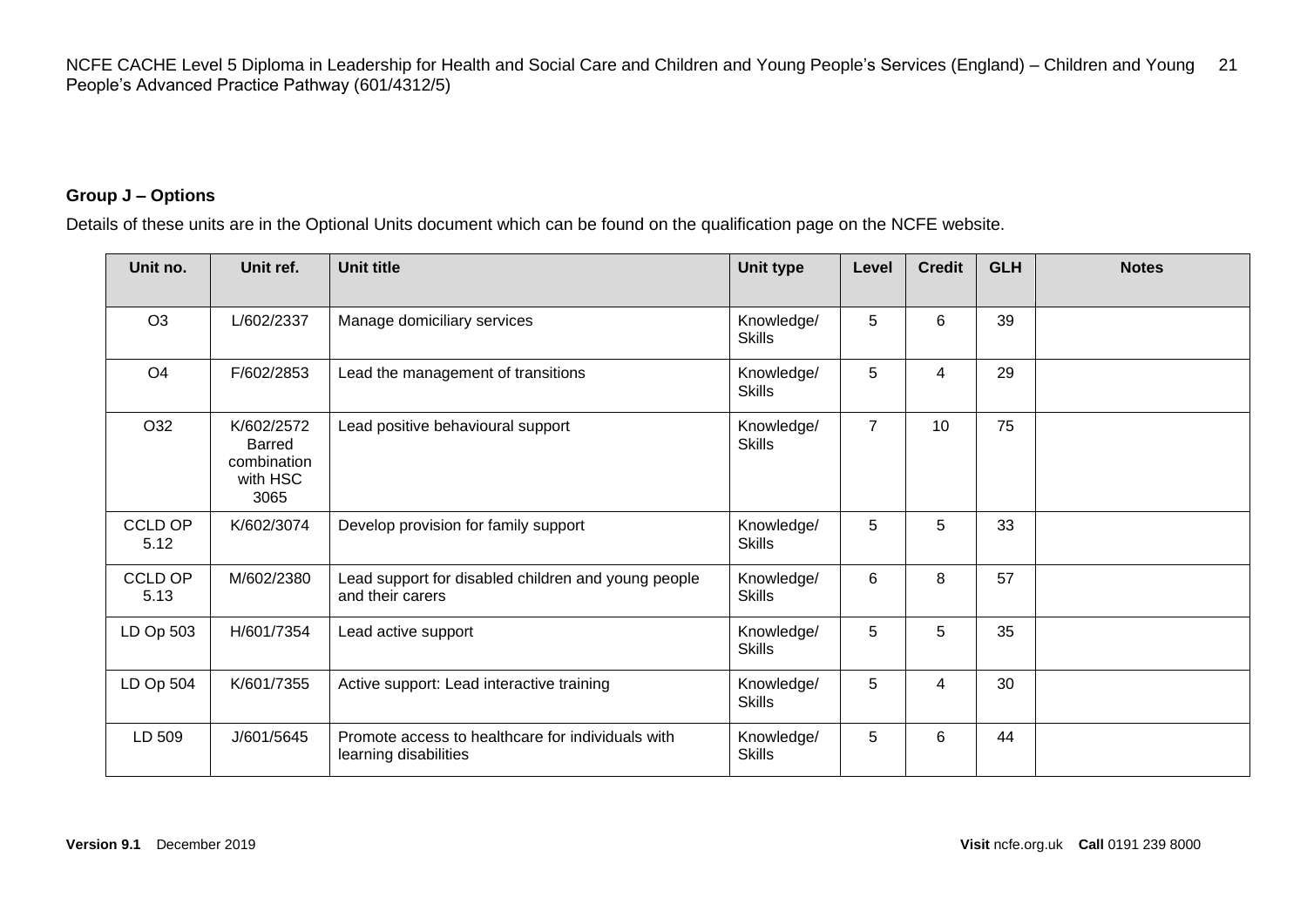NCFE CACHE Level 5 Diploma in Leadership for Health and Social Care and Children and Young People's Services (England) – Children and Young 22 People's Advanced Practice Pathway (601/4312/5)

| Unit no.         | Unit ref.                                              | <b>Unit title</b>                                                                        | Unit type                   | Level          | <b>Credit</b>  | <b>GLH</b> | <b>Notes</b> |
|------------------|--------------------------------------------------------|------------------------------------------------------------------------------------------|-----------------------------|----------------|----------------|------------|--------------|
| LD 510           | A/601/5318                                             | Promote good practice in the support of individuals with<br>autistic spectrum conditions | Knowledge/<br><b>Skills</b> | 5              | $\overline{7}$ | 53         |              |
| <b>PD OP 3.4</b> | M/601/5817                                             | Support families who are affected by acquired brain<br>injury                            | Knowledge/<br><b>Skills</b> | 3              | 3              | 30         |              |
| <b>PD OP 3.5</b> | D/601/5750                                             | Support families who have a child with a disability                                      | Knowledge/<br><b>Skills</b> | 3              | 3              | 23         |              |
| <b>HSC 3007</b>  | M/601/9494                                             | Support the development of community partnerships                                        | Knowledge/<br><b>Skills</b> | $\overline{4}$ | 5              | 33         |              |
| <b>HSC 3027</b>  | K/601/7906                                             | Support individuals to access housing and<br>accommodation services                      | Knowledge/<br><b>Skills</b> | 3              | 4              | 24         |              |
| <b>HSC 3048</b>  | T/601/9495                                             | Support individuals at the end of life                                                   | Knowledge/<br><b>Skills</b> | 3              | $\overline{7}$ | 53         |              |
| <b>HSC 3057</b>  | F/601/9029                                             | Work with families, carers and individuals during times<br>of crisis                     | Knowledge/<br><b>Skills</b> | 4              | 5              | 35         |              |
| <b>HSC 3065</b>  | T/601/9738<br><b>Barred</b><br>combination<br>with O32 | Implement the Positive Behavioural Support model                                         | Knowledge/<br><b>Skills</b> | 4              | 8              | 61         |              |
| <b>SS OP 3.7</b> | H/601/3546                                             | Support individuals to access education, training or<br>employment                       | Knowledge/<br><b>Skills</b> | 4              | $\overline{4}$ | 31         |              |
| SS 5.2           | M/601/5249                                             | Promote awareness of sensory loss                                                        | Knowledge/<br><b>Skills</b> | 5              | 3              | 19         |              |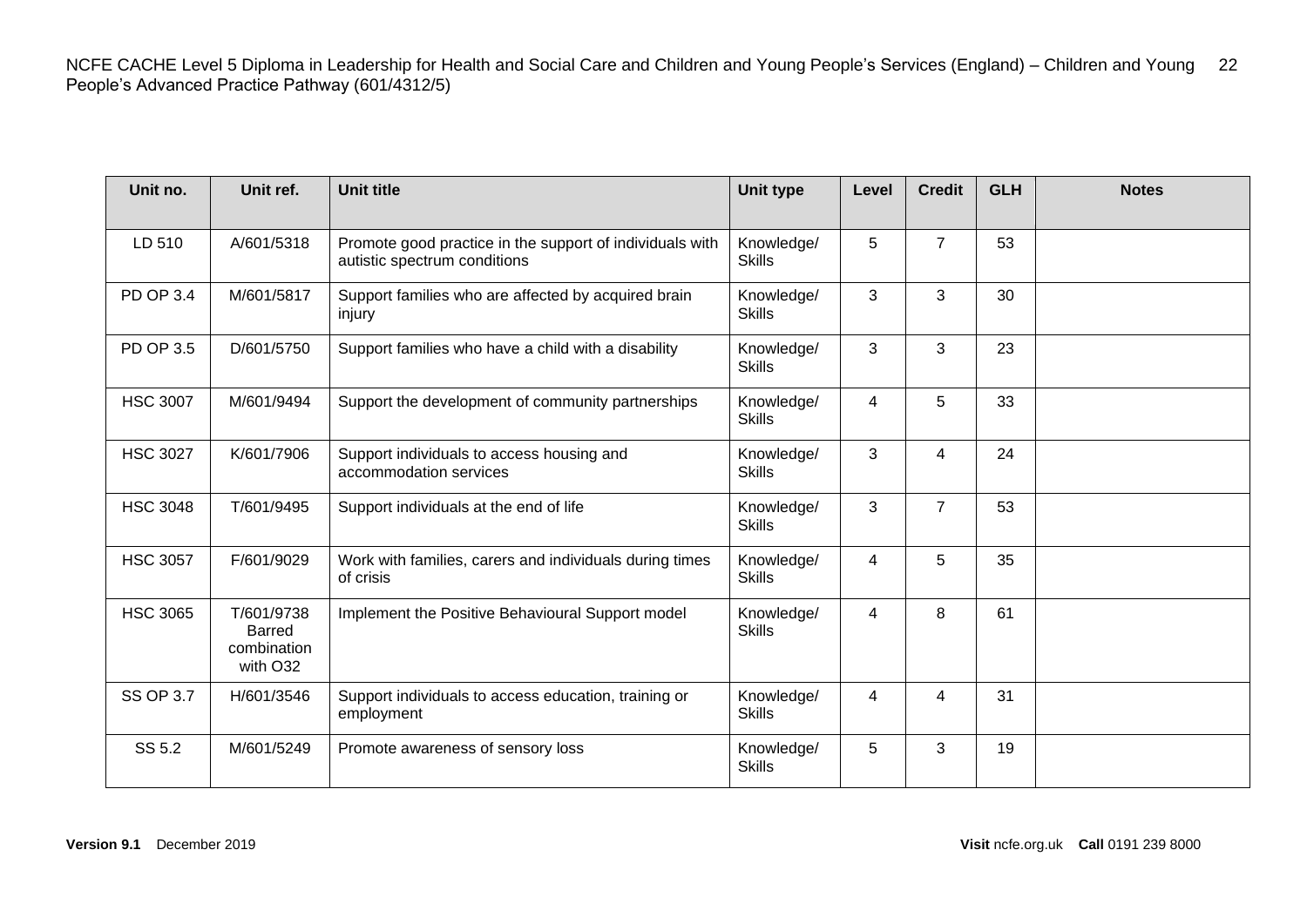NCFE CACHE Level 5 Diploma in Leadership for Health and Social Care and Children and Young People's Services (England) – Children and Young 23 People's Advanced Practice Pathway (601/4312/5)

|   | Unit no.       | Unit ref.                                                                            | <b>Unit title</b>                                                                                                    | Unit type                   | Level          | <b>Credit</b>  | <b>GLH</b> | <b>Notes</b> |
|---|----------------|--------------------------------------------------------------------------------------|----------------------------------------------------------------------------------------------------------------------|-----------------------------|----------------|----------------|------------|--------------|
|   | SS 5.3         | H/601/5250                                                                           | Support the use of assistive technology                                                                              | Knowledge/<br><b>Skills</b> | 5              | 4              | 31         |              |
|   | SS 5.4         | K/601/5251                                                                           | Explore models of disability                                                                                         | Knowledge/<br><b>Skills</b> | 5              | 5              | 32         |              |
|   | SS 5.5         | M/601/5252                                                                           | Support individuals with sensory loss with<br>communication                                                          | Knowledge/<br><b>Skills</b> | 5              | 5              | 37         |              |
|   | SS 5.6         | T/601/5253                                                                           | Support individuals with multiple conditions and/or<br>disabilities                                                  | Knowledge/<br><b>Skills</b> | 5              | 5              | 34         |              |
|   | EYMP5          | T/600/9789                                                                           | Support children's speech, language and<br>communication                                                             | Knowledge/<br><b>Skills</b> | 3              | $\overline{4}$ | 30         |              |
| 公 | CYPOP 17       | F/600/9777                                                                           | Understand the needs of children and young people<br>who are vulnerable and experiencing poverty and<br>disadvantage | Knowledge                   | 4              | 5              | 40         |              |
|   | <b>ADV 305</b> | F/502/3295<br><b>Barred</b><br>combination<br>with ADV 306,<br>307, 308, 309,<br>310 | <b>Independent Mental Capacity Advocacy</b>                                                                          | Knowledge/<br><b>Skills</b> | $\overline{4}$ | 12             | 35         |              |
|   | <b>ADV 306</b> | J/502/3296<br><b>Barred</b><br>combination<br>with ADV 305,<br>307, 308, 309,<br>310 | Independent Mental Health Advocacy                                                                                   | Knowledge/<br><b>Skills</b> | $\overline{4}$ | $\overline{7}$ | 35         |              |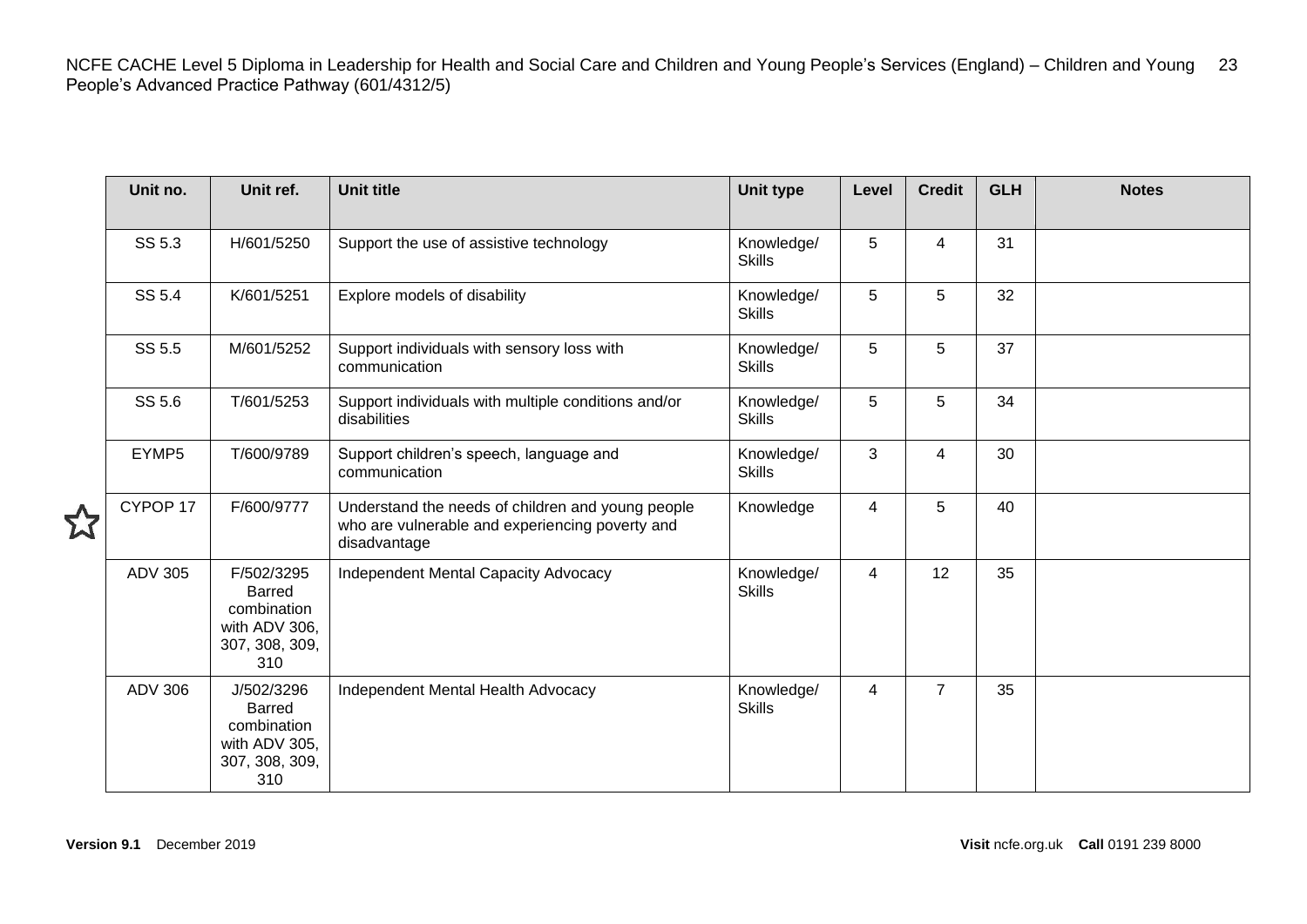NCFE CACHE Level 5 Diploma in Leadership for Health and Social Care and Children and Young People's Services (England) – Children and Young 24 People's Advanced Practice Pathway (601/4312/5)

| Unit no.       | Unit ref.                                                                            | <b>Unit title</b>                                                                     | <b>Unit type</b>            | Level | <b>Credit</b>  | <b>GLH</b> | <b>Notes</b> |
|----------------|--------------------------------------------------------------------------------------|---------------------------------------------------------------------------------------|-----------------------------|-------|----------------|------------|--------------|
|                |                                                                                      |                                                                                       |                             |       |                |            |              |
| <b>ADV 307</b> | L/502/3297<br><b>Barred</b><br>combination<br>with ADV 305,<br>306, 308, 309,<br>310 | Providing Independent Advocacy Management                                             | <b>Skills</b>               | 4     | 11             | 35         |              |
| <b>ADV 308</b> | R/502/3298<br><b>Barred</b><br>combination<br>with ADV 305,<br>306, 307, 309,<br>310 | Providing Independent Advocacy to Adults                                              | <b>Skills</b>               | 4     | 5              | 35         |              |
| <b>ADV 309</b> | Y/502/3299<br><b>Barred</b><br>combination<br>with ADV 305,<br>306, 307, 308,<br>310 | Independent Advocacy with Children and Young<br>People                                | <b>Skills</b>               | 4     | $\overline{7}$ | 35         |              |
| <b>ADV 310</b> | F/502/3300<br><b>Barred</b><br>combination<br>with ADV 305,<br>306, 307, 308,<br>309 | Providing Independent Mental Capacity Advocacy -<br>Deprivation of Liberty Safeguards | Knowledge/<br><b>Skills</b> | 4     | 5              | 35         |              |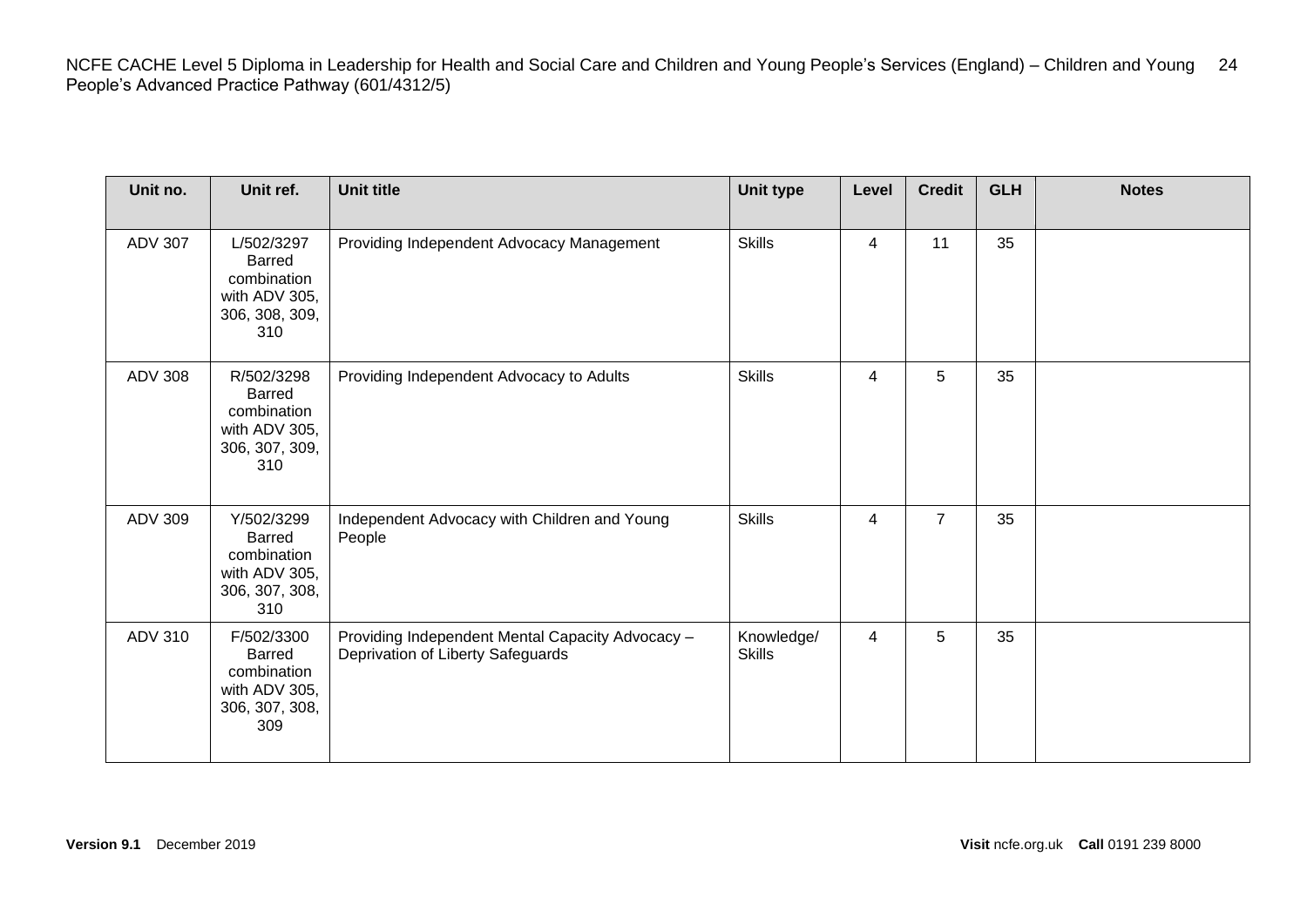NCFE CACHE Level 5 Diploma in Leadership for Health and Social Care and Children and Young People's Services (England) – Children and Young 25 People's Advanced Practice Pathway (601/4312/5)

|   | Unit no.        | Unit ref.  | <b>Unit title</b>                                                                                                         | Unit type                   | Level | <b>Credit</b> | <b>GLH</b> | <b>Notes</b> |
|---|-----------------|------------|---------------------------------------------------------------------------------------------------------------------------|-----------------------------|-------|---------------|------------|--------------|
|   |                 |            |                                                                                                                           |                             |       |               |            |              |
|   | ASM1            | M/601/0648 | Recognise indications of substance misuse and refer<br>individuals to specialists                                         | <b>Skills</b>               | 3     | 4             | 24         |              |
|   | ASM4            | D/501/0585 | Identify and act upon immediate risk of danger to<br>substance misusers                                                   | <b>Skills</b>               | 3     | 4             | 24         |              |
| 公 | LM 507          | F/504/2218 | Understand professional management and leadership<br>in health and social care or children and young<br>people's settings | Knowledge/                  | 5     | 6             | 50         |              |
|   | LM 501          | T/504/2197 | Professional practice in health and social care for<br>adults or children and young people                                | Knowledge/<br><b>Skills</b> | 5     | 6             | 43         |              |
|   | LM 502          | A/504/2198 | Develop, maintain and use records and reports                                                                             | Knowledge/<br><b>Skills</b> | 4     | 3             | 23         |              |
|   | <b>HSC 3067</b> | T/504/2202 | Support individuals to stay safe from harm or abuse                                                                       | Knowledge/<br><b>Skills</b> | 3     | 4             | 27         |              |
|   | <b>HSC 3068</b> | F/504/2204 | Provide support to children or young people who have<br>experienced harm or abuse                                         | Knowledge/<br><b>Skills</b> | 4     | 6             | 45         |              |
|   | <b>HSC 3069</b> | J/504/2205 | Provide support to adults who have experienced harm<br>or abuse                                                           | Knowledge/<br><b>Skills</b> | 4     | 5             | 39         |              |
|   | IC 501          | Y/504/2208 | Lead and manage infection prevention and control<br>within the work setting                                               | Knowledge/<br><b>Skills</b> | 5     | 6             | 38         |              |
|   | <b>DEM 501</b>  | D/504/2212 | Lead and manage practice in dementia care                                                                                 | Knowledge/<br><b>Skills</b> | 5     | 6             | 41         |              |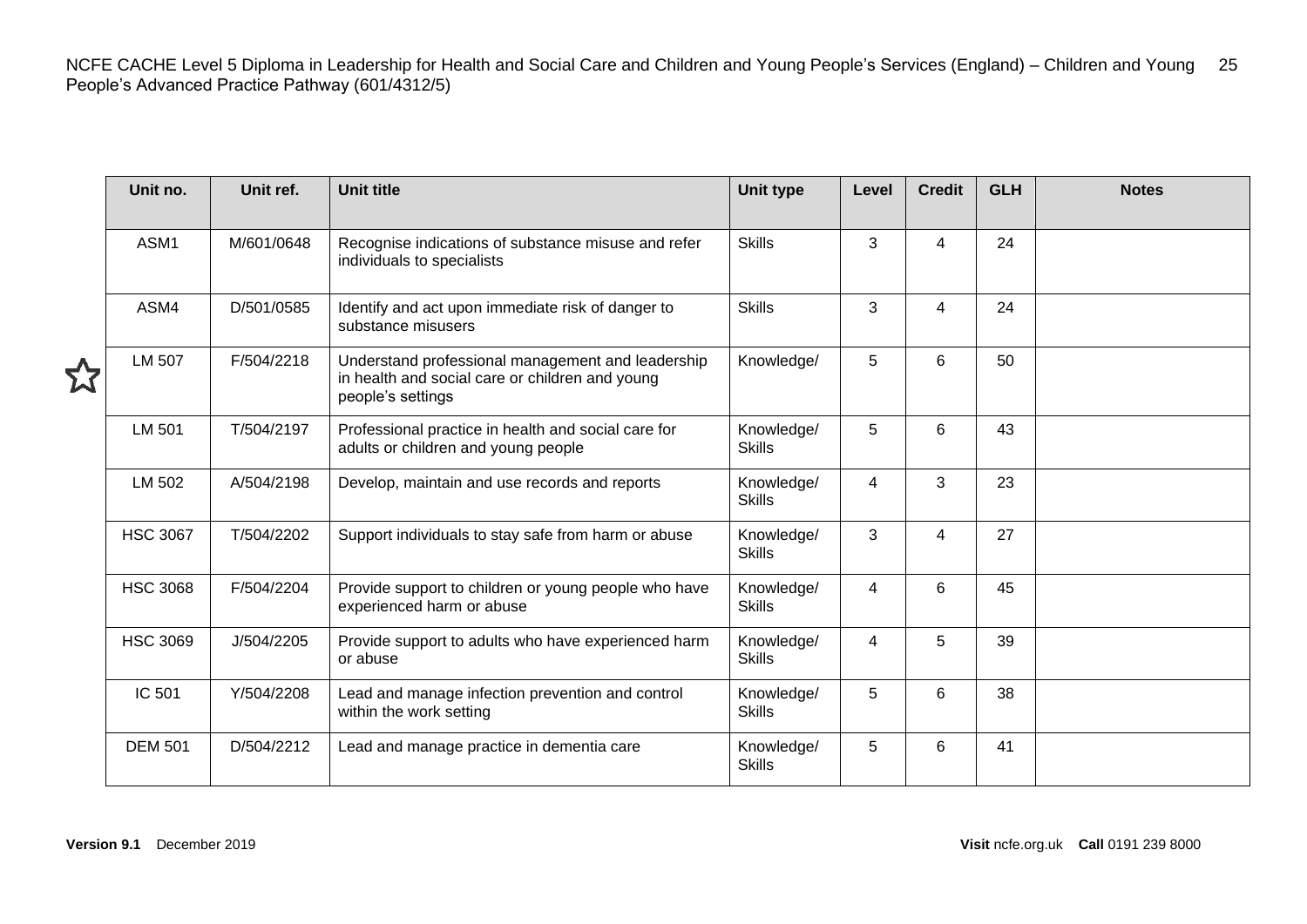NCFE CACHE Level 5 Diploma in Leadership for Health and Social Care and Children and Young People's Services (England) – Children and Young 26 People's Advanced Practice Pathway (601/4312/5)

|   | Unit no.        | Unit ref.  | <b>Unit title</b>                                                                                  | Unit type                   | Level | <b>Credit</b>  | <b>GLH</b> | <b>Notes</b> |
|---|-----------------|------------|----------------------------------------------------------------------------------------------------|-----------------------------|-------|----------------|------------|--------------|
|   | LM 503          | H/504/2213 | Lead practice which supports individuals to take<br>positive risks                                 | Knowledge/<br><b>Skills</b> | 5     | 4              | 30         |              |
|   | <b>HSC 3070</b> | T/504/2216 | Assess the needs of carers and families                                                            | Knowledge/<br><b>Skills</b> | 3     | 4              | 28         |              |
|   | LM 504          | A/504/2217 | Lead practice in assessing and planning for the needs<br>of families and carers                    | <b>Skills</b>               | 5     | 3              | 22         |              |
|   | <b>LM 508</b>   | J/504/2219 | Appraise staff performance                                                                         | Knowledge/<br><b>Skills</b> | 5     | 5              | 32         |              |
|   | LM 509          | R/504/2224 | Support people who are providing homes to individuals                                              | <b>Skills</b>               | 4     | 6              | 40         |              |
|   | LM 510          | M/504/2232 | Manage disciplinary processes in health and social<br>care or children and young people's settings | Knowledge/<br><b>Skills</b> | 5     | 6              | 40         |              |
|   | LM 505          | J/504/2236 | Manage business redesign in health and social care or<br>children or young people's services       | Knowledge/<br><b>Skills</b> | 5     | 5              | 30         |              |
|   | <b>HSC 3073</b> | Y/504/2239 | Provide information about health and social care or<br>children and young people's services        | <b>Skills</b>               | 3     | 3              | 20         |              |
| 公 | <b>HSC 3072</b> | D/504/2243 | Understand the factors affecting older people                                                      | Knowledge                   | 3     | $\overline{2}$ | 17         |              |
|   | <b>EOL 304</b>  | M/503/8133 | Support the spiritual well-being of individuals                                                    | Knowledge/<br><b>Skills</b> | 3     | 3              | 26         |              |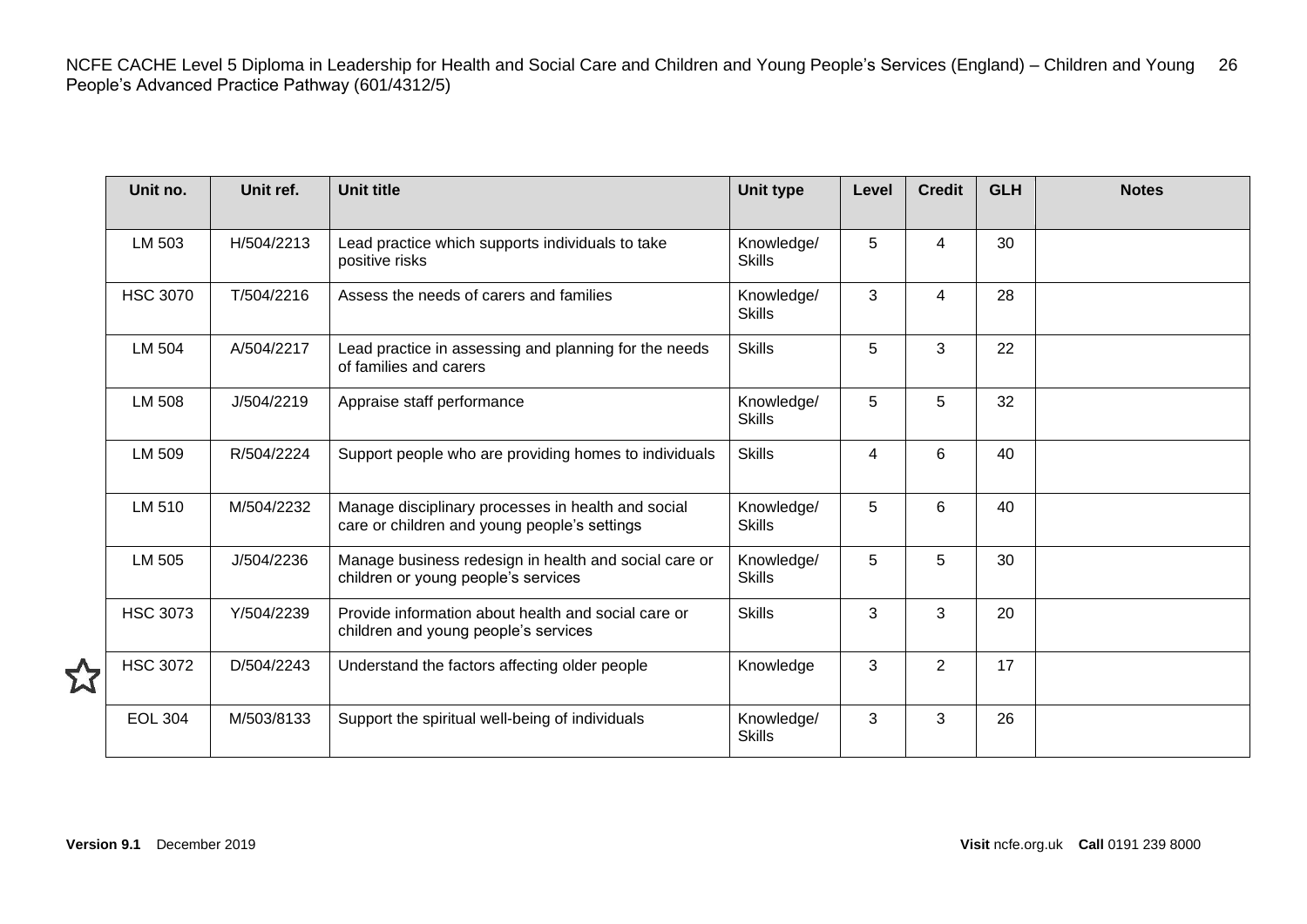NCFE CACHE Level 5 Diploma in Leadership for Health and Social Care and Children and Young People's Services (England) – Children and Young 27 People's Advanced Practice Pathway (601/4312/5)

| Unit no.       | Unit ref.                                           | Unit title                                                                  | Unit type                   | Level | <b>Credit</b> | <b>GLH</b> | <b>Notes</b> |
|----------------|-----------------------------------------------------|-----------------------------------------------------------------------------|-----------------------------|-------|---------------|------------|--------------|
| <b>EOL 306</b> | F/503/8685<br>Barred<br>combination<br>with EOL 307 | Support individuals during the last days of life                            | Knowledge/<br><b>Skills</b> | 4     | 5             | 33         |              |
| <b>EOL 501</b> | T/503/8134                                          | Lead and manage end of life care services                                   | Knowledge/<br><b>Skills</b> | 5     |               | 45         |              |
| <b>EOL 502</b> | L/503/8138                                          | Lead a service that supports individuals through<br>significant life events | <b>Skills</b>               | 5     | 4             | 31         |              |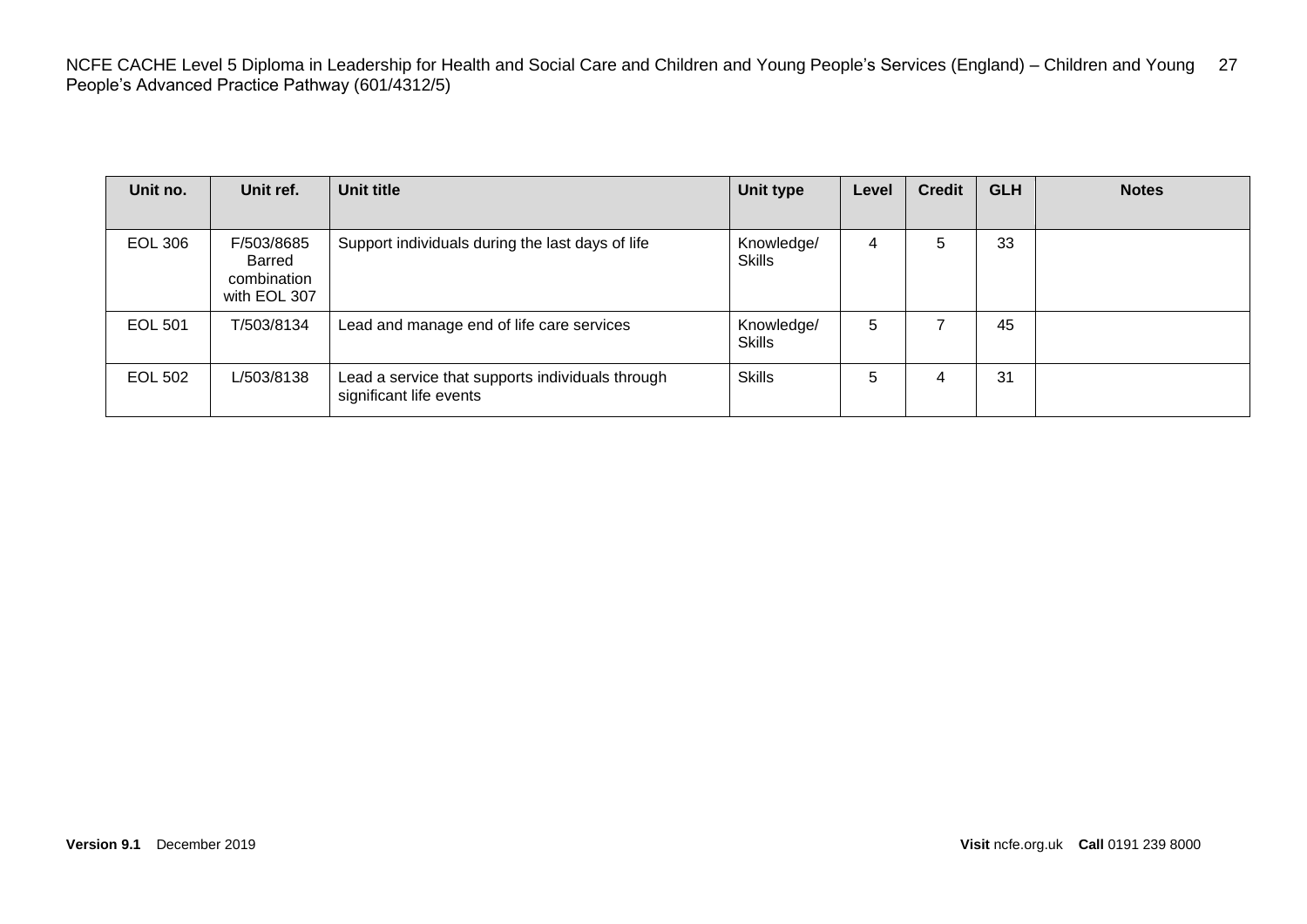## **Explanation of terms used at Level 5:**

(not all verbs are used in this qualification)

| Act (as a role<br>model)       | Serve as a model in a particular behavioural or social role for another person to<br>emulate.                                                                                                                                                                                     |
|--------------------------------|-----------------------------------------------------------------------------------------------------------------------------------------------------------------------------------------------------------------------------------------------------------------------------------|
| <b>Adapt</b><br>(approaches)   | Modify, adjust, make suitable for purpose.                                                                                                                                                                                                                                        |
| <b>Adhere to</b>               | Follow, keep, maintain, respect, abide by, give support to, eg adhere to a strict code<br>of practice.                                                                                                                                                                            |
| <b>Analyse</b>                 | Break the subject or complex situations into separate parts and examine each part<br>in detail, identify the main issues and show how the main ideas are related to<br>practice and why they are important (reference to current research or theory may<br>support the analysis). |
| <b>Apply</b><br>(standards)    | Explain how existing knowledge, practices, standards etc can be linked to new or<br>different situations.                                                                                                                                                                         |
| <b>Ascertain</b>               | Find out for certain.                                                                                                                                                                                                                                                             |
| <b>Assess</b>                  | Estimate and make a judgement.                                                                                                                                                                                                                                                    |
| <b>Compare</b>                 | Examine the subjects in detail, looking at similarities and differences.                                                                                                                                                                                                          |
| <b>Compare and</b><br>contrast | Examine the subjects in detail, looking at similarities and differences, and<br>distinguish between (identify) striking differences.                                                                                                                                              |
| <b>Critically review</b>       | Revise, debate and judge the merit of.                                                                                                                                                                                                                                            |
| <b>Clarify</b>                 | Explain the information in a clear, concise way, showing depth and understanding.                                                                                                                                                                                                 |
| <b>Critically</b><br>analyse   | This is a development of 'analyse' which explores limitations as well as positive<br>aspects of the main ideas in order to form a reasoned opinion.                                                                                                                               |
| <b>Critically</b><br>evaluate  | Examine strengths and weaknesses, arguments for and against and/or similarities<br>and difference; judge the evidence and discuss the validity of claims from the<br>opposing views and produce a convincing argument to support the conclusion or<br>judgement.                  |
| Collaborate (L7)               | Work jointly with.                                                                                                                                                                                                                                                                |
| <b>Describe</b>                | Provide an extended range of detailed information about the topic or item in a<br>logical way.                                                                                                                                                                                    |
| <b>Develop</b>                 | Identify, build and extend a topic, plan or idea.                                                                                                                                                                                                                                 |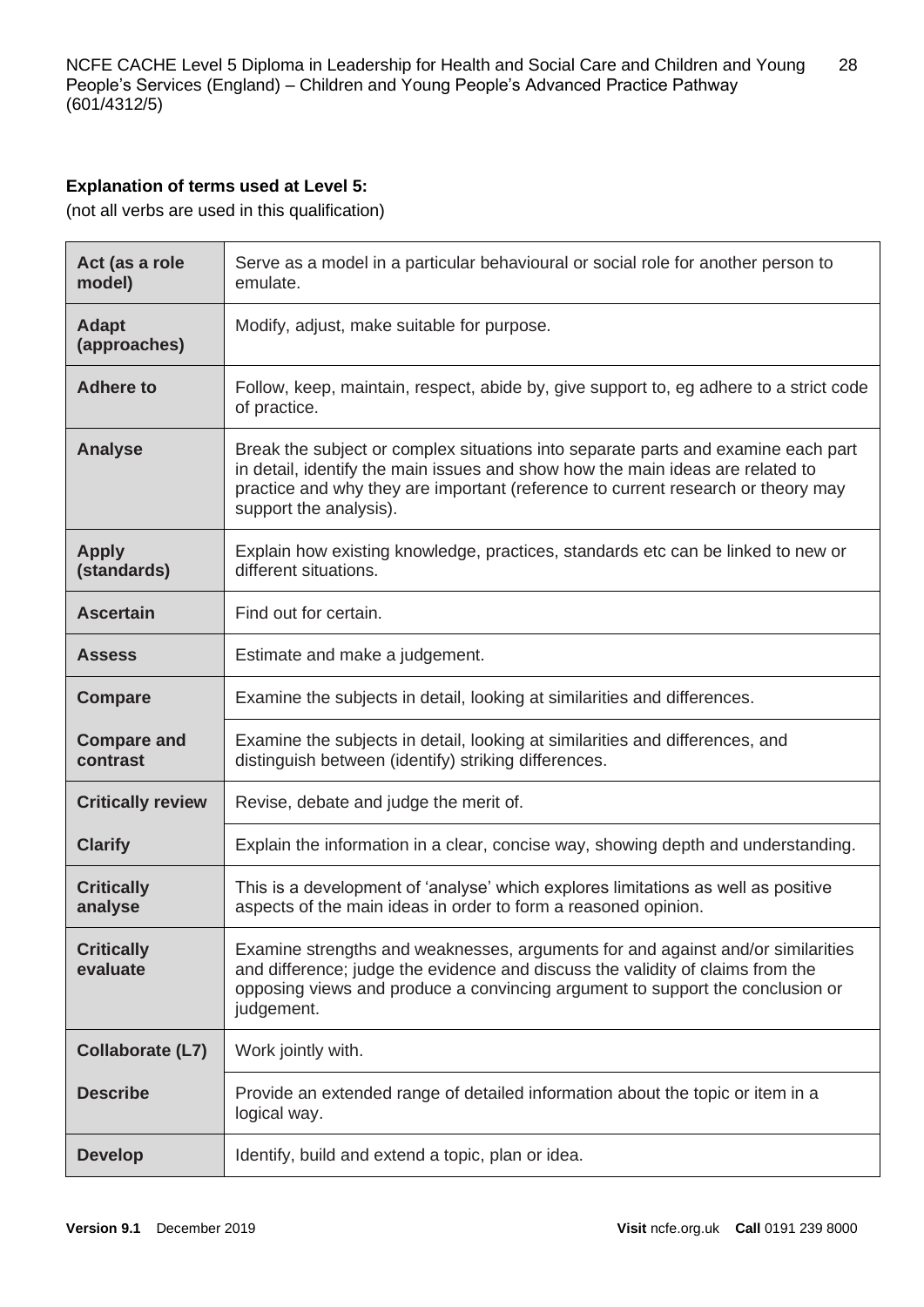NCFE CACHE Level 5 Diploma in Leadership for Health and Social Care and Children and Young 29 People's Services (England) – Children and Young People's Advanced Practice Pathway (601/4312/5)

| <b>Distinguish</b><br>between           | Discuss identified differences between more than one item, product, object or<br>activity.                                                                                                                                                                                                   |
|-----------------------------------------|----------------------------------------------------------------------------------------------------------------------------------------------------------------------------------------------------------------------------------------------------------------------------------------------|
| <b>Demonstrate</b>                      | Apply skills in a practical situation and/or show an understanding of the topic.                                                                                                                                                                                                             |
| <b>Explain</b>                          | Apply reasoning to account for how something is or to show understanding of<br>underpinning concepts (responses could include examples to support the reasons).                                                                                                                              |
| <b>Evaluate</b>                         | Examine strengths and weaknesses, arguments for and against and/or similarities<br>and differences; judge the evidence from the different perspectives and make a<br>valid conclusion or reasoned judgment; apply current research or theories to<br>support the evaluation when applicable. |
| <b>Establish (L5</b><br>and L6)         | Set up on a permanent basis; get generally accepted; place beyond dispute.                                                                                                                                                                                                                   |
| <b>Empower</b>                          | Equip or supply with an ability; enable or permit.                                                                                                                                                                                                                                           |
| <b>Enable</b>                           | Supply with the means, knowledge, or opportunity; make able.                                                                                                                                                                                                                                 |
| Facilitate (L6)                         | Make easier; assist the progress of.                                                                                                                                                                                                                                                         |
| Formulate (L5,<br>$L6$ and $L7$ )       | Draw together; set forth in a logical way; express in systematic terms or concepts.                                                                                                                                                                                                          |
| <b>Give</b><br>constructive<br>feedback | Provide commentary which serves to improve or advance; be helpful.                                                                                                                                                                                                                           |
| <b>Identify</b>                         | Ascertain the origin, nature, or definitive characteristics of.                                                                                                                                                                                                                              |
| <b>Implement (L5</b><br>and L6)         | Put into practical effect; carry out.                                                                                                                                                                                                                                                        |
| Investigate                             | Detailed examination or study; enquire systematically.                                                                                                                                                                                                                                       |
| <b>Intervene</b><br>effectively         | Change an outcome.                                                                                                                                                                                                                                                                           |
| <b>Initiate</b>                         | Originate/start a process.                                                                                                                                                                                                                                                                   |
| <b>Justify</b>                          | Give a comprehensive explanation of the reasons for actions and/or decisions.                                                                                                                                                                                                                |
| <b>Monitor</b>                          | Maintain regular surveillance.                                                                                                                                                                                                                                                               |
| <b>Mentor</b>                           | Serve as a trusted counsellor or teacher to another person; help others succeed.                                                                                                                                                                                                             |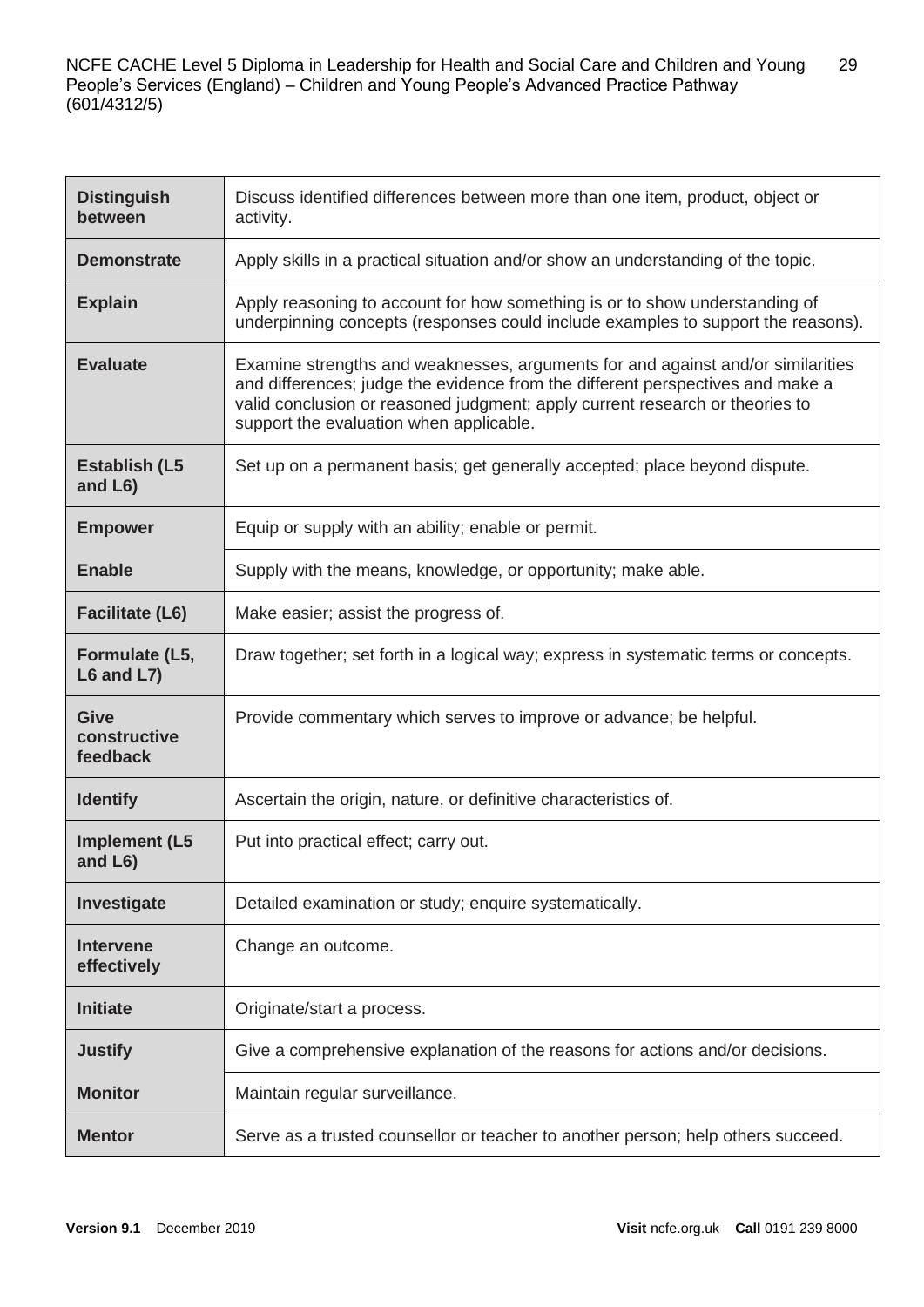NCFE CACHE Level 5 Diploma in Leadership for Health and Social Care and Children and Young 30 People's Services (England) – Children and Young People's Advanced Practice Pathway (601/4312/5)

| <b>Negotiate</b>               | Discuss with a view to finding an agreed settlement.                                                           |
|--------------------------------|----------------------------------------------------------------------------------------------------------------|
| <b>Resolve</b>                 | Solve; settle; explain.                                                                                        |
| <b>Research (L5</b><br>and L6) | A detailed study of a subject to discover new information or reach a new<br>understanding.                     |
| <b>Review</b>                  | Revisit and judge the merit of.                                                                                |
| <b>Recognise</b>               | Acknowledge the validity of.                                                                                   |
| <b>Represent views</b><br>of   | Act as an advocate; speak, plead or argue in favour of.                                                        |
| <b>Review and</b><br>revise    | Revisit, judge the merit of, and make recommendations for change.                                              |
| <b>Reflect on</b>              | Consult with oneself, recognising implications of current practice with a view to<br>changing future practice. |
| <b>Recommend</b>               | Revisit and judge the merit of; endorse a proposal or course of action; advocate in<br>favour of.              |
| <b>Summarise</b>               | Select the main ideas, argument or facts and present in a precise, concise way.                                |
| <b>Signpost</b>                | Point the way; indicate.                                                                                       |
| <b>Support</b>                 | Strengthen, support or encourage; corroborate; give greater credibility to.                                    |
| <b>Set objectives</b><br>(L6)  | Identify the outcomes required.                                                                                |
| Secure                         | Make safe; obtain (information or evidence).                                                                   |
| Triangulate (L7)               | Identify three aspects to ensure validity.                                                                     |
| Work in<br>partnership         | Work in association with two or more persons (this may include stakeholders,<br>service users and/or carers.   |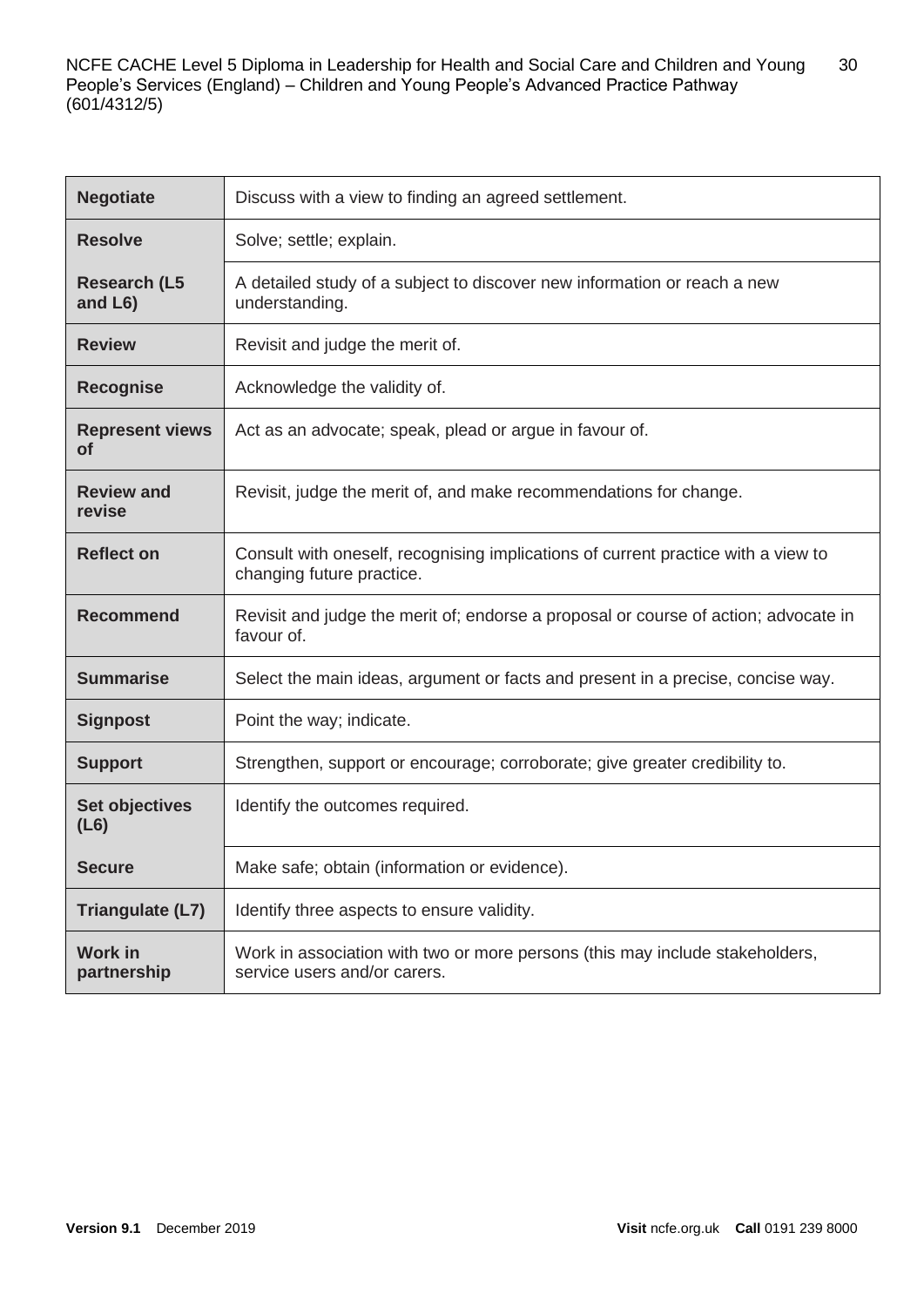NCFE CACHE Level 5 Diploma in Leadership for Health and Social Care and Children and Young 31 People's Services (England) – Children and Young People's Advanced Practice Pathway (601/4312/5)

# **Section 3:**

## **Units**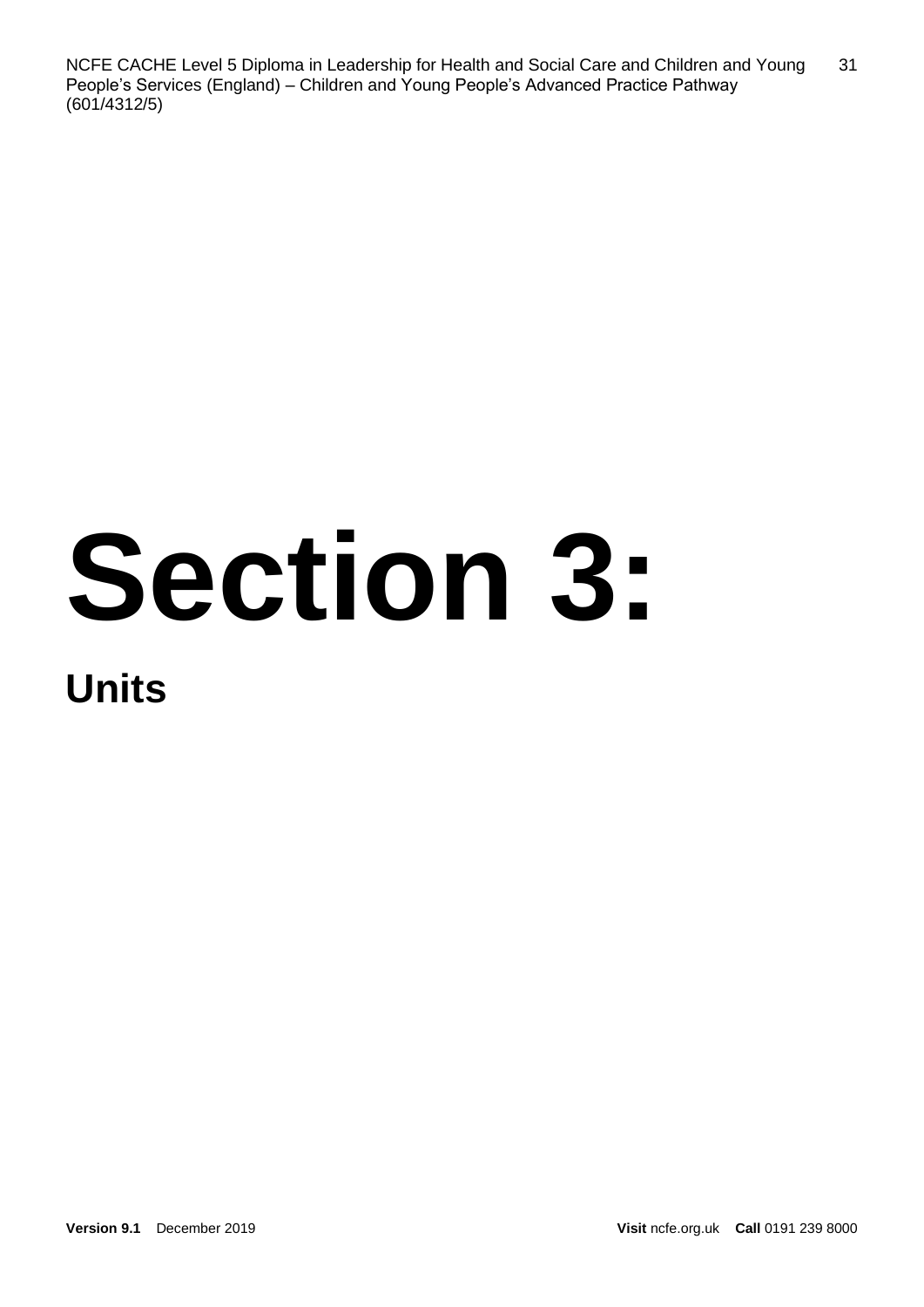## **Unit layout**

This section includes assessment tasks for Tutors' convenience. They are not mandatory.

For each unit the following material has been provided:

| Unit title                 | Provides a clear, concise explanation of the content of the unit.                                                                                                                                                       |
|----------------------------|-------------------------------------------------------------------------------------------------------------------------------------------------------------------------------------------------------------------------|
| Unit number                | The unique number assigned by the owner of the unit (e.g. NCFE,<br>Pearson).                                                                                                                                            |
| Unit reference             | The unique reference number given to each unit at qualification<br>approval by Ofqual.                                                                                                                                  |
| Unit level                 | Denotes the level of the unit within the framework.                                                                                                                                                                     |
| Unit credit value          | The value that has been given to the unit based on the expected<br>learning time for an average learner.<br>1 credit = 10 learning hours.                                                                               |
| Unit aim                   | Provides a brief outline of the unit content.                                                                                                                                                                           |
| Learning outcome           | A statement of what a learner will know, understand or be able to<br>do, as a result of a process of learning.                                                                                                          |
| Assessment criteria        | A description of the requirements a learner must achieve to<br>demonstrate that a learning outcome has been met.                                                                                                        |
| Additional information*    | This box identifies the assessment strategy relevant to the unit.<br>When required, this will include specific guidance relating to the<br>assessment of the unit and information to support the learner to<br>achieve. |
| Unit assessment guidance*  | Any additional guidance provided to support the assessment of the<br>unit.                                                                                                                                              |
| Unit guided learning hours | The average number of hours of supervised or directed study time<br>or assessment required to achieve a qualification or unit of a<br>qualification.                                                                    |
| Assessment task*           | A scenario or aspect of the work role that will support the learner in<br>producing the evidence requirements for knowledge only learning<br>outcomes.                                                                  |

\**Additional information*, *Unit assessment guidance* and *Assessment tasks* may not be provided for all units.

NB: Words highlighted in bold in the learning outcomes, assessment criteria and assessment tasks are linked to the additional guidance section where more information on them can be found.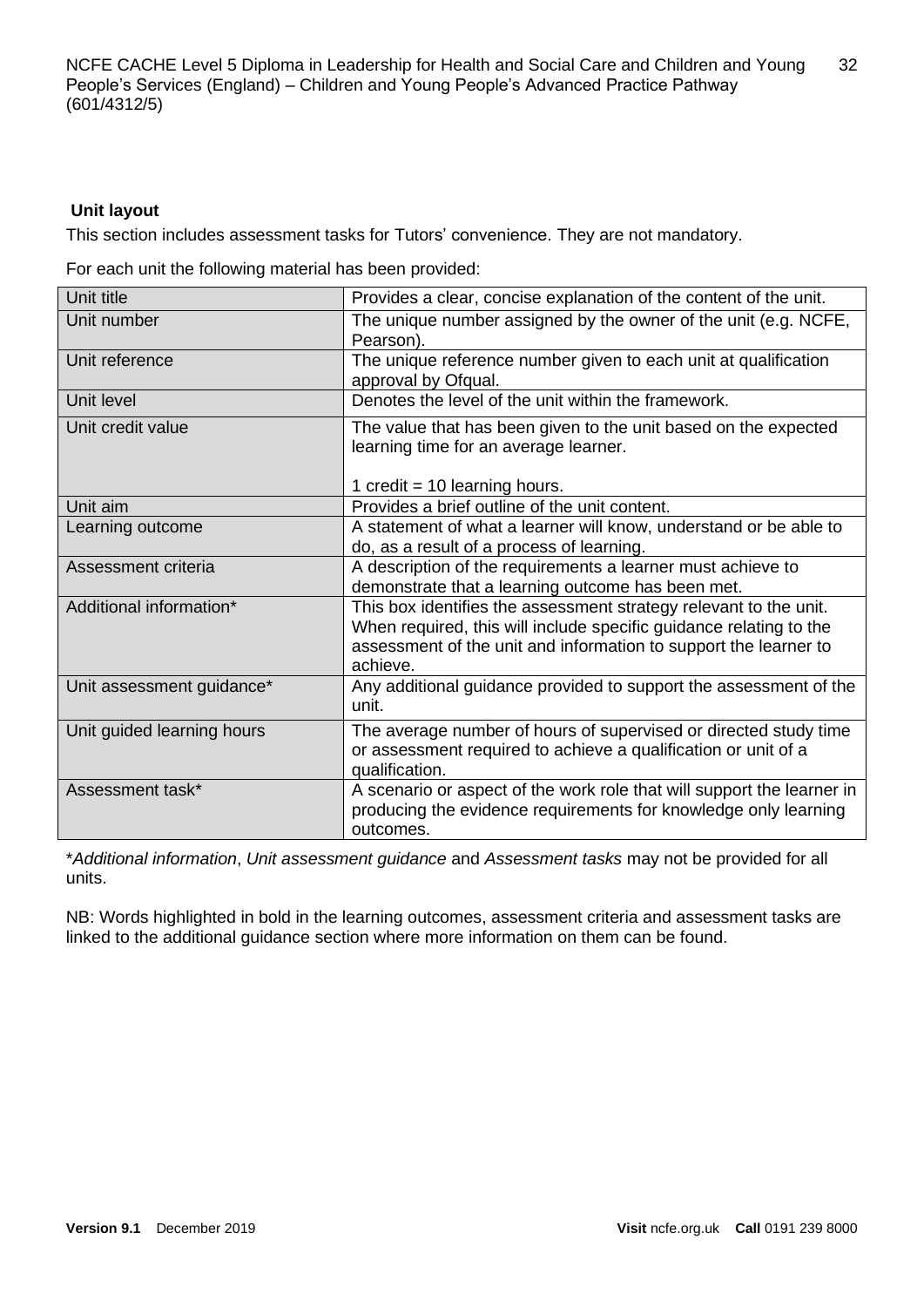## **SHC 51: Use and develop systems that promote communication**

| Unit reference      | F/602/2335 | Level      | -5 |
|---------------------|------------|------------|----|
| <b>Credit value</b> |            | <b>GLH</b> | 24 |

**Unit aim** The purpose of this unit is to assess the learner's knowledge, understanding and skills required to develop communication systems for meeting individual outcomes and promoting partnership working. The unit explores the challenges and barriers to communication and the importance of effective management of information.

| <b>Learner name:</b> | Centre no: |  |
|----------------------|------------|--|
| PIN:                 | ULN:       |  |

| judgement<br>record<br>e.g. page number &<br>achieved<br>method<br>Initial and date | <b>Learning outcomes</b><br>The learner will: | Assessment criteria<br>The learner can: | <b>Evidence</b> | <b>Assessor</b> |
|-------------------------------------------------------------------------------------|-----------------------------------------------|-----------------------------------------|-----------------|-----------------|
|-------------------------------------------------------------------------------------|-----------------------------------------------|-----------------------------------------|-----------------|-----------------|

## **Learning outcomes 1, 2, 3 and 4 must be assessed in real work environments by a vocationally competent Assessor.**

| 1. Be able to address the range<br>of communication<br>requirements in own role. | 1.1. Review the range of groups<br>and individuals whose<br>communication needs must be<br>addressed in own job role. |  |
|----------------------------------------------------------------------------------|-----------------------------------------------------------------------------------------------------------------------|--|
|                                                                                  | 1.2. Explain how to support<br>effective communication within<br>own job role.                                        |  |
|                                                                                  | 1.3. Analyse the barriers and<br>challenges to communication<br>within own job role.                                  |  |
|                                                                                  | 1.4. Implement a strategy to<br>overcome communication<br>barriers.                                                   |  |
|                                                                                  | 1.5. Use different means of<br>communication to meet<br>different needs.                                              |  |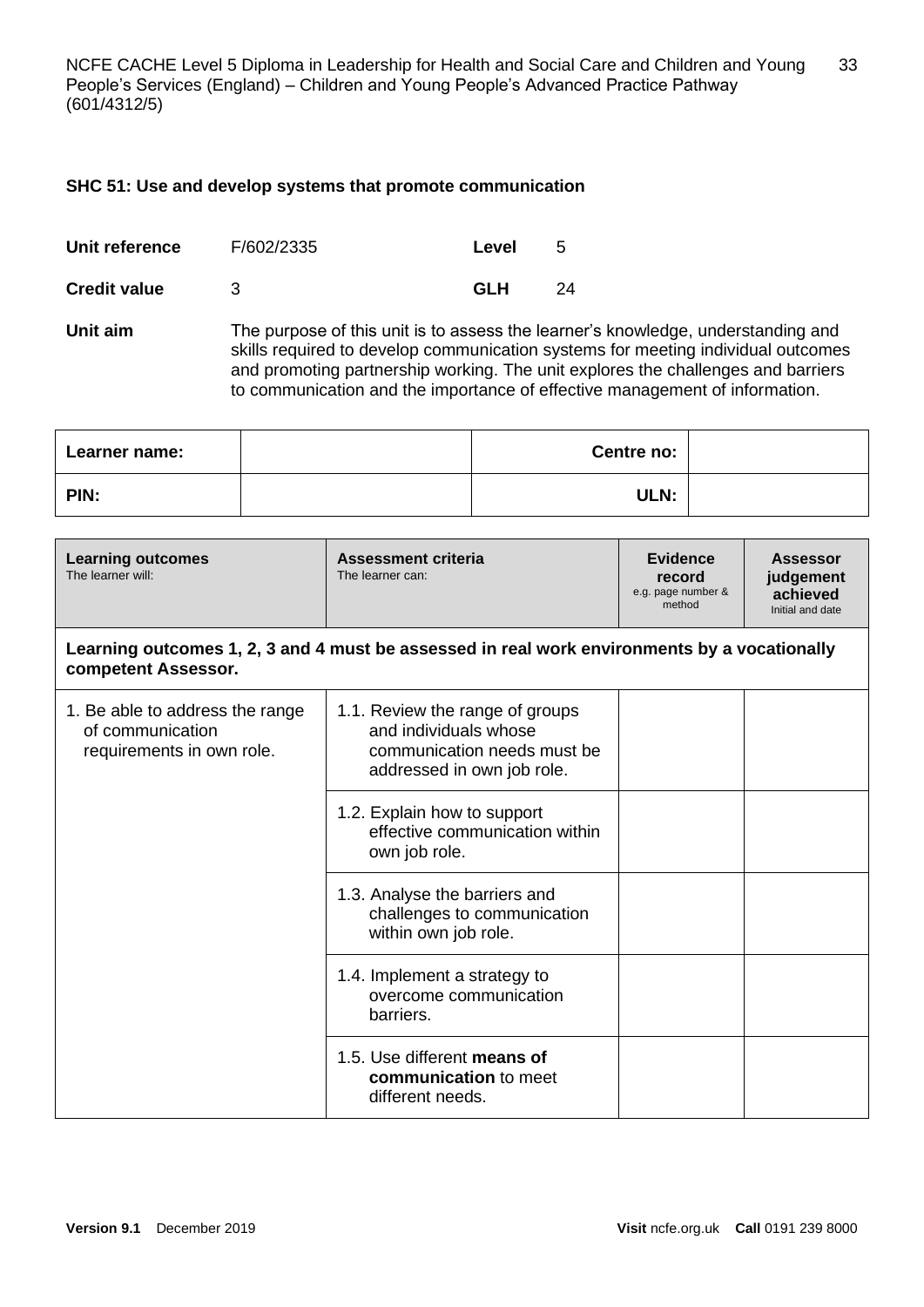NCFE CACHE Level 5 Diploma in Leadership for Health and Social Care and Children and Young 34 People's Services (England) – Children and Young People's Advanced Practice Pathway (601/4312/5)

| <b>Learning outcomes</b><br>The learner will:                                                                      | <b>Assessment criteria</b><br>The learner can:                                                                   | <b>Evidence</b><br>record<br>e.g. page number &<br>method | <b>Assessor</b><br>judgement<br>achieved<br>Initial and date |
|--------------------------------------------------------------------------------------------------------------------|------------------------------------------------------------------------------------------------------------------|-----------------------------------------------------------|--------------------------------------------------------------|
| 2. Be able to improve<br>communication systems and<br>practices that support positive<br>outcomes for individuals. | 2.1. Monitor the effectiveness of<br>communication systems and<br>practices.                                     |                                                           |                                                              |
|                                                                                                                    | 2.2. Evaluate the effectiveness of<br>existing communication<br>systems and practices.                           |                                                           |                                                              |
|                                                                                                                    | 2.3. Propose improvements to<br>communication systems and<br>practices to address any<br>shortcomings.           |                                                           |                                                              |
|                                                                                                                    | 2.4. Lead the implementation of<br>revised communication<br>systems and practices.                               |                                                           |                                                              |
| 3. Be able to improve<br>communication systems to<br>support partnership working.                                  | 3.1. Use communication systems to<br>promote partnership working.                                                |                                                           |                                                              |
|                                                                                                                    | 3.2. Compare the effectiveness of<br>different communications<br>systems for partnership<br>working.             |                                                           |                                                              |
|                                                                                                                    | 3.3. Propose improvements to<br>communication systems for<br>partnership working.                                |                                                           |                                                              |
| 4. Be able to use systems for<br>effective information<br>management.                                              | 4.1. Explain legal and ethical<br>tensions between maintaining<br>confidentiality and sharing<br>information.    |                                                           |                                                              |
|                                                                                                                    | 4.2. Analyse the essential features<br>of information sharing<br>agreements within and<br>between organisations. |                                                           |                                                              |
|                                                                                                                    | 4.3. Demonstrate use of<br>information management<br>systems that meet legal and<br>ethical requirements.        |                                                           |                                                              |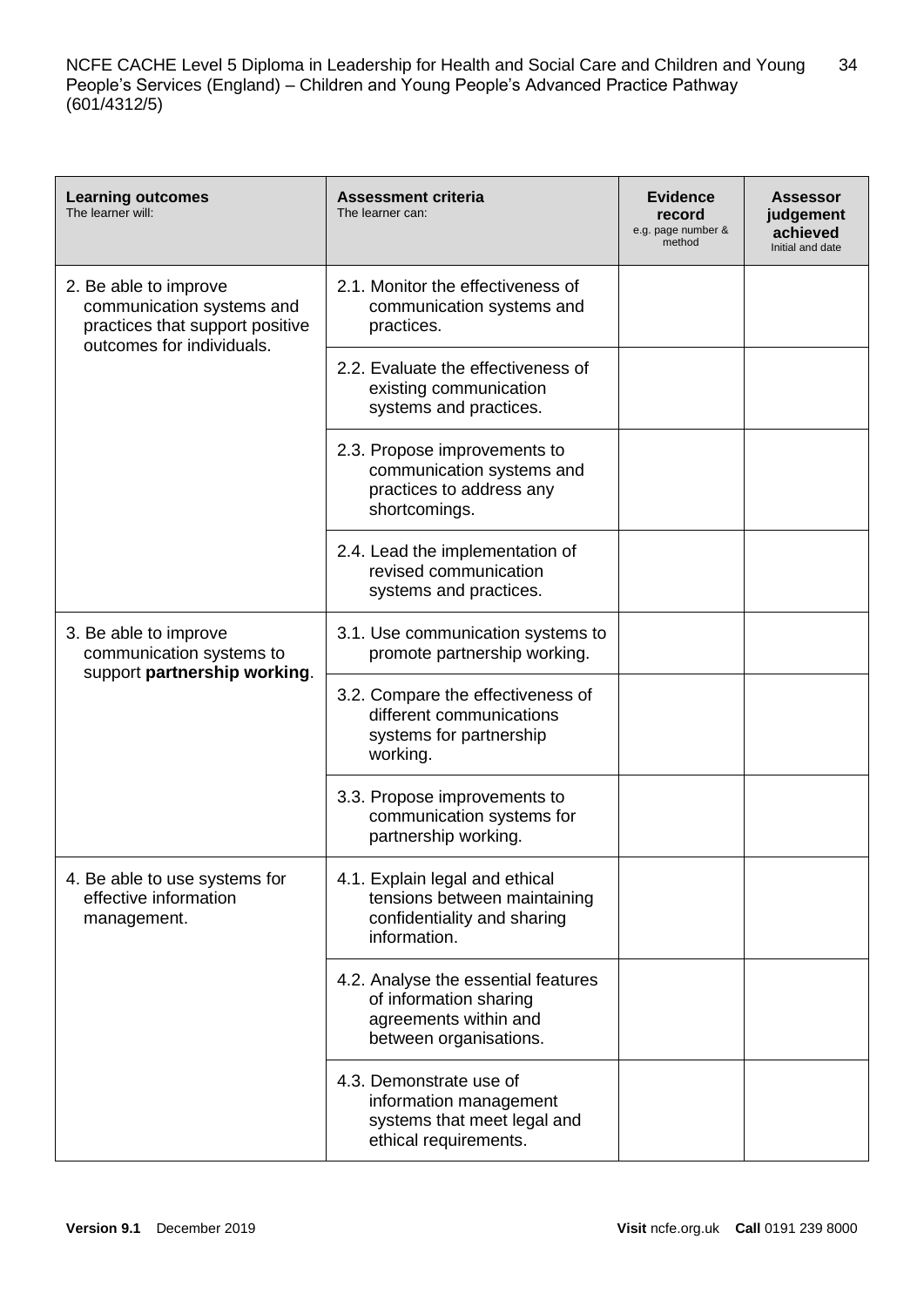NCFE CACHE Level 5 Diploma in Leadership for Health and Social Care and Children and Young 35 People's Services (England) – Children and Young People's Advanced Practice Pathway (601/4312/5)

## **Learner declaration of authenticity:**

I declare that the work presented for this unit is entirely my own work.

Learner signature: Date:

| Assessor sign off of completed unit: SHC 51<br>I confirm that the learner has met the requirements for all assessment criteria demonstrating knowledge<br>and skills for this unit. |       |  |
|-------------------------------------------------------------------------------------------------------------------------------------------------------------------------------------|-------|--|
| Assessor name:                                                                                                                                                                      |       |  |
| Signature:                                                                                                                                                                          | Date: |  |

For e-portfolio a signature is not required, providing the learner has a personalised and secure login.

| Additional information about the unit:  |                                                                                                                                                                                       |
|-----------------------------------------|---------------------------------------------------------------------------------------------------------------------------------------------------------------------------------------|
| Relationship to occupational standards  | LMCS E1 HSC 41                                                                                                                                                                        |
| Additional unit assessment requirements | This unit must be assessed in accordance with Skills for<br>Care and Development's Assessment Principles.<br>Learning outcomes 1, 2, 3 and 4 must be assessed in<br>the work setting. |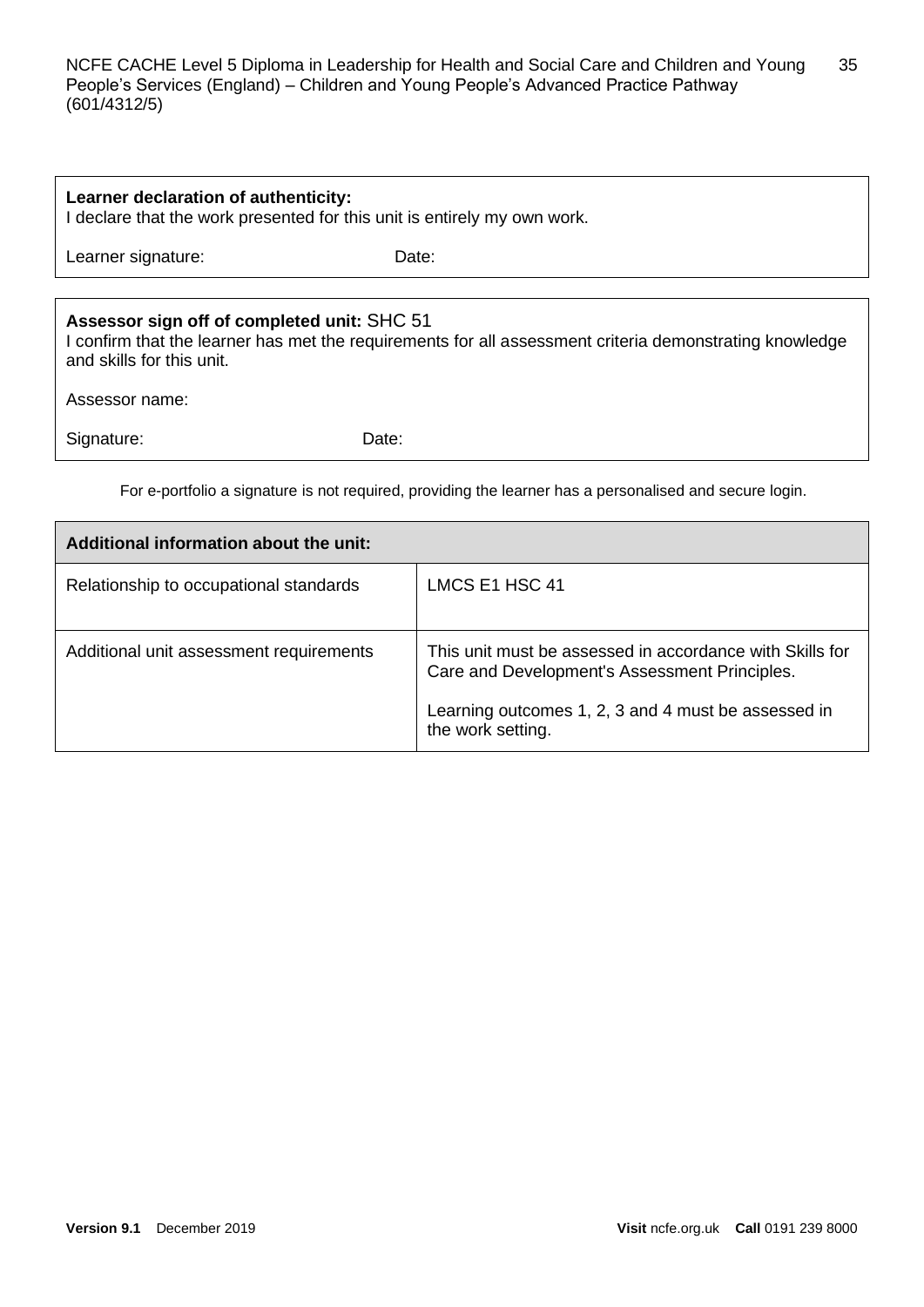| Guidance for developing assessment arrangements for the unit:                    |                                                                                                                                                                                                                                                                                                                                                                                                                                                             |  |
|----------------------------------------------------------------------------------|-------------------------------------------------------------------------------------------------------------------------------------------------------------------------------------------------------------------------------------------------------------------------------------------------------------------------------------------------------------------------------------------------------------------------------------------------------------|--|
| Guidance for developing unit assessment<br>arrangements - provided with the unit | <b>Means of communication</b> may include:<br>verbal<br>$\bullet$<br>non-verbal<br>sign<br>$\bullet$<br>pictorial<br>written<br>electronic<br>assisted<br>personal<br>organisational<br>formal<br>informal<br>public (information/promotional).<br><b>Partnership working:</b><br>Working effectively together with people, professionals,<br>agencies and organisations to enhance the well-being of<br>people and support positive and improved outcomes. |  |

۰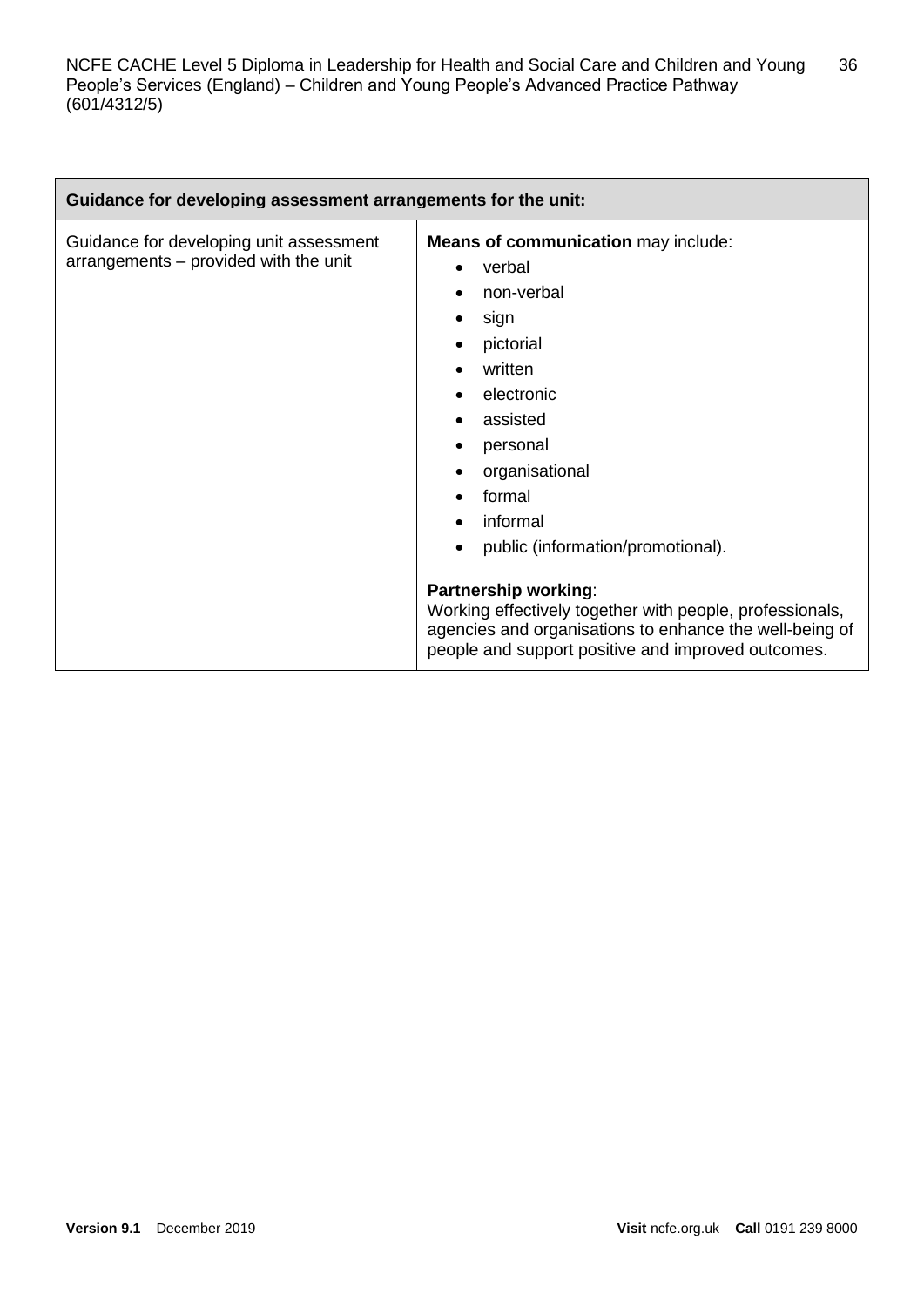NCFE CACHE Level 5 Diploma in Leadership for Health and Social Care and Children and Young 37 People's Services (England) – Children and Young People's Advanced Practice Pathway (601/4312/5)

## **Assessment task – SHC 51 Use and develop systems that promote communication**

This is a skills/competency unit only; therefore, assessment by a task is not applicable.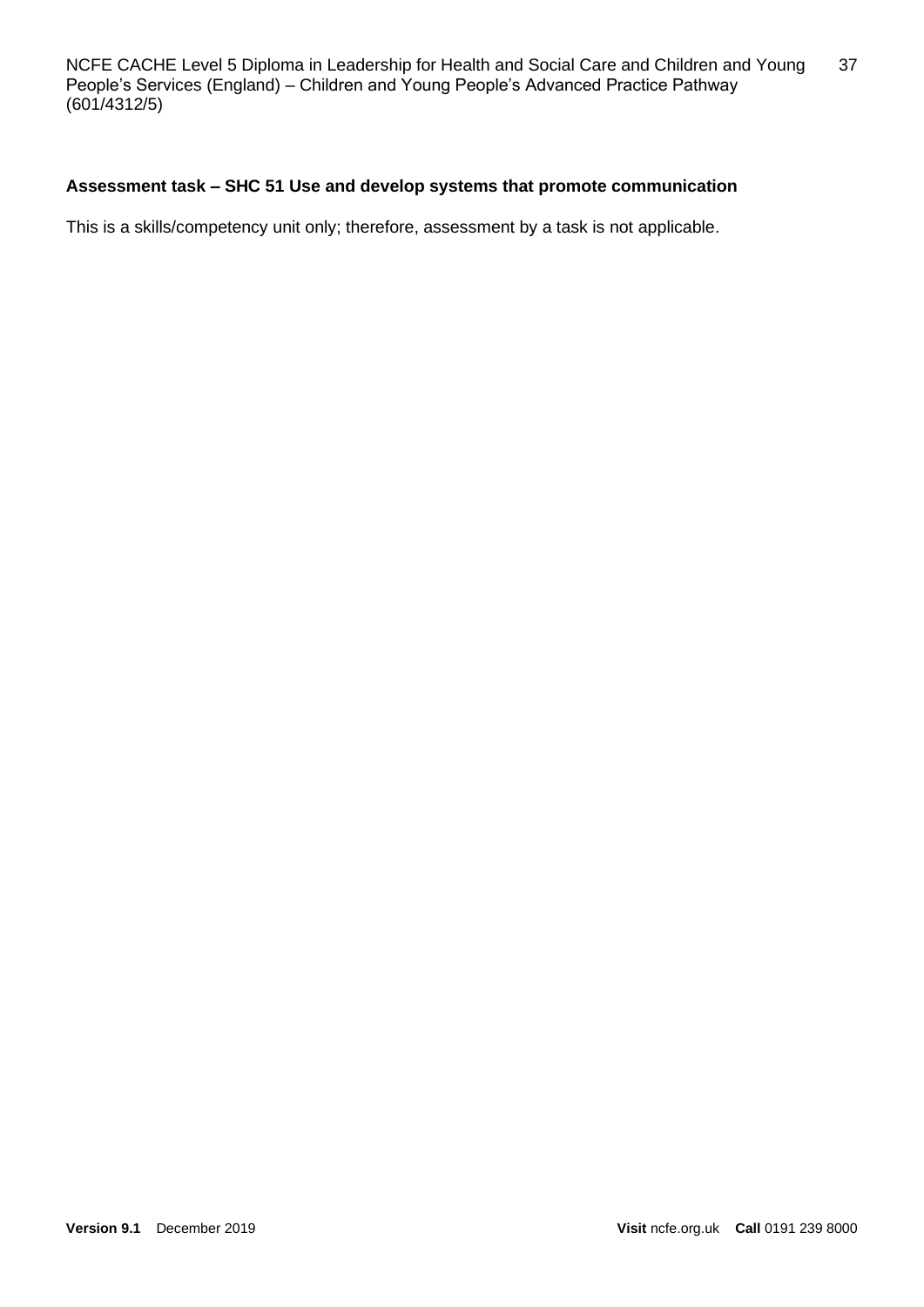NCFE CACHE Level 5 Diploma in Leadership for Health and Social Care and Children and Young 38 People's Services (England) – Children and Young People's Advanced Practice Pathway (601/4312/5)

#### **SHC 52: Promote professional development**

| Unit reference      | L/602/2578 | Level      |    |
|---------------------|------------|------------|----|
| <b>Credit value</b> |            | <b>GLH</b> | 33 |

**Unit aim** The purpose of this unit is to assess the learner's knowledge, understanding and skills required to promote the professional duty to maintain the currency of knowledge and skills and the need to continually reflect on and improve practice.

| Learner name: | Centre no: |  |
|---------------|------------|--|
| PIN:          | ULN:       |  |

| <b>Learning outcomes</b><br>The learner will:            | <b>Assessment criteria</b><br>The learner can:                                                                                          | Evidence<br>record<br>e.g. page number &<br>method | <b>Assessor</b><br>judgement<br>achieved<br>Initial and date |
|----------------------------------------------------------|-----------------------------------------------------------------------------------------------------------------------------------------|----------------------------------------------------|--------------------------------------------------------------|
| competent Assessor.                                      | Learning outcomes 2, 3 and 4 must be assessed in real work environments by a vocationally                                               |                                                    |                                                              |
| 1. Understand principles of<br>professional development. | 1.1. Explain the importance of<br>continually improving<br>knowledge and practice.                                                      |                                                    |                                                              |
|                                                          | 1.2. Analyse potential barriers to<br>professional development.                                                                         |                                                    |                                                              |
|                                                          | 1.3. Compare the use of different<br>sources and systems of<br>support for professional<br>development.                                 |                                                    |                                                              |
|                                                          | 1.4. Explain factors to consider<br>when selecting opportunities<br>and activities for keeping<br>knowledge and practice up to<br>date. |                                                    |                                                              |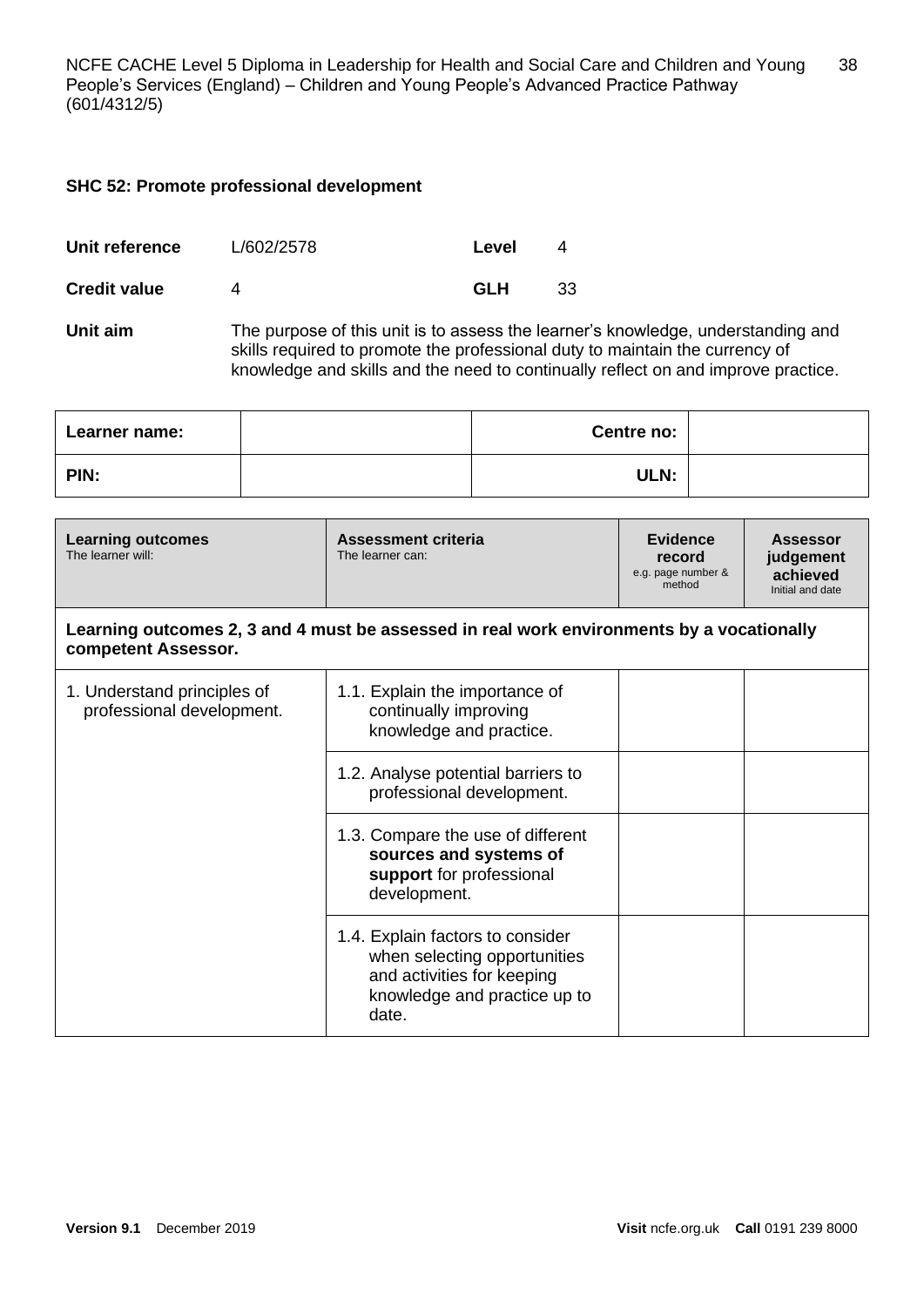NCFE CACHE Level 5 Diploma in Leadership for Health and Social Care and Children and Young 39 People's Services (England) – Children and Young People's Advanced Practice Pathway (601/4312/5)

| <b>Learning outcomes</b><br>The learner will:                                      | <b>Assessment criteria</b><br>The learner can:                                                                  | <b>Evidence</b><br>record<br>e.g. page number &<br>method | <b>Assessor</b><br>judgement<br>achieved<br>Initial and date |
|------------------------------------------------------------------------------------|-----------------------------------------------------------------------------------------------------------------|-----------------------------------------------------------|--------------------------------------------------------------|
| 2. Be able to prioritise goals and<br>targets for own professional<br>development. | 2.1. Evaluate own knowledge and<br>performance<br>against standards and<br>benchmarks.                          |                                                           |                                                              |
|                                                                                    | 2.2. Prioritise development goals<br>and targets to meet expected<br>standards.                                 |                                                           |                                                              |
| 3. Be able to prepare a<br>professional development<br>plan.                       | 3.1. Select learning opportunities to<br>meet development objectives<br>and reflect personal learning<br>style. |                                                           |                                                              |
|                                                                                    | 3.2. Produce a plan for own<br>professional development,<br>using an appropriate source of<br>support.          |                                                           |                                                              |
|                                                                                    | 3.3. Establish a process to evaluate<br>the effectiveness of the plan.                                          |                                                           |                                                              |
| 4. Be able to improve<br>performance through reflective                            | 4.1. Compare models of reflective<br>practice.                                                                  |                                                           |                                                              |
| practice.                                                                          | 4.2. Explain the importance of<br>reflective practice to improve<br>performance.                                |                                                           |                                                              |
|                                                                                    | 4.3. Use reflective practice and<br>feedback from others to<br>improve performance.                             |                                                           |                                                              |
|                                                                                    | 4.4. Evaluate how practice has<br>been improved through:                                                        |                                                           |                                                              |
|                                                                                    | reflection on best practice<br>reflection on failures and<br>mistakes.                                          |                                                           |                                                              |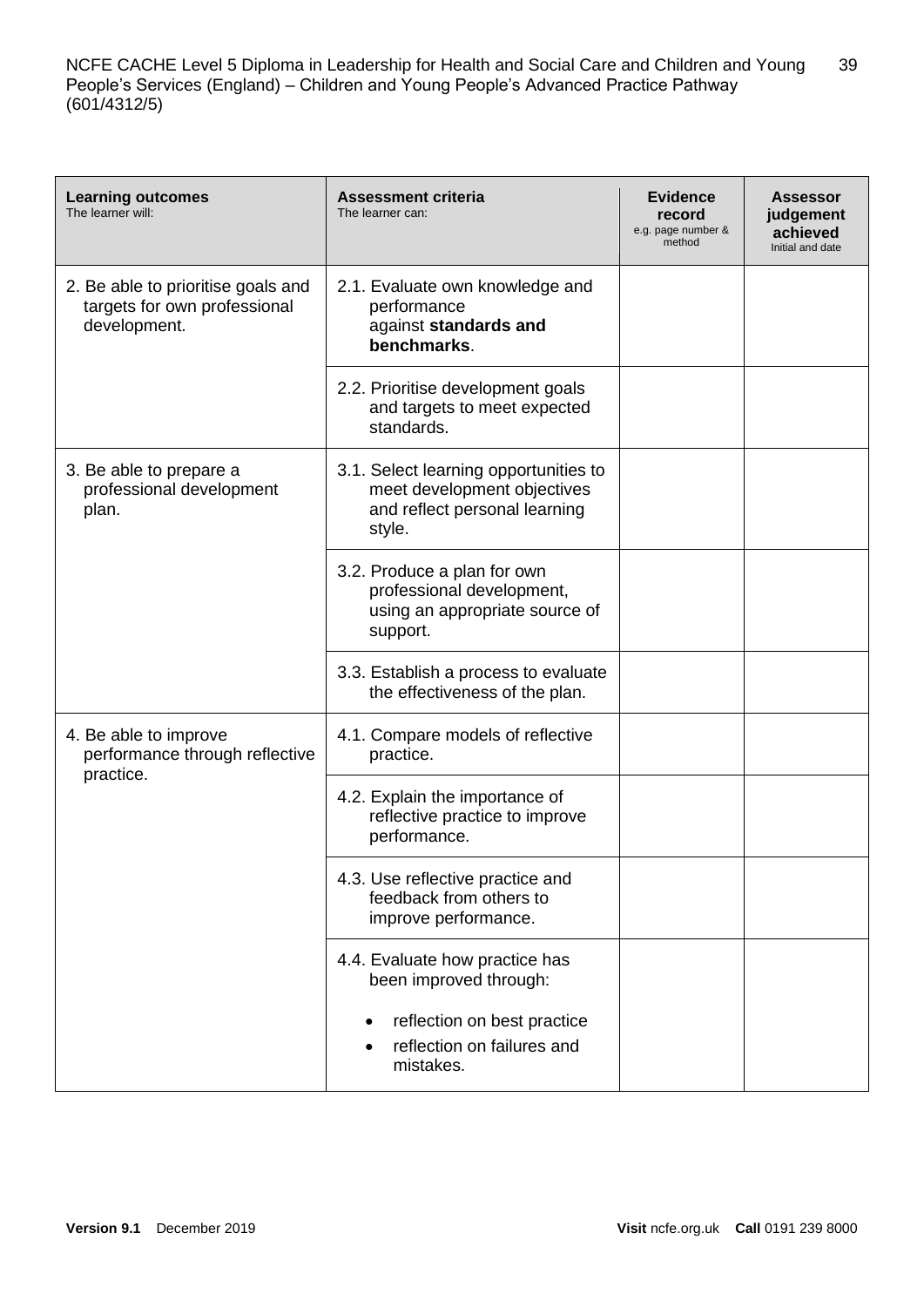NCFE CACHE Level 5 Diploma in Leadership for Health and Social Care and Children and Young 40 People's Services (England) – Children and Young People's Advanced Practice Pathway (601/4312/5)

| Learner declaration of authenticity:<br>I declare that the work presented for this unit is entirely my own work. |                                                                                                         |  |  |
|------------------------------------------------------------------------------------------------------------------|---------------------------------------------------------------------------------------------------------|--|--|
| Learner signature:                                                                                               | Date:                                                                                                   |  |  |
|                                                                                                                  |                                                                                                         |  |  |
| Assessor sign off of completed unit: SHC 52<br>and skills for this unit.                                         | I confirm that the learner has met the requirements for all assessment criteria demonstrating knowledge |  |  |
| Assessor name:                                                                                                   |                                                                                                         |  |  |
| Signature:                                                                                                       | Date:                                                                                                   |  |  |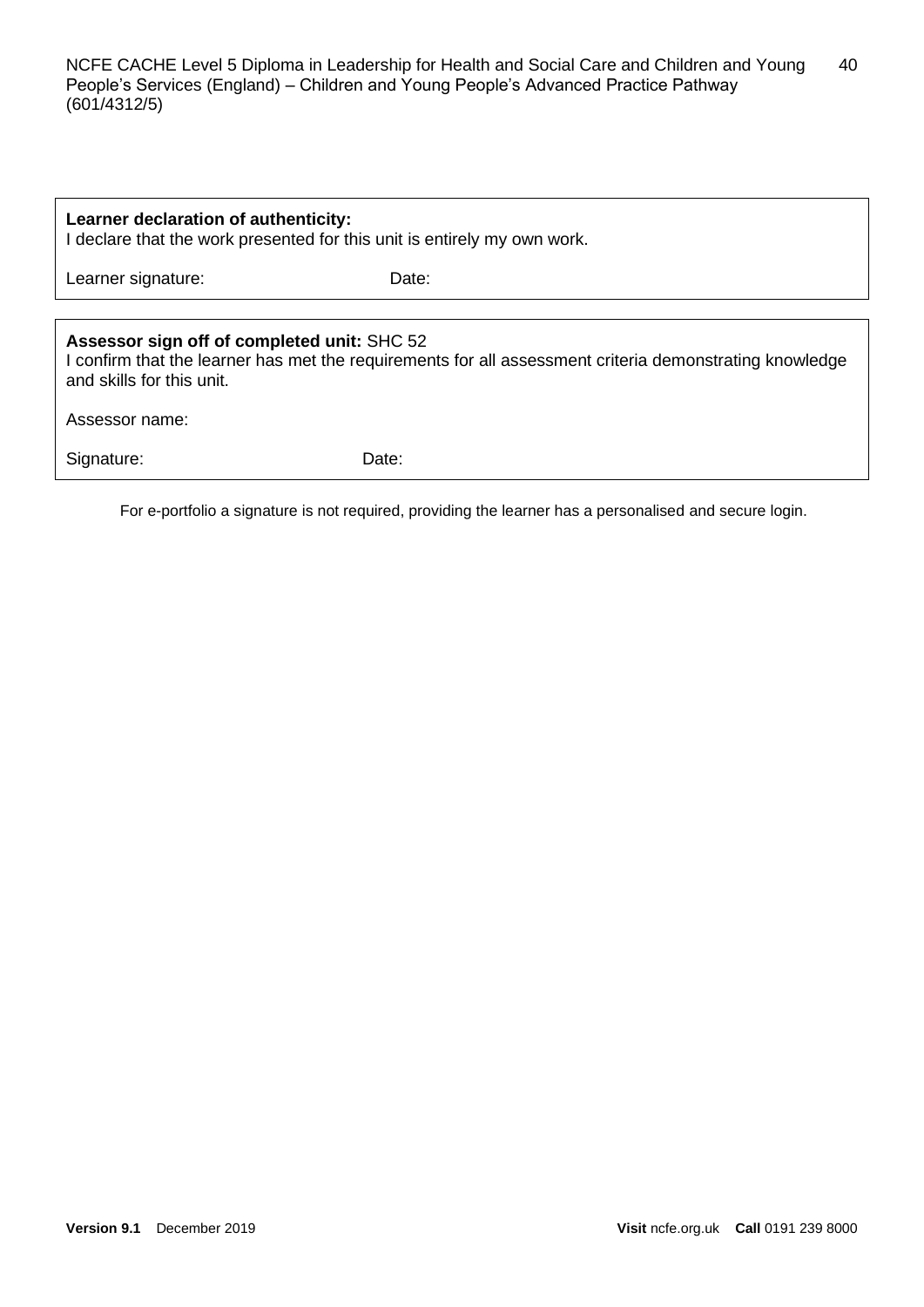| Additional information about the unit:                                           |                                                                                                                                                                                                          |  |
|----------------------------------------------------------------------------------|----------------------------------------------------------------------------------------------------------------------------------------------------------------------------------------------------------|--|
| Relationship to occupational standards                                           | This unit links with the following NOS: HSC 43 LMCS A1<br>D3 CCLD 429 LDSS/GCU6.                                                                                                                         |  |
| Additional unit assessment requirements                                          | This unit must be assessed in accordance with Skills for<br>Care and Development's Assessment Principles.                                                                                                |  |
|                                                                                  | Learning outcomes 2, 3 and 4 must be assessed in the<br>work setting.                                                                                                                                    |  |
| Guidance for developing assessment arrangements for the unit:                    |                                                                                                                                                                                                          |  |
| Guidance for developing unit assessment<br>arrangements - provided with the unit | Sources and systems of support may include:<br>formal support<br>$\bullet$<br>informal support<br>٠<br>supervision<br>appraisal<br>mentoring<br>٠<br>within the organisation<br>beyond the organisation. |  |
|                                                                                  | Standards and benchmarks may include:                                                                                                                                                                    |  |
|                                                                                  | codes of practice<br>$\bullet$<br>regulations<br>minimum/essential standards<br>national occupational standards.                                                                                         |  |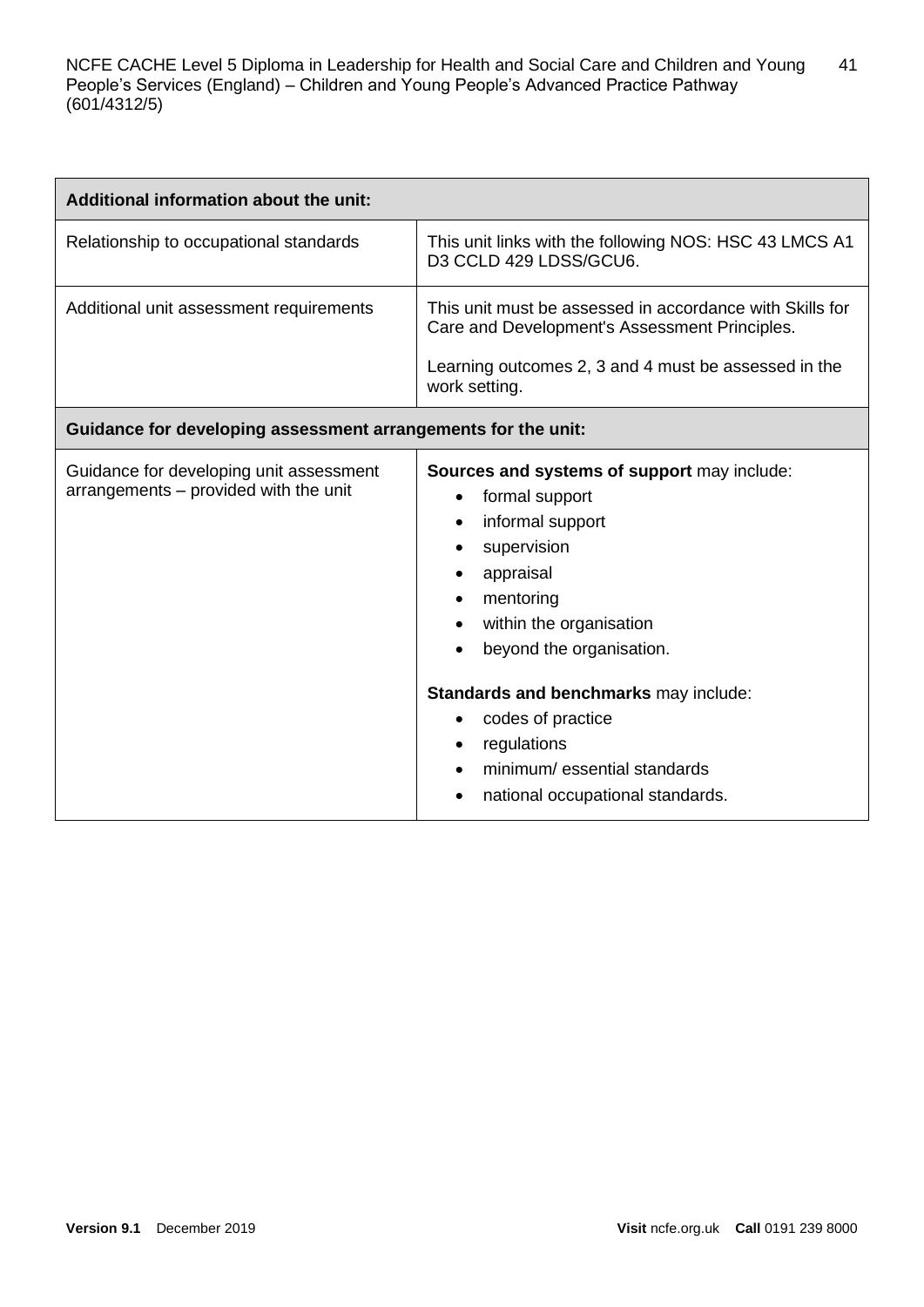NCFE CACHE Level 5 Diploma in Leadership for Health and Social Care and Children and Young 42 People's Services (England) – Children and Young People's Advanced Practice Pathway (601/4312/5)

## **Assessment task – SHC 52 Promote professional development**

As a manager in Health and Social Care you know that the ability to reflect on your own practice is an essential skill. You have decided to prepare a set of guidance notes on the principles of professional development for your staff team which:

**Task** links to learning outcome 1, assessment criteria 1.1, 1.2, 1.3 and 1.4.

- explains the importance of continually improving knowledge and practice
- analyses potential barriers to professional development
- compares the use of different sources and systems of support for professional development
- explains factors to consider when selecting opportunities and activities for keeping knowledge and practice up to date.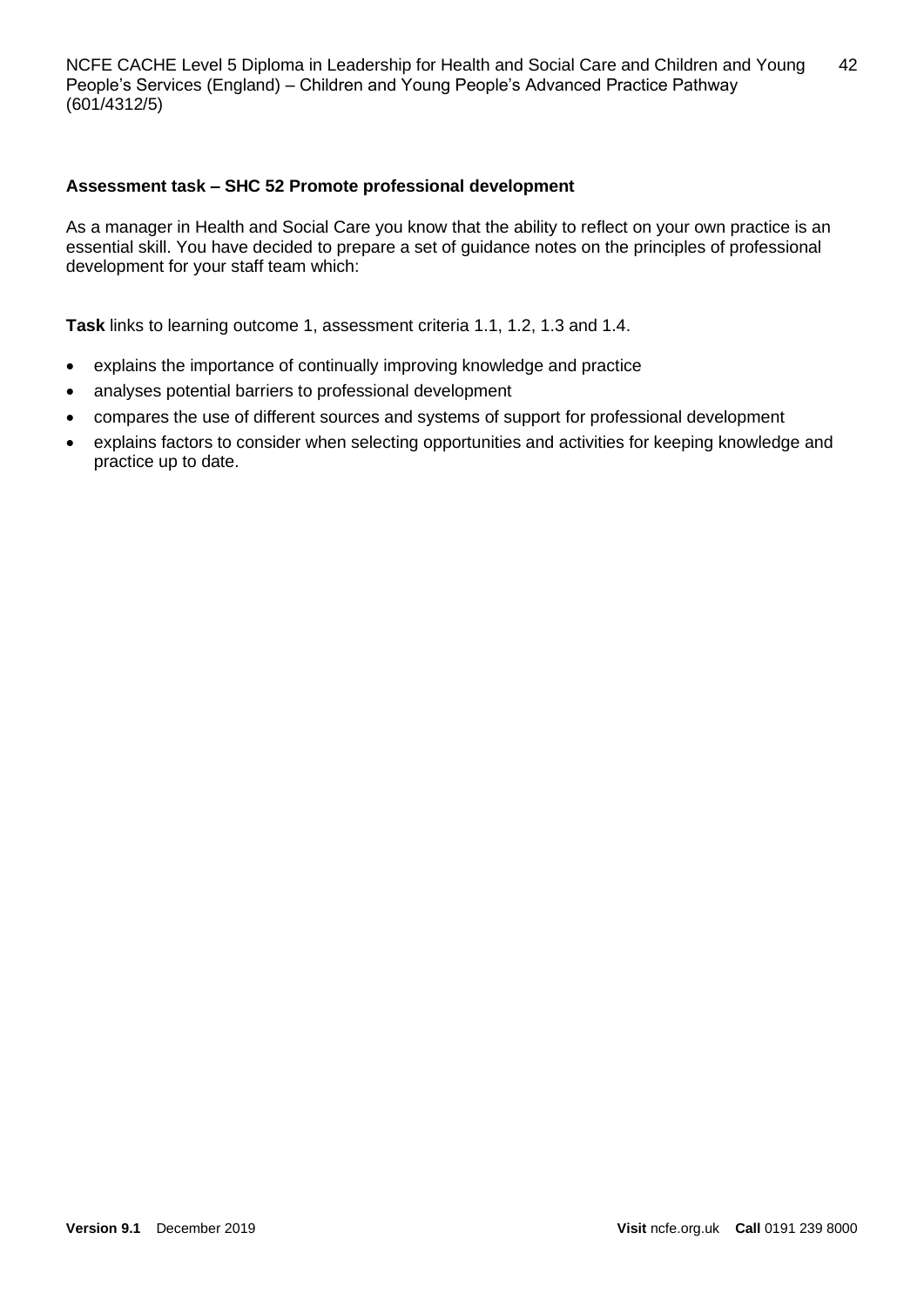NCFE CACHE Level 5 Diploma in Leadership for Health and Social Care and Children and Young 43 People's Services (England) – Children and Young People's Advanced Practice Pathway (601/4312/5)

### **SHC 53: Champion equality, diversity and inclusion**

| Unit reference      | Y/602/3183 | Level      | -5 |
|---------------------|------------|------------|----|
| <b>Credit value</b> |            | <b>GLH</b> | 34 |

**Unit aim** The purpose of this unit is to assess the learner's knowledge, understanding and skills required for a whole systems approach to equality, diversity and inclusion. The unit explores models of practice and requires demonstration of skills and understanding of systems and processes.

| Learner name: | Centre no: |  |
|---------------|------------|--|
| PIN:          | ULN:       |  |

| <b>Learning outcomes</b><br>The learner will:                                        | <b>Assessment criteria</b><br>The learner can:                                                                                                                 | <b>Evidence</b><br>record<br>e.g. page number &<br>method | Assessor<br>judgement<br>achieved<br>Initial and date |
|--------------------------------------------------------------------------------------|----------------------------------------------------------------------------------------------------------------------------------------------------------------|-----------------------------------------------------------|-------------------------------------------------------|
| competent Assessor.                                                                  | Learning outcomes 2 and 4 must be assessed in real work environments by a vocationally                                                                         |                                                           |                                                       |
| 1. Understand diversity, equality<br>and inclusion in own area of<br>responsibility. | 1.1. Explain models of practice that<br>underpin equality, diversity and<br>inclusion in own area of<br>responsibility.                                        |                                                           |                                                       |
|                                                                                      | 1.2. Analyse the potential effects of<br>barriers to equality and<br>inclusion in own area of<br>responsibility.                                               |                                                           |                                                       |
|                                                                                      | 1.3. Analyse the impact of<br>legislation and policy initiatives<br>on the promotion of equality,<br>diversity and inclusion in own<br>area of responsibility. |                                                           |                                                       |
| 2. Be able to champion diversity,<br>equality and inclusion.                         | 2.1. Promote equality, diversity and<br>inclusion in policy and practice.                                                                                      |                                                           |                                                       |
|                                                                                      | 2.2. Challenge discrimination and<br>exclusion in policy and<br>practice.                                                                                      |                                                           |                                                       |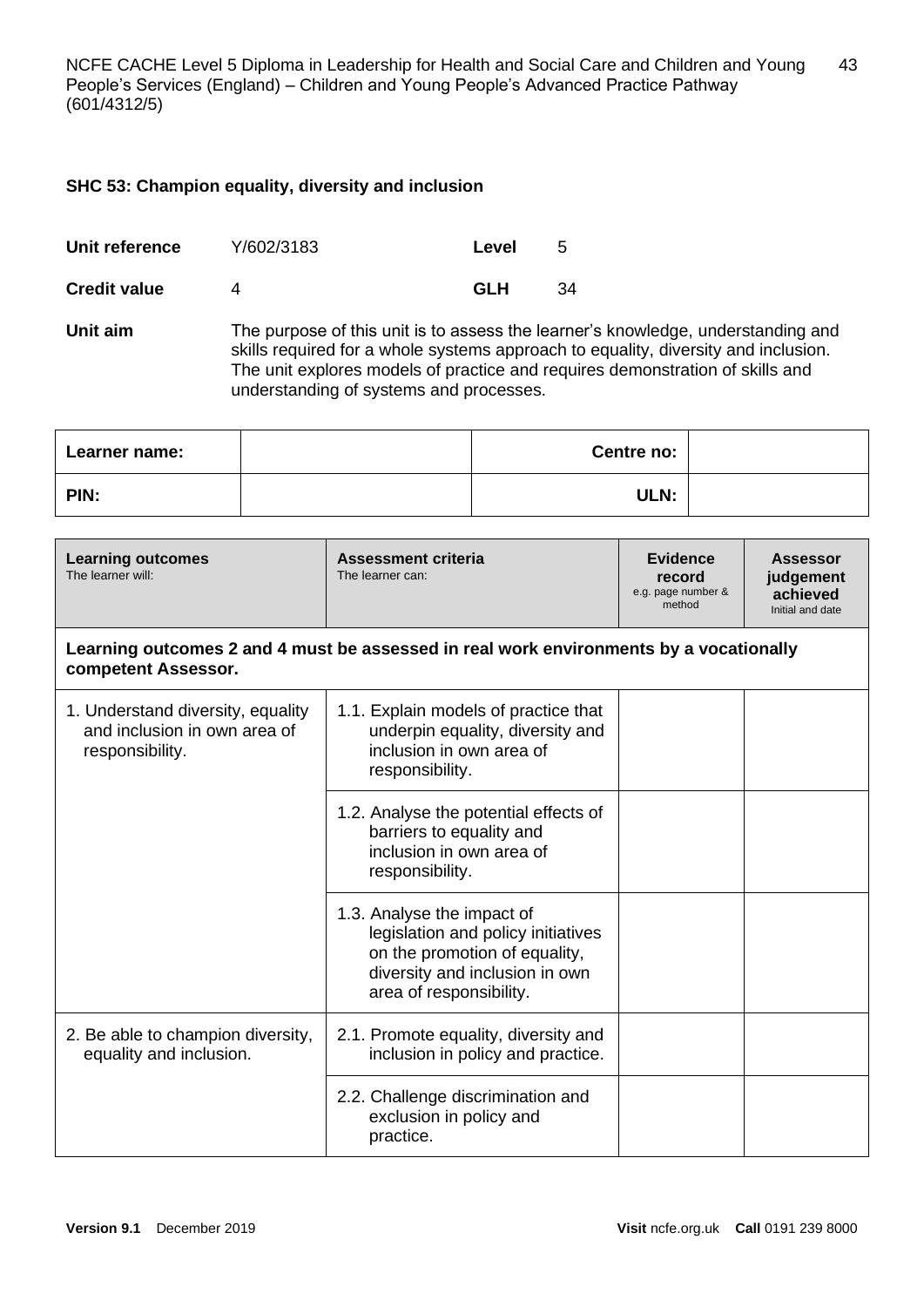| <b>Learning outcomes</b><br>The learner will:                                                                     | <b>Assessment criteria</b><br>The learner can:                                                                                                     | <b>Evidence</b><br>record<br>e.g. page number &<br>method | <b>Assessor</b><br>judgement<br>achieved<br>Initial and date |
|-------------------------------------------------------------------------------------------------------------------|----------------------------------------------------------------------------------------------------------------------------------------------------|-----------------------------------------------------------|--------------------------------------------------------------|
|                                                                                                                   | 2.3. Provide others with information<br>about:<br>the effects of discrimination<br>the impact of inclusion<br>the value of diversity.              |                                                           |                                                              |
|                                                                                                                   | 2.4. Support others to challenge<br>discrimination and exclusion.                                                                                  |                                                           |                                                              |
| 3. Understand how to develop<br>systems and processes that<br>promote diversity, equality<br>and inclusion.       | 3.1. Analyse how systems and<br>processes can promote<br>equality and inclusion or<br>reinforce discrimination and<br>exclusion.                   |                                                           |                                                              |
|                                                                                                                   | 3.2. Evaluate the effectiveness of<br>systems and processes in<br>promoting equality, diversity<br>and inclusion in own area of<br>responsibility. |                                                           |                                                              |
|                                                                                                                   | 3.3. Propose improvements to<br>address gaps or shortfalls in<br>systems and processes.                                                            |                                                           |                                                              |
| 4. Be able to manage the risks<br>presented when balancing<br>individual rights and<br>professional duty of care. | 4.1. Describe ethical dilemmas that<br>may arise in own area of<br>responsibility when balancing<br>individual rights and duty of<br>care.         |                                                           |                                                              |
|                                                                                                                   | 4.2. Explain the principle of<br>informed choice.                                                                                                  |                                                           |                                                              |
|                                                                                                                   | 4.3. Explain how issues of<br>individual capacity may affect<br>informed choice.                                                                   |                                                           |                                                              |
|                                                                                                                   | 4.4. Propose a strategy to manage<br>risks when balancing individual<br>rights and duty of care in own<br>area of responsibility.                  |                                                           |                                                              |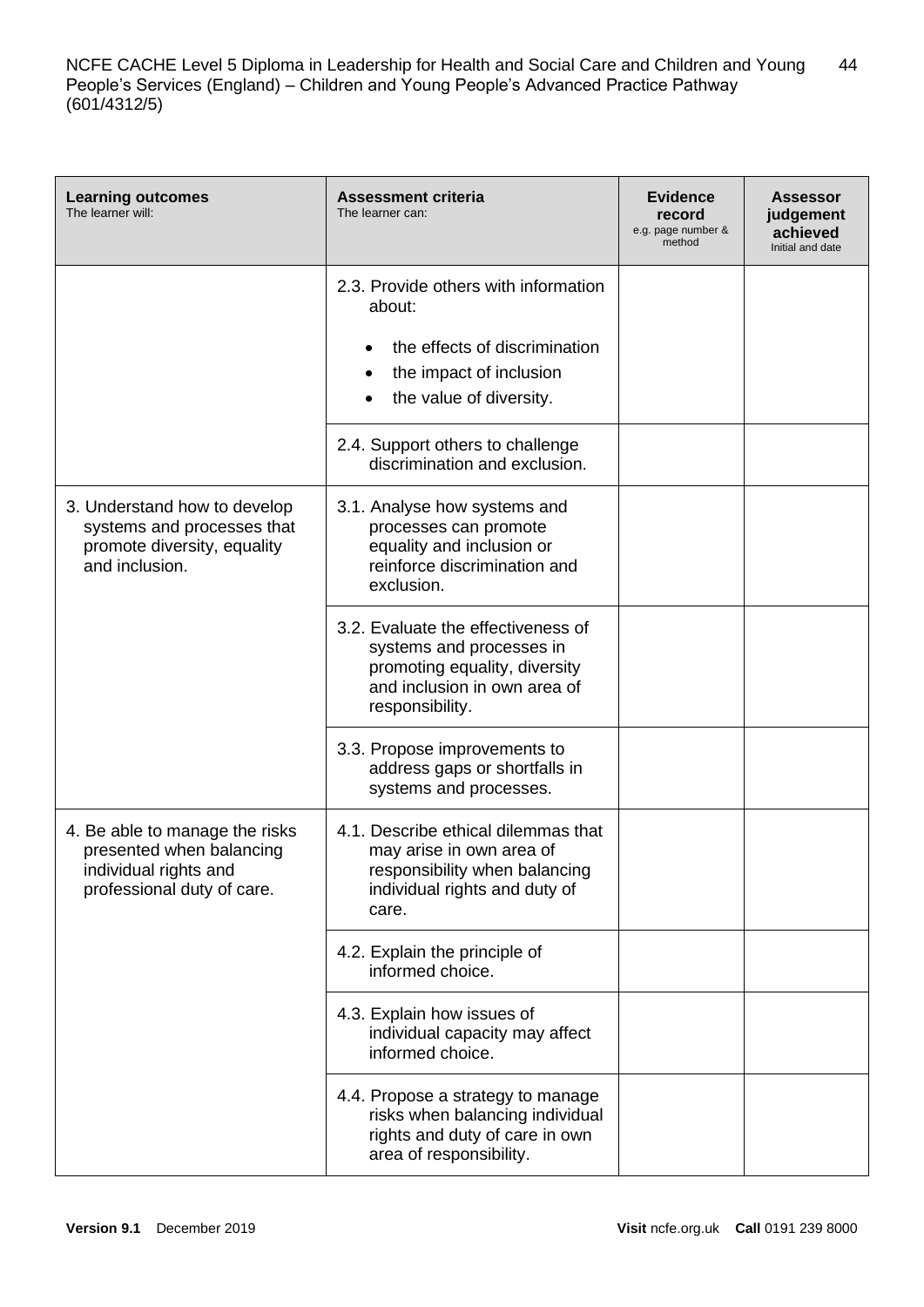NCFE CACHE Level 5 Diploma in Leadership for Health and Social Care and Children and Young 45 People's Services (England) – Children and Young People's Advanced Practice Pathway (601/4312/5)

### **Learner declaration of authenticity:**

I declare that the work presented for this unit is entirely my own work.

Learner signature: Date:

## **Assessor sign off of completed unit:** SHC 53

I confirm that the learner has met the requirements for all assessment criteria demonstrating knowledge and skills for this unit.

Assessor name:

Signature: Date:

| Additional information about the unit:  |                                                                                                                                                                                 |
|-----------------------------------------|---------------------------------------------------------------------------------------------------------------------------------------------------------------------------------|
| Relationship to occupational standards  | LMCS, B1, HSC 45, LDSS/GCU 5, LDSS 408                                                                                                                                          |
| Additional unit assessment requirements | This unit must be assessed in accordance with Skills for<br>Care and Development's Assessment Principles.<br>Learning outcomes 2 and 4 must be assessed in the<br>work setting. |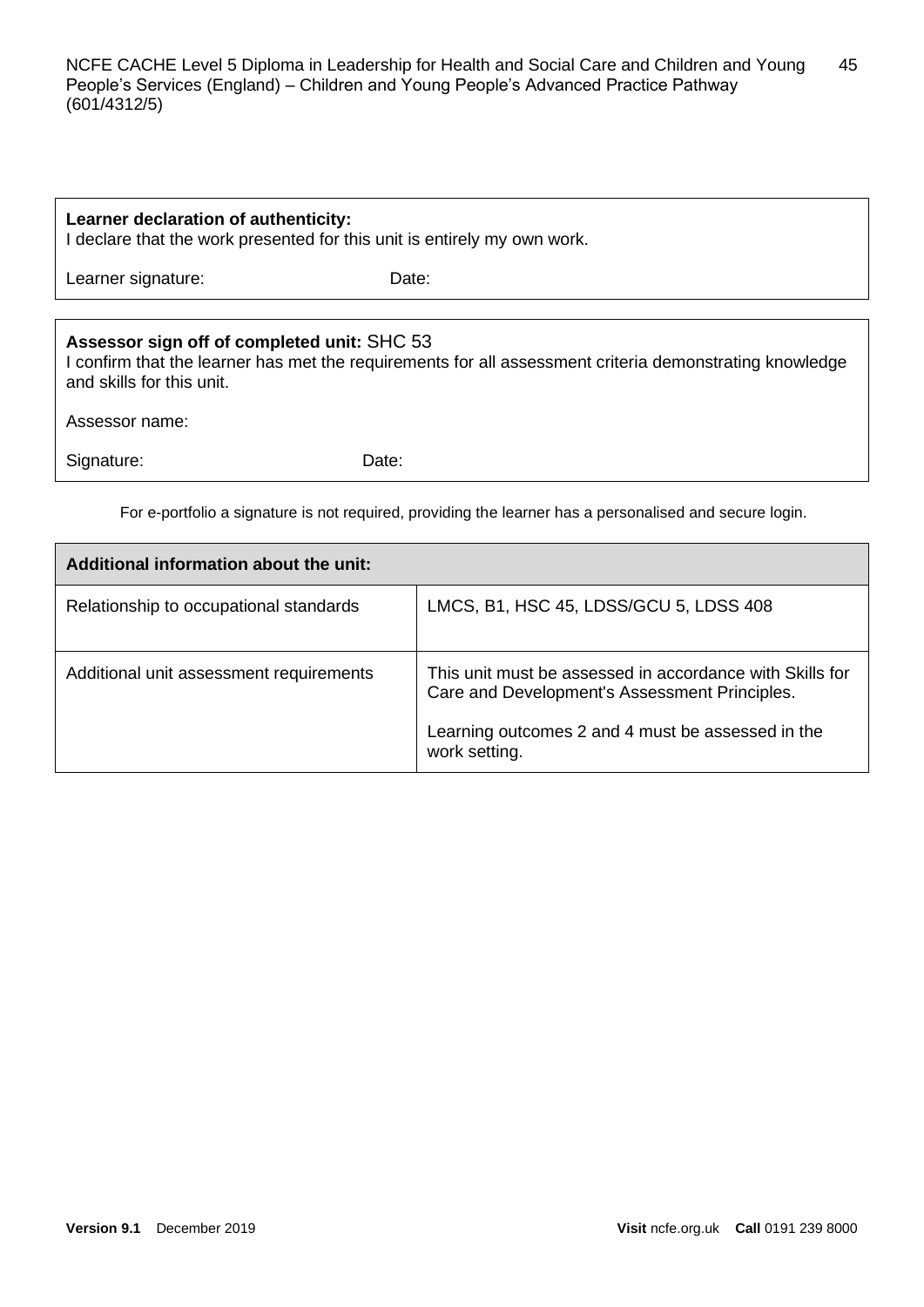NCFE CACHE Level 5 Diploma in Leadership for Health and Social Care and Children and Young 46 People's Services (England) – Children and Young People's Advanced Practice Pathway (601/4312/5)

## **Assessment task – SHC 53 Champion equality, diversity and inclusion**

As a manager in Health and Social Care you are part of a peer group involved in providing continual professional development for the group's members. You have been tasked with leading an informed discussion on championing equality, diversity and inclusion. Prepare notes for this discussion which:

**Task 1** links to learning outcome 1, assessment criteria 1.1, 1.2 and 1.3.

- explain models of practice that underpin equality, diversity and inclusion in own area of responsibility
- analyse the potential effects of barriers to equality and inclusion in own area of responsibility
- analyse the impact of legislation and policy initiatives on the promotion of equality, diversity and inclusion in own area of responsibility.

**Task 2** links to learning outcome 3, assessment criteria 3.1, 3.2 and 3.3.

- analyse how systems and processes can promote equality and inclusion or reinforce discrimination and exclusion
- evaluate the effectiveness of systems and processes in promoting equality, diversity and inclusion in own area of responsibility
- propose improvements to address gaps or shortfalls in systems and processes.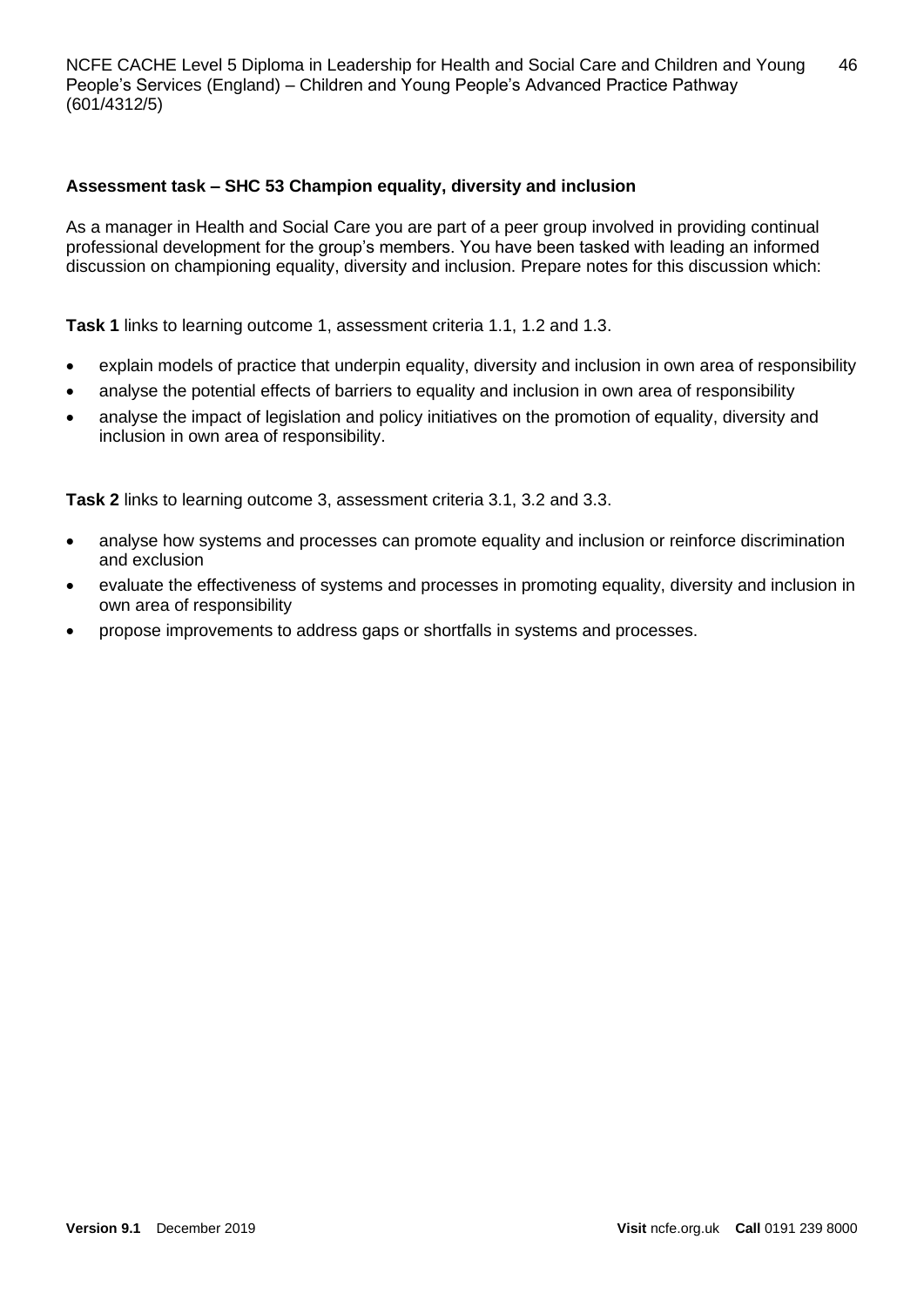NCFE CACHE Level 5 Diploma in Leadership for Health and Social Care and Children and Young 47 People's Services (England) – Children and Young People's Advanced Practice Pathway (601/4312/5)

## **M1: Develop health and safety and risk management policies, procedures and practices in health and social care or children and young people's settings**

| Unit reference      | K/602/3172 | Level      | $\overline{5}$ |
|---------------------|------------|------------|----------------|
| <b>Credit value</b> | 5          | <b>GLH</b> | -33            |

**Unit aim** The purpose of this unit is to assess the learner's knowledge, understanding and skills required for Health and Safety and Risk Management, including the development of policies, procedures and practices in health and social care or children and young people's settings.

| Learner name: | Centre no: |  |
|---------------|------------|--|
| PIN:          | ULN:       |  |

| <b>Learning outcomes</b><br>The learner will:                                                                                                                                                                                                       | <b>Assessment criteria</b><br>The learner can:                                                                                       | <b>Evidence</b><br>record<br>e.g. page number &<br>method | <b>Assessor</b><br>judgement<br>achieved<br>Initial and date |
|-----------------------------------------------------------------------------------------------------------------------------------------------------------------------------------------------------------------------------------------------------|--------------------------------------------------------------------------------------------------------------------------------------|-----------------------------------------------------------|--------------------------------------------------------------|
| competent Assessor.                                                                                                                                                                                                                                 | Learning outcomes 2, 3, 4 and 5 must be assessed in real work environments by a vocationally                                         |                                                           |                                                              |
| 1. Understand the current<br>legislative framework and<br>organisational health, safety<br>and risk management policies,<br>procedures and practices that<br>are relevant to health, and<br>social care or children and<br>young people's settings. | 1.1. Explain the legislative<br>framework for health, safety<br>and risk management in the<br>work setting.                          |                                                           |                                                              |
|                                                                                                                                                                                                                                                     | 1.2. Analyse how policies,<br>procedures and practices in<br>own setting meet health, safety<br>and risk management<br>requirements. |                                                           |                                                              |
| 2. Be able to implement and<br>monitor compliance with<br>health, safety and risk<br>management requirements in<br>health and social care or<br>children and young people's<br>settings.                                                            | 2.1. Demonstrate compliance with<br>health, safety and risk<br>management procedures.                                                |                                                           |                                                              |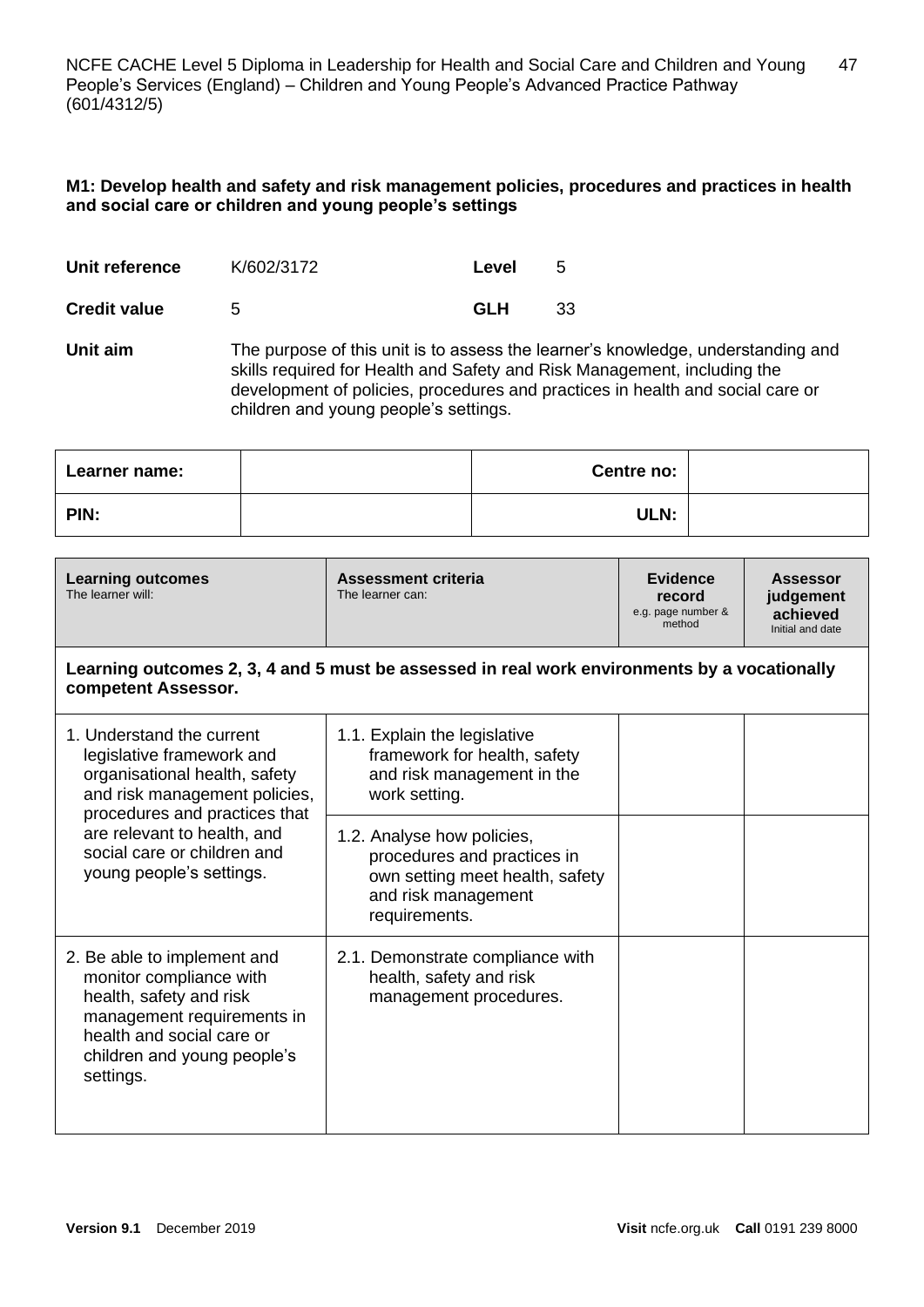NCFE CACHE Level 5 Diploma in Leadership for Health and Social Care and Children and Young 48 People's Services (England) – Children and Young People's Advanced Practice Pathway (601/4312/5)

| <b>Learning outcomes</b><br>The learner will:                                                                                                                                                             | <b>Assessment criteria</b><br>The learner can:                                                                                                                                 | <b>Evidence</b><br>record<br>e.g. page number &<br>method | <b>Assessor</b><br>judgement<br>achieved<br>Initial and date |
|-----------------------------------------------------------------------------------------------------------------------------------------------------------------------------------------------------------|--------------------------------------------------------------------------------------------------------------------------------------------------------------------------------|-----------------------------------------------------------|--------------------------------------------------------------|
|                                                                                                                                                                                                           | 2.2. Support others to comply with<br>legislative and organisational<br>health, safety and risk<br>management policies,<br>procedures and practices<br>relevant to their work. |                                                           |                                                              |
|                                                                                                                                                                                                           | 2.3. Explain the actions to take<br>when health, safety and risk<br>management, procedures and<br>practices are not being<br>complied with.                                    |                                                           |                                                              |
|                                                                                                                                                                                                           | 2.4. Complete records and reports<br>on health, safety and risk<br>management issues according<br>to legislative and organisational<br>requirements.                           |                                                           |                                                              |
| 3. Be able to lead the<br>implementation of policies,<br>procedures and practices to<br>manage risk to individuals<br>and others in health and<br>social care or children and<br>young people's settings. | 3.1. Contribute to development of<br>policies, procedures and<br>practices to identify, assess<br>and manage risk to individuals<br>and others.                                |                                                           |                                                              |
|                                                                                                                                                                                                           | 3.2. Work with individuals and<br>others to assess potential risks<br>and hazards.                                                                                             |                                                           |                                                              |
|                                                                                                                                                                                                           | 3.3. Work with individuals and<br>others to manage potential<br>risks and hazards.                                                                                             |                                                           |                                                              |
| 4. Be able to promote a culture<br>where needs and risks are<br>balanced with health and<br>safety practice in health and<br>social care or children and                                                  | 4.1. Work with individuals to<br>balance the management of<br>risk with individual rights and<br>the views of others.                                                          |                                                           |                                                              |
| young people's settings.                                                                                                                                                                                  | 4.2. Work with individuals and<br>others to develop a balanced<br>approach to risk management<br>that takes into account the<br>benefits for individuals of risk<br>taking.    |                                                           |                                                              |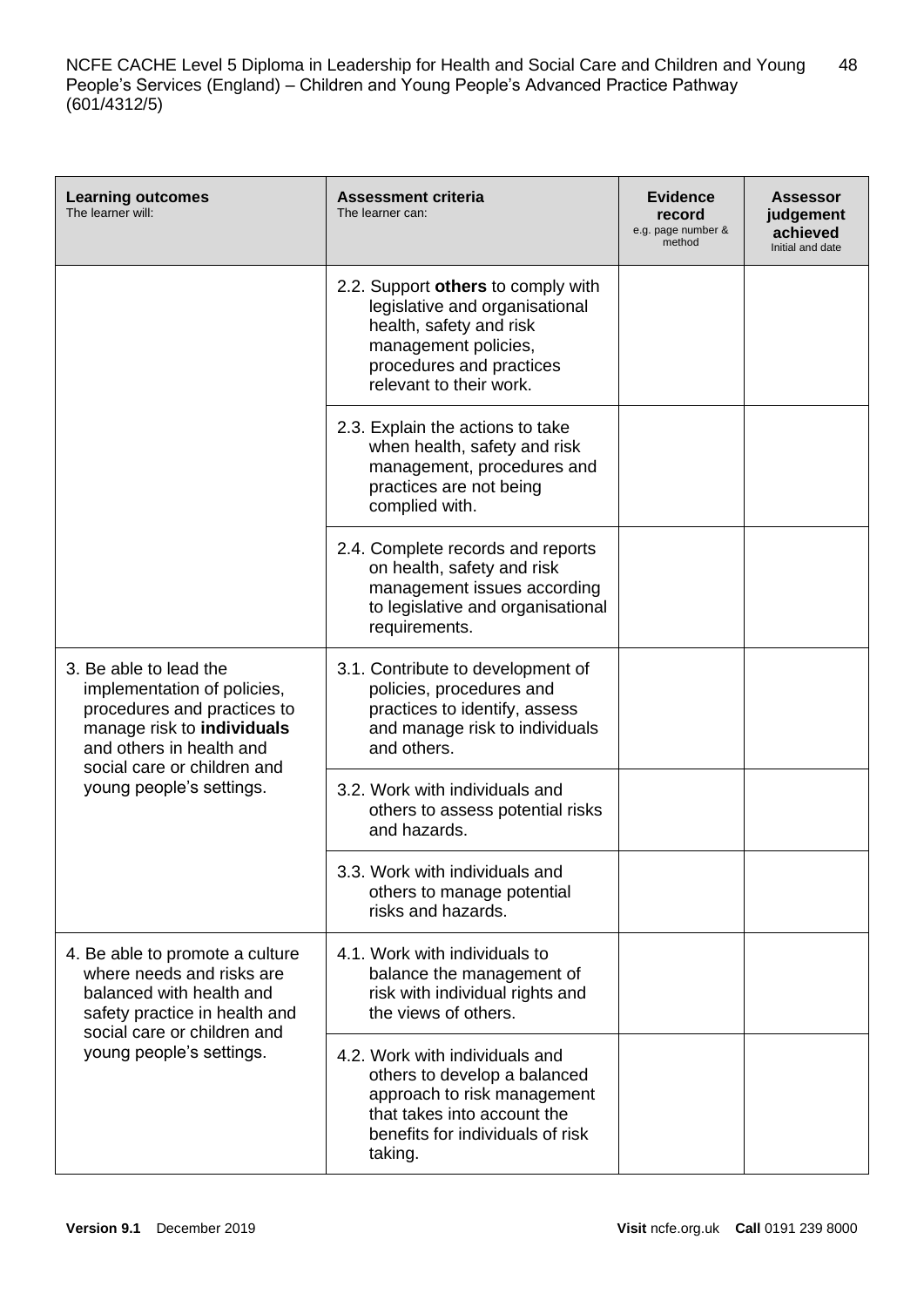NCFE CACHE Level 5 Diploma in Leadership for Health and Social Care and Children and Young 49 People's Services (England) – Children and Young People's Advanced Practice Pathway (601/4312/5)

| <b>Learning outcomes</b><br>The learner will:                                                                                                                                 | Assessment criteria<br>The learner can:                                                                                                          | <b>Evidence</b><br>record<br>e.g. page number &<br>method | <b>Assessor</b><br>judgement<br>achieved<br>Initial and date |
|-------------------------------------------------------------------------------------------------------------------------------------------------------------------------------|--------------------------------------------------------------------------------------------------------------------------------------------------|-----------------------------------------------------------|--------------------------------------------------------------|
|                                                                                                                                                                               | 4.3. Evaluate own practice in<br>promoting a balanced<br>approach to risk management.                                                            |                                                           |                                                              |
|                                                                                                                                                                               | 4.4. Analyse how helping others to<br>understand the balance<br>between risk and rights<br>improves practice.                                    |                                                           |                                                              |
| 5. Be able to improve health,<br>safety and risk management<br>policies, procedures and<br>practices in health and social<br>care or children and young<br>people's settings. | 5.1. Obtain feedback on health,<br>safety and risk management<br>policies, procedures and<br>practices from individuals and<br>others.           |                                                           |                                                              |
|                                                                                                                                                                               | 5.2. Evaluate the health, safety and<br>risk management policies,<br>procedures and practices<br>within the work setting.                        |                                                           |                                                              |
|                                                                                                                                                                               | 5.3. Identify areas of policies,<br>procedures and practices that<br>need improvement to ensure<br>safety and protection in the<br>work setting. |                                                           |                                                              |
|                                                                                                                                                                               | 5.4. Recommend changes to<br>policies, procedures and<br>practices that ensure safety<br>and protection in the work<br>setting.                  |                                                           |                                                              |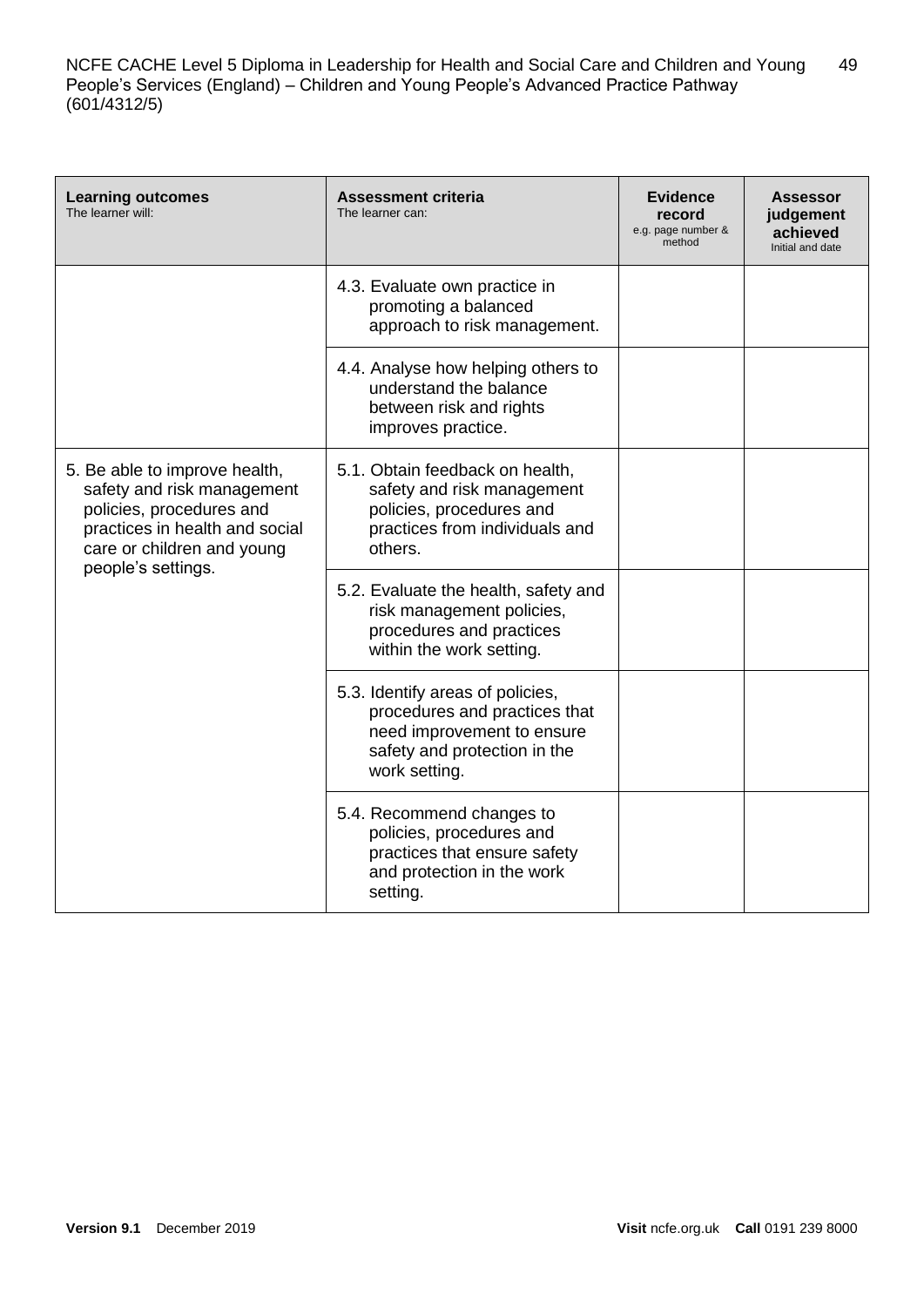NCFE CACHE Level 5 Diploma in Leadership for Health and Social Care and Children and Young 50 People's Services (England) – Children and Young People's Advanced Practice Pathway (601/4312/5)

| Learner declaration of authenticity:<br>I declare that the work presented for this unit is entirely my own work.                                                                |       |  |
|---------------------------------------------------------------------------------------------------------------------------------------------------------------------------------|-------|--|
| Learner signature:                                                                                                                                                              | Date: |  |
|                                                                                                                                                                                 |       |  |
| Assessor sign off of completed unit: M1<br>I confirm that the learner has met the requirements for all assessment criteria demonstrating knowledge<br>and skills for this unit. |       |  |
| Assessor name:                                                                                                                                                                  |       |  |
| Signature:                                                                                                                                                                      | Date: |  |
|                                                                                                                                                                                 |       |  |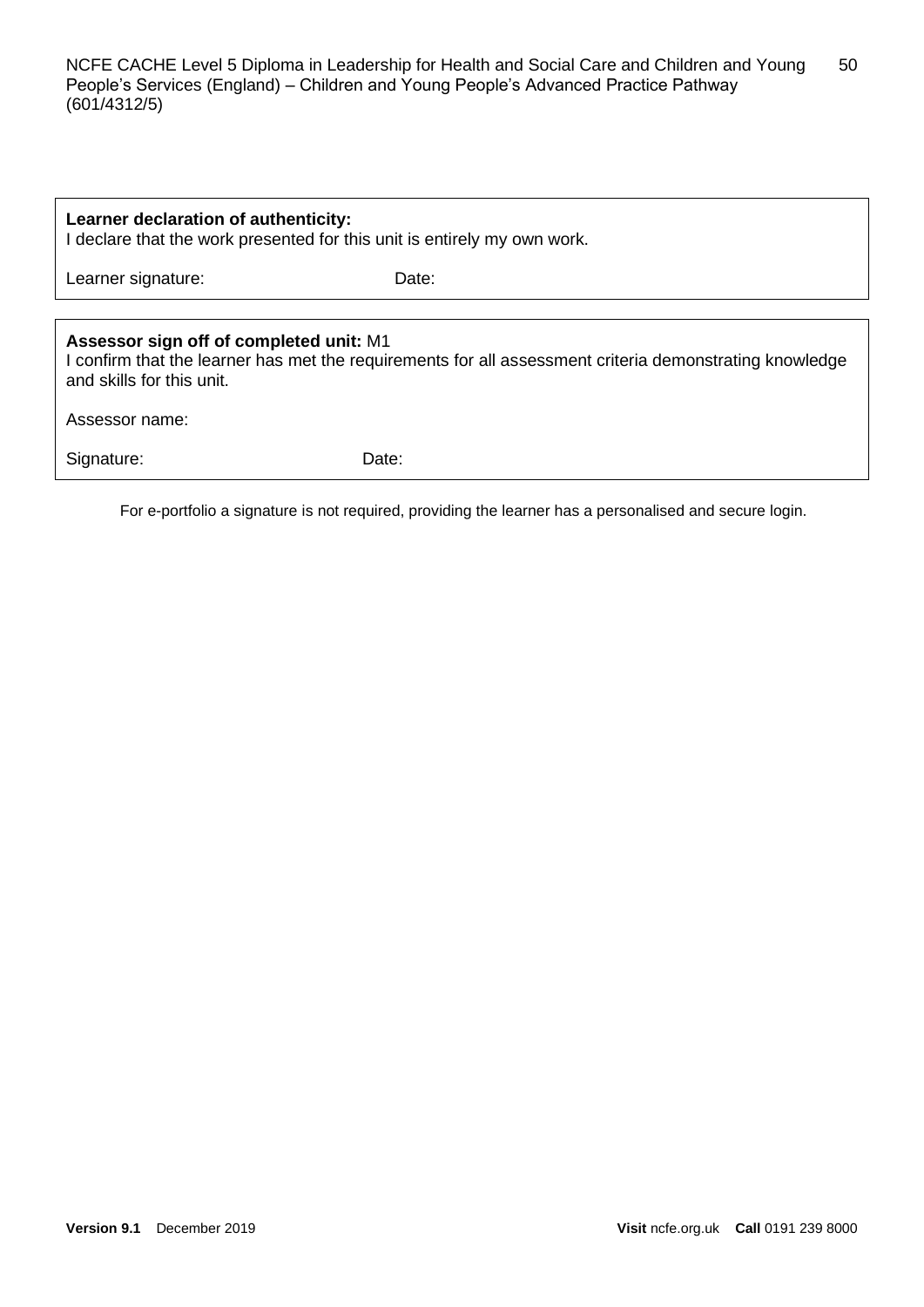| Additional information about the unit:                                           |                                                                                                                                                                                                                                  |  |
|----------------------------------------------------------------------------------|----------------------------------------------------------------------------------------------------------------------------------------------------------------------------------------------------------------------------------|--|
| Relationship to occupational standards                                           | LMCS C1, HSC 42, MSC E5, E6, E7, CCLD 428                                                                                                                                                                                        |  |
| Additional unit assessment requirements                                          | This unit must be assessed in accordance with Skills for<br>Care and Development's Assessment Principles.<br>Learning outcomes 2, 3, 4 and 5 must be assessed in<br>the work setting.                                            |  |
| Guidance for developing assessment arrangements for the unit:                    |                                                                                                                                                                                                                                  |  |
| Guidance for developing unit assessment<br>arrangements - provided with the unit | <b>Others</b> may include:<br>self<br>$\bullet$<br>workers/practitioners<br>carers<br>significant others<br>visitors to the work setting<br>inspectors/regulators.<br>An <b>individual</b> is someone accessing care or support. |  |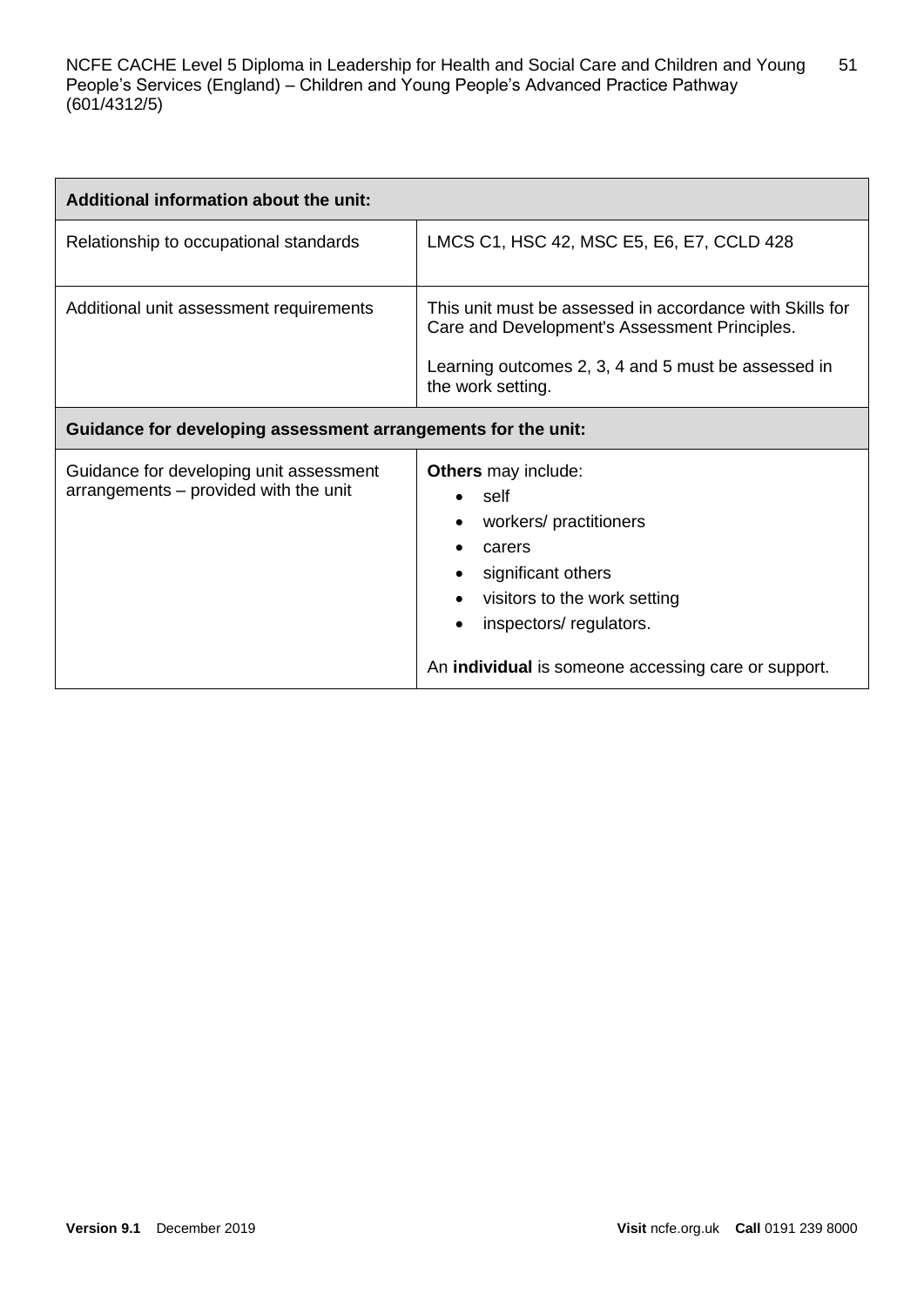NCFE CACHE Level 5 Diploma in Leadership for Health and Social Care and Children and Young 52 People's Services (England) – Children and Young People's Advanced Practice Pathway (601/4312/5)

## **Assessment task – M1 Develop health and safety and risk management policies, procedures and practices in health and social care or children and young people's settings**

As a manager in Health and Social Care you have been asked to give a presentation to all similar facilities in your organisation on health and safety and risk management. The notes you make to inform your presentation will:

**Task** links to learning outcome 1, assessment criteria 1.1 and 1.2.

- explain the legislative framework for health, safety and risk management in the work setting
- analyse how policies, procedures and practices in own setting meet health, safety and risk management requirements.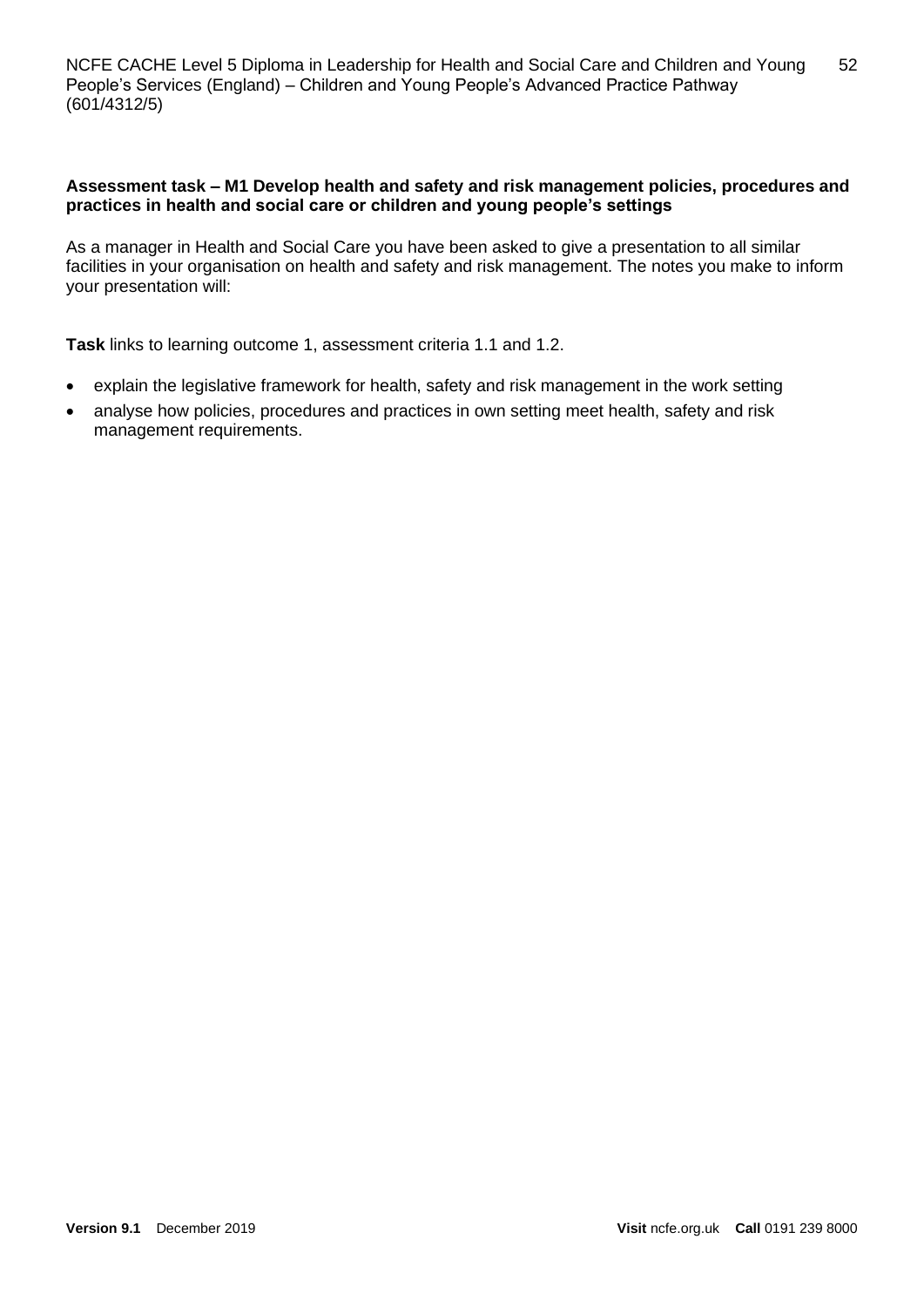## **M2c: Work in partnership in health and social care or children and young people's settings**

| Unit reference      | A/602/3189 | Level      |     |
|---------------------|------------|------------|-----|
| <b>Credit value</b> |            | <b>GLH</b> | 26. |

**Unit aim** The purpose of this unit is to assess the learner's knowledge, understanding and skills required to implement and promote effective partnership working.

| <b>Learner name:</b> | Centre no: |  |
|----------------------|------------|--|
| PIN:                 | ULN:       |  |

| <b>Learning outcomes</b><br>The learner will:                                     | Assessment criteria<br>The learner can:                                                   | Evidence<br>record<br>e.g. page number &<br>method | <b>Assessor</b><br>judgement<br>achieved<br>Initial and date |
|-----------------------------------------------------------------------------------|-------------------------------------------------------------------------------------------|----------------------------------------------------|--------------------------------------------------------------|
| competent Assessor.                                                               | Learning outcomes 2, 3 and 4 must be assessed in real work environments by a vocationally |                                                    |                                                              |
| 1. Understand partnership<br>working.                                             | 1.1. Identify the features of effective<br>partnership working.                           |                                                    |                                                              |
|                                                                                   | 1.2. Explain the importance of<br>partnership working with:                               |                                                    |                                                              |
|                                                                                   | colleagues                                                                                |                                                    |                                                              |
|                                                                                   | other professionals                                                                       |                                                    |                                                              |
|                                                                                   | others.                                                                                   |                                                    |                                                              |
|                                                                                   | 1.3. Analyse how partnership<br>working delivers better<br>outcomes.                      |                                                    |                                                              |
|                                                                                   | 1.4. Explain how to overcome<br>barriers to partnership working.                          |                                                    |                                                              |
| 2. Be able to establish and<br>maintain working relationships<br>with colleagues. | 2.1. Explain own role and<br>responsibilities in working with<br>colleagues.              |                                                    |                                                              |
|                                                                                   | 2.2. Develop and agree common<br>objectives when working with<br>colleagues.              |                                                    |                                                              |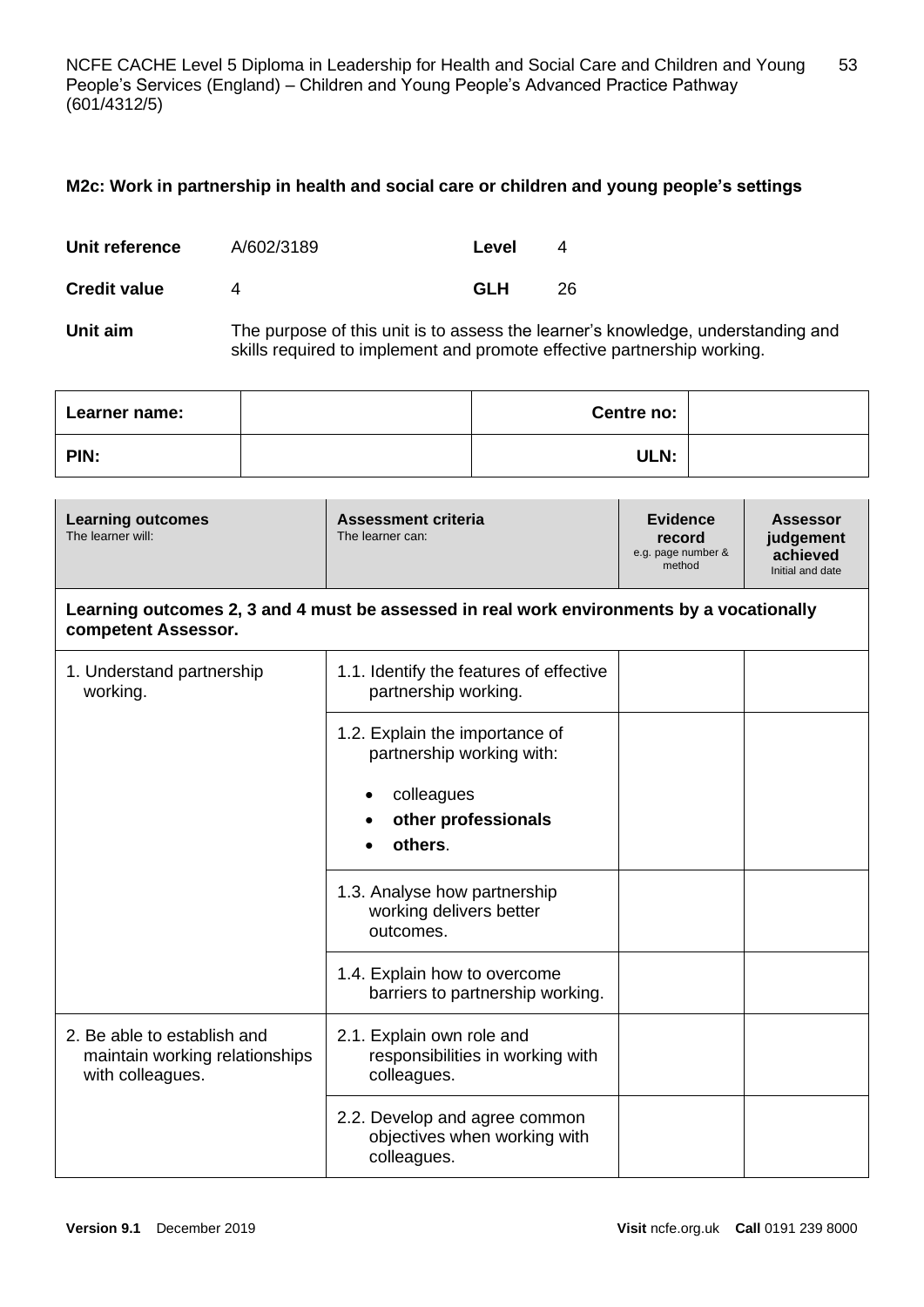NCFE CACHE Level 5 Diploma in Leadership for Health and Social Care and Children and Young 54 People's Services (England) – Children and Young People's Advanced Practice Pathway (601/4312/5)

| <b>Learning outcomes</b><br>The learner will:                                              | <b>Assessment criteria</b><br>The learner can:                                                                                         | <b>Evidence</b><br>record<br>e.g. page number &<br>method | <b>Assessor</b><br>judgement<br>achieved<br>Initial and date |
|--------------------------------------------------------------------------------------------|----------------------------------------------------------------------------------------------------------------------------------------|-----------------------------------------------------------|--------------------------------------------------------------|
|                                                                                            | 2.3. Evaluate own working<br>relationship with colleagues.                                                                             |                                                           |                                                              |
|                                                                                            | 2.4. Deal constructively with any<br>conflict that may arise with<br>colleagues.                                                       |                                                           |                                                              |
| 3. Be able to establish and<br>maintain working relationships<br>with other professionals. | 3.1. Explain own role and<br>responsibilities in working with<br>other professionals.                                                  |                                                           |                                                              |
|                                                                                            | 3.2. Develop procedures for<br>effective working relationships<br>with other professionals.                                            |                                                           |                                                              |
|                                                                                            | 3.3. Agree common objectives<br>when working with other<br>professionals within the<br>boundaries of own role and<br>responsibilities. |                                                           |                                                              |
|                                                                                            | 3.4. Evaluate procedures for<br>working with other<br>professionals.                                                                   |                                                           |                                                              |
|                                                                                            | 3.5. Deal constructively with any<br>conflict that may arise with<br>other professionals.                                              |                                                           |                                                              |
| 4. Be able to work in partnership<br>with others.                                          | 4.1. Analyse the importance of<br>working in partnership with<br>others.                                                               |                                                           |                                                              |
|                                                                                            | 4.2. Develop procedures for<br>effective working relationships<br>with others.                                                         |                                                           |                                                              |
|                                                                                            | 4.3. Agree common objectives<br>when working with others<br>within the boundaries of own<br>role and responsibilities.                 |                                                           |                                                              |
|                                                                                            | 4.4. Evaluate procedures for<br>working with others.                                                                                   |                                                           |                                                              |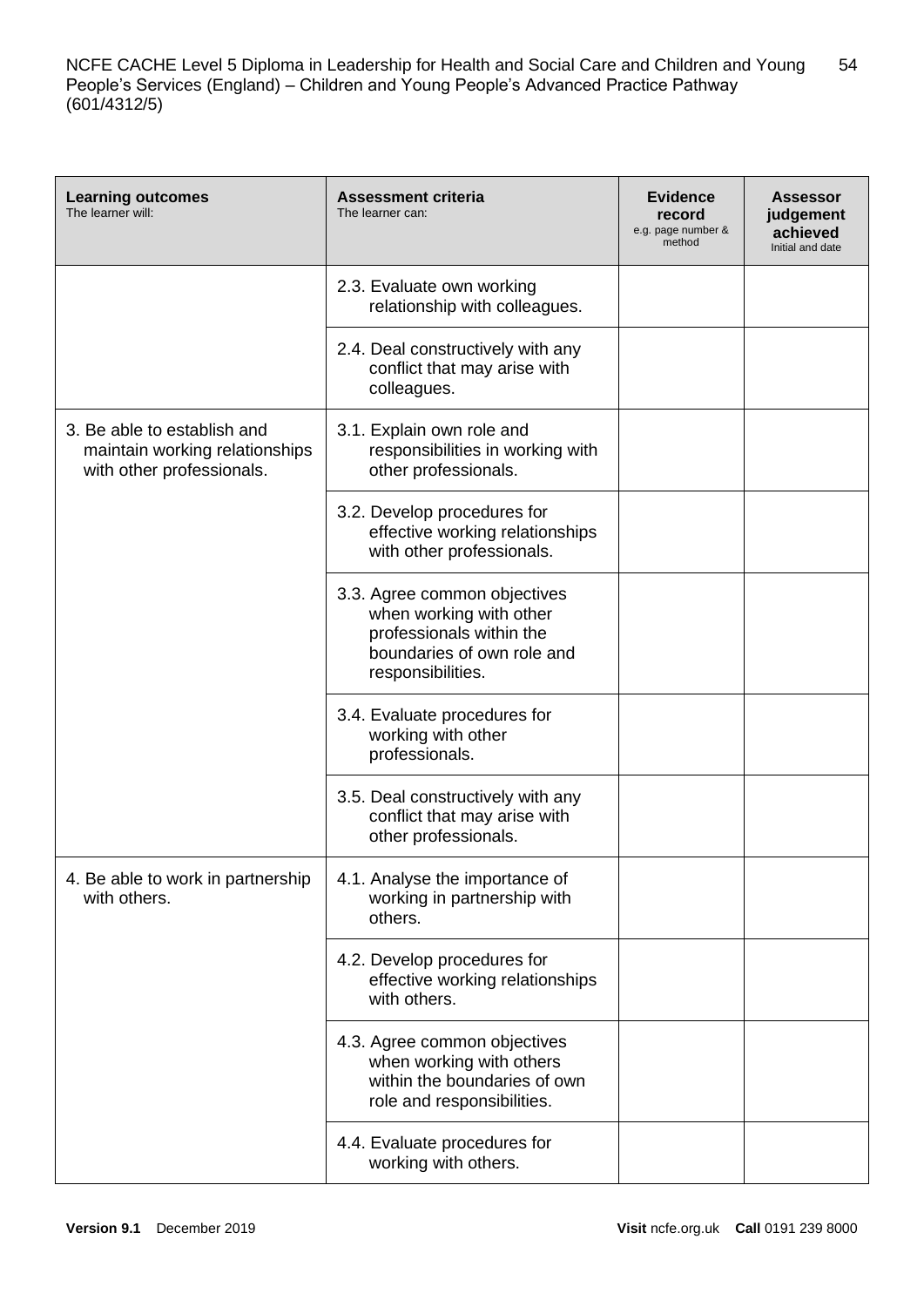NCFE CACHE Level 5 Diploma in Leadership for Health and Social Care and Children and Young 55 People's Services (England) – Children and Young People's Advanced Practice Pathway (601/4312/5)

| <b>Learning outcomes</b><br>The learner will: | <b>Assessment criteria</b><br>The learner can:                               | <b>Evidence</b><br>record<br>e.g. page number &<br>method | <b>Assessor</b><br>judgement<br>achieved<br>Initial and date |
|-----------------------------------------------|------------------------------------------------------------------------------|-----------------------------------------------------------|--------------------------------------------------------------|
|                                               | 4.5. Deal constructively with any<br>conflict that may arise with<br>others. |                                                           |                                                              |

| Learner declaration of authenticity:<br>I declare that the work presented for this unit is entirely my own work.                                                                 |       |  |
|----------------------------------------------------------------------------------------------------------------------------------------------------------------------------------|-------|--|
| Learner signature:                                                                                                                                                               | Date: |  |
|                                                                                                                                                                                  |       |  |
| Assessor sign off of completed unit: M2c<br>I confirm that the learner has met the requirements for all assessment criteria demonstrating knowledge<br>and skills for this unit. |       |  |
| Assessor name:                                                                                                                                                                   |       |  |
| Signature:                                                                                                                                                                       | Date: |  |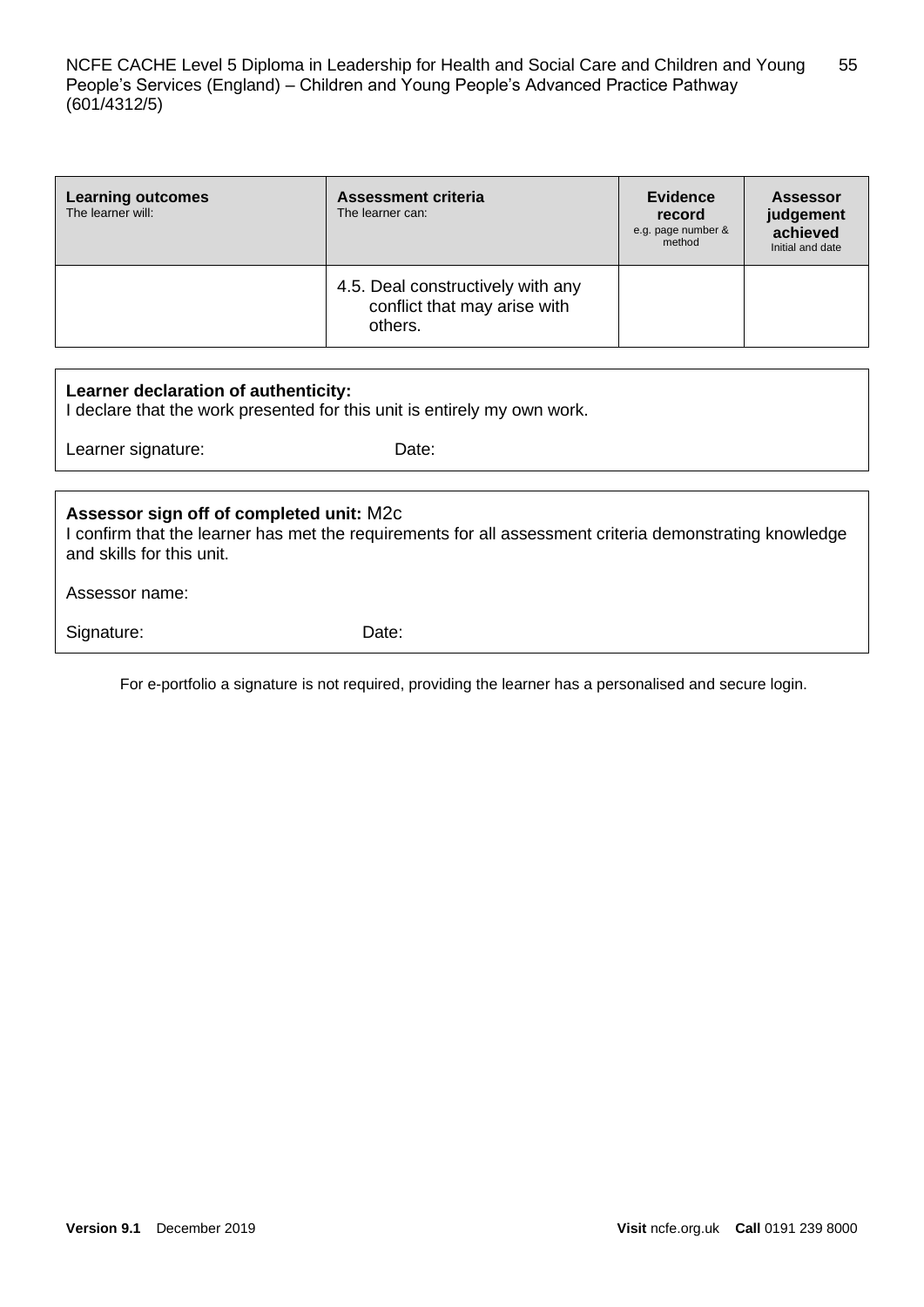| Additional information about the unit:                                           |                                                                                                                                                                                                                                                                   |  |  |
|----------------------------------------------------------------------------------|-------------------------------------------------------------------------------------------------------------------------------------------------------------------------------------------------------------------------------------------------------------------|--|--|
| Relationship to occupational standards                                           | LMCS B1, HSC 41, CCLD 405, 406                                                                                                                                                                                                                                    |  |  |
| Additional unit assessment requirements                                          | This unit must be assessed in accordance with Skills for<br>Care and Development's Assessment Principles.                                                                                                                                                         |  |  |
|                                                                                  | Learning outcomes 2, 3 and 4 must be assessed in the<br>work setting.                                                                                                                                                                                             |  |  |
| Guidance for developing assessment arrangements for the unit:                    |                                                                                                                                                                                                                                                                   |  |  |
| Guidance for developing unit assessment<br>arrangements - provided with the unit | Other professionals may include:<br>workers from other agencies or organisations<br>advocates<br>independent visitors.<br><b>Others</b> may include:<br>individuals<br>children and young people<br>families<br>carers<br>friends of the individual<br>advocates. |  |  |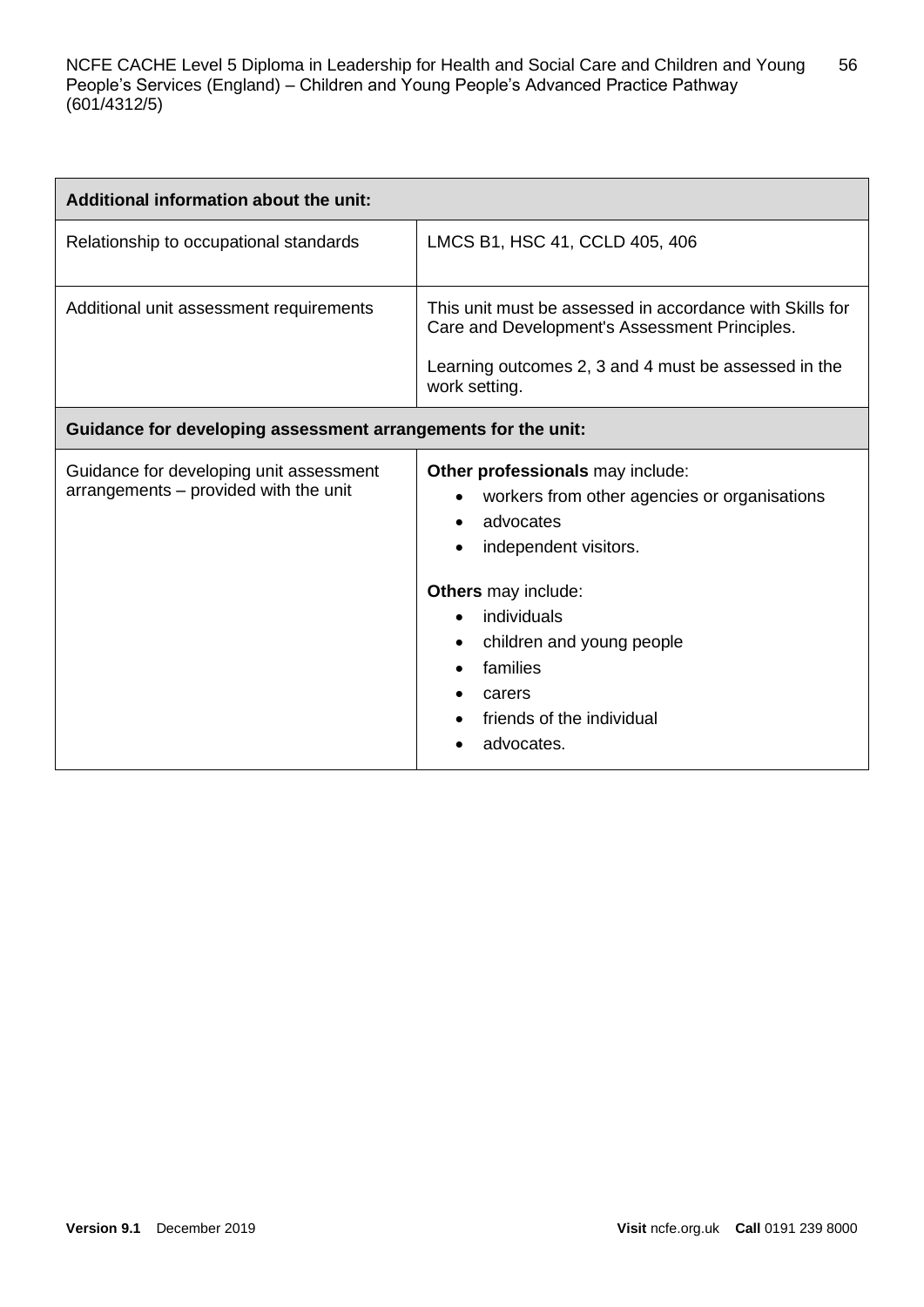NCFE CACHE Level 5 Diploma in Leadership for Health and Social Care and Children and Young 57 People's Services (England) – Children and Young People's Advanced Practice Pathway (601/4312/5)

## **Assessment task – M2c Work in partnership in health and social care or children and young people's settings**

As a new manager working within Health and Social Care in a multi-disciplinary team you have been tasked with preparing a discussion paper for your first supervision with your line manager, about implementing and promoting effective partnership working, which:

**Task** links to learning outcome 1, assessment criteria 1.1, 1.2, 1.3 and 1.4.

- identifies the features of effective partnership working
- explains the importance of partnership working with:
	- o colleagues
	- o other professionals
	- o others
- analyses how partnership working delivers better outcomes
- explains how to overcome barriers to partnership working.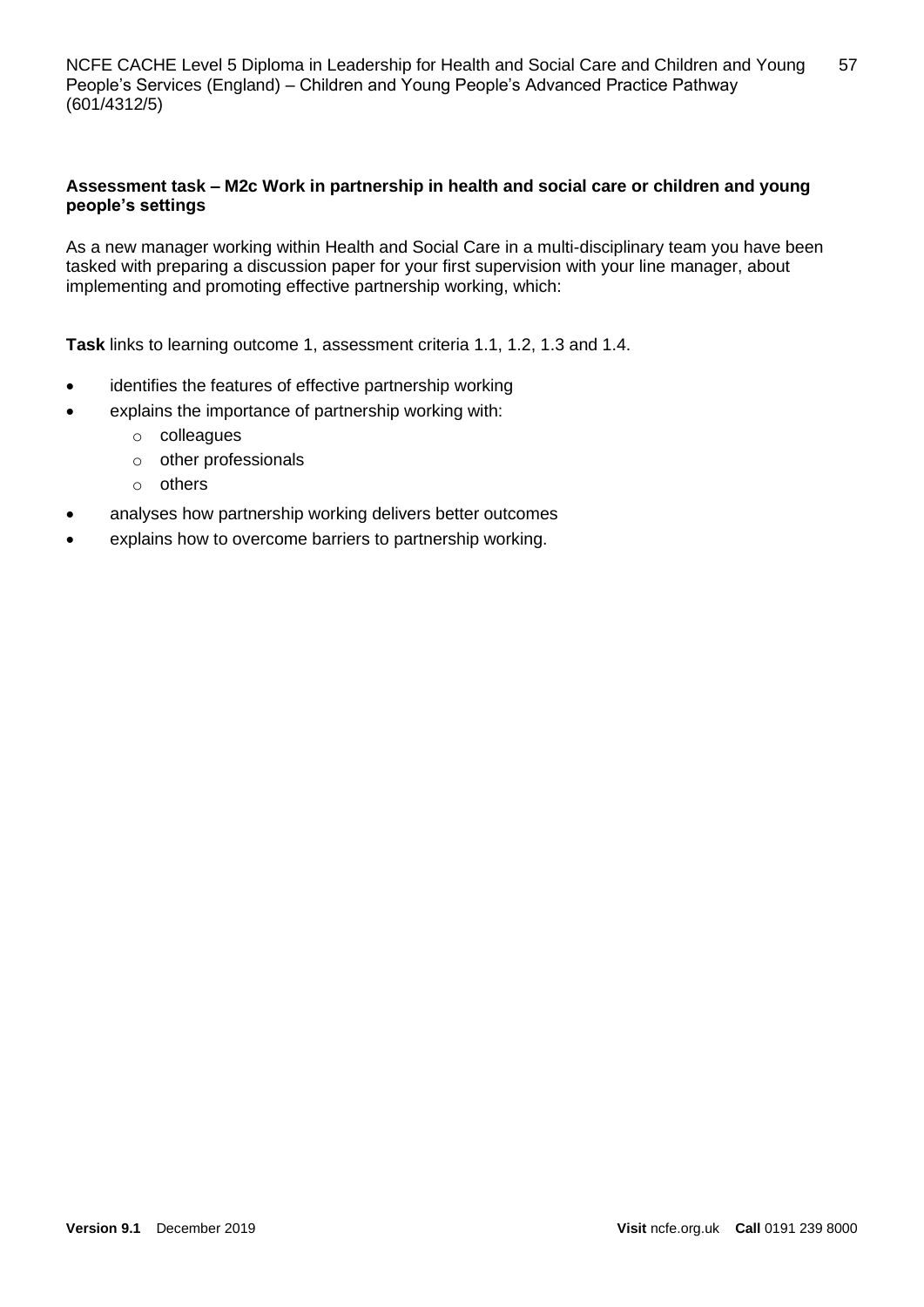# **OP 5.25: Undertake a research project within services for health and social care or children and young people**

| Unit reference      | J/602/3499 | Level      | -5 |
|---------------------|------------|------------|----|
| <b>Credit value</b> | 10         | <b>GLH</b> | 80 |

**Unit aim** The purpose of this unit is to assess the learners' knowledge and understanding in skills required to undertake a research project within services for health and social care or children or young people.

| Learner name: | Centre no: |  |
|---------------|------------|--|
| PIN:          | ULN:       |  |

| <b>Learning outcomes</b><br>The learner will:                                                                                                                                                   | <b>Assessment criteria</b><br>The learner can: | <b>Evidence</b><br>record<br>e.g. page number &<br>method | <b>Assessor</b><br>judgement<br>achieved<br>Initial and date |  |
|-------------------------------------------------------------------------------------------------------------------------------------------------------------------------------------------------|------------------------------------------------|-----------------------------------------------------------|--------------------------------------------------------------|--|
| Learning outcomes 1, 3 and 4 must be assessed by a vocationally competent Assessor in real<br>work environments and/or by using workplace evidence from the learner's real work<br>environment. |                                                |                                                           |                                                              |  |

| 1. Be able to justify a topic for<br>research within services for<br>health and social care or<br>children and young people. | 1.1. Identify the area for the<br>research project.                                          |  |
|------------------------------------------------------------------------------------------------------------------------------|----------------------------------------------------------------------------------------------|--|
|                                                                                                                              | 1.2. Develop the aims and<br>objectives of the research<br>project.                          |  |
|                                                                                                                              | 1.3. Explain ethical<br>considerations that apply to<br>the area of the research<br>project. |  |
|                                                                                                                              | 1.4. Complete a literature review of<br>chosen area of research.                             |  |
| 2. Understand how the<br>components of research are<br>used.                                                                 | 2.1. Critically compare different<br>types of research.                                      |  |
|                                                                                                                              | 2.2. Evaluate a range of methods<br>that can be used to collect<br>data.                     |  |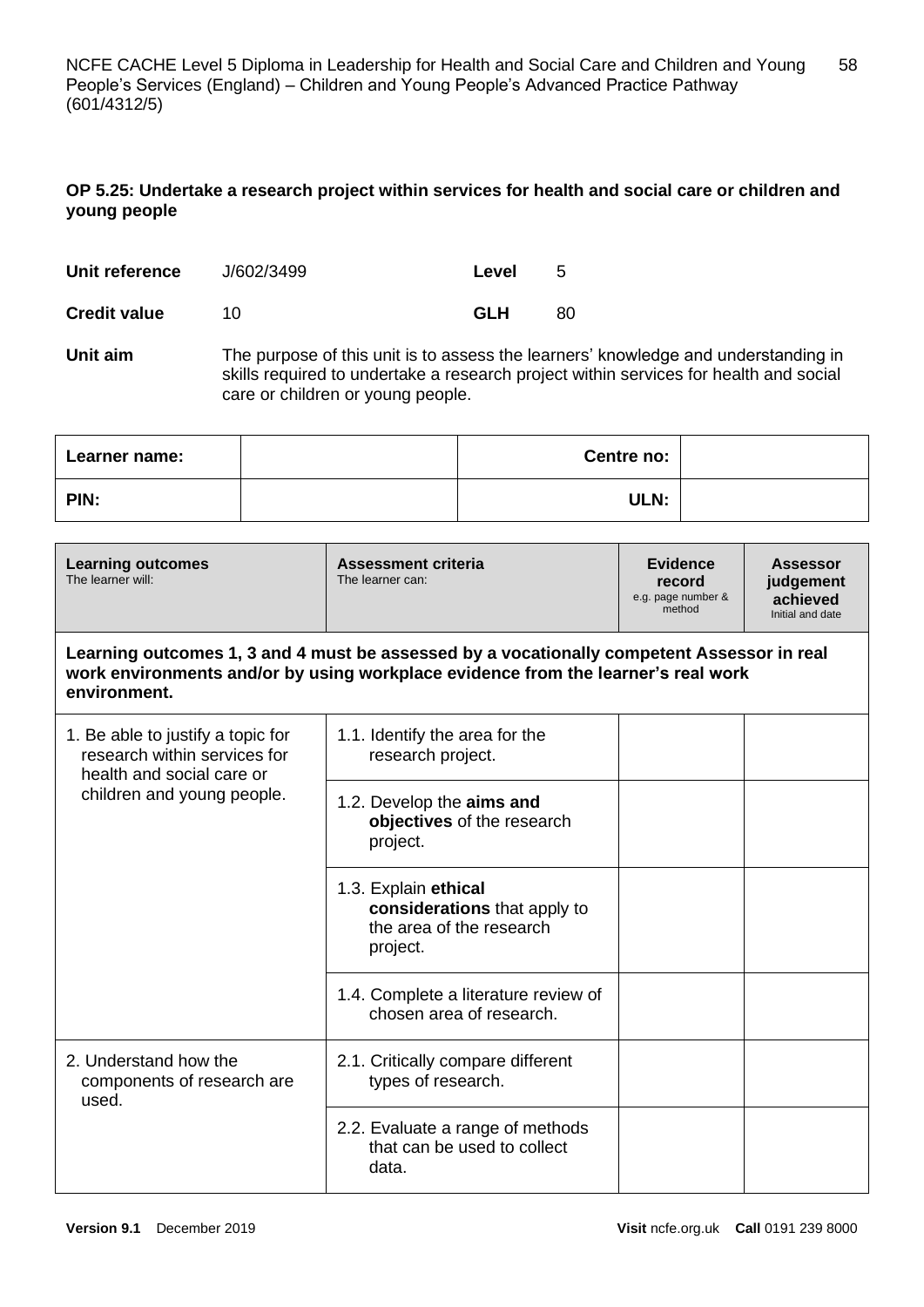NCFE CACHE Level 5 Diploma in Leadership for Health and Social Care and Children and Young 59 People's Services (England) – Children and Young People's Advanced Practice Pathway (601/4312/5)

| <b>Learning outcomes</b><br>The learner will:                                                                              | <b>Assessment criteria</b><br>The learner can:                                              | <b>Evidence</b><br>record<br>e.g. page number &<br>method | <b>Assessor</b><br>judgement<br>achieved<br>Initial and date |
|----------------------------------------------------------------------------------------------------------------------------|---------------------------------------------------------------------------------------------|-----------------------------------------------------------|--------------------------------------------------------------|
|                                                                                                                            | 2.3. Identify a range of tools that<br>can be used to analyse data.                         |                                                           |                                                              |
|                                                                                                                            | 2.4. Explain the importance of<br>validity and reliability of data<br>used within research. |                                                           |                                                              |
| 3. Be able to conduct a research<br>project within services for<br>health and social care or<br>children and young people. | 3.1. Identify sources of support<br>whilst conducting a research<br>project.                |                                                           |                                                              |
|                                                                                                                            | 3.2. Formulate a detailed plan for a<br>research project.                                   |                                                           |                                                              |
|                                                                                                                            | 3.3. Select research methods for<br>the project.                                            |                                                           |                                                              |
|                                                                                                                            | 3.4. Develop research questions to<br>be used within project.                               |                                                           |                                                              |
|                                                                                                                            | 3.5. Conduct the research using<br>identified research methods.                             |                                                           |                                                              |
|                                                                                                                            | 3.6. Record and collate data.                                                               |                                                           |                                                              |
| 4. Be able to analyse research<br>findings.                                                                                | 4.1. Use data analysis methods to<br>analyse the data.                                      |                                                           |                                                              |
|                                                                                                                            | 4.2. Draw conclusions from<br>findings.                                                     |                                                           |                                                              |
|                                                                                                                            | 4.3. Reflect how own research<br>findings substantiate initial<br>literature review.        |                                                           |                                                              |
|                                                                                                                            | 4.4. Make recommendations<br>related to area of research.                                   |                                                           |                                                              |
|                                                                                                                            | 4.5. Identify potential uses for the<br>research findings within<br>practice.               |                                                           |                                                              |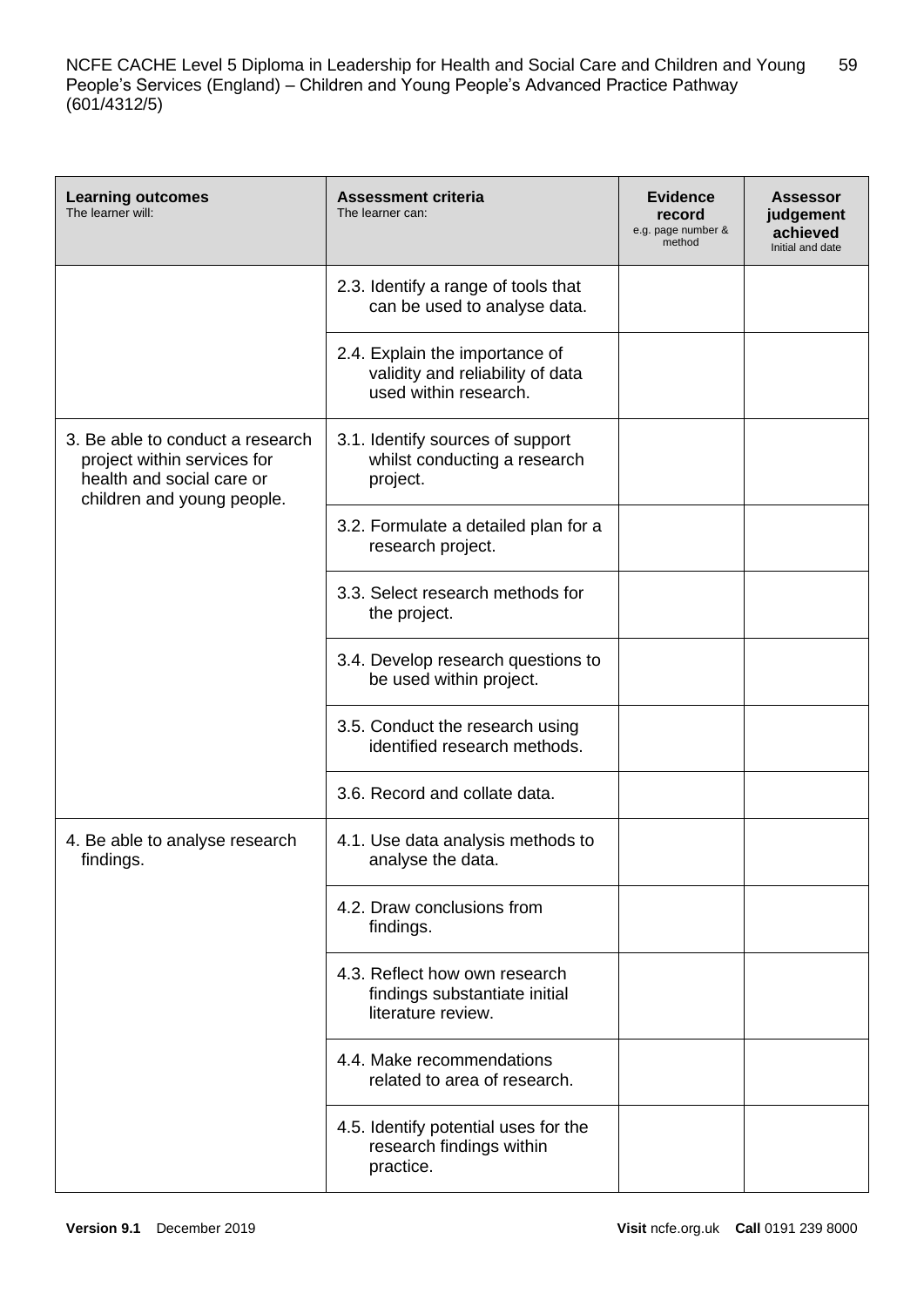NCFE CACHE Level 5 Diploma in Leadership for Health and Social Care and Children and Young 60 People's Services (England) – Children and Young People's Advanced Practice Pathway (601/4312/5)

| Learner declaration of authenticity:<br>I declare that the work presented for this unit is entirely my own work.                                                                     |       |  |  |  |
|--------------------------------------------------------------------------------------------------------------------------------------------------------------------------------------|-------|--|--|--|
| Learner signature:                                                                                                                                                                   | Date: |  |  |  |
|                                                                                                                                                                                      |       |  |  |  |
| Assessor sign off of completed unit: OP 5.25<br>I confirm that the learner has met the requirements for all assessment criteria demonstrating knowledge<br>and skills for this unit. |       |  |  |  |

Assessor name:

Signature: Date:

| Additional information about the unit:  |                                                                                                                                                                               |
|-----------------------------------------|-------------------------------------------------------------------------------------------------------------------------------------------------------------------------------|
| Relationship to occupational standards  | CCLD 420 Undertake a research project                                                                                                                                         |
| Additional unit assessment requirements | Units need to be assessed in line with the Skills for Care<br>and Development Assessment Principles.<br>Learning outcomes 1, 3 and 4 must be assessed in the<br>work setting. |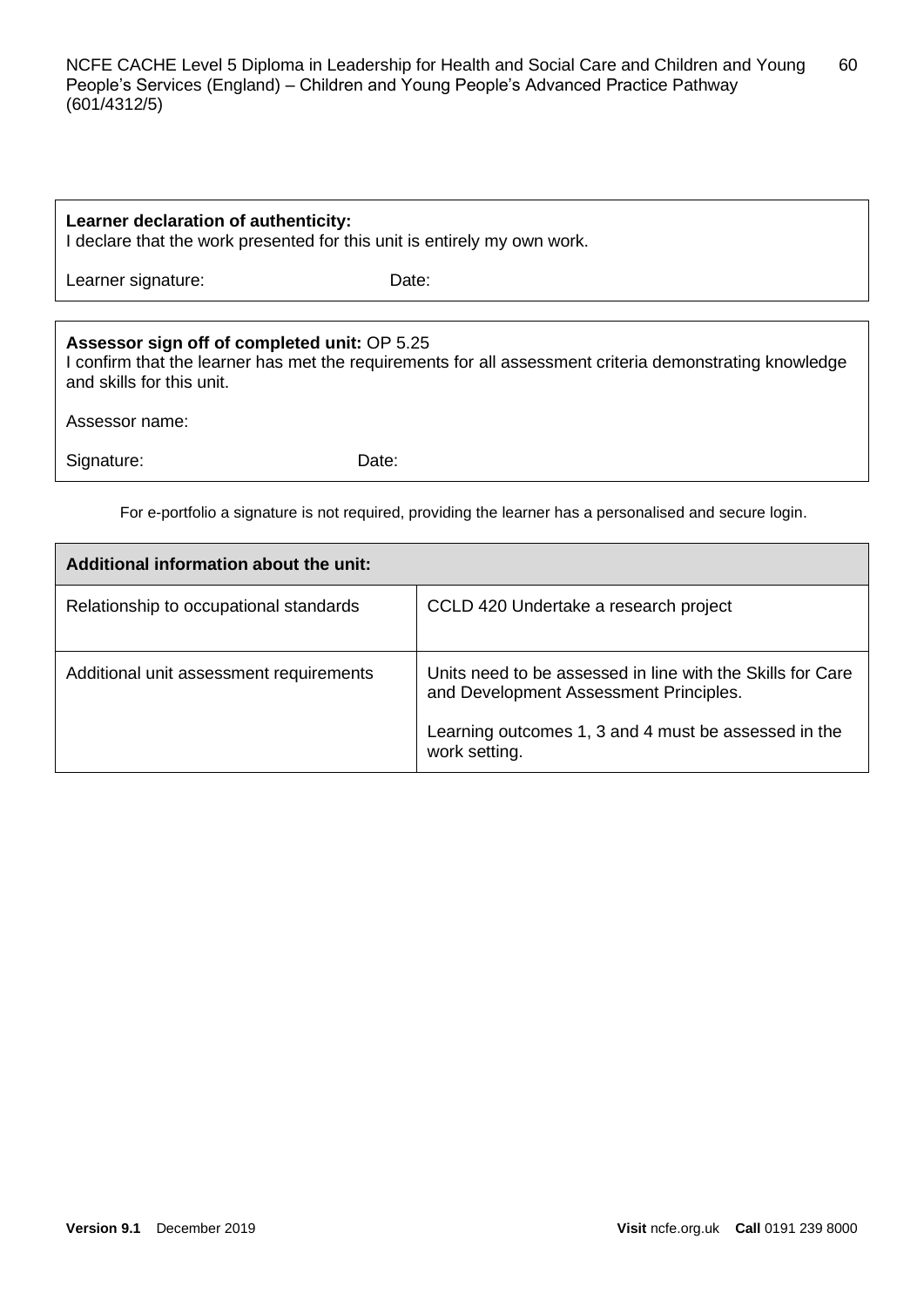| Guidance for developing assessment arrangements for the unit:                    |                                                                                                                |  |  |
|----------------------------------------------------------------------------------|----------------------------------------------------------------------------------------------------------------|--|--|
| Guidance for developing unit assessment<br>arrangements – provided with the unit | Aims and objectives $-$ the reasons, understanding and<br>methods for conducting the research project.         |  |  |
|                                                                                  | <b>Ethical considerations</b> – confidentiality, sensitivity of<br>data, seeking agreements with participants. |  |  |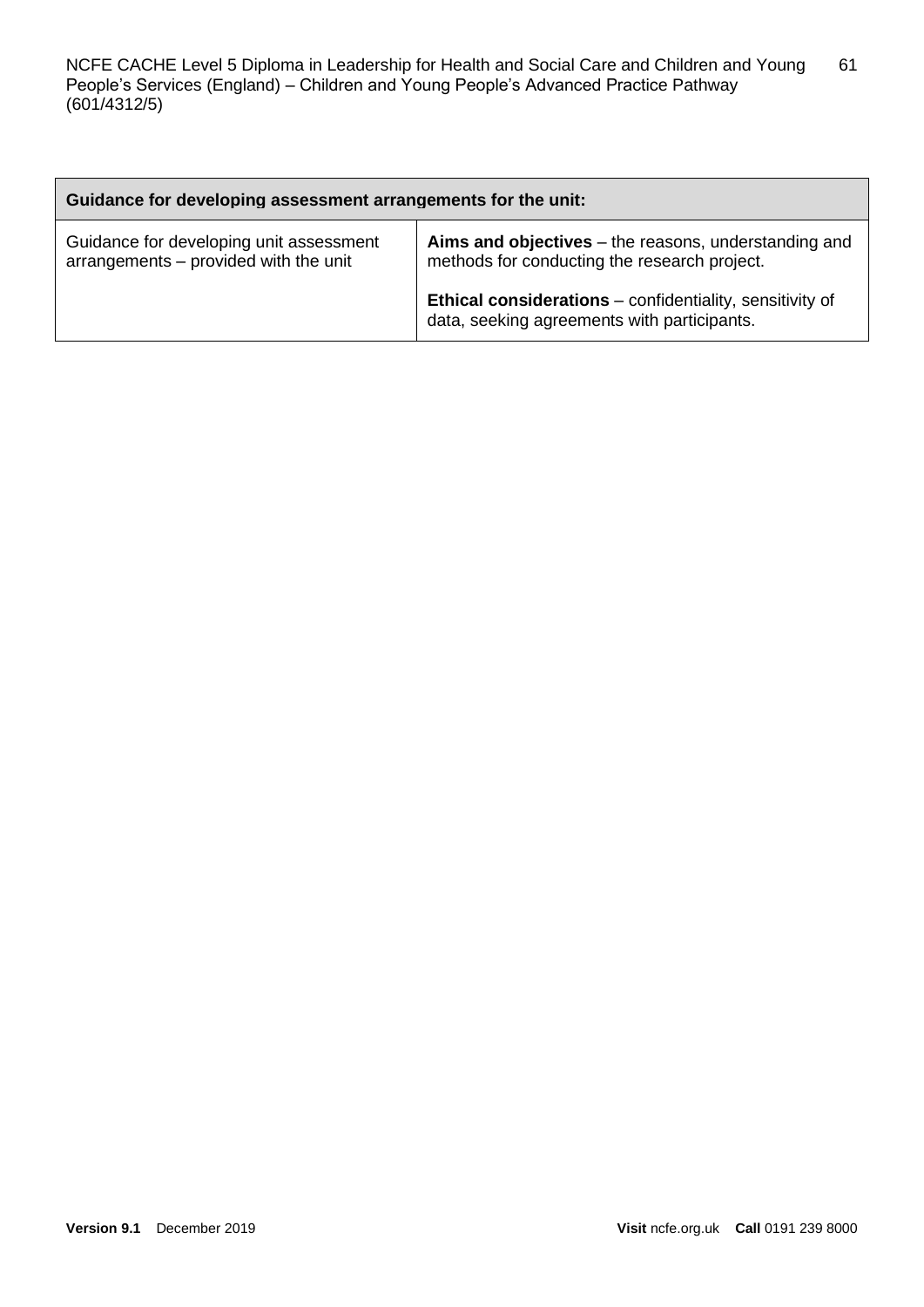NCFE CACHE Level 5 Diploma in Leadership for Health and Social Care and Children and Young 62 People's Services (England) – Children and Young People's Advanced Practice Pathway (601/4312/5)

# **Assessment task - OP 5.25: Undertake a research project within services for health and social care or children and young people**

**Task** links to learning outcome 2, assessment criteria 2.1, 2.2, 2.3 and 2.4.

As a manager you will be aware of the importance of developing knowledge and understanding in order to improve organisational practice. You have been tasked with undertaking a research project within your service. You are meeting with your line manager to discuss your proposal. In preparation for the meeting prepare a research brief to justify your chosen methodology. The research brief must contribute to the justification of the selected methodology by:

- critically comparing different types of research
- evaluating a range of methods that can be used to collect data
- identifying a range of tools that can be used to analyse data
- explaining the importance of validity and reliability of data used within research.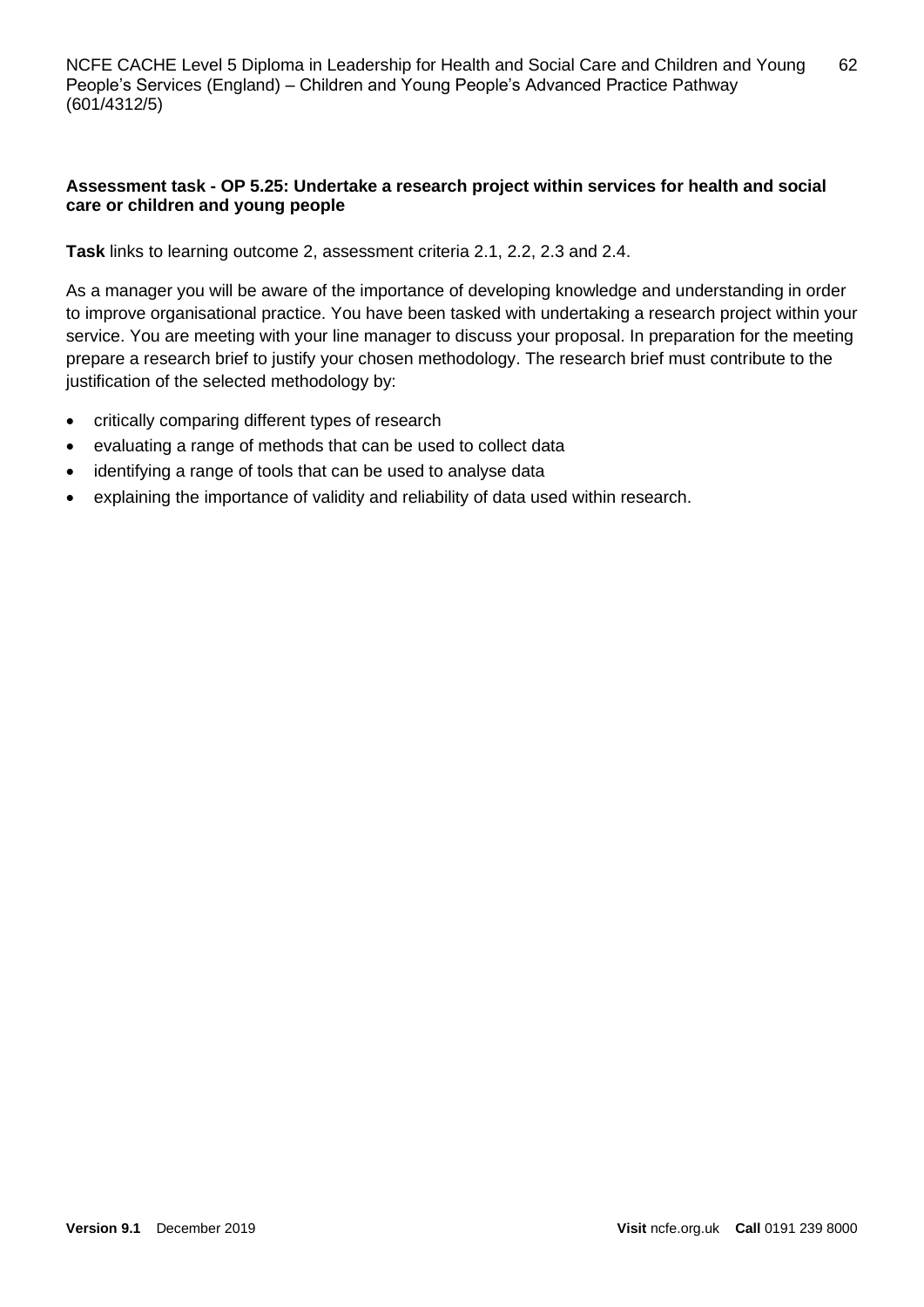## **MU 5.2: Understand children and young person's development**



| Unit reference      | F/601/9449 | Level      | -5 |
|---------------------|------------|------------|----|
| <b>Credit value</b> | ิค         | <b>GLH</b> | 30 |

**Unit aim** This unit provides knowledge and understanding of how children and young people from birth to 19 years develop. The unit also explores actions which should be taken when differences in development are identified and the potential effects of transitions on children and young people's development.

| Learner name: | Centre no:  |  |
|---------------|-------------|--|
| PIN:          | <b>ULN:</b> |  |

| <b>Learning outcomes</b><br>The learner will:                                                                                          | <b>Assessment criteria</b><br>The learner can:                                                                                                                   | <b>Evidence</b><br>record<br>e.g. page number &<br>method | <b>Assessor</b><br>judgement<br>achieved<br>Initial and date |
|----------------------------------------------------------------------------------------------------------------------------------------|------------------------------------------------------------------------------------------------------------------------------------------------------------------|-----------------------------------------------------------|--------------------------------------------------------------|
| 1. Understand the pattern of<br>development that would<br>normally be expected for<br>children and young people<br>from birth -19 yrs. | 1.1. Explain the sequence and rate<br>of each aspect of development<br>that would normally be<br>expected in children and young<br>people from birth - 19 years. |                                                           |                                                              |
|                                                                                                                                        | 1.2. Analyse the difference<br>between sequence of<br>development and rate of<br>development and why the<br>distinction is important.                            |                                                           |                                                              |
|                                                                                                                                        | 1.3. Analyse the reasons why<br>children and young people's<br>development may not follow<br>the pattern normally expected.                                      |                                                           |                                                              |
| 2. Understand the factors that<br>impact on children and young<br>people's development.                                                | 2.1. Analyse how children and<br>young people's development is<br>influenced by a range of<br>personal factors.                                                  |                                                           |                                                              |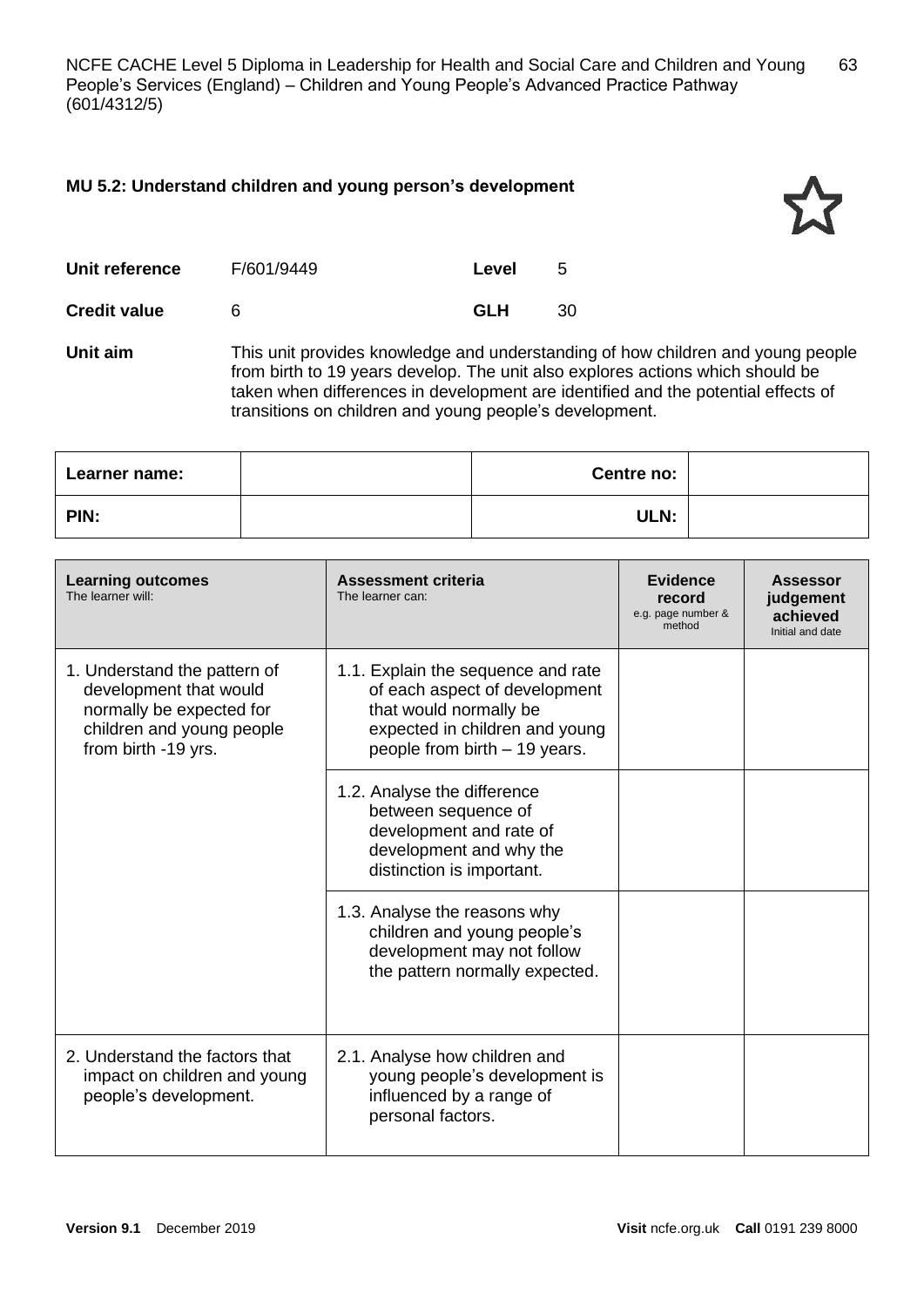NCFE CACHE Level 5 Diploma in Leadership for Health and Social Care and Children and Young 64 People's Services (England) – Children and Young People's Advanced Practice Pathway (601/4312/5)

| <b>Learning outcomes</b><br>The learner will:                                                           | Assessment criteria<br>The learner can:                                                                                                  | <b>Evidence</b><br>record<br>e.g. page number &<br>method | <b>Assessor</b><br>judgement<br>achieved<br>Initial and date |
|---------------------------------------------------------------------------------------------------------|------------------------------------------------------------------------------------------------------------------------------------------|-----------------------------------------------------------|--------------------------------------------------------------|
|                                                                                                         | 2.2. Analyse how children and<br>young people's development is<br>influenced by a range of<br>external factors.                          |                                                           |                                                              |
|                                                                                                         | 2.3. Explain how theories of<br>development and frameworks<br>to support development<br>influence current practice.                      |                                                           |                                                              |
| 3. Understand the benefits of<br>early intervention to support<br>the development of children           | 3.1. Analyse the importance of<br>early identification of<br>development delay.                                                          |                                                           |                                                              |
| and young people.                                                                                       | 3.2. Explain the potential risks of<br>late recognition of development<br>delay.                                                         |                                                           |                                                              |
|                                                                                                         | 3.3. Evaluate how multi agency<br>teams work together to support<br>all aspects of development in<br>children and young people.          |                                                           |                                                              |
|                                                                                                         | 3.4. Explain how play and leisure<br>activities can be used to<br>support all aspects of<br>development of children and<br>young people. |                                                           |                                                              |
| 4. Understand the potential<br>effects of transitions on<br>children and young people's<br>development. | 4.1. Explain how different types of<br>transitions can affect children<br>and young people's<br>development.                             |                                                           |                                                              |
|                                                                                                         | 4.2. Explain the importance of<br>children and young people<br>having positive relationships<br>through periods of transition.           |                                                           |                                                              |
|                                                                                                         | 4.3. Evaluate the effectiveness of<br>positive relationships on<br>children and young people's<br>development.                           |                                                           |                                                              |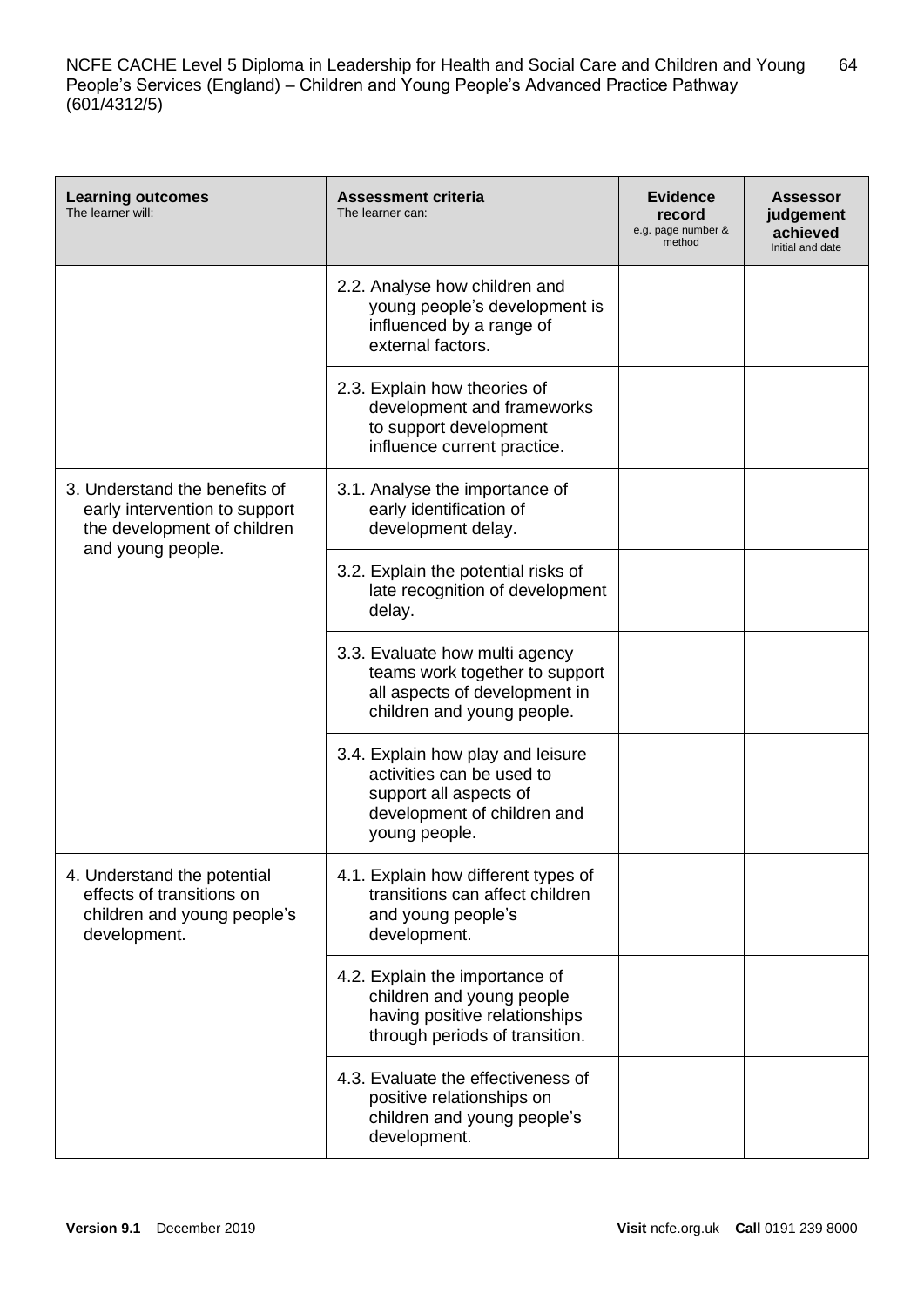NCFE CACHE Level 5 Diploma in Leadership for Health and Social Care and Children and Young 65 People's Services (England) – Children and Young People's Advanced Practice Pathway (601/4312/5)

| <b>Learning outcomes</b><br>The learner will:                                                                                                    | <b>Assessment criteria</b><br>The learner can:                                                                                                                                                 | <b>Evidence</b><br>record<br>e.g. page number &<br>method | <b>Assessor</b><br>judgement<br>achieved<br>Initial and date |
|--------------------------------------------------------------------------------------------------------------------------------------------------|------------------------------------------------------------------------------------------------------------------------------------------------------------------------------------------------|-----------------------------------------------------------|--------------------------------------------------------------|
| 5. Understand how assessing,<br>monitoring and recording the<br>development of children and<br>young people informs the use<br>of interventions. | 5.1. Explain different methods of<br>assessing, recording and<br>monitoring children and young<br>people's development.                                                                        |                                                           |                                                              |
|                                                                                                                                                  | 5.2. Explain how and in what<br>circumstances different<br>methods are used for<br>assessing, recording and<br>monitoring children and young<br>people's development in the<br>work setting.   |                                                           |                                                              |
|                                                                                                                                                  | 5.3. Explain how different types of<br>interventions can promote<br>positive outcomes for children<br>and young people where<br>development is not following<br>the pattern normally expected. |                                                           |                                                              |
|                                                                                                                                                  | 5.4. Evaluate the importance of<br>accurate documentation<br>regarding the development of<br>children and young people.                                                                        |                                                           |                                                              |

#### **Learner declaration of authenticity:**

I declare that the work presented for this unit is entirely my own work.

| Learner signature: | Date: |
|--------------------|-------|
|--------------------|-------|

# **Assessor sign off of completed unit:** MU 5.2

I confirm that the learner has met the requirements for all assessment criteria demonstrating knowledge and skills for this unit.

Assessor name:

Signature: Date: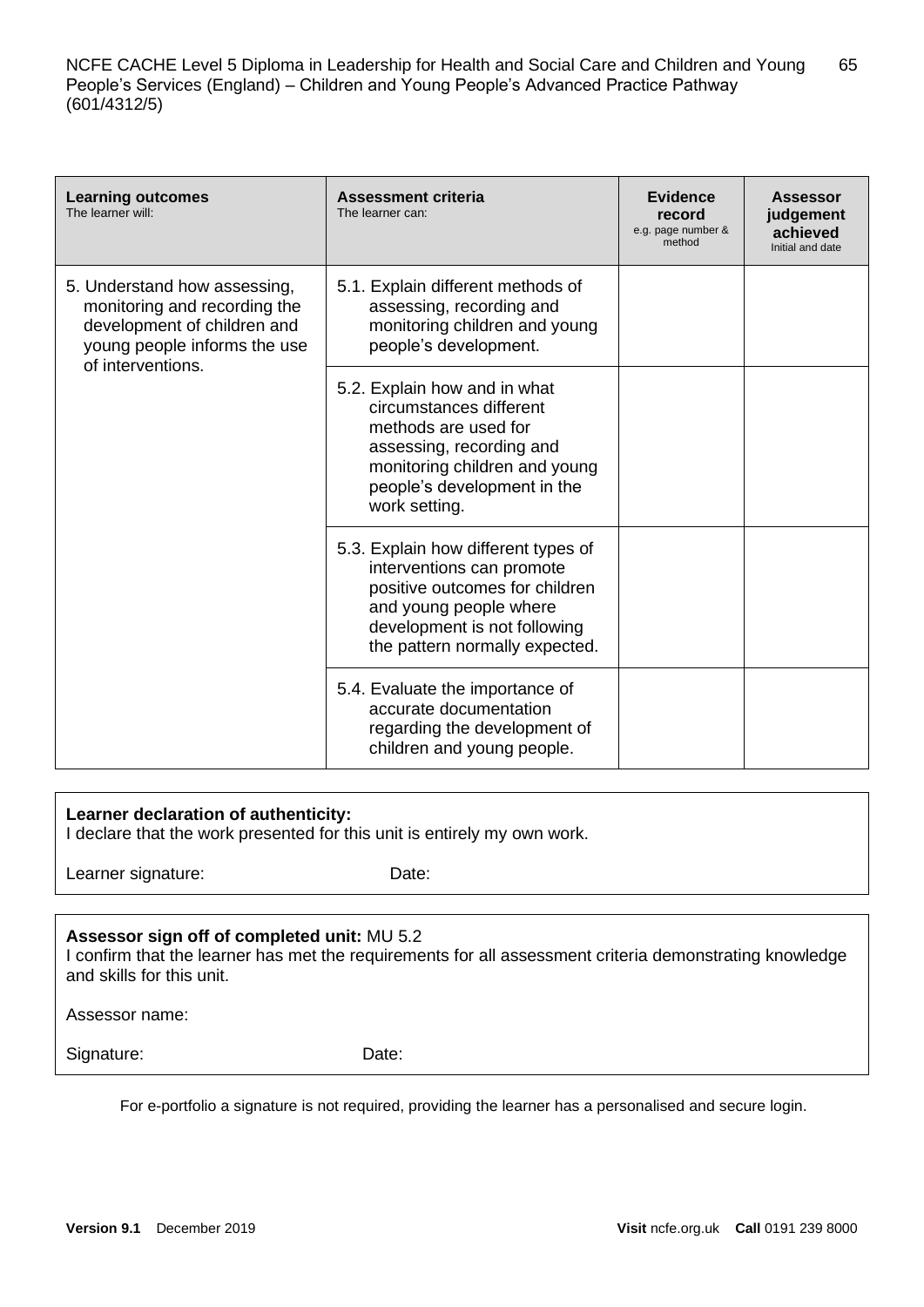| Additional information about the unit:  |                                                                                                                                                                                                  |
|-----------------------------------------|--------------------------------------------------------------------------------------------------------------------------------------------------------------------------------------------------|
| Relationship to occupational standards  | CCLD 403 Support programmes for the promotion of<br>children's development; CCLD 408 Evaluate, assess and<br>support the physical, intellectual, emotional and social<br>development of children |
| Additional unit assessment requirements | The unit must be assessed in accordance with the Skills<br>for Care and Development Assessment Principles                                                                                        |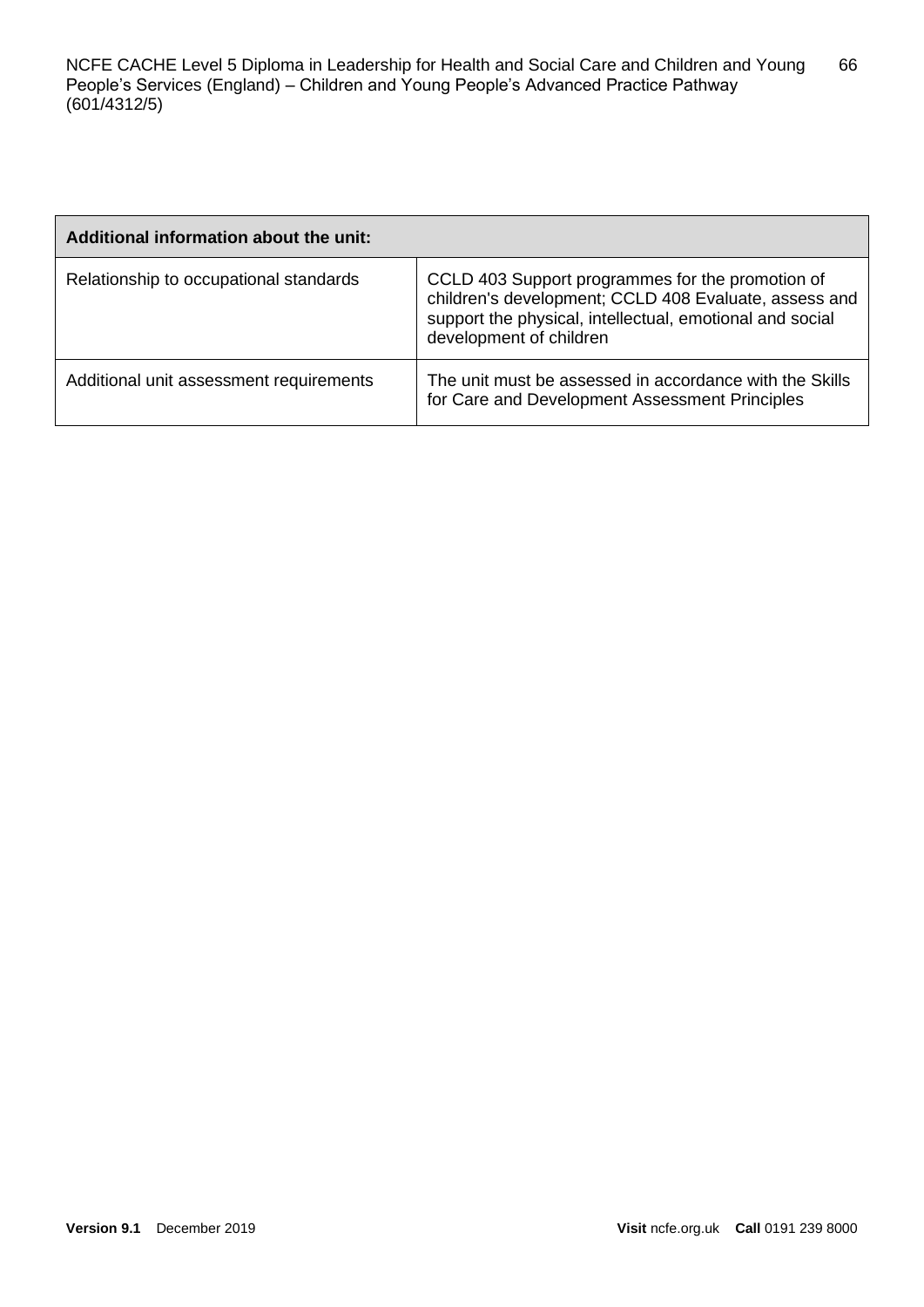NCFE CACHE Level 5 Diploma in Leadership for Health and Social Care and Children and Young 67 People's Services (England) – Children and Young People's Advanced Practice Pathway (601/4312/5)

## **Assessment task – MU 5.2 Understand children and young person's development**

As a manager in Health and Social Care you have been tasked with preparing a paper on children and young people's development for a local conference which:

**Task 1** links to learning outcome 1, assessment criteria 1.1, 1.2 and 1.3.

- explains the sequence and rate of each aspect of development that would normally be expected in children and young people from birth to 19 years
- analyses the difference between sequence of development and rate of development, and why the distinction is important
- analyses the reasons why children and young people's development may not follow the pattern normally expected.

**Task 2** links to learning outcome 2, assessment criteria 2.1, 2.2 and 2.3.

- analyses how children and young people's development is influenced by a range of personal factors
- analyses how children and young people's development is influenced by a range of external factors
- explains how theories of development and frameworks to support development influence current practice.

**Task 3** links to learning outcome 3, assessment criteria 3.1, 3.2, 3.3 and 3.4.

- analyses the importance of early identification of development delay
- explains the potential risks of late recognition of development delay
- evaluates how multi agency teams work together to support all aspects of development in children and young people
- explains how play and leisure activities can be used to support all aspects of development of children and young people.

**Task 4** links to learning outcome 4, assessment criteria 4.1, 4.2 and 4.3.

- explains how different types of transitions can affect children and young people's development
- explains the importance of children and young people having positive relationships through periods of transition
- evaluates the effectiveness of positive relationships on children and young people's development.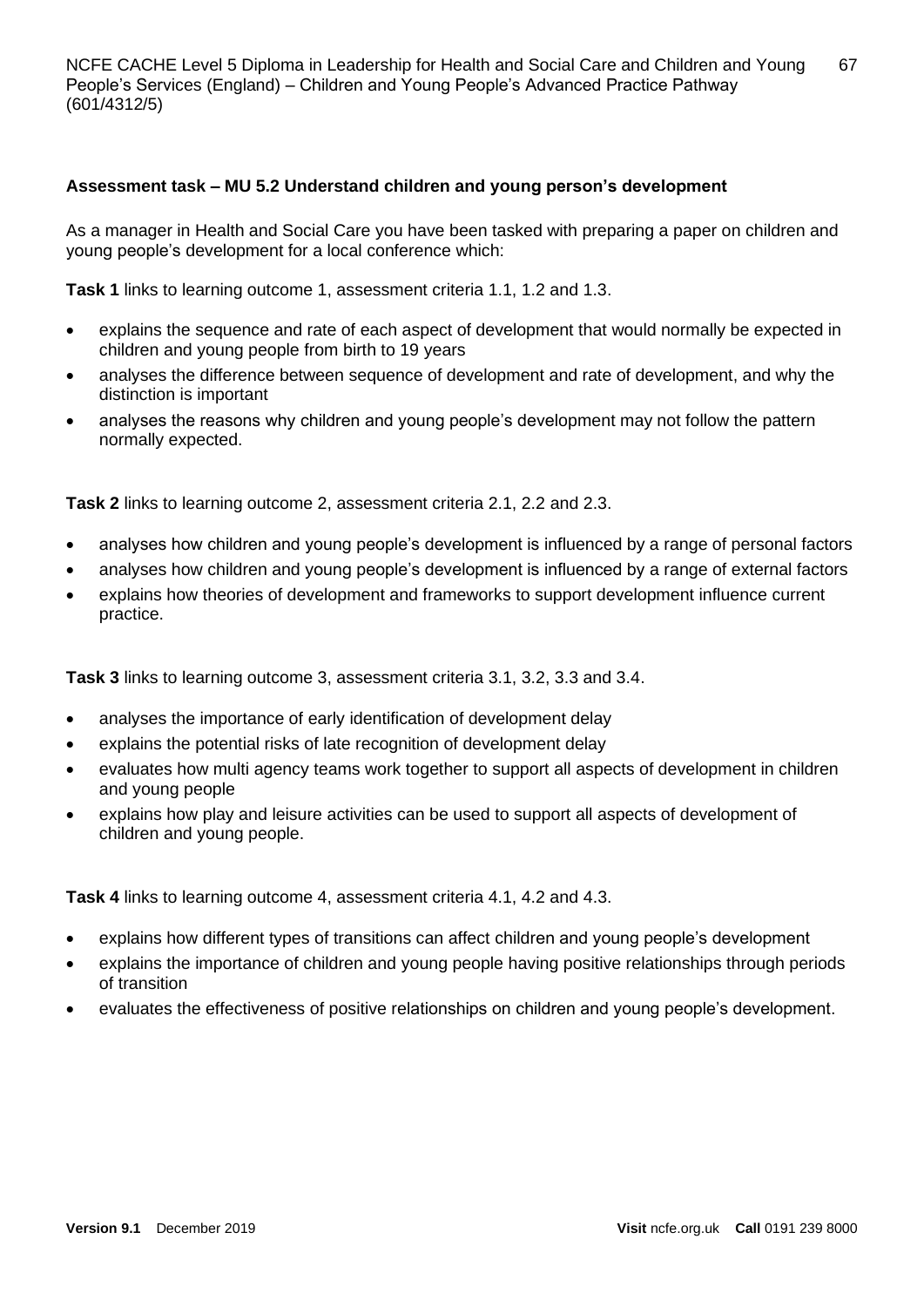**Task 5** links to learning outcome 5, assessment criteria 5.1, 5.2, 5.3 and 5.4.

- explains different methods of assessing, recording and monitoring children and young people's development
- explains how and in what circumstances different methods are used for assessing, recording and monitoring children and young people's development in the work setting
- explains how different types of interventions can promote positive outcomes for children and young people where development is not following the pattern normally expected
- evaluates the importance of accurate documentation regarding the development of children and young people.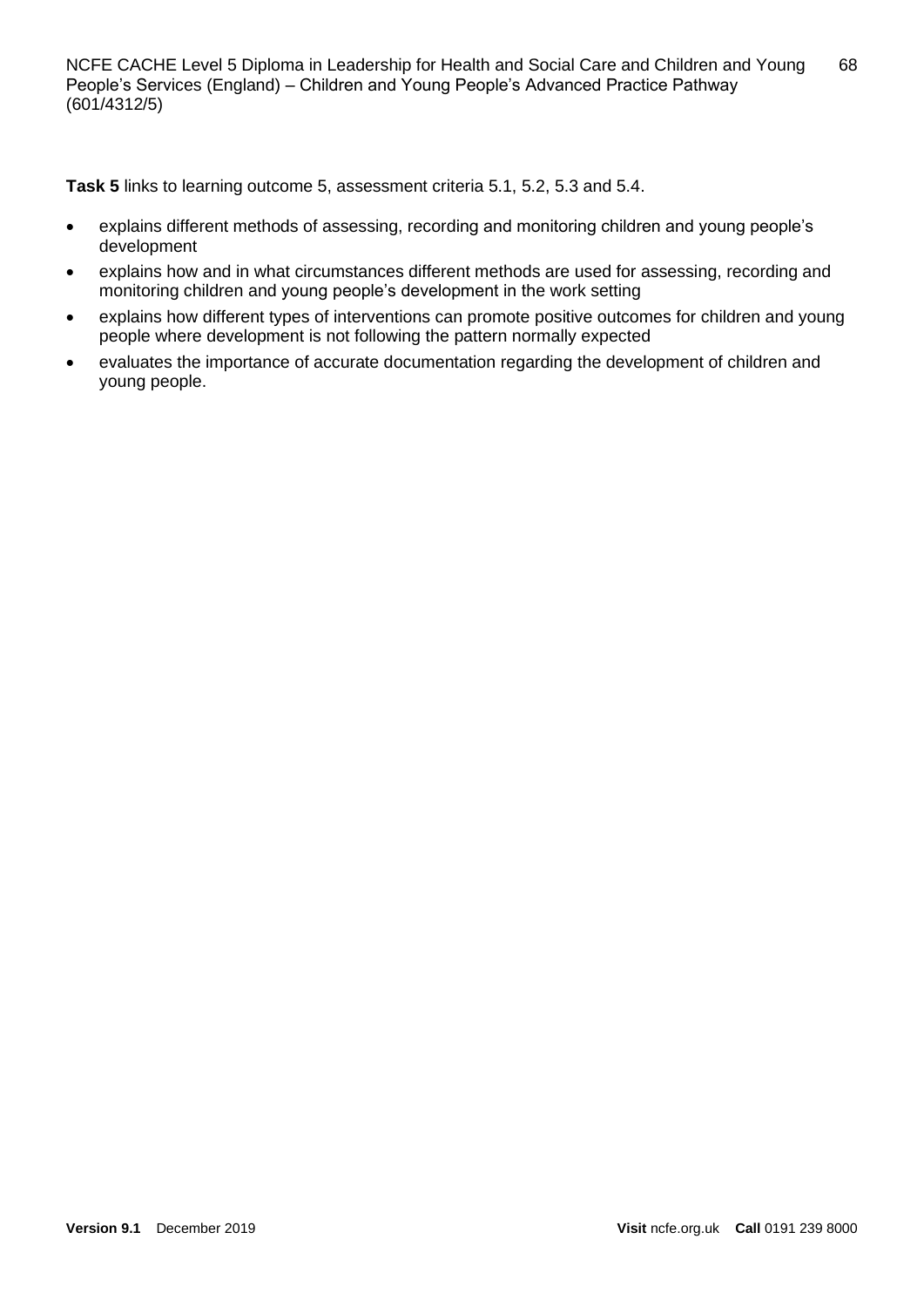## **MU 5.3: Lead practice that supports positive outcomes for child and young person development**

| Unit reference      | J/601/9369 | Level      |      |
|---------------------|------------|------------|------|
| <b>Credit value</b> | ี          | <b>GLH</b> | -36. |

**Unit aim** The purpose of this unit is to provide learners with the knowledge, understanding and skills to lead practice that supports positive outcomes for child and young person development.

| Learner name: | Centre no: |  |
|---------------|------------|--|
| PIN:          | ULN:       |  |

| <b>Learning outcomes</b><br>The learner will:                                               | Assessment criteria<br>The learner can:                                                                                 | Evidence<br>record<br>e.g. page number &<br>method | <b>Assessor</b><br>judgement<br>achieved<br>Initial and date |
|---------------------------------------------------------------------------------------------|-------------------------------------------------------------------------------------------------------------------------|----------------------------------------------------|--------------------------------------------------------------|
| competent Assessor.                                                                         | Learning outcomes 2, 3, 4, 5 and 6 must be assessed in real work environments by a vocationally                         |                                                    |                                                              |
| 1. Understand theoretical<br>approaches to child and<br>young person development.           | 1.1. Explain different theories and<br>frameworks of child and young<br>person development.                             |                                                    |                                                              |
|                                                                                             | 1.2. Explain the potential impact on<br>service provision of different<br>theories and approaches.                      |                                                    |                                                              |
|                                                                                             | 1.3. Critically analyse the move<br>towards outcomes based<br>services for children and young<br>people.                |                                                    |                                                              |
| 2. Be able to lead and support<br>developmental assessment of<br>children and young people. | 2.1. Support use of different<br>methods of developmental<br>assessment and recording for<br>children and young people. |                                                    |                                                              |
|                                                                                             | 2.2. Work in partnership with other<br>professionals in assessing<br>development of children and<br>young people.       |                                                    |                                                              |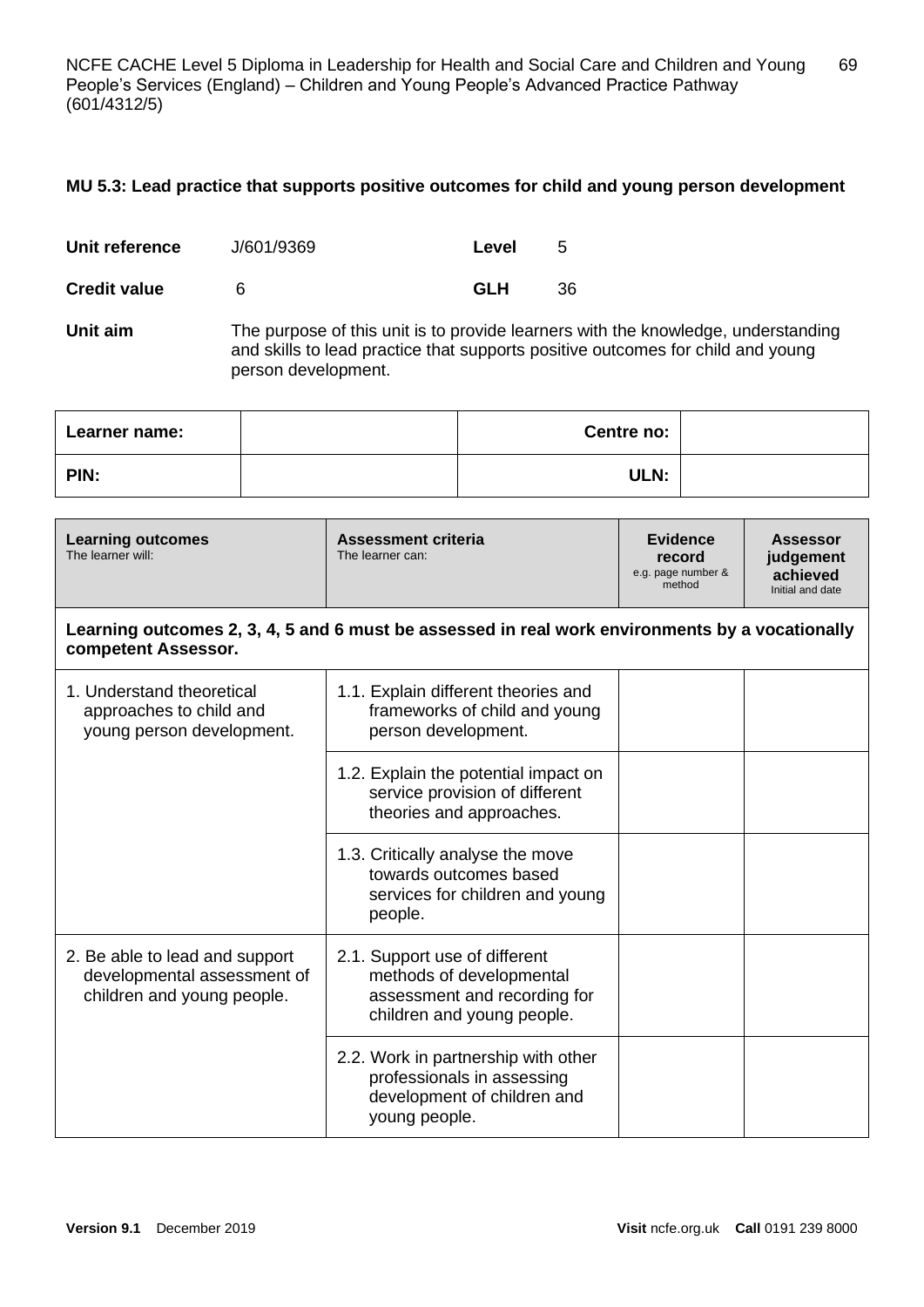NCFE CACHE Level 5 Diploma in Leadership for Health and Social Care and Children and Young 70 People's Services (England) – Children and Young People's Advanced Practice Pathway (601/4312/5)

| <b>Learning outcomes</b><br>The learner will:                                                            | <b>Assessment criteria</b><br>The learner can:                                                                                                      | Evidence<br>record<br>e.g. page number &<br>method | <b>Assessor</b><br>judgement<br>achieved<br>Initial and date |
|----------------------------------------------------------------------------------------------------------|-----------------------------------------------------------------------------------------------------------------------------------------------------|----------------------------------------------------|--------------------------------------------------------------|
|                                                                                                          | 2.3. Develop strategies to<br>encourage child or young<br>person and carers' participation<br>in developmental assessment.                          |                                                    |                                                              |
|                                                                                                          | 2.4. Evaluate the effectiveness of<br>strategies to encourage child or<br>young person and carers'<br>participation in developmental<br>assessment. |                                                    |                                                              |
| 3. Be able to develop and<br>implement programmes with<br>children or young people                       | 3.1. Support use of assessments to<br>develop programmes of<br>support.                                                                             |                                                    |                                                              |
| requiring developmental<br>support.                                                                      | 3.2. Explain circumstances where<br>referrals to other agencies may<br>be required.                                                                 |                                                    |                                                              |
|                                                                                                          | 3.3. Explain how referrals to other<br>agencies are managed.                                                                                        |                                                    |                                                              |
|                                                                                                          | 3.4. Support use of early<br>interventions to promote<br>positive outcomes for children<br>and young people's<br>development.                       |                                                    |                                                              |
|                                                                                                          | 3.5. Lead the implementation of a<br>personalised programme of<br>support for children or young<br>people.                                          |                                                    |                                                              |
| 4. Be able to evaluate<br>programmes for children or<br>young people requiring<br>developmental support. | 4.1. Review programmes of<br>developmental support.                                                                                                 |                                                    |                                                              |
|                                                                                                          | 4.2. Implement strategies for<br>improvement for programmes<br>of development support.                                                              |                                                    |                                                              |
| 5. Be able to lead and promote<br>support for children<br>experiencing transitions.                      | 5.1. Explain how evidence based<br>practice can be used to support<br>children and young people<br>experiencing transitions.                        |                                                    |                                                              |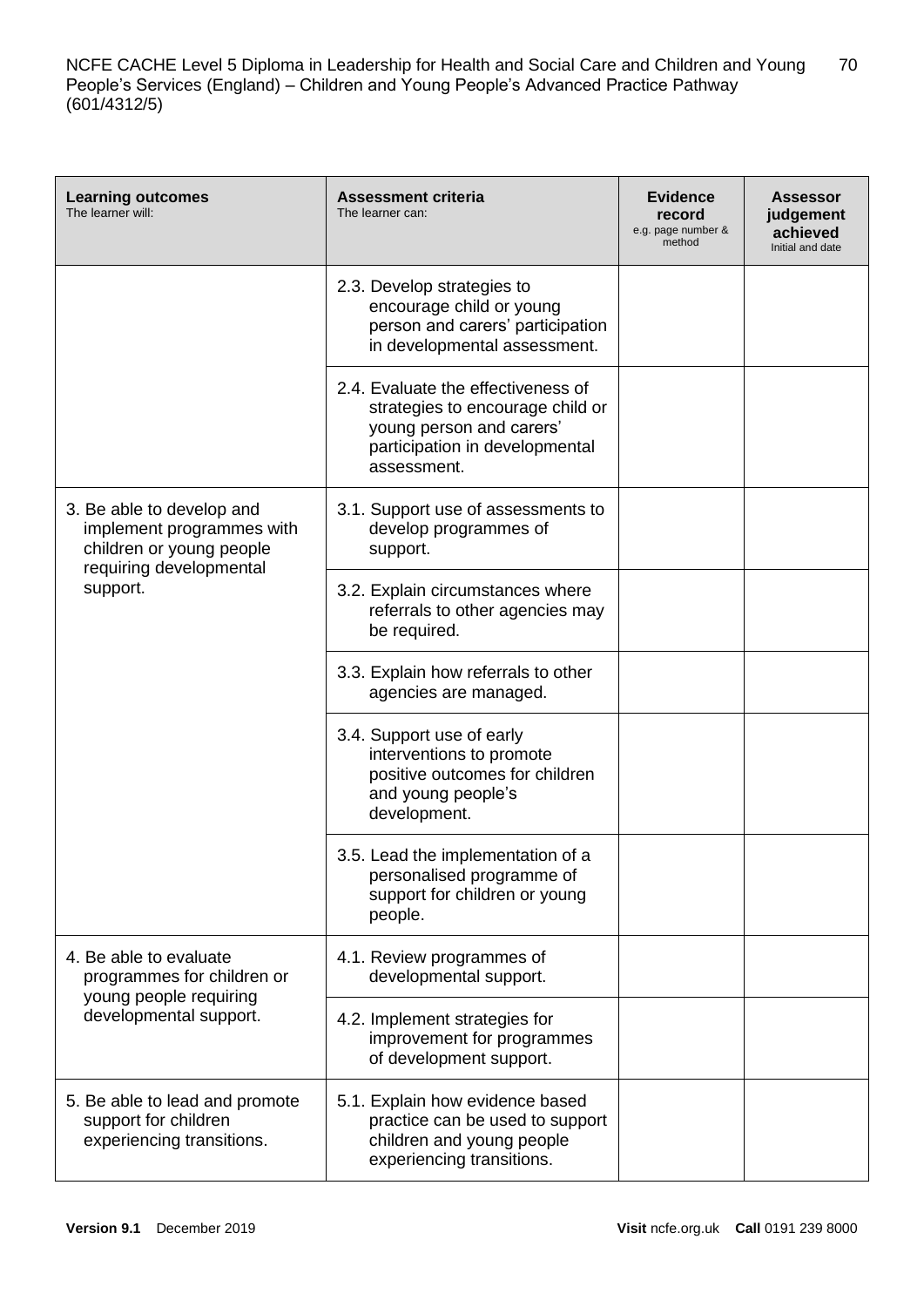NCFE CACHE Level 5 Diploma in Leadership for Health and Social Care and Children and Young 71 People's Services (England) – Children and Young People's Advanced Practice Pathway (601/4312/5)

| <b>Learning outcomes</b><br>The learner will:     | <b>Assessment criteria</b><br>The learner can:                                                                                        | Evidence<br>record<br>e.g. page number &<br>method | <b>Assessor</b><br>judgement<br>achieved<br>Initial and date |
|---------------------------------------------------|---------------------------------------------------------------------------------------------------------------------------------------|----------------------------------------------------|--------------------------------------------------------------|
|                                                   | 5.2. Lead the implementation of<br>evidence based practice to<br>support children or young<br>people experiencing transition.         |                                                    |                                                              |
|                                                   | 5.3. Evaluate the implementation of<br>evidence based practice to<br>support children or young<br>people experiencing<br>transitions. |                                                    |                                                              |
| 6. Be able to lead positive<br>behaviour support. | 6.1. Support use of evidence based<br>practice with children and<br>young people to encourage<br>positive behaviour.                  |                                                    |                                                              |
|                                                   | 6.2. Critically evaluate different<br>approaches to supporting<br>positive behaviour.                                                 |                                                    |                                                              |

#### **Learner declaration of authenticity:**

I declare that the work presented for this unit is entirely my own work.

Learner signature: Date:

## **Assessor sign off of completed unit:** MU 5.3

I confirm that the learner has met the requirements for all assessment criteria demonstrating knowledge and skills for this unit.

Assessor name:

Signature: Date: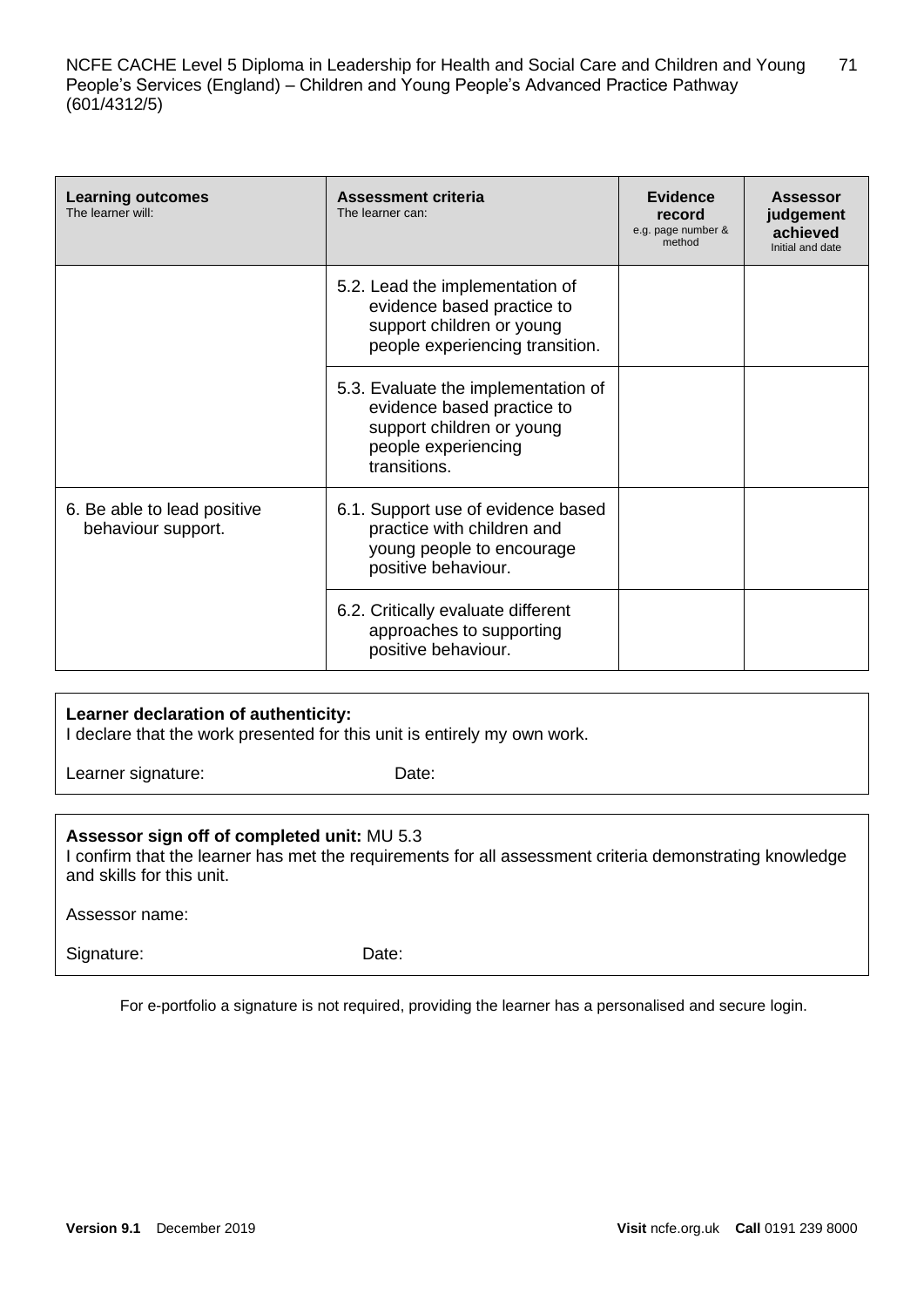| Additional information about the unit:  |                                                                                                                                                                                                 |
|-----------------------------------------|-------------------------------------------------------------------------------------------------------------------------------------------------------------------------------------------------|
| Relationship to occupational standards  | CCLD 403                                                                                                                                                                                        |
| Additional unit assessment requirements | Learning outcomes 2, 3, 4, 5 and 6 must be assessed in<br>real work environment.<br>This unit must be assessed in accordance with the Skills<br>for Care and Development Assessment Principles. |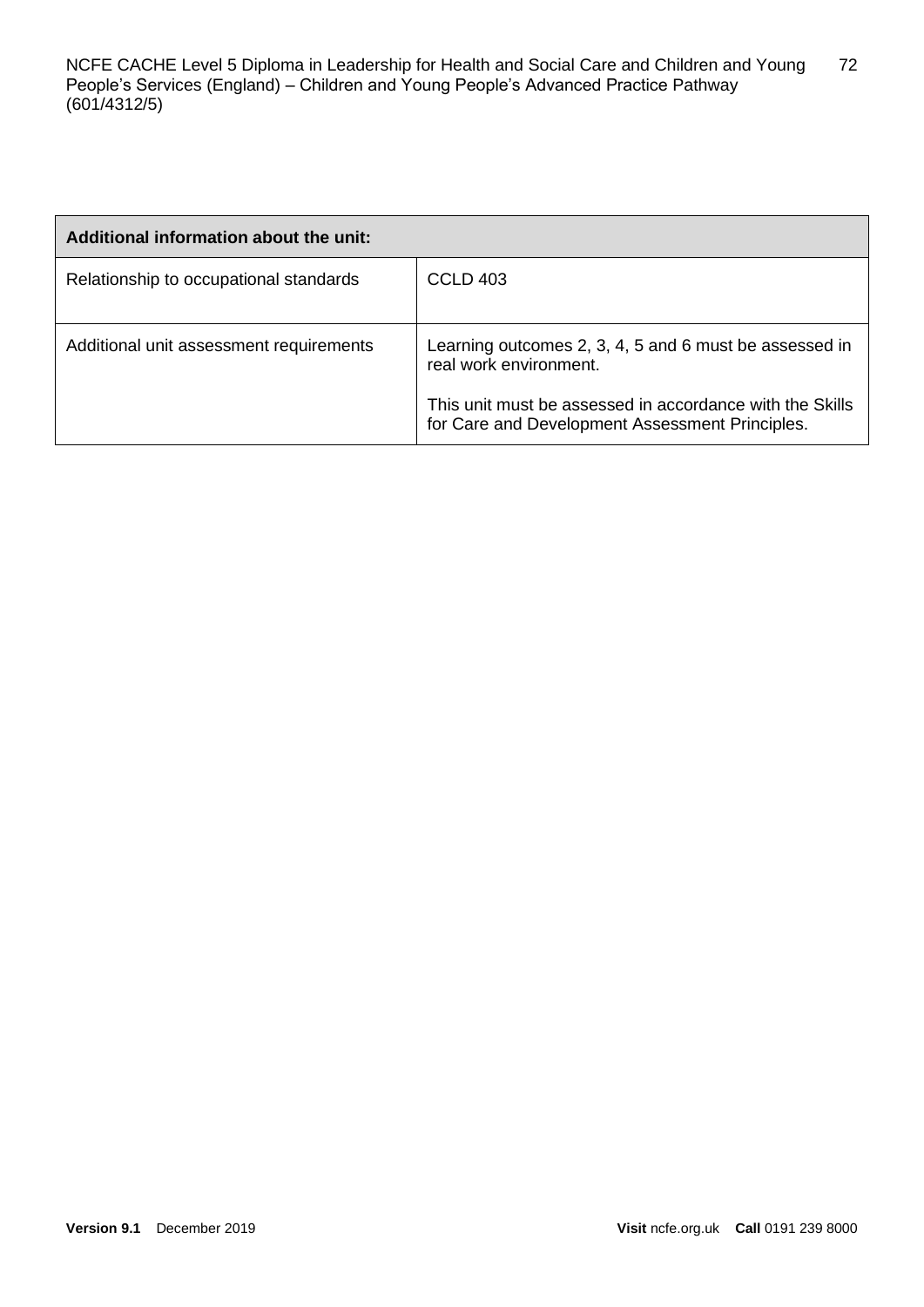NCFE CACHE Level 5 Diploma in Leadership for Health and Social Care and Children and Young 73 People's Services (England) – Children and Young People's Advanced Practice Pathway (601/4312/5)

#### **Assessment task – MU 5.3 Lead practice that supports positive outcomes for child and young person development**

As a manager working in Health and Social Care you have identified a training need for a new member of staff. You have decided to prepare an information pack for the new member of staff which:

**Task** links to learning outcome 1, assessment criteria 1.1, 1.2 and 1.3.

- explains different theories and frameworks of child and young person development
- explains the potential impact on service provision of different theories and approaches
- critically analyses the move towards outcomes based services for children and young people.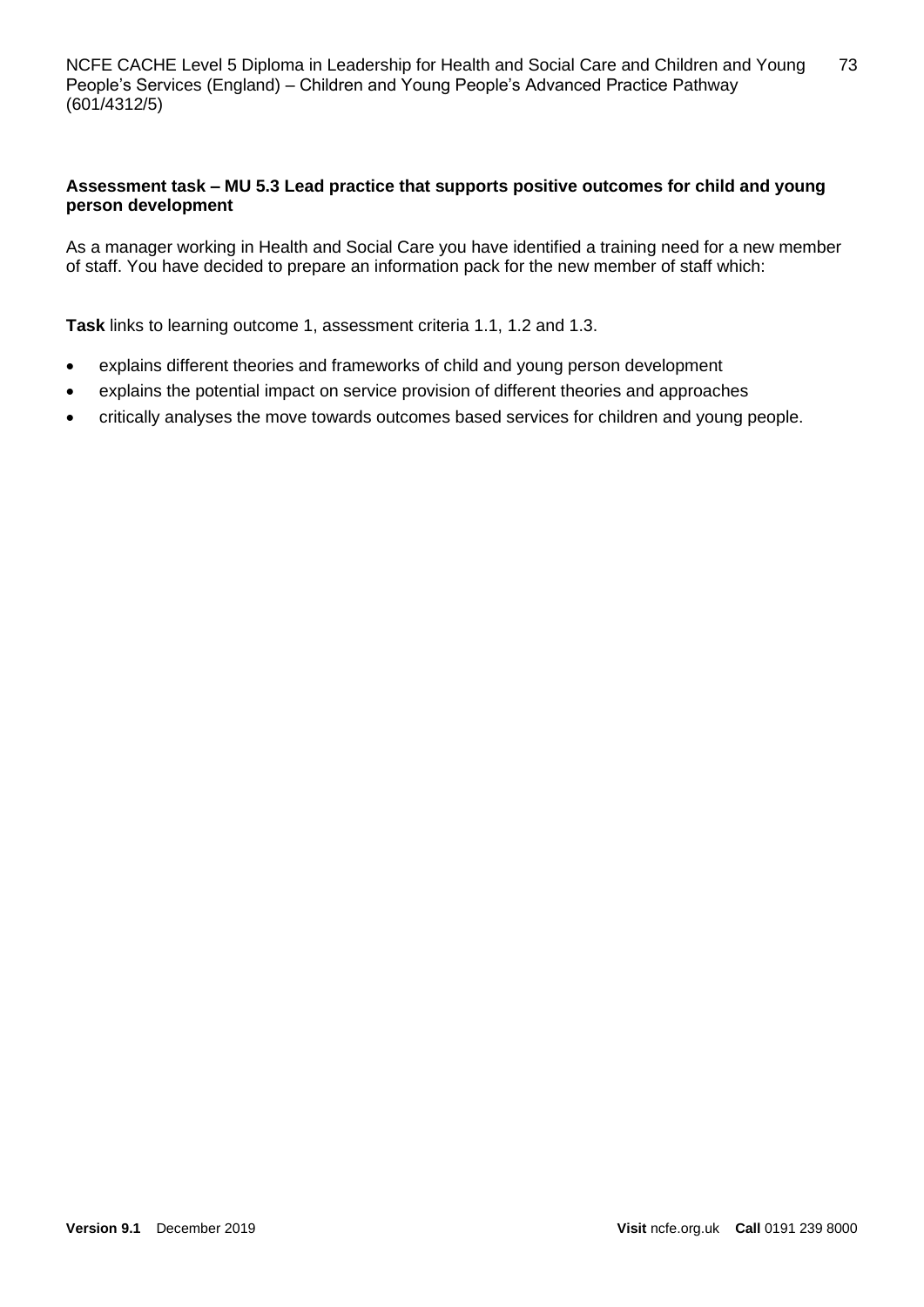#### **MU 5.4: Develop and implement policies and procedures to support the safeguarding of children and young people**

| Unit reference      | A/601/9370 | Level      | -5 |
|---------------------|------------|------------|----|
| <b>Credit value</b> | 6          | <b>GLH</b> | 26 |

**Unit aim** This unit is designed to prepare learners to develop and implement policies and procedures for safeguarding children and young people.

| Learner name: | Centre no: |  |
|---------------|------------|--|
| PIN:          | ULN:       |  |

| <b>Learning outcomes</b><br>The learner will:                                                                          | Assessment criteria<br>The learner can:                                                                                                                       | <b>Evidence</b><br>record<br>e.g. page number &<br>method | <b>Assessor</b><br>judgement<br>achieved<br>Initial and date |
|------------------------------------------------------------------------------------------------------------------------|---------------------------------------------------------------------------------------------------------------------------------------------------------------|-----------------------------------------------------------|--------------------------------------------------------------|
| competent Assessor.                                                                                                    | Learning outcomes 2, 3 and 4 must be assessed in real work environments by a vocationally                                                                     |                                                           |                                                              |
| 1. Understand the impact of<br>current legislation that<br>underpins the safeguarding of<br>children and young people. | 1.1. Outline the current legislation<br>that underpins the<br>safeguarding of children and<br>young people within own UK<br>Home Nation.                      |                                                           |                                                              |
|                                                                                                                        | 1.2. Evaluate how national and<br>local guidelines, policies and<br>procedures for safeguarding<br>affect day to day work with<br>children and young people.  |                                                           |                                                              |
|                                                                                                                        | 1.3. Explain how the processes<br>used by own work setting<br>comply with legislation that<br>covers data protection,<br>information handling and<br>sharing. |                                                           |                                                              |
| 2. Be able to support the review<br>of policies and procedures for<br>safeguarding children and<br>young people.       | 2.1. Investigate why inquiries and<br>serious case reviews are<br>required and how sharing of<br>findings affects practice.                                   |                                                           |                                                              |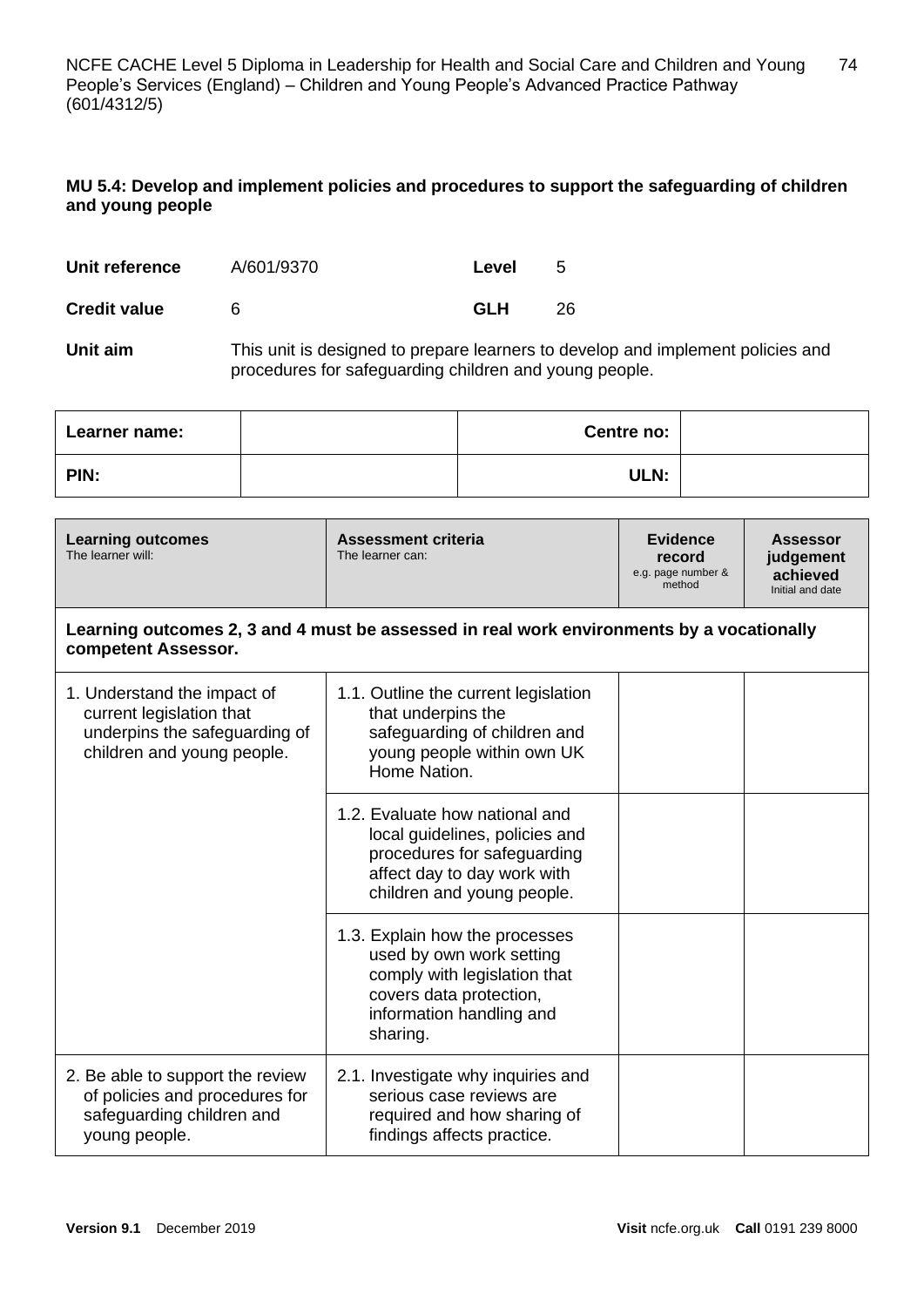NCFE CACHE Level 5 Diploma in Leadership for Health and Social Care and Children and Young 75 People's Services (England) – Children and Young People's Advanced Practice Pathway (601/4312/5)

| <b>Learning outcomes</b><br>The learner will:                                                             | <b>Assessment criteria</b><br>The learner can:                                                                                                                              | <b>Evidence</b><br>record<br>e.g. page number &<br>method | <b>Assessor</b><br>judgement<br>achieved<br>Initial and date |
|-----------------------------------------------------------------------------------------------------------|-----------------------------------------------------------------------------------------------------------------------------------------------------------------------------|-----------------------------------------------------------|--------------------------------------------------------------|
|                                                                                                           | 2.2. Identify the policies and<br>procedures required in the<br>work setting for safeguarding<br>children and young people.                                                 |                                                           |                                                              |
|                                                                                                           | 2.3. Develop the process for<br>reviewing the process for<br>safeguarding policies and<br>procedures.                                                                       |                                                           |                                                              |
|                                                                                                           | 2.4. Evaluate the impact of a<br>child/young person centred<br>approach to safeguarding on<br>policies and procedures.                                                      |                                                           |                                                              |
|                                                                                                           | 2.5. Liaise with different<br>organisations as part of the<br>development or review process<br>of policies and procedures for<br>safeguarding children and<br>young people. |                                                           |                                                              |
| 3. Be able to implement policies<br>and procedures for<br>safeguarding children and<br>young people.      | 3.1. Support the implementation of<br>policies and procedures for<br>safeguarding children and<br>young people.                                                             |                                                           |                                                              |
|                                                                                                           | 3.2. Mentor and support other<br>practitioners to develop the<br>skills to safeguard children and<br>young people.                                                          |                                                           |                                                              |
| 4. Be able to lead practice in<br>supporting children and young<br>people's well-being and<br>resilience. | 4.1. Justify how promoting well-<br>being and resilience supports<br>the safeguarding of children<br>and young people.                                                      |                                                           |                                                              |
|                                                                                                           | 4.2. Review how children or young<br>people's resilience and well-<br>being are supported in own<br>work setting.                                                           |                                                           |                                                              |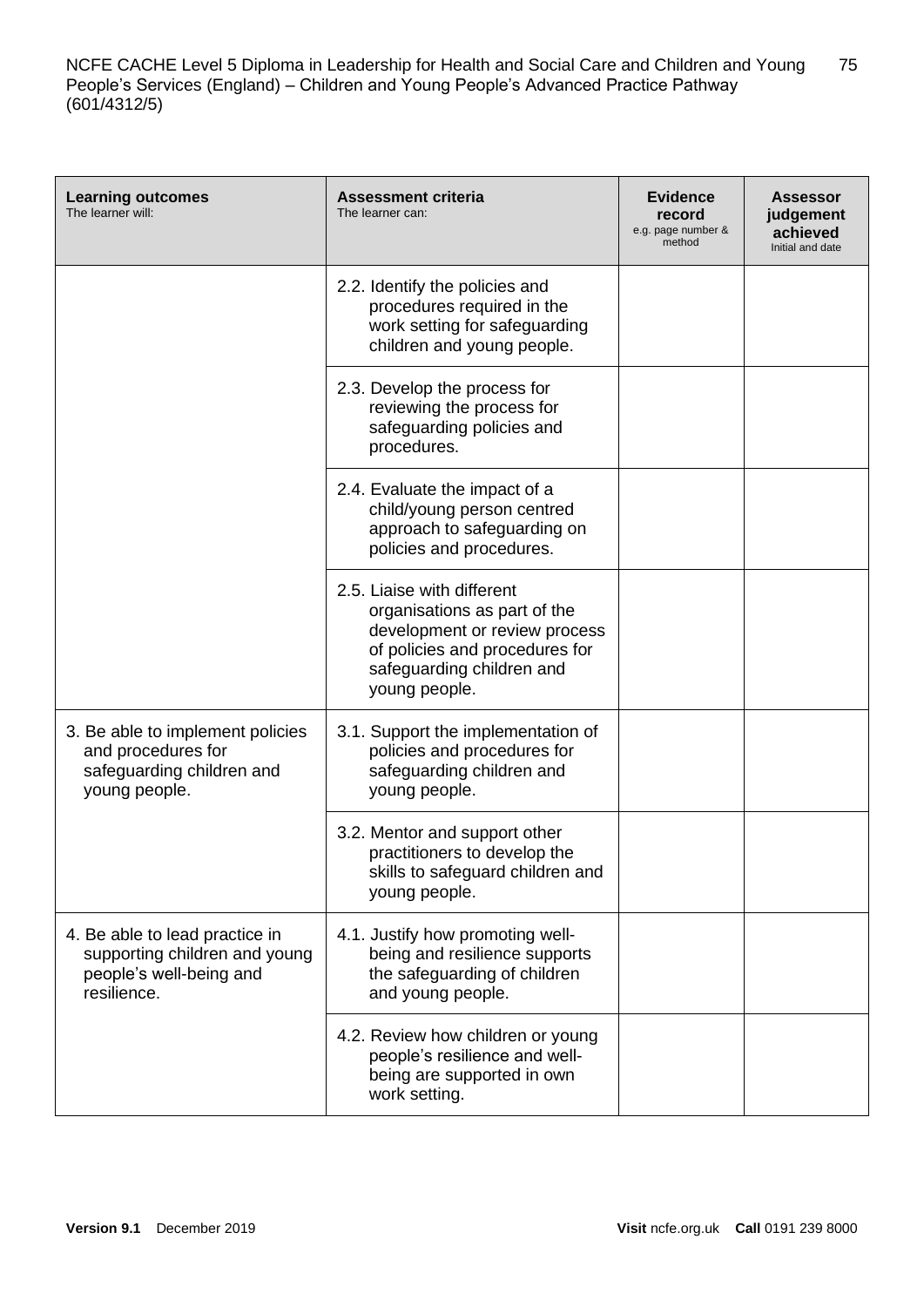NCFE CACHE Level 5 Diploma in Leadership for Health and Social Care and Children and Young 76 People's Services (England) – Children and Young People's Advanced Practice Pathway (601/4312/5)

| <b>Learning outcomes</b><br>The learner will: | <b>Assessment criteria</b><br>The learner can:                                                                         | <b>Evidence</b><br>record<br>e.g. page number &<br>method | <b>Assessor</b><br>judgement<br>achieved<br>Initial and date |
|-----------------------------------------------|------------------------------------------------------------------------------------------------------------------------|-----------------------------------------------------------|--------------------------------------------------------------|
|                                               | 4.3. Support others to understand<br>the importance of well-being<br>and resilience in the context of<br>safeguarding. |                                                           |                                                              |

#### **Learner declaration of authenticity:**

I declare that the work presented for this unit is entirely my own work.

Learner signature: Date:

#### **Assessor sign off of completed unit:** MU 5.4

I confirm that the learner has met the requirements for all assessment criteria demonstrating knowledge and skills for this unit.

Assessor name:

Signature: Date:

For e-portfolio a signature is not required, providing the learner has a personalised and secure login.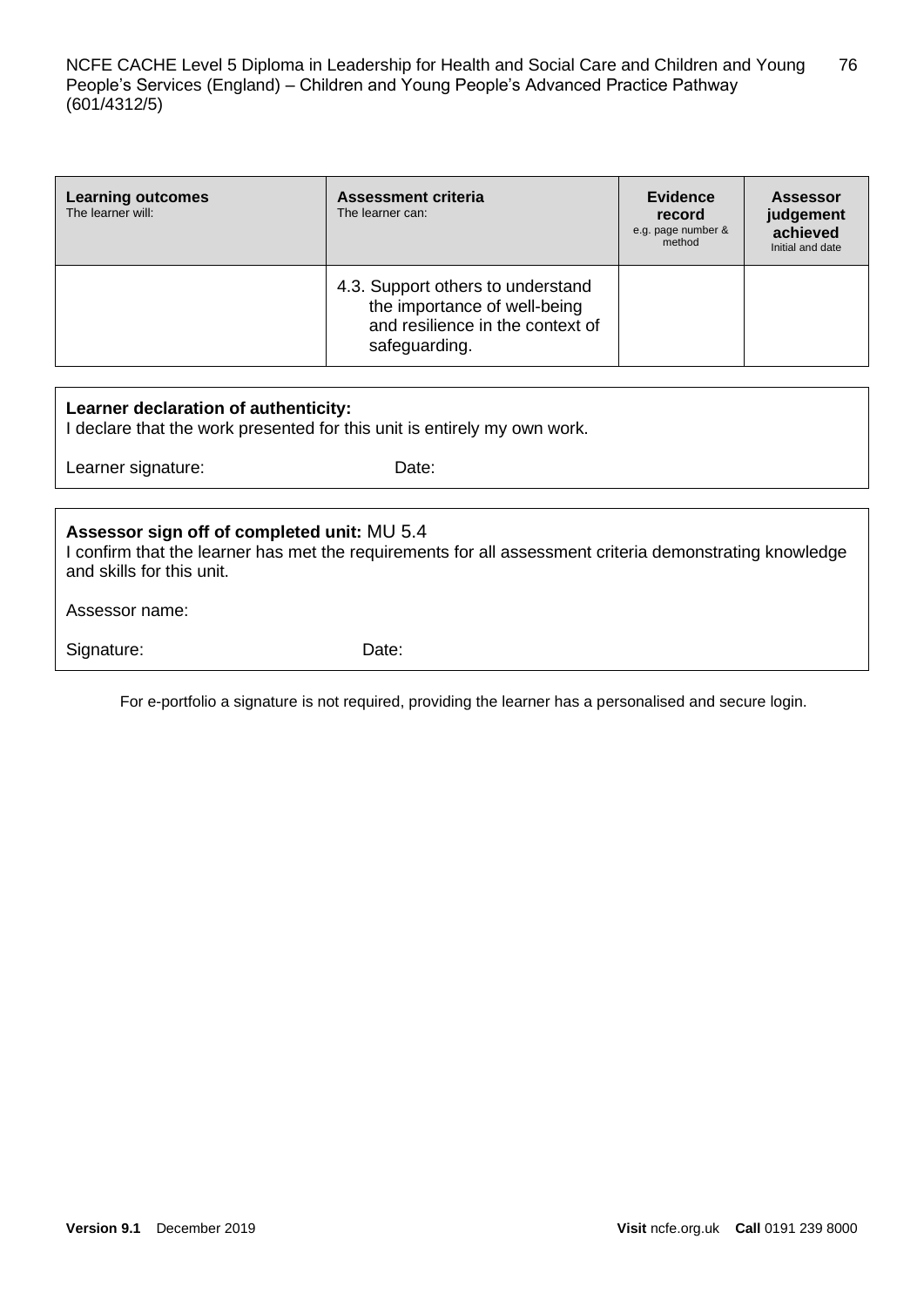| Additional information about the unit:  |                                                                                                                                                                                      |
|-----------------------------------------|--------------------------------------------------------------------------------------------------------------------------------------------------------------------------------------|
| Relationship to occupational standards  | CCLD 402                                                                                                                                                                             |
| Additional unit assessment requirements | This unit must be assessed in accordance with the Skills<br>for Care and Development Assessment Principles.<br>Learning outcomes 2, 3 and 4 must be assessed in the<br>work setting. |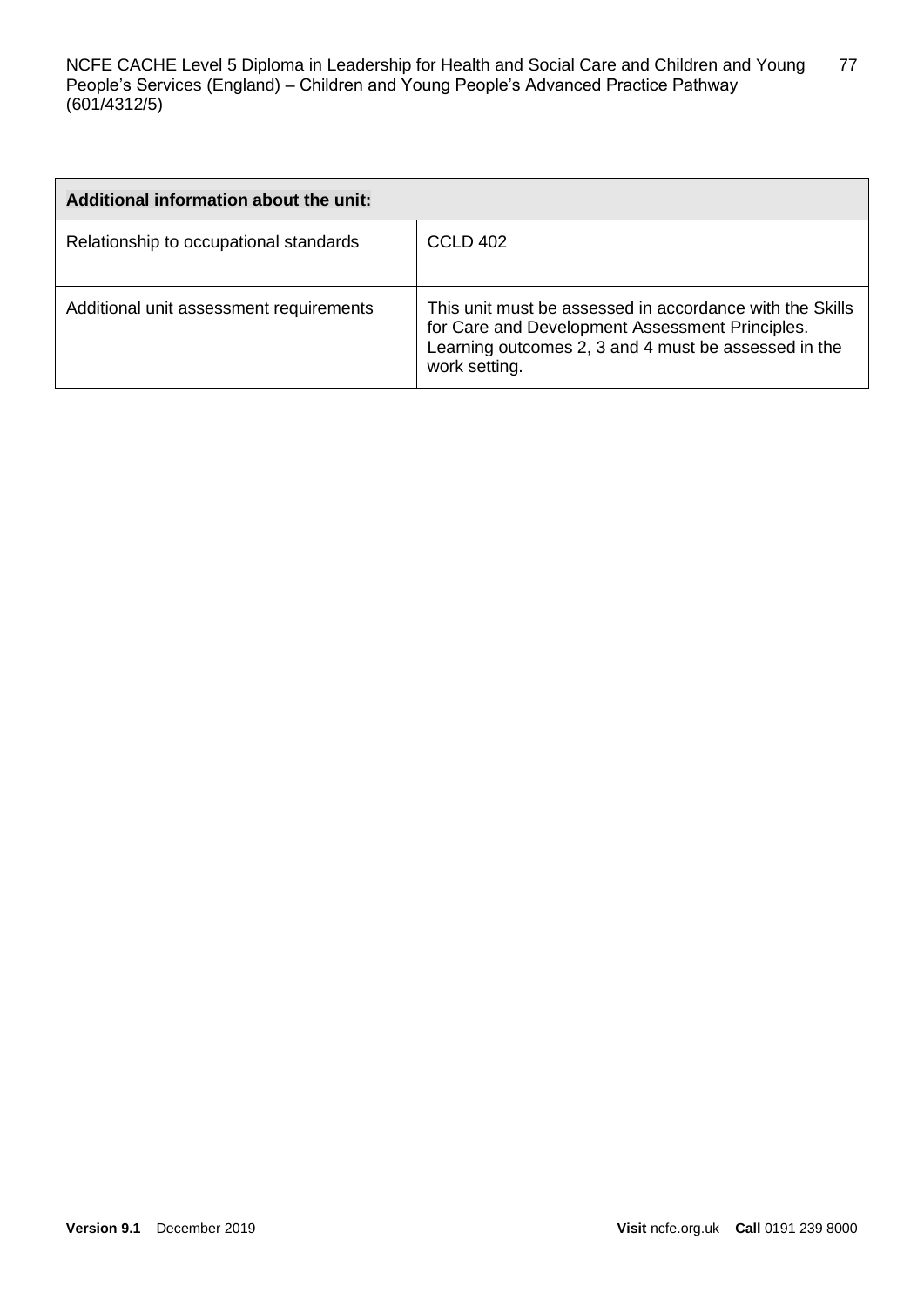NCFE CACHE Level 5 Diploma in Leadership for Health and Social Care and Children and Young 78 People's Services (England) – Children and Young People's Advanced Practice Pathway (601/4312/5)

#### **Assessment task – MU 5.4 Develop and implement policies and procedures to support the safeguarding of children and young people**

As a manager working in a Health and Social Care setting providing services for children and young people you have been tasked with reviewing your organisation's current policy and procedures for safeguarding children and young people.

As part of this review you have to prepare a report which:

**Task** links to learning outcome 1, assessment criteria 1.1, 1.2 and 1.3.

- outlines the current legislation that underpins the safeguarding of children and young people within own UK Home Nation
- evaluates how national and local guidelines, policies and procedures for safeguarding affect day to day work with children and young people
- explains how the processes used by own work setting comply with legislation that covers data protection, information handling and sharing.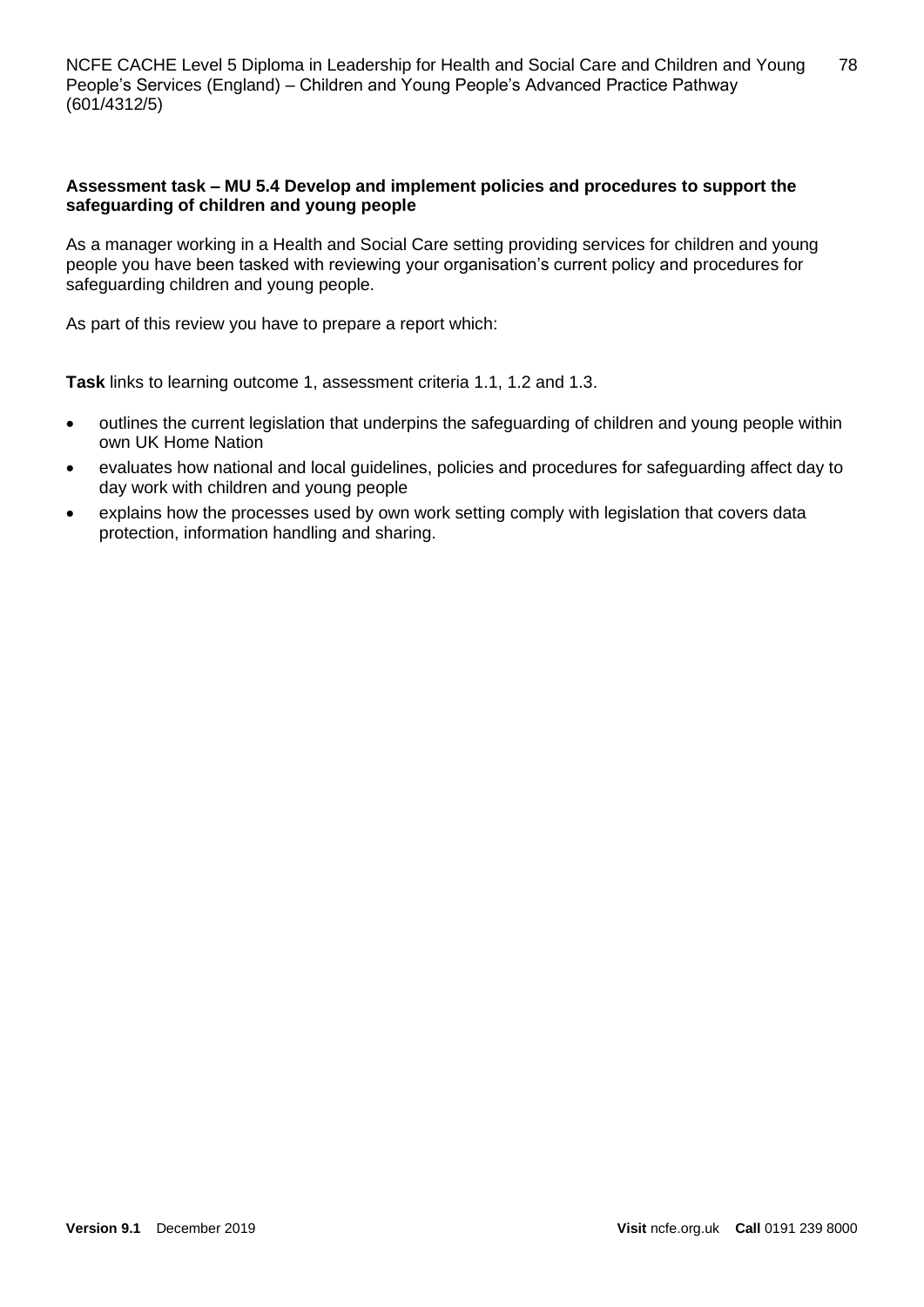#### **O36: Lead practice in promoting the well-being and resilience of children and young people**

| Unit reference      | J/602/2577 | Level      | - 5 |
|---------------------|------------|------------|-----|
| <b>Credit value</b> |            | <b>GLH</b> | 53  |

**Unit aim** The purpose of this unit is to assess the learner's knowledge, understanding and skills required to lead practice in support of children and young people's well-being and resilience. It includes the promotion of health as well as promoting self-esteem and supporting children to recognise and value who they are. The unit includes evaluation and development of practice.

| Learner name: | Centre no: |  |
|---------------|------------|--|
| PIN:          | ULN:       |  |

| <b>Learning outcomes</b><br>The learner will:                                                                   | Assessment criteria<br>The learner can:                                                                                     | <b>Evidence</b><br>record<br>e.g. page number &<br>method | <b>Assessor</b><br>judgement<br>achieved<br>Initial and date |
|-----------------------------------------------------------------------------------------------------------------|-----------------------------------------------------------------------------------------------------------------------------|-----------------------------------------------------------|--------------------------------------------------------------|
| competent Assessor.                                                                                             | Learning outcomes 2, 3, 4 and 5 must be assessed in real work environments by a vocationally                                |                                                           |                                                              |
| 1. Understand how different<br>approaches to promoting<br>positive well-being and<br>resilience in children and | 1.1. Explain the importance of well-<br>being for children and young<br>people.                                             |                                                           |                                                              |
| young people impact on<br>practice.                                                                             | 1.2. Explain the importance of<br>resilience for children and<br>young people.                                              |                                                           |                                                              |
|                                                                                                                 | 1.3. Critically analyse different<br>approaches to promoting well-<br>being and resilience of children<br>and young people. |                                                           |                                                              |
| 2. Be able to lead practice in<br>supporting children and young<br>people's well-being and<br>resilience.       | 2.1. Lead practice that supports<br>others to engage with children<br>and young people to build their<br>self-esteem.       |                                                           |                                                              |
|                                                                                                                 | 2.2. Support others to work with<br>children or young people in a<br>manner that is open,<br>trustworthy, respectful and    |                                                           |                                                              |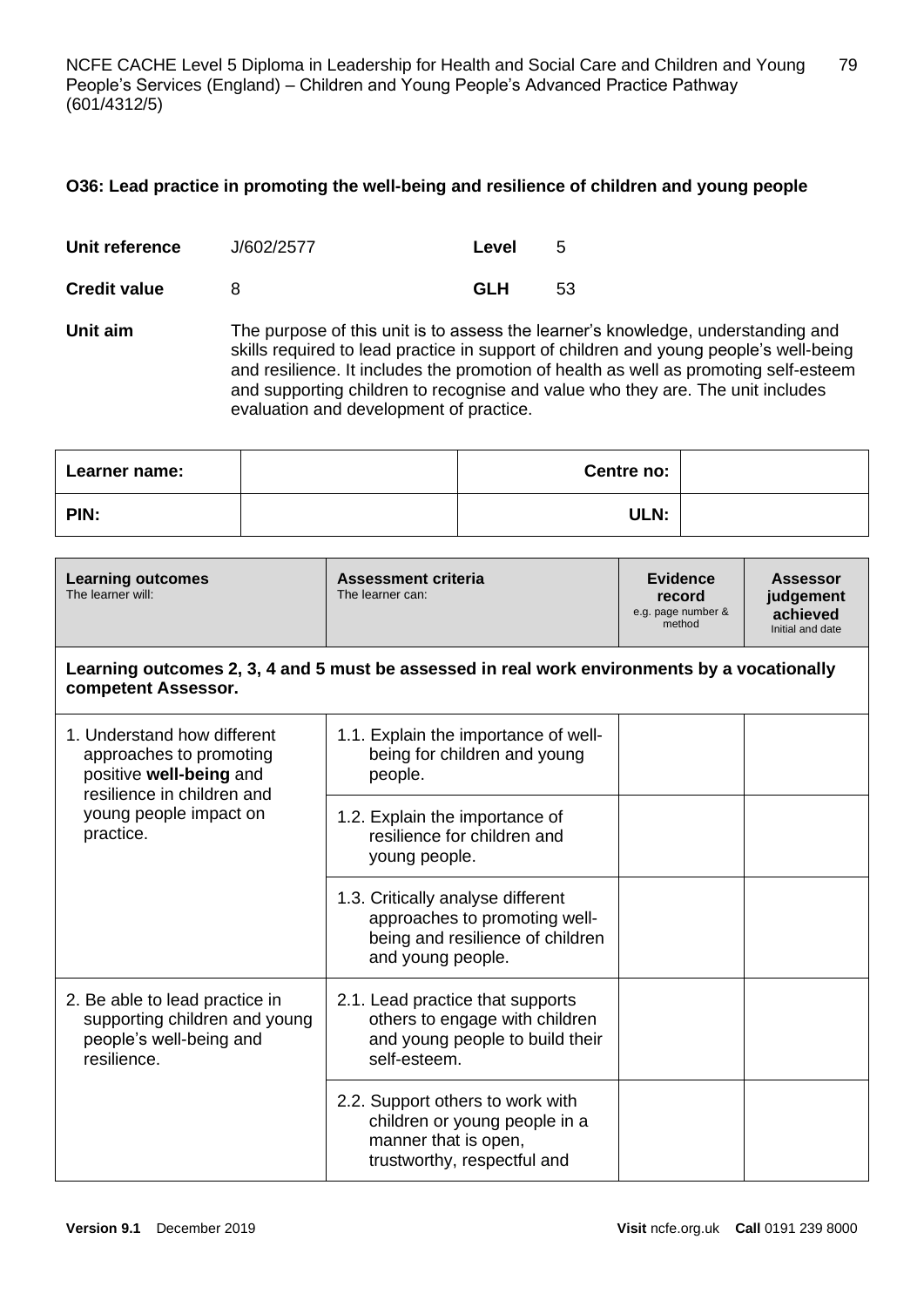NCFE CACHE Level 5 Diploma in Leadership for Health and Social Care and Children and Young 80 People's Services (England) – Children and Young People's Advanced Practice Pathway (601/4312/5)

| <b>Learning outcomes</b><br>The learner will:                                                          | <b>Assessment criteria</b><br>The learner can:                                                                                                            | <b>Evidence</b><br>record<br>e.g. page number &<br>method | <b>Assessor</b><br>judgement<br>achieved<br>Initial and date |
|--------------------------------------------------------------------------------------------------------|-----------------------------------------------------------------------------------------------------------------------------------------------------------|-----------------------------------------------------------|--------------------------------------------------------------|
|                                                                                                        | reliable.                                                                                                                                                 |                                                           |                                                              |
|                                                                                                        | 2.3. Demonstrate through own<br>practice ways to encourage<br>and support children or young<br>people to express their<br>feelings, views and hopes.      |                                                           |                                                              |
|                                                                                                        | 2.4. Explain how to challenge<br>practices that act as barriers to<br>children and young people's<br>well-being and resilience.                           |                                                           |                                                              |
| 3. Be able to lead practice in<br>work with carers who are<br>supporting children and young<br>people. | 3.1. Develop strategies to support<br>carers' understanding and<br>involvement with the well-being<br>and resilience needs of a child<br>or young person. |                                                           |                                                              |
|                                                                                                        | 3.2. Lead practice that supports<br>carers to engage with children<br>and young people to build their<br>self-esteem.                                     |                                                           |                                                              |
|                                                                                                        | 3.3. Monitor the involvement of<br>carers in supporting children<br>and young people's well-being<br>and resilience.                                      |                                                           |                                                              |
|                                                                                                        | 3.4. Evaluate strategies used to<br>engage with carers who are<br>supporting a child or young<br>person.                                                  |                                                           |                                                              |
| 4. Be able to lead practice in<br>responding to the health<br>needs of children and young<br>people.   | 4.1. Lead practice that supports<br>children and young people to<br>make positive choices about<br>their health needs.                                    |                                                           |                                                              |
|                                                                                                        | 4.2. Assess any risks to or<br>concerns about the health of<br>children and young people.                                                                 |                                                           |                                                              |
|                                                                                                        | 4.3. Support others to recognise                                                                                                                          |                                                           |                                                              |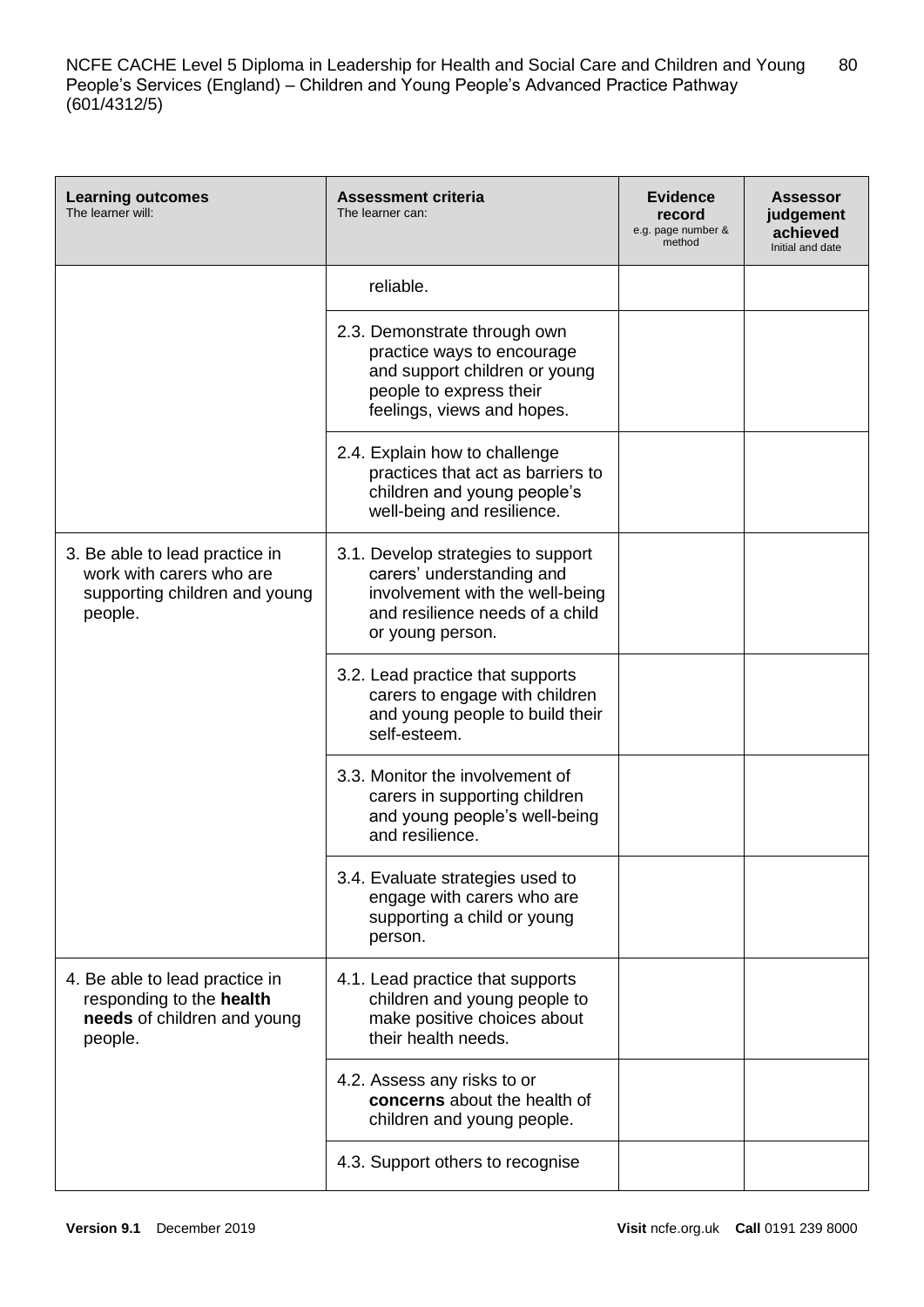NCFE CACHE Level 5 Diploma in Leadership for Health and Social Care and Children and Young 81 People's Services (England) – Children and Young People's Advanced Practice Pathway (601/4312/5)

| <b>Learning outcomes</b><br>The learner will:                                                                                        | <b>Assessment criteria</b><br>The learner can:                                                                                                          | Evidence<br>record<br>e.g. page number &<br>method | <b>Assessor</b><br>judgement<br>achieved<br>Initial and date |
|--------------------------------------------------------------------------------------------------------------------------------------|---------------------------------------------------------------------------------------------------------------------------------------------------------|----------------------------------------------------|--------------------------------------------------------------|
|                                                                                                                                      | and record concerns about a<br>child or young person's health<br>following agreed procedures.                                                           |                                                    |                                                              |
|                                                                                                                                      | 4.4. Work with others to take action<br>to address concerns identified<br>about the health of children<br>and young people.                             |                                                    |                                                              |
| 5. Be able to lead the<br>development of practice with<br>children or young people to<br>promote their well-being and<br>resilience. | 5.1. Develop methods of evaluating<br>own practice in promoting<br>children or young people's<br>well-being and resilience.                             |                                                    |                                                              |
|                                                                                                                                      | 5.2. Develop methods of evaluating<br>organisational practice in<br>promoting children or young<br>people's well-being and<br>resilience.               |                                                    |                                                              |
|                                                                                                                                      | 5.3. Lead others in practice that<br>supports solution focused<br>approaches for supporting<br>children or young people's<br>well-being and resilience. |                                                    |                                                              |
|                                                                                                                                      | 5.4. Lead others in developing<br>areas of practice that promote<br>children or young people's<br>well-being and resilience.                            |                                                    |                                                              |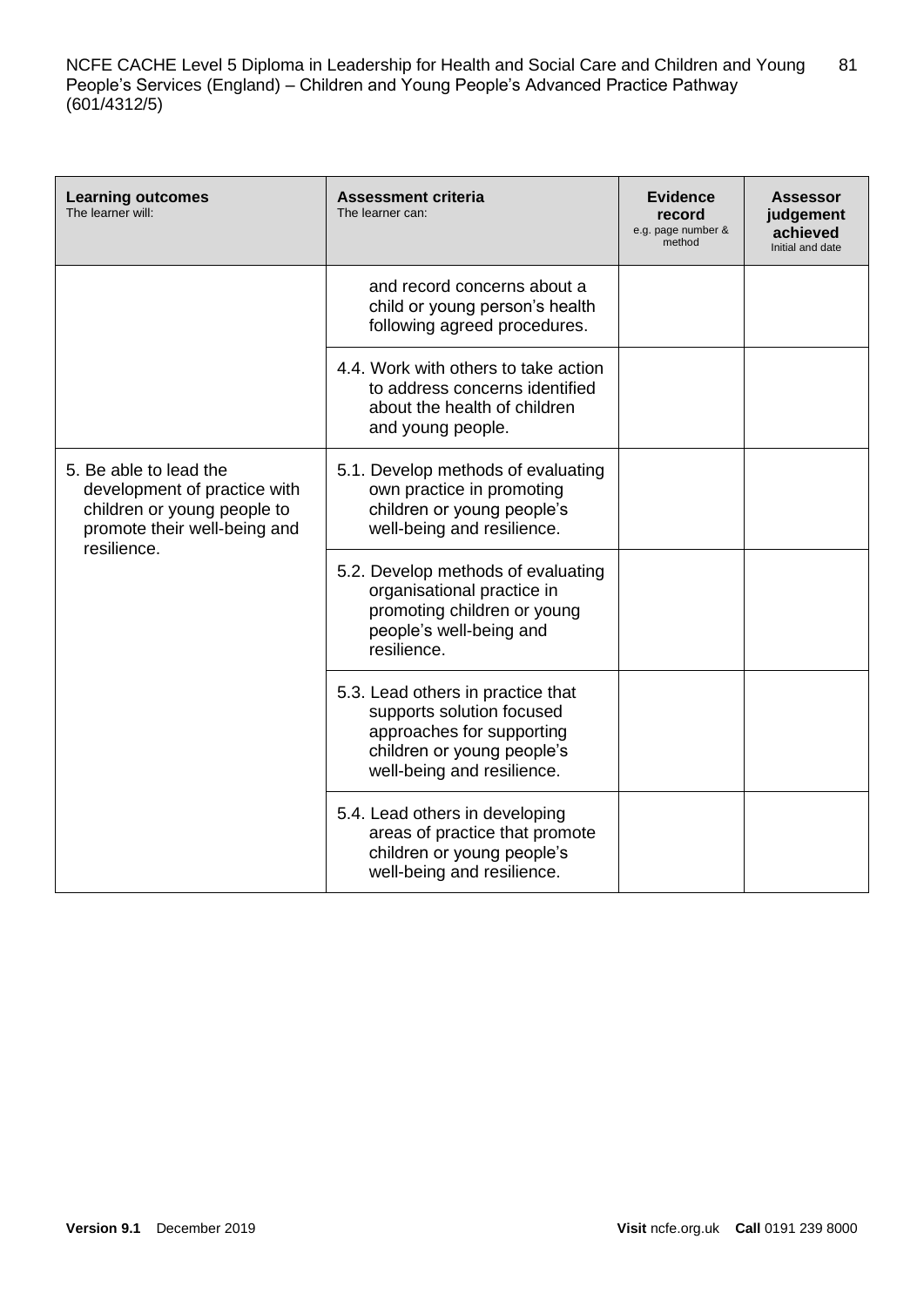#### **Learner declaration of authenticity:**

I declare that the work presented for this unit is entirely my own work.

Learner signature: Date:

#### **Assessor sign off of completed unit:** O36

I confirm that the learner has met the requirements for all assessment criteria demonstrating knowledge and skills for this unit.

Assessor name:

Signature: Date:

For e-portfolio a signature is not required, providing the learner has a personalised and secure login.

| Additional information about the unit:                                           |                                                                                                                                                                                                                                               |
|----------------------------------------------------------------------------------|-----------------------------------------------------------------------------------------------------------------------------------------------------------------------------------------------------------------------------------------------|
| Relationship to occupational standards                                           | This unit has links with the following NOS: HSC 44;<br>CCLD 402; CCLD 403; CCLD 408; LMC B2                                                                                                                                                   |
| Additional unit assessment requirements                                          | This unit must be assessed in accordance with Skills for<br>Care and Development's Assessment Principles.<br>Learning outcomes 2, 3, 4 and 5 must be assessed in<br>the work setting.                                                         |
|                                                                                  |                                                                                                                                                                                                                                               |
| Guidance for developing assessment arrangements for the unit:                    |                                                                                                                                                                                                                                               |
| Guidance for developing unit assessment<br>arrangements - provided with the unit | Well-being may include:<br>attachment<br>relationships<br>$\bullet$<br>emotional security<br>health<br>self esteem<br>diet<br>exercise<br>rest and sleep<br>٠<br>prompt medical/dental attention when needed<br>preventive health programmes. |
|                                                                                  | <b>Others</b> may include:                                                                                                                                                                                                                    |
|                                                                                  | human resource personnel                                                                                                                                                                                                                      |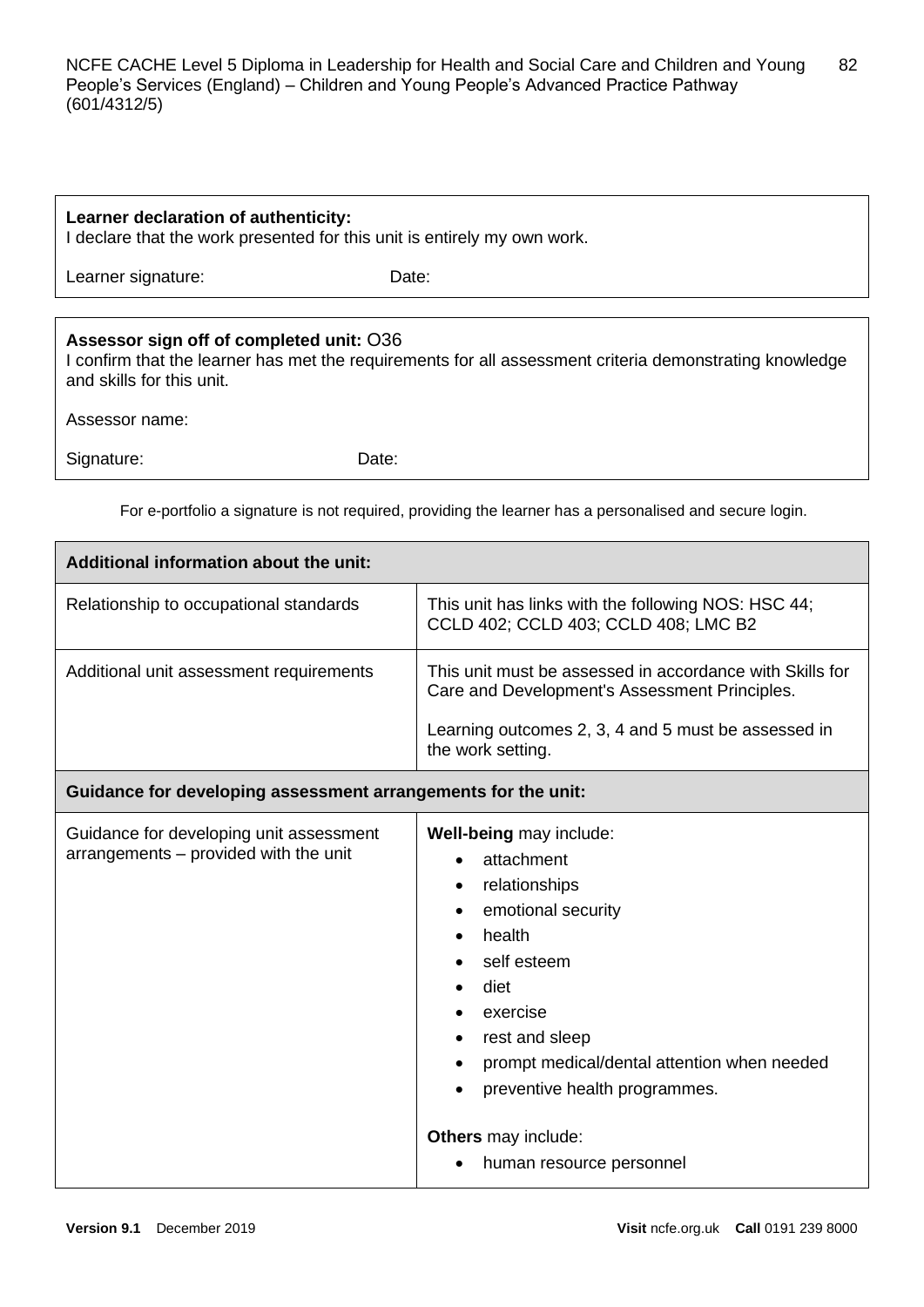NCFE CACHE Level 5 Diploma in Leadership for Health and Social Care and Children and Young 83 People's Services (England) – Children and Young People's Advanced Practice Pathway (601/4312/5)

|                              | workers/ practitioners                                                                                      |  |  |  |
|------------------------------|-------------------------------------------------------------------------------------------------------------|--|--|--|
|                              | carers                                                                                                      |  |  |  |
|                              | significant others.                                                                                         |  |  |  |
|                              | To build their self-esteem could include:                                                                   |  |  |  |
|                              | identifying with their own self-image and identity<br>٠                                                     |  |  |  |
|                              | recognising and valuing their own abilities,<br>talents and achievements                                    |  |  |  |
|                              | being involved in decisions and have as much<br>$\bullet$<br>control as possible over their lives           |  |  |  |
|                              | setting goals and targets that contribute towards<br>$\bullet$<br>building their well-being and resilience. |  |  |  |
|                              | Health needs may include:                                                                                   |  |  |  |
|                              | physical<br>٠                                                                                               |  |  |  |
|                              | mental<br>$\bullet$                                                                                         |  |  |  |
|                              | sexual.                                                                                                     |  |  |  |
| <b>Concerns</b> may include: |                                                                                                             |  |  |  |
|                              | illness                                                                                                     |  |  |  |
|                              | injury<br>٠                                                                                                 |  |  |  |
|                              | use of illegal substances<br>$\bullet$                                                                      |  |  |  |
|                              | emotional distress<br>$\bullet$                                                                             |  |  |  |
|                              | poor lifestyle choices<br>$\bullet$                                                                         |  |  |  |
|                              | bullying (either as victim or perpetrator)<br>$\bullet$                                                     |  |  |  |
|                              | exploitative behaviour (either as victim or<br>$\bullet$<br>perpetrator)                                    |  |  |  |
|                              | harm or abuse                                                                                               |  |  |  |
|                              | changes in behaviour.                                                                                       |  |  |  |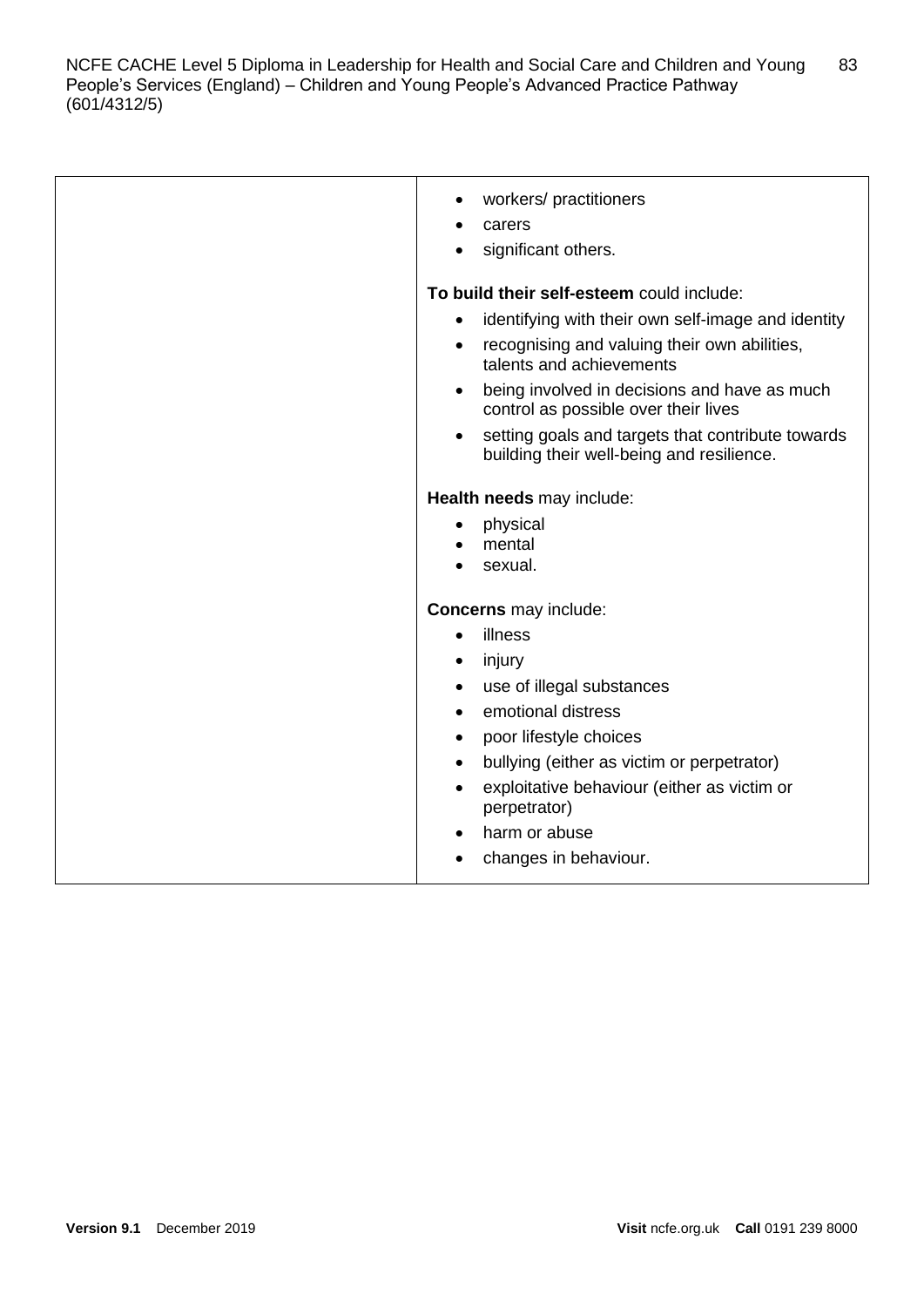NCFE CACHE Level 5 Diploma in Leadership for Health and Social Care and Children and Young 84 People's Services (England) – Children and Young People's Advanced Practice Pathway (601/4312/5)

#### **Assessment task – O36 Lead practice in promoting the well-being and resilience of children and young people**

As a manager in Health and Social Care you have been tasked by your organisation to produce an article on the well-being and resilience of children and young people. This article will be included in the information pack which is given to individuals and their families/carers who are potential service users, and will:

**Task** links to learning outcome 1, assessment criteria 1.1, 1.2 and 1.3.

- explain the importance of well-being for children and young people
- explain the importance of resilience for children and young people
- critically analyse different approaches to promoting well-being and resilience of children and young people.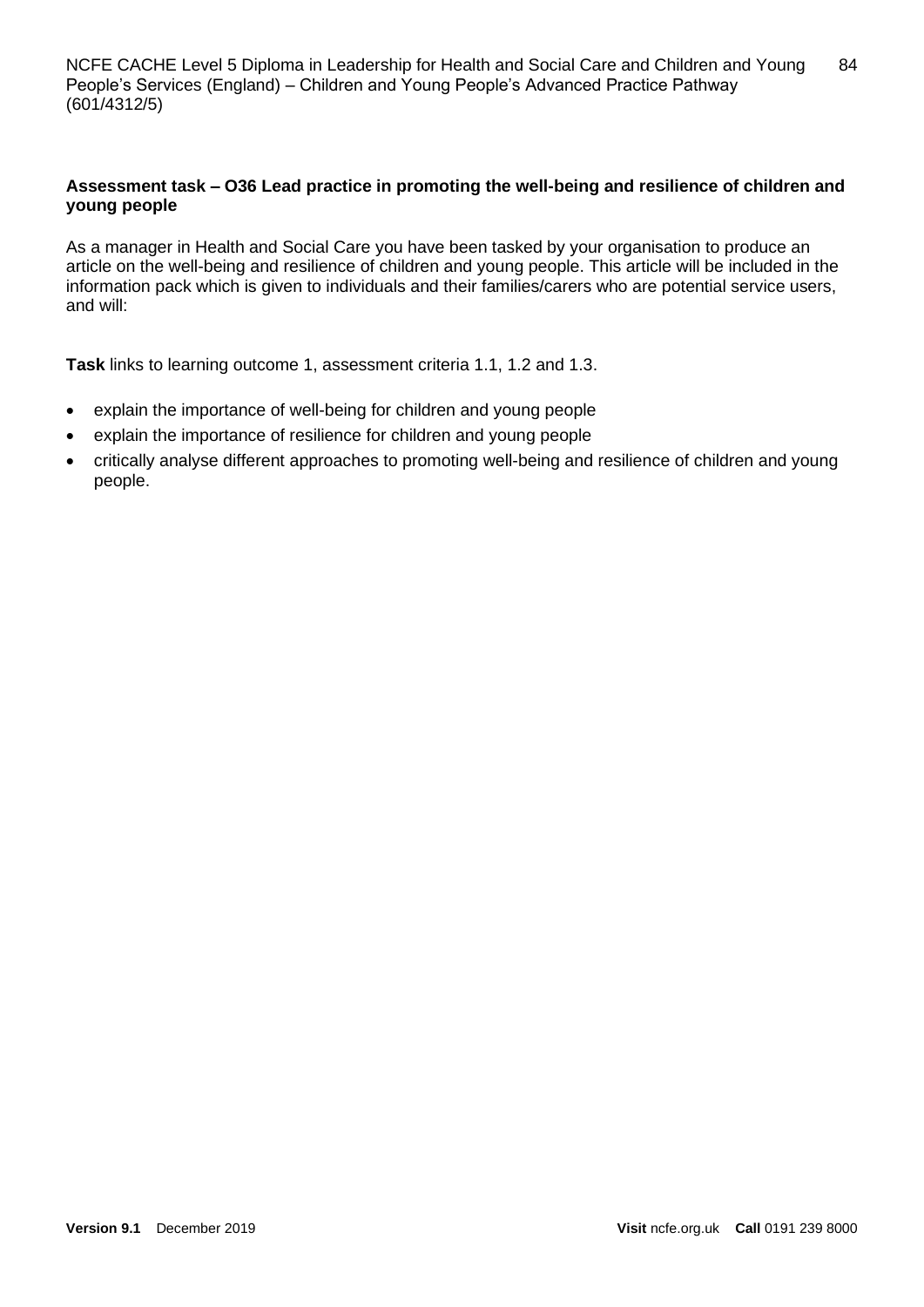NCFE CACHE Level 5 Diploma in Leadership for Health and Social Care and Children and Young 85 People's Services (England) – Children and Young People's Advanced Practice Pathway (601/4312/5)

## **Section 4:**

## **Assessment and quality assurance information**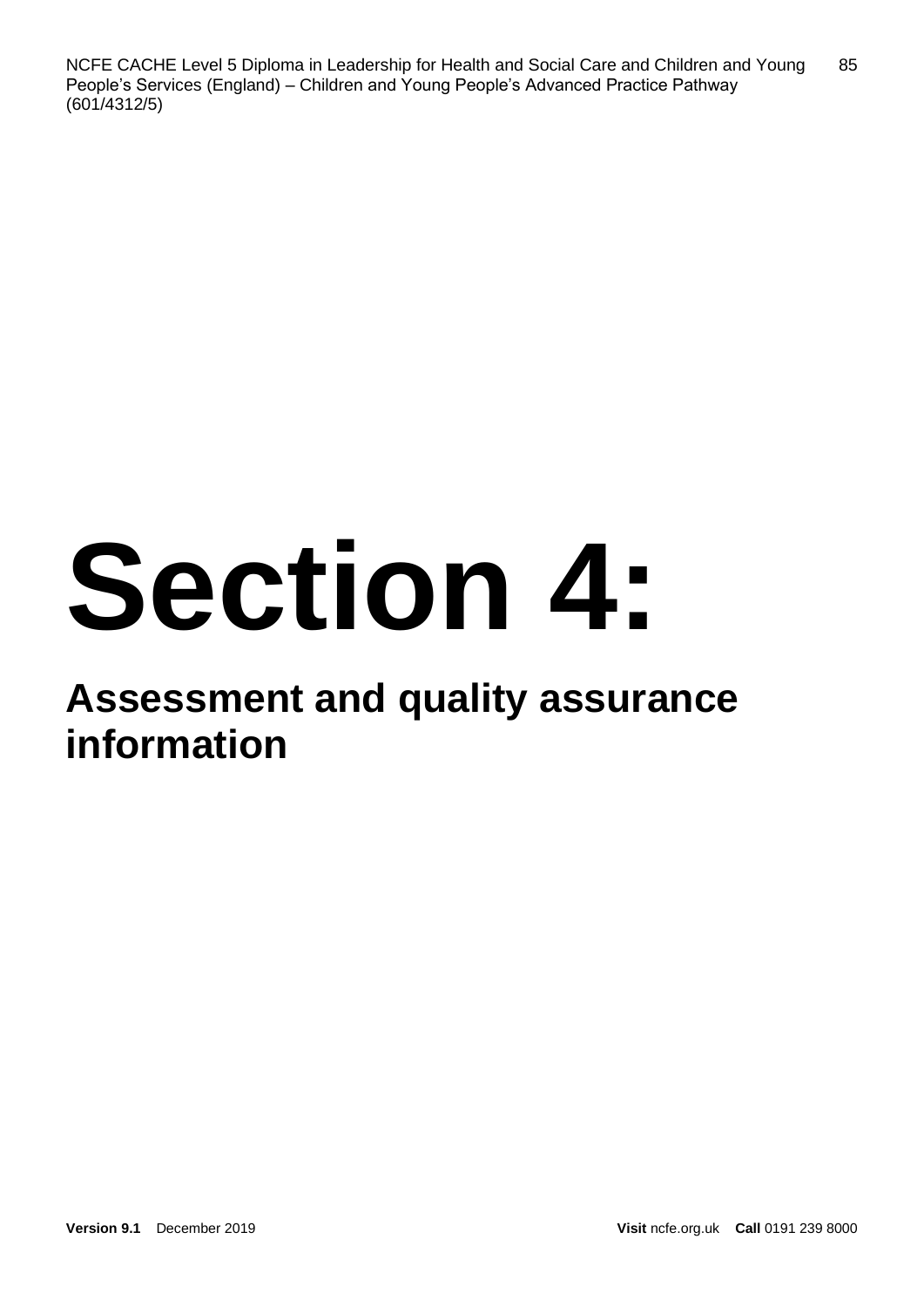NCFE CACHE Level 5 Diploma in Leadership for Health and Social Care and Children and Young 86 People's Services (England) – Children and Young People's Advanced Practice Pathway (601/4312/5)

#### **Recommended assessment methods**

A recommended range of assessment methods has been identified, which may be used for the units in these qualifications. This gives the opportunity for different learning styles and individual needs of learners to be taken into account.

If you are proposing to use an assessment method that is not included within the recommended list you should contact your Customer Quality Advisor with full details of your proposed method. It will need formal approval from us before it can be used.

Please refer to the notes relating to **Expert Witness testimony** and **simulation** which follow this table.

| <b>Ref</b> | <b>Assessment Method</b>                                                                                                                                                                         | <b>Assessing</b>             | <b>Assessing</b>                   |
|------------|--------------------------------------------------------------------------------------------------------------------------------------------------------------------------------------------------|------------------------------|------------------------------------|
|            |                                                                                                                                                                                                  | Competence/<br><b>Skills</b> | Knowledge/<br><b>Understanding</b> |
| A          | Direct observation of learner by Assessor                                                                                                                                                        | <b>Yes</b>                   | Yes                                |
|            | - by an Assessor who meets the relevant Sector<br>Skills Council's or other assessment<br>strategy/principles and includes inference of<br>knowledge from this direct observation of<br>practice |                              |                                    |
| B          | Professional discussion                                                                                                                                                                          | <b>Yes</b>                   | Yes                                |
| C          | Expert Witness evidence*                                                                                                                                                                         | Yes                          | Yes                                |
|            | - when directed by the Sector Skills Council or<br>other assessment strategy/principles                                                                                                          |                              |                                    |
| D          | Learner's own work products                                                                                                                                                                      | Yes                          | Yes                                |
| E          | Learner log or reflective diary                                                                                                                                                                  | Yes                          | Yes                                |
| F          | Activity plan or planned activity                                                                                                                                                                | Yes                          | Yes                                |
| G          | Observation of children, young people or adults by the<br>learner                                                                                                                                | Yes                          | Yes                                |
| H          | Portfolio of evidence                                                                                                                                                                            | Yes                          | Yes                                |
|            | may include simulation**                                                                                                                                                                         |                              |                                    |
|            | Recognition of prior learning                                                                                                                                                                    | Yes                          | Yes                                |
| J          | Reflection on own practice in real work environment                                                                                                                                              | Yes                          | Yes                                |
| Κ          | Written and pictorial information                                                                                                                                                                | <b>No</b>                    | Yes                                |
| L          | Scenario or case study                                                                                                                                                                           | <b>No</b>                    | <b>Yes</b>                         |
| M          | Task set by us (for knowledge learning outcomes)                                                                                                                                                 | <b>No</b>                    | Yes                                |
| N          | Oral questions and answers                                                                                                                                                                       | Yes                          | Yes                                |

- **Expert Witness testimony** should be used in line with the relevant assessment strategy/principles. This method must be used with professional discretion, and only selected when observation would not be appropriate. Those providing an expert witness testimony must be lead practitioners with experience of making judgements around competence. The circumstances that may allow for an expert witness testimony include:
	- when assessment may cause distress to an individual, such as supporting a child with a specific need
	- a rarely occurring situation, such as dealing with an accident or illness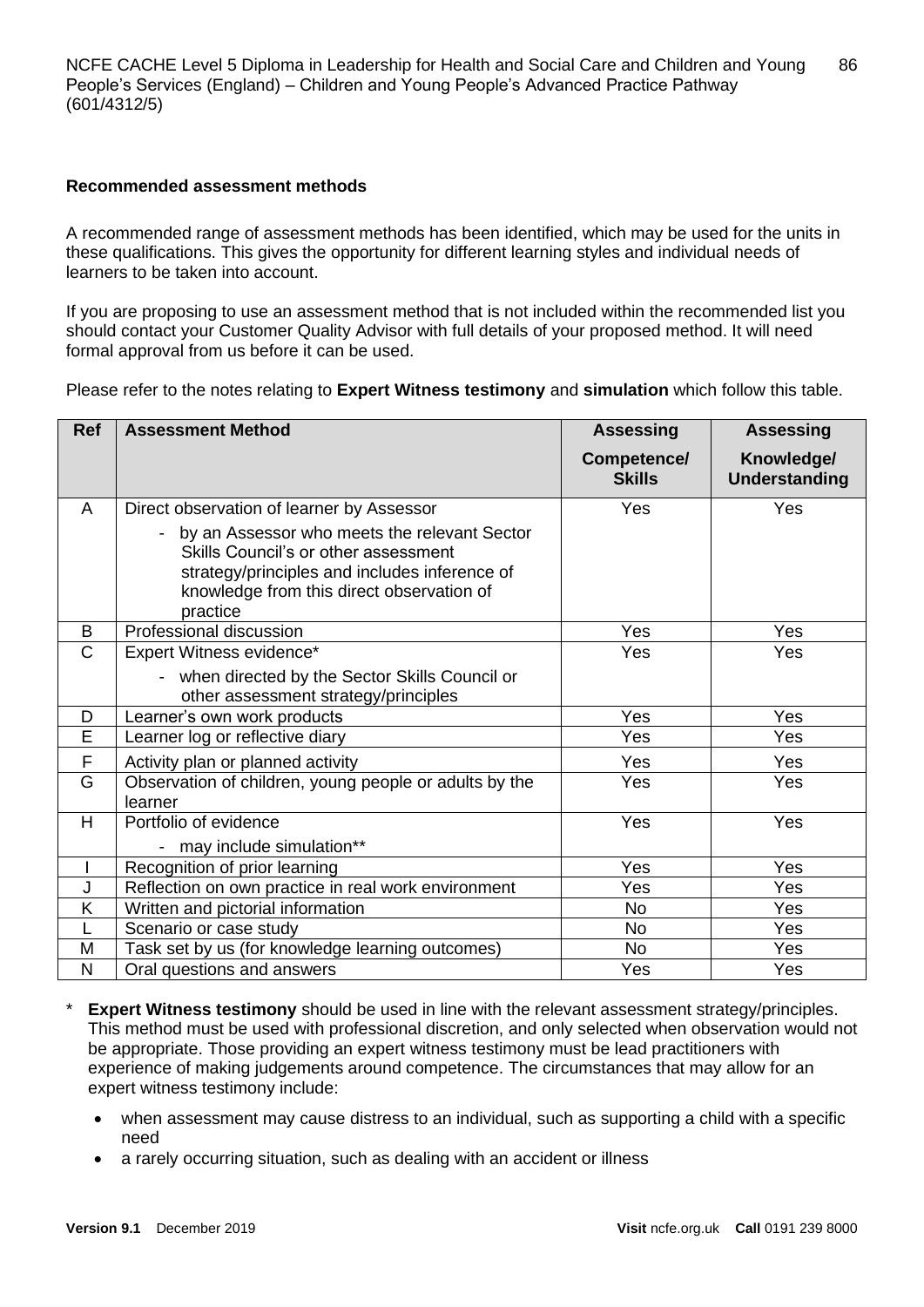NCFE CACHE Level 5 Diploma in Leadership for Health and Social Care and Children and Young 87 People's Services (England) – Children and Young People's Advanced Practice Pathway (601/4312/5)

- confidential situations, such as Safeguarding Strategy meetings, where it would be inappropriate for an Assessor to observe the learner's performance.
- \*\* **Simulation**. A learner's Portfolio of Evidence may only include simulation of skills where simulation is permitted by the relevant assessment strategy/principles.

#### **Assessment strategies and principles relevant to this qualification**

The units we offer have been developed in line with the specific **assessment strategies or principles** of different Sector Skills Councils (SSCs) or by us where there is no SSC lead.

The key requirements of the assessment strategies or principles that relate to units in this qualification are **summarised** below. More detailed strategies or principles can be found in *"Delivering CACHE Qualifications – Assessment and Internal Quality Assurance Guidance".*

The Centre needs to ensure that individuals undertaking Assessor or quality assurer roles within your Centre conform to the SSC assessment requirements for the **unit** they are assessing or quality assuring.

#### **Skills for Care and Development Assessment Principles/ NCFE CACHE Assessment Strategy**

#### **Knowledge learning outcomes**

- **Assessors** will need to be both occupationally knowledgeable and qualified to make assessment decisions
- **Internal Quality Assurers** will need to be both occupationally knowledgeable and qualified to make quality assurance decisions

#### **Competence/ Skills learning outcomes**

- **Assessors** will need to be both occupationally competent and qualified to make assessment decisions
- **Internal Quality Assurers** will need to be both occupationally knowledgeable and qualified to make quality assurance decisions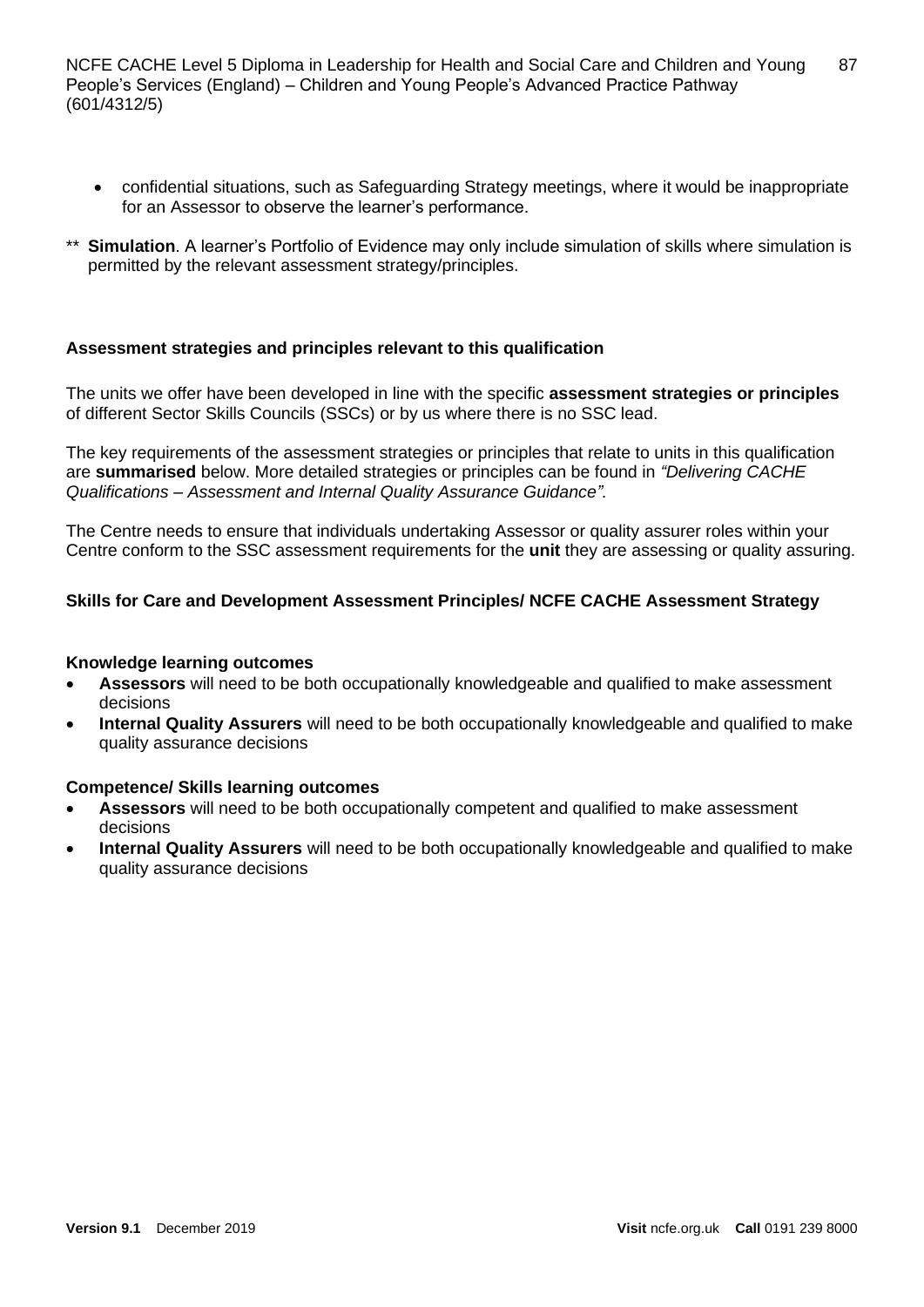NCFE CACHE Level 5 Diploma in Leadership for Health and Social Care and Children and Young 88 People's Services (England) – Children and Young People's Advanced Practice Pathway (601/4312/5)

#### **Staffing requirements**

Centres delivering any of NCFE's qualifications must:

- have a sufficient number of appropriately qualified/experienced Assessors to assess the volume of learners they intend to register
- have a sufficient number of appropriately qualified/experienced Internal Quality Assurers to internally quality assure the anticipated number of Assessors and learners
- ensure that all staff involved in assessment and internal quality assurance are provided with appropriate training and undertake meaningful and relevant continuing professional development
- implement effective internal quality assurance systems and processes to ensure all assessment decisions are reliable, valid, authentic, sufficient and current. This should include standardisation to ensure consistency of assessment
- provide all staff involved in the assessment process with sufficient time and resources to carry out their roles effectively.

#### **Assessors and Internal Quality Assurance**

Staff involved in the Assessment and Internal Quality Assurance of this qualification must be able to demonstrate that they have (or are working towards) the relevant occupational knowledge and/or occupational competence, at the same level or higher as the units being assessed and internal quality assured. This may be gained through experience and/or qualifications.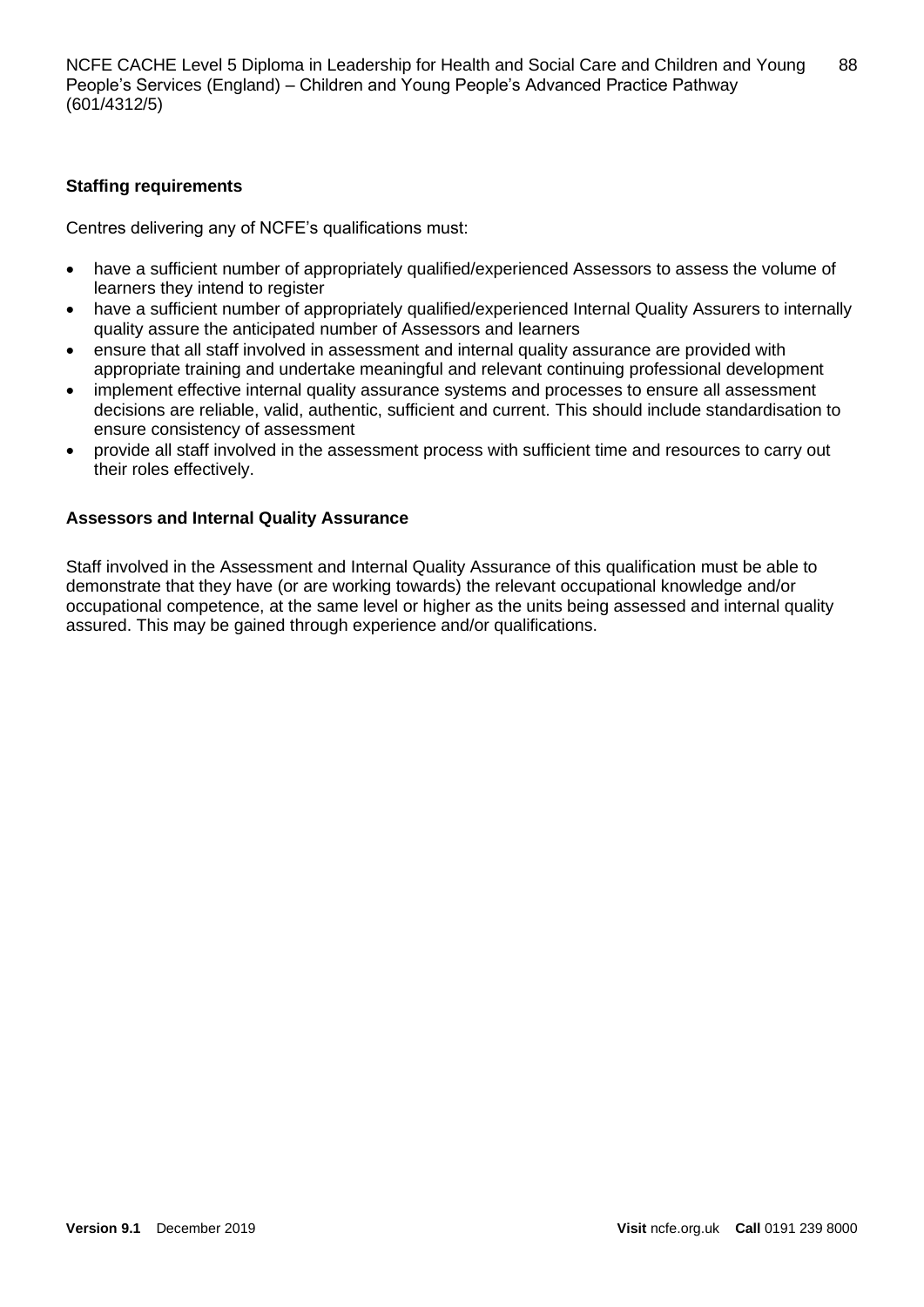NCFE CACHE Level 5 Diploma in Leadership for Health and Social Care and Children and Young 89 People's Services (England) – Children and Young People's Advanced Practice Pathway (601/4312/5)

# **Section 5:**

### **Documents and resources**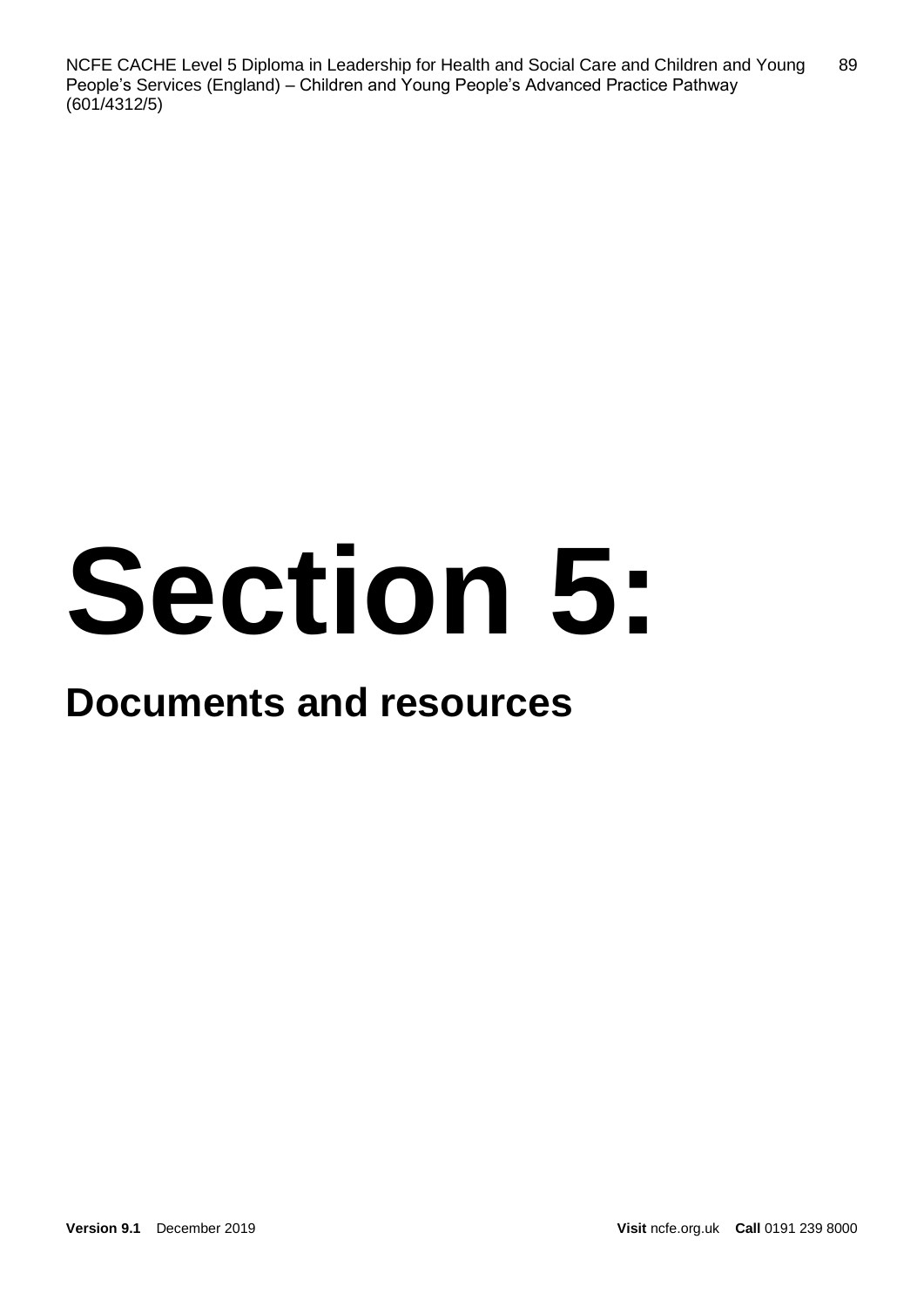NCFE CACHE Level 5 Diploma in Leadership for Health and Social Care and Children and Young 90 People's Services (England) – Children and Young People's Advanced Practice Pathway (601/4312/5)

#### **Useful documents**

This section refers to useful documents that can be found on the secure site, some of which may assist with the delivery of this qualification.

• Delivering CACHE Qualifications – Assessment and Internal Quality Assurance Guidance

#### **Mandatory documents**

The completion of an 'Evidence Record' and 'Record of Assessment Cycle' form is **mandatory**. We have devised these templates for your convenience; however, you may design your own forms which comply with the content of the templates.

- Evidence Record
- Record of Assessment Cycle

We have also provided notes to guide you when completing these forms:

- Completing the Evidence Record
- Completing the Record of Assessment Cycle

These documents can be found in **Delivering CACHE Qualifications – Assessment and Internal Quality Assurance Guidance.**

#### **Resources**

The resources and materials used in the delivery of this qualification must be age-appropriate and due consideration should be given to the well-being and safeguarding of learners in line with your institute's safeguarding policy when developing or selecting delivery materials.